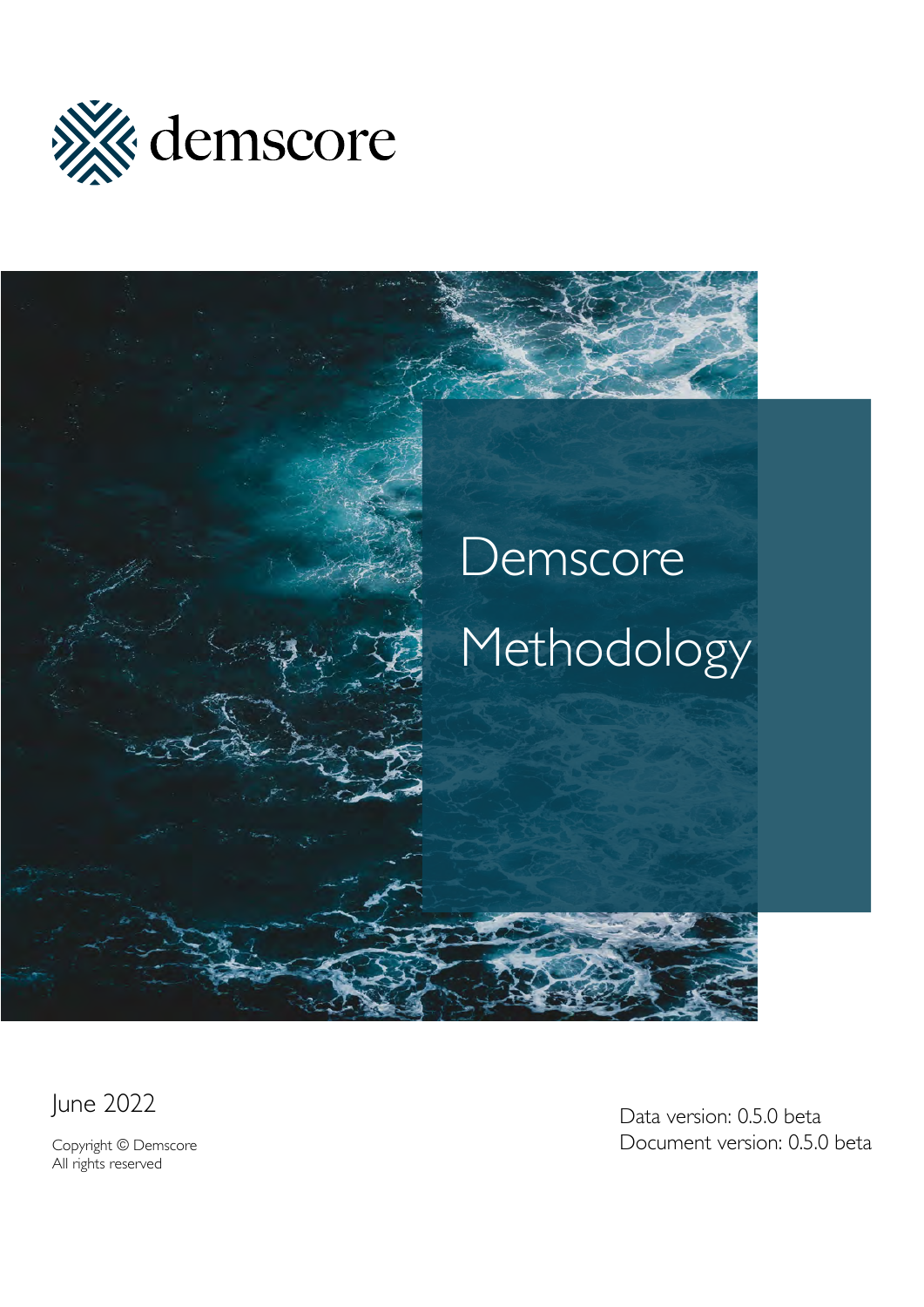Authors :

**Lisa Gastaldi** University of Gothenburg **Melina Liethmann** University of Gothenburg<br> **Staffan I. Lindberg** University of Gothenburg University of Gothenburg **Aaron Mannis** University of Gothenburg<br> **Josefine Pernes** University of Gothenburg **Josefine Pernes** University of Gothenburg<br> **Johannes von Römer** University of Gothenburg University of Gothenburg **Steven Wilson** Brandeis University

**Suggested citation for this document:** Gastaldi, Lisa, Melina Liethmann, Staffan I. Lindberg, Aaron Mannis, Josefine Pernes, Johannes von Römer and Steven Wilson. 2022. "Demscore Methodology v0.5.0 beta". Demscore.

**Funders:** Demscore is funded by the [Swedish Research Council,](https://www.vr.se/english/mandates/research-infrastructure/find-research-infrastructure/list/2020-08-19-demscore.html) [University of Gothenburg,](https://www.gu.se/) [Stockholm Uni](https://www.su.se/)[versity,](https://www.su.se/) [Uppsala University,](https://www.uu.se/) and [Umeå University.](https://www.umu.se/) For more information, please visit: <https://demscore.se>

**For data enquiries:** contact@demscore.se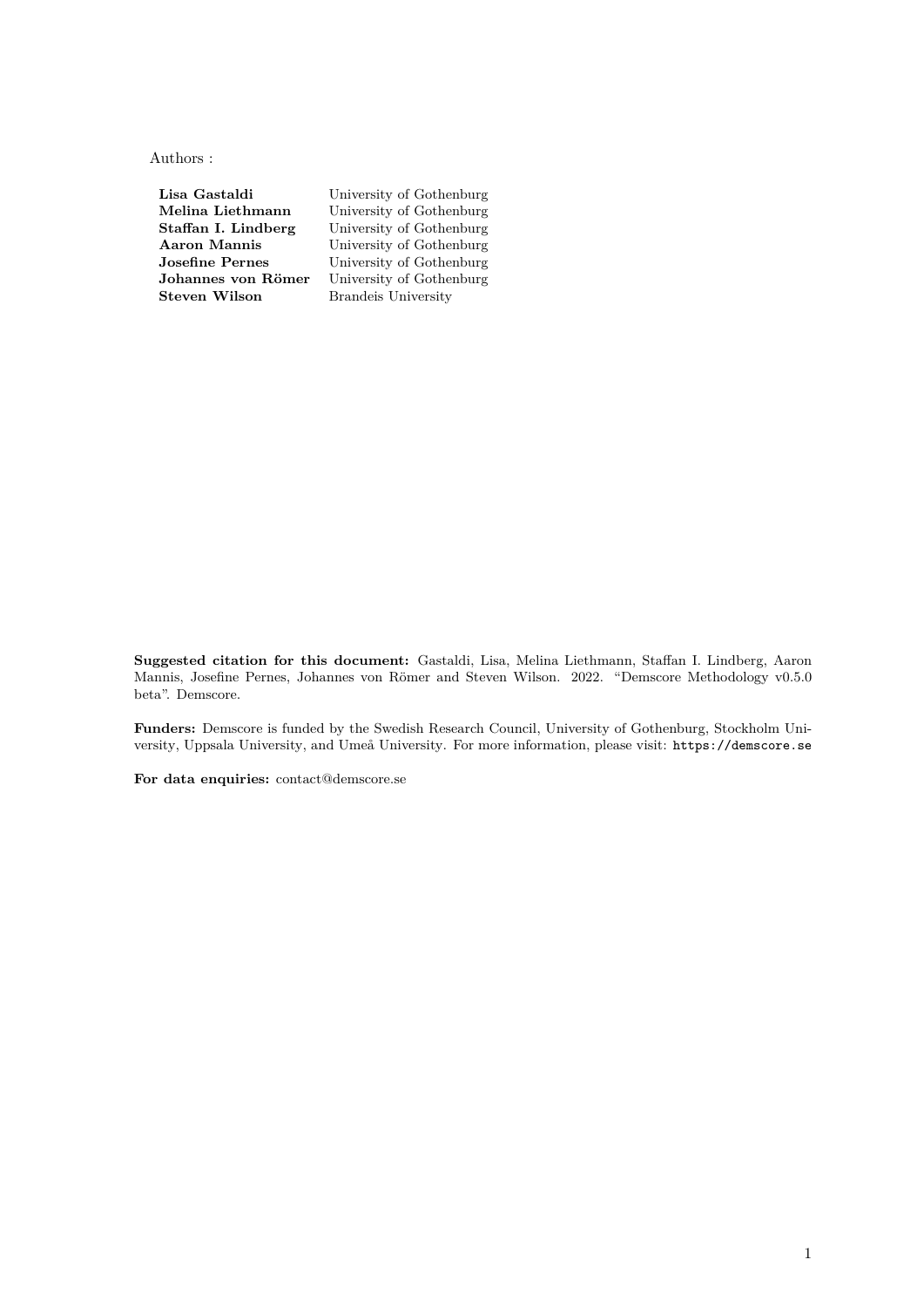# **Summary of Table of Contents**

| 1 Explanatory Notes                | 13  |
|------------------------------------|-----|
| 2 Variable Entry Clarifications    | 21  |
| 3 Project Descriptions             | 22  |
| 4 Dataset Descriptions             | 25  |
| 5 Output Units                     | 54  |
| 6 Dataset-Output Unit Combinations | 63  |
| 7 Bibliography                     | 115 |
| 8 Appendix A: Changelog            | 116 |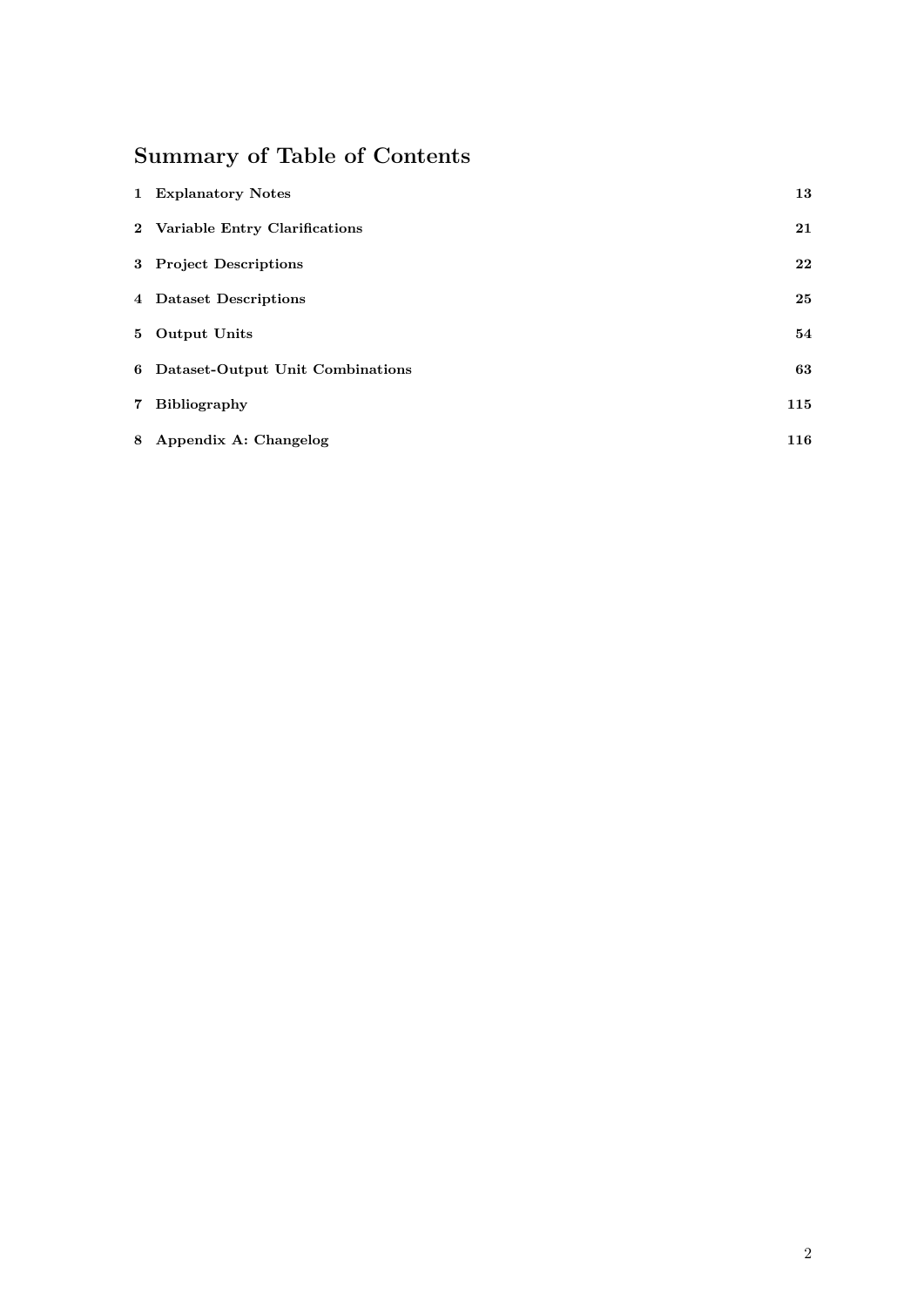# **Table of Contents**

| 1        |                                                                                                                               | <b>Explanatory Notes</b>                                                                                                        | 13       |  |
|----------|-------------------------------------------------------------------------------------------------------------------------------|---------------------------------------------------------------------------------------------------------------------------------|----------|--|
|          | Release Notes v0.5.0 beta $\ldots \ldots \ldots \ldots \ldots \ldots \ldots \ldots \ldots \ldots \ldots \ldots \ldots$<br>1.1 |                                                                                                                                 |          |  |
|          | 1.2                                                                                                                           |                                                                                                                                 | 13<br>13 |  |
|          | 1.3                                                                                                                           |                                                                                                                                 | 13       |  |
|          | 1.4                                                                                                                           |                                                                                                                                 | 14       |  |
|          | 1.5                                                                                                                           |                                                                                                                                 | 14       |  |
|          |                                                                                                                               |                                                                                                                                 |          |  |
|          | 1.6                                                                                                                           |                                                                                                                                 | 16       |  |
|          |                                                                                                                               | 1.6.1<br>Units and Unit Dimensions $\ldots \ldots \ldots \ldots \ldots \ldots \ldots \ldots \ldots \ldots \ldots \ldots \ldots$ | 16       |  |
|          |                                                                                                                               | 1.6.2                                                                                                                           | 16       |  |
|          |                                                                                                                               | 1.6.3                                                                                                                           | 17       |  |
|          |                                                                                                                               | 1.6.4                                                                                                                           | 17       |  |
|          |                                                                                                                               | 1.6.5                                                                                                                           | 17       |  |
|          |                                                                                                                               | 1.6.6                                                                                                                           | 18       |  |
|          |                                                                                                                               | 1.6.7                                                                                                                           | 19       |  |
|          | 1.7                                                                                                                           |                                                                                                                                 | $20\,$   |  |
|          |                                                                                                                               | 1.7.1                                                                                                                           | 20       |  |
|          |                                                                                                                               | 1.7.2                                                                                                                           | 20       |  |
|          | 1.8                                                                                                                           |                                                                                                                                 | 20       |  |
|          | 1.9                                                                                                                           |                                                                                                                                 | 20       |  |
|          |                                                                                                                               |                                                                                                                                 |          |  |
| $\bf{2}$ |                                                                                                                               | Variable Entry Clarifications                                                                                                   | 21       |  |
| 3        |                                                                                                                               | <b>Project Descriptions</b>                                                                                                     | 22       |  |
|          | 3.1                                                                                                                           |                                                                                                                                 | 22       |  |
|          | $3.2\,$                                                                                                                       |                                                                                                                                 | 22       |  |
|          | 3.3                                                                                                                           |                                                                                                                                 | 22       |  |
|          | 3.4                                                                                                                           |                                                                                                                                 | $23\,$   |  |
|          |                                                                                                                               |                                                                                                                                 |          |  |
|          | $3.5\,$                                                                                                                       |                                                                                                                                 | $23\,$   |  |
|          | 3.6                                                                                                                           |                                                                                                                                 | 23       |  |
| 4        |                                                                                                                               | Dataset Descriptions                                                                                                            | 25       |  |
|          | 4.1                                                                                                                           | COMPLAB SPIN The Child Benefit Dataset (CBD)                                                                                    | 25       |  |
|          | 4.2                                                                                                                           | COMPLAB SPIN The Out-of-Work Benefits Dataset (OUTWB)                                                                           | 25       |  |
|          | 4.3                                                                                                                           | COMPLAB SPIN The Parental Leave Benefit Dataset (PLB)                                                                           | 25       |  |
|          | 4.4                                                                                                                           | COMPLAB SPIN The Social Assistance and Minimum Income Protection Interim Dataset                                                |          |  |
|          |                                                                                                                               | (SAMIP)                                                                                                                         | 26       |  |
|          | 4.5                                                                                                                           | COMPLAB SPIN The Social Citizenship Indicator Program (SCIP)                                                                    | 26       |  |
|          | 4.6                                                                                                                           | COMPLAB SPIN The Social Insurance Entitlements Dataset (SIED)                                                                   | 27       |  |
|          | 4.7                                                                                                                           | COMPLAB SPIN The Student Support and Fees Dataset (SSFD)                                                                        | 27       |  |
|          | 4.8                                                                                                                           |                                                                                                                                 | 27       |  |
|          | 4.9                                                                                                                           |                                                                                                                                 | 28       |  |
|          | 4.10                                                                                                                          | $QoG$ EQI Regional Level 2021 (with all NUTS2 regions) $\ldots \ldots \ldots \ldots \ldots \ldots$                              | 28       |  |
|          | 4.11                                                                                                                          | QoG European Quality of Government Index CATI - Country Level (2021)                                                            | 29       |  |
|          | 4.12                                                                                                                          | $QoG$ European Quality of Government Index Individual Level (2010 2013)                                                         | 29       |  |
|          | 4.13                                                                                                                          | $QoG$ European Quality of Government Index Individual Level $(2017)$                                                            | 30       |  |
|          | 4.14                                                                                                                          | QoG European Quality of Government Index Individual Level (2021)                                                                | 30       |  |
|          | 4.15                                                                                                                          | QoG European Quality of Government Index Regional Level (2010, 2013, 2017 2021)                                                 | 30       |  |
|          | 4.16                                                                                                                          |                                                                                                                                 | 31       |  |
|          | 4.17                                                                                                                          |                                                                                                                                 | 31       |  |
|          | 4.18                                                                                                                          |                                                                                                                                 | 32       |  |
|          | 4.19                                                                                                                          |                                                                                                                                 | 33       |  |
|          |                                                                                                                               |                                                                                                                                 |          |  |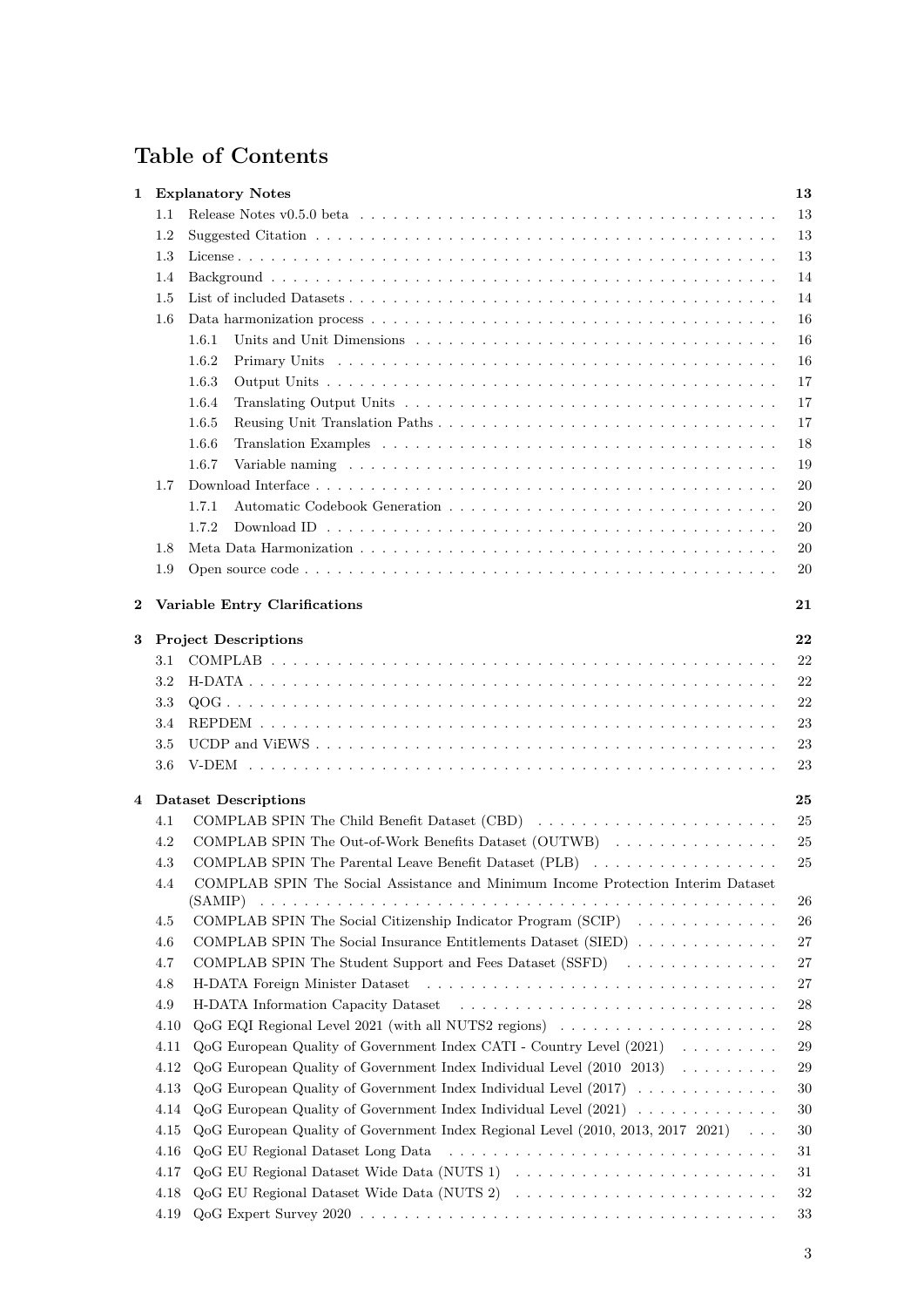| 4.20         |                                                                                                | 33       |
|--------------|------------------------------------------------------------------------------------------------|----------|
| 4.21         |                                                                                                | 34       |
| 4.22         |                                                                                                | 34       |
| 4.23         | QoG Politics, Institutions and Services in Swedish Municipalities                              | 35       |
| 4.24         |                                                                                                | $35\,$   |
| 4.25         |                                                                                                | 36       |
| 4.26         |                                                                                                | 36       |
| 4.27         |                                                                                                | $36\,$   |
| 4.28         |                                                                                                | $37\,$   |
| 4.29         |                                                                                                | $38\,$   |
| 4.30         |                                                                                                | 38       |
| 4.31         |                                                                                                | 38       |
| 4.32         |                                                                                                | 39       |
| 4.33         | UCDP Cities and Armed Conflict Events (CACE)                                                   | 39       |
| 4.34         | UCDP Deadly Electoral Conflict dataset (DECO)                                                  | 39       |
| 4.35         |                                                                                                | 40       |
| 4.36         |                                                                                                | 40       |
| 4.37         | UCDP External Support – Disaggregated/Supporter Level Dataset                                  | 40       |
| 4.38         |                                                                                                | 41       |
| 4.39         |                                                                                                | 41       |
| 4.40         | UCDP Georeferenced Event Dataset (GED)                                                         | 41       |
| 4.41         | UCDP Candidate Events Dataset (UCDP Candidate), April 2021                                     | $42\,$   |
| 4.42         | UCDP Candidate Events Dataset (UCDP Candidate), August 2021                                    | $42\,$   |
| 4.43         | UCDP Candidate Events Dataset (UCDP Candidate), December 2021                                  | $42\,$   |
| 4.44         | UCDP Candidate Events Dataset (UCDP Candidate), February 2021                                  | $43\,$   |
| 4.45         | UCDP Candidate Events Dataset (UCDP Candidate), February 2022                                  | $43\,$   |
| 4.46         | UCDP Candidate Events Dataset (UCDP Candidate), January to December 2021                       | $43\,$   |
| 4.47         | UCDP Candidate Events Dataset (UCDP Candidate), January 2021                                   | 44       |
| 4.48         | UCDP Candidate Events Dataset (UCDP Candidate), January 2022                                   | 44       |
| 4.49         | UCDP Candidate Events Dataset (UCDP Candidate), July 2021 $\ldots \ldots \ldots \ldots \ldots$ | 44       |
| 4.50         | UCDP Candidate Events Dataset (UCDP Candidate), June 2021                                      | 45       |
| 4.51         | UCDP Candidate Events Dataset (UCDP Candidate), March 2021                                     | 45       |
| 4.52         | UCDP Candidate Events Dataset (UCDP Candidate), March 2022                                     | 45       |
| $4.53\,$     | UCDP Candidate Events Dataset (UCDP Candidate), May 2021                                       | $45\,$   |
| 4.54         | UCDP Candidate Events Dataset (UCDP Candidate), November 2021                                  | 46       |
| 4.55         | UCDP Candidate Events Dataset (UCDP Candidate), October 2021                                   | 46       |
|              | UCDP Candidate Events Dataset (UCDP Candidate), September 2021                                 |          |
| 4.56         |                                                                                                | 46       |
| 4.57<br>4.58 | UCDP Managing Intrastate Low-intensity Conflict (MILC) dataset $\dots \dots \dots \dots$       | 47<br>47 |
| 4.59         |                                                                                                | 47       |
| 4.60         | UCDP Non-state Conflict Issues and Actors Dataset                                              | 48       |
|              |                                                                                                |          |
| 4.61         |                                                                                                | 48       |
| 4.62         |                                                                                                | 48       |
| 4.63         |                                                                                                | 49       |
| 4.64         |                                                                                                | 49       |
| 4.65         |                                                                                                | 49       |
| 4.66         |                                                                                                | 50       |
| 4.67         | UCDP Imputed ViEWS Outcomes (Monthly) at the PRIO-Grid level                                   | 50       |
| 4.68         |                                                                                                |          |
|              |                                                                                                | 50       |
| 4.69         |                                                                                                | 51       |
| 4.70<br>4.71 |                                                                                                | 51<br>51 |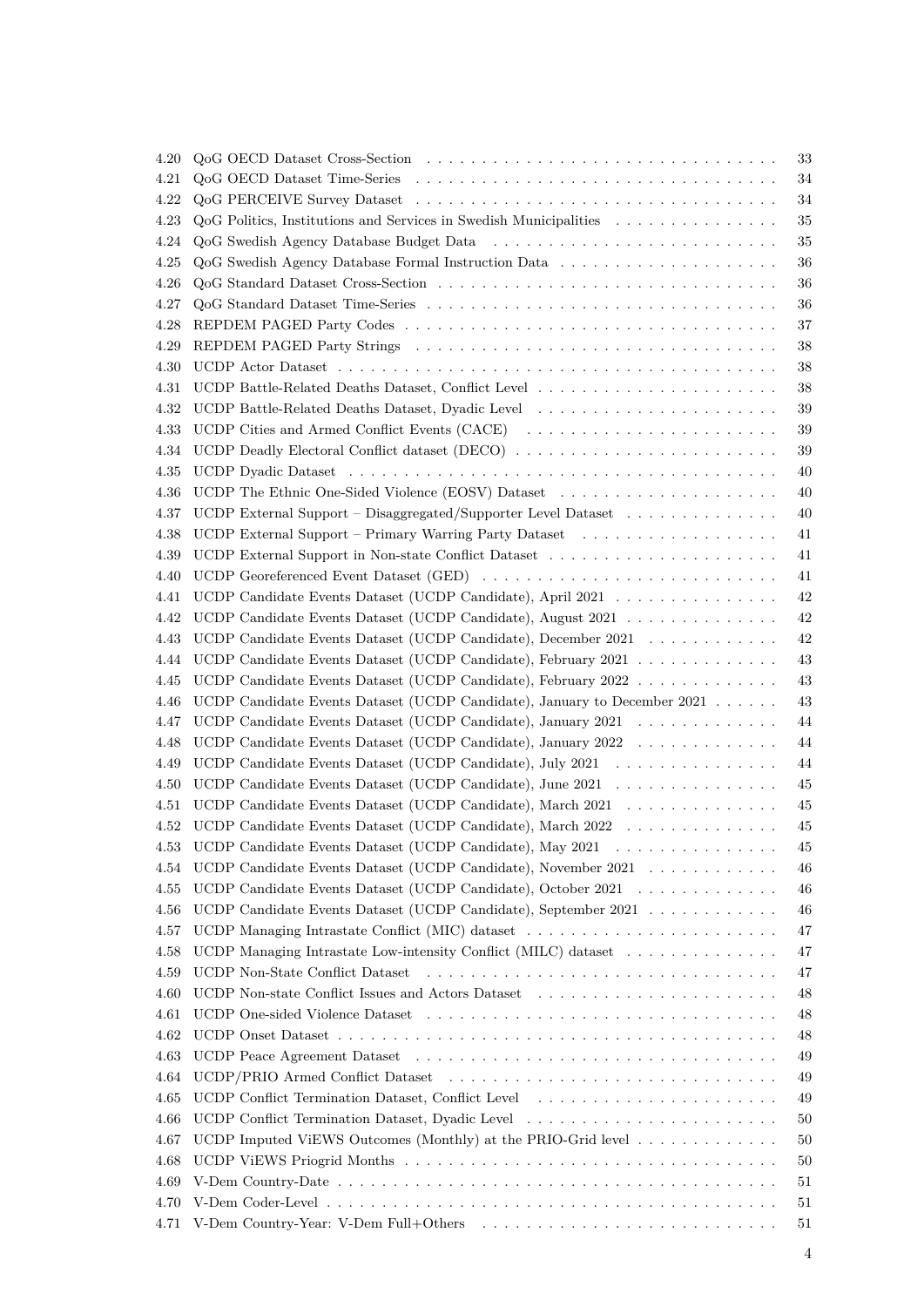|   | 4.72 |                                                                                                                                                                                                                               |  |  |  | 52 |
|---|------|-------------------------------------------------------------------------------------------------------------------------------------------------------------------------------------------------------------------------------|--|--|--|----|
|   | 4.73 |                                                                                                                                                                                                                               |  |  |  | 52 |
|   |      |                                                                                                                                                                                                                               |  |  |  | 53 |
| 5 |      | <b>Output Units</b>                                                                                                                                                                                                           |  |  |  | 54 |
|   | 5.1  |                                                                                                                                                                                                                               |  |  |  | 54 |
|   | 5.2  |                                                                                                                                                                                                                               |  |  |  | 54 |
|   | 5.3  |                                                                                                                                                                                                                               |  |  |  | 54 |
|   | 5.4  | $QoG$ Agency, Agency Instruction Unit $\ldots \ldots \ldots \ldots \ldots \ldots \ldots \ldots \ldots \ldots$                                                                                                                 |  |  |  | 55 |
|   | 5.5  |                                                                                                                                                                                                                               |  |  |  | 55 |
|   | 5.6  |                                                                                                                                                                                                                               |  |  |  | 55 |
|   |      |                                                                                                                                                                                                                               |  |  |  |    |
|   | 5.7  |                                                                                                                                                                                                                               |  |  |  | 55 |
|   | 5.8  |                                                                                                                                                                                                                               |  |  |  | 55 |
|   | 5.9  |                                                                                                                                                                                                                               |  |  |  | 56 |
|   | 5.10 |                                                                                                                                                                                                                               |  |  |  | 56 |
|   | 5.11 |                                                                                                                                                                                                                               |  |  |  | 56 |
|   | 5.12 |                                                                                                                                                                                                                               |  |  |  | 56 |
|   | 5.13 |                                                                                                                                                                                                                               |  |  |  | 56 |
|   | 5.14 | QoG NUTS1 Year Unit in the state of the state of the state of the state of the state of the state of the state of the state of the state of the state of the state of the state of the state of the state of the state of the |  |  |  | 57 |
|   | 5.15 |                                                                                                                                                                                                                               |  |  |  | 57 |
|   | 5.16 |                                                                                                                                                                                                                               |  |  |  | 57 |
|   | 5.17 | UCDP Actor Unit                                                                                                                                                                                                               |  |  |  | 58 |
|   | 5.18 |                                                                                                                                                                                                                               |  |  |  | 58 |
|   | 5.19 |                                                                                                                                                                                                                               |  |  |  | 58 |
|   | 5.20 |                                                                                                                                                                                                                               |  |  |  | 59 |
|   | 5.21 |                                                                                                                                                                                                                               |  |  |  | 59 |
|   | 5.22 | UCDP Conflictsides (side_a, side_b), Year Unit $\dots \dots \dots \dots \dots \dots \dots \dots \dots \dots$                                                                                                                  |  |  |  | 59 |
|   | 5.23 |                                                                                                                                                                                                                               |  |  |  | 59 |
|   | 5.24 |                                                                                                                                                                                                                               |  |  |  | 60 |
|   | 5.25 | UCDP Event ID Unit                                                                                                                                                                                                            |  |  |  | 60 |
|   | 5.26 |                                                                                                                                                                                                                               |  |  |  | 60 |
|   |      |                                                                                                                                                                                                                               |  |  |  |    |
|   | 5.27 |                                                                                                                                                                                                                               |  |  |  | 61 |
|   | 5.28 |                                                                                                                                                                                                                               |  |  |  | 61 |
|   |      |                                                                                                                                                                                                                               |  |  |  | 61 |
|   | 5.30 |                                                                                                                                                                                                                               |  |  |  | 61 |
|   | 5.31 |                                                                                                                                                                                                                               |  |  |  | 61 |
| 6 |      | Dataset-Output Unit Combinations                                                                                                                                                                                              |  |  |  | 63 |
|   | 6.1  | COMPLAB SPIN The Child Benefit Dataset (CBD)                                                                                                                                                                                  |  |  |  | 63 |
|   |      | 6.1.1                                                                                                                                                                                                                         |  |  |  | 63 |
|   |      | 6.1.2                                                                                                                                                                                                                         |  |  |  | 63 |
|   |      | 6.1.3                                                                                                                                                                                                                         |  |  |  | 63 |
|   |      | 6.1.4                                                                                                                                                                                                                         |  |  |  | 64 |
|   |      | 6.1.5<br>UCDP Event ID Unit                                                                                                                                                                                                   |  |  |  | 64 |
|   |      | 6.1.6                                                                                                                                                                                                                         |  |  |  | 64 |
|   |      | 6.1.7                                                                                                                                                                                                                         |  |  |  | 64 |
|   |      | 6.1.8                                                                                                                                                                                                                         |  |  |  | 64 |
|   |      |                                                                                                                                                                                                                               |  |  |  |    |
|   |      | 6.1.9                                                                                                                                                                                                                         |  |  |  | 65 |
|   | 6.2  | COMPLAB SPIN The Out-of-Work Benefits Dataset (OUTWB)                                                                                                                                                                         |  |  |  | 65 |
|   |      | 6.2.1                                                                                                                                                                                                                         |  |  |  | 65 |
|   |      | 6.2.2                                                                                                                                                                                                                         |  |  |  | 65 |
|   |      | 6.2.3                                                                                                                                                                                                                         |  |  |  | 65 |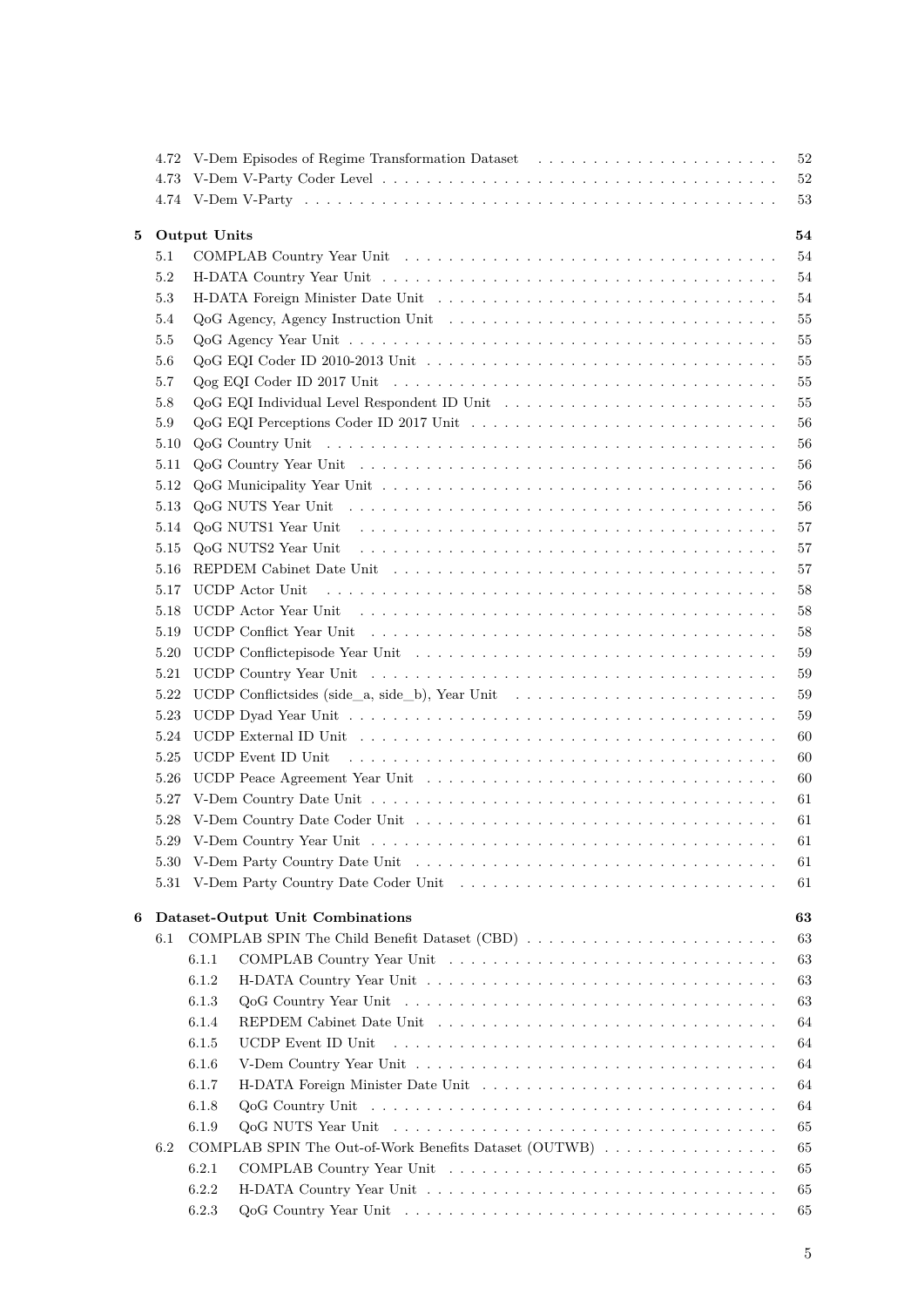|     | 6.2.4  |                                                                                                                      | 66 |
|-----|--------|----------------------------------------------------------------------------------------------------------------------|----|
|     | 6.2.5  | UCDP Actor Unit                                                                                                      | 66 |
|     | 6.2.6  | UCDP Event ID Unit $\dots \dots \dots \dots \dots \dots \dots \dots \dots \dots \dots \dots \dots \dots \dots \dots$ | 66 |
|     | 6.2.7  |                                                                                                                      | 66 |
|     | 6.2.8  |                                                                                                                      | 66 |
|     | 6.2.9  |                                                                                                                      | 66 |
|     | 6.2.10 |                                                                                                                      | 67 |
| 6.3 |        | COMPLAB SPIN The Parental Leave Benefit Dataset (PLB)                                                                | 67 |
|     | 6.3.1  |                                                                                                                      | 67 |
|     | 6.3.2  |                                                                                                                      | 67 |
|     | 6.3.3  |                                                                                                                      | 67 |
|     |        |                                                                                                                      |    |
|     | 6.3.4  |                                                                                                                      | 68 |
|     | 6.3.5  |                                                                                                                      | 68 |
|     | 6.3.6  |                                                                                                                      | 68 |
|     | 6.3.7  |                                                                                                                      | 68 |
|     | 6.3.8  | $QoG$ Country Unit $\ldots \ldots \ldots \ldots \ldots \ldots \ldots \ldots \ldots \ldots \ldots \ldots \ldots$      | 68 |
|     | 6.3.9  |                                                                                                                      | 69 |
| 6.4 |        | COMPLAB SPIN The Social Assistance and Minimum Income Protection Interim Dataset                                     |    |
|     |        |                                                                                                                      | 69 |
|     | 6.4.1  |                                                                                                                      | 69 |
|     | 6.4.2  |                                                                                                                      | 69 |
|     | 6.4.3  |                                                                                                                      | 69 |
|     | 6.4.4  |                                                                                                                      | 70 |
|     | 6.4.5  |                                                                                                                      | 70 |
|     | 6.4.6  |                                                                                                                      | 70 |
|     | 6.4.7  |                                                                                                                      | 70 |
|     | 6.4.8  |                                                                                                                      | 70 |
|     | 6.4.9  |                                                                                                                      | 71 |
|     | 6.4.10 |                                                                                                                      | 71 |
|     | 6.4.11 |                                                                                                                      | 71 |
| 6.5 |        | COMPLAB SPIN The Social Citizenship Indicator Program (SCIP)                                                         | 72 |
|     | 6.5.1  |                                                                                                                      | 72 |
|     | 6.5.2  |                                                                                                                      | 72 |
|     | 6.5.3  |                                                                                                                      | 72 |
|     | 6.5.4  |                                                                                                                      | 72 |
|     | 6.5.5  | UCDP Event ID Unit                                                                                                   | 72 |
|     | 6.5.6  |                                                                                                                      | 72 |
|     | 6.5.7  |                                                                                                                      | 73 |
|     | 6.5.8  |                                                                                                                      | 73 |
|     | 6.5.9  |                                                                                                                      | 73 |
| 6.6 |        | COMPLAB SPIN The Social Insurance Entitlements Dataset (SIED)                                                        | 73 |
|     | 6.6.1  |                                                                                                                      | 73 |
|     | 6.6.2  |                                                                                                                      | 74 |
|     | 6.6.3  |                                                                                                                      | 74 |
|     |        |                                                                                                                      |    |
|     | 6.6.4  |                                                                                                                      | 74 |
|     | 6.6.5  | UCDP Event ID Unit                                                                                                   | 74 |
|     | 6.6.6  |                                                                                                                      | 74 |
|     | 6.6.7  |                                                                                                                      | 75 |
|     | 6.6.8  |                                                                                                                      | 75 |
|     | 6.6.9  |                                                                                                                      | 75 |
| 6.7 |        | COMPLAB SPIN The Student Support and Fees Dataset (SSFD)                                                             | 75 |
|     | 6.7.1  |                                                                                                                      | 75 |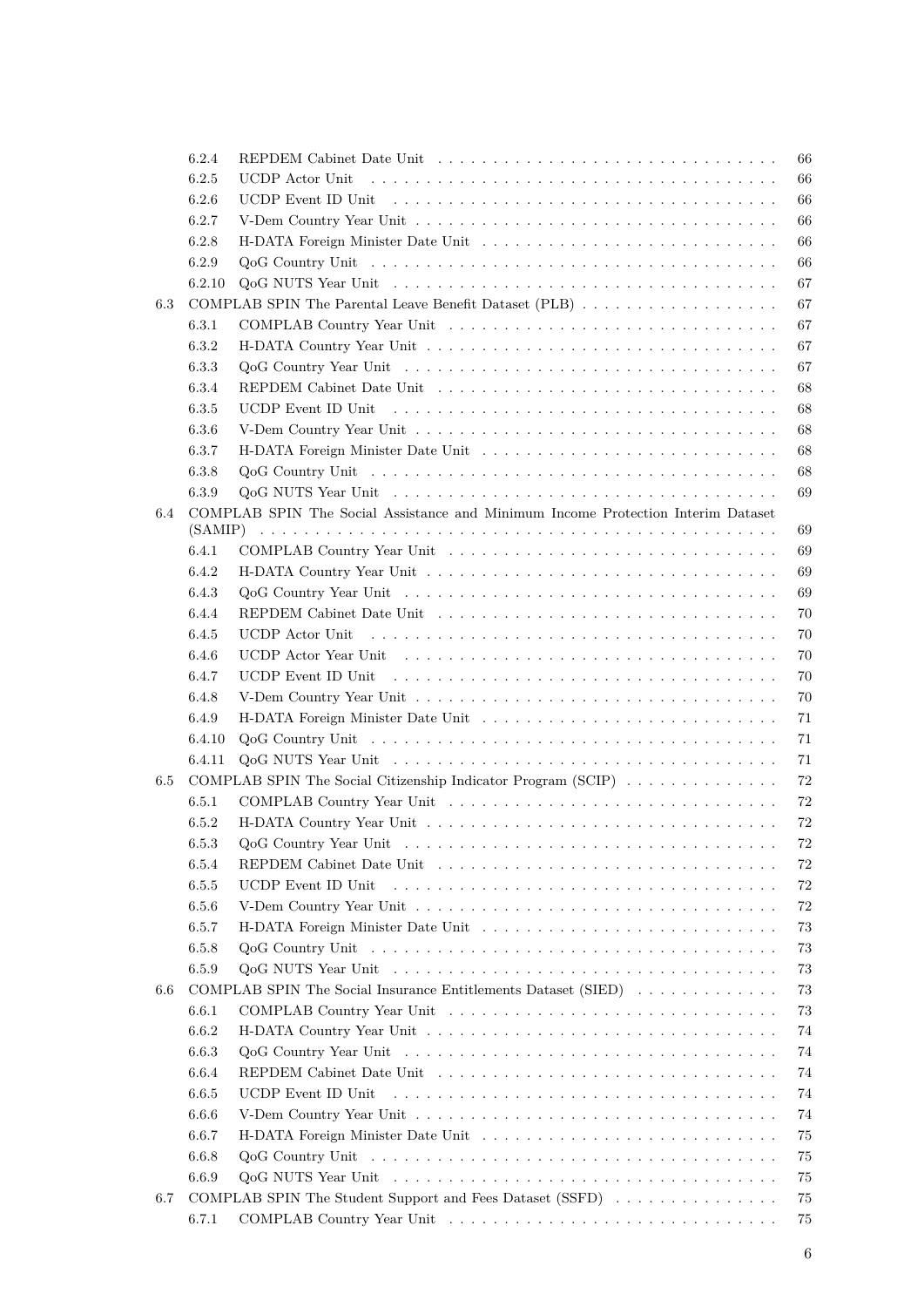|     | 6.7.2  |                                                                                                                  | 76 |
|-----|--------|------------------------------------------------------------------------------------------------------------------|----|
|     | 6.7.3  |                                                                                                                  | 76 |
|     | 6.7.4  |                                                                                                                  | 76 |
|     | 6.7.5  |                                                                                                                  | 76 |
|     | 6.7.6  |                                                                                                                  | 76 |
|     | 6.7.7  |                                                                                                                  | 77 |
|     | 6.7.8  | $Q_0G$ Country Unit $\ldots \ldots \ldots \ldots \ldots \ldots \ldots \ldots \ldots \ldots \ldots \ldots \ldots$ | 77 |
|     | 6.7.9  |                                                                                                                  | 77 |
| 6.8 |        |                                                                                                                  | 77 |
|     | 6.8.1  |                                                                                                                  | 77 |
|     | 6.8.2  |                                                                                                                  | 78 |
|     | 6.8.3  |                                                                                                                  | 78 |
|     | 6.8.4  |                                                                                                                  | 78 |
|     | 6.8.5  |                                                                                                                  | 78 |
|     | 6.8.6  |                                                                                                                  | 78 |
|     | 6.8.7  |                                                                                                                  | 79 |
|     | 6.8.8  |                                                                                                                  | 79 |
|     | 6.8.9  |                                                                                                                  | 79 |
|     | 6.8.10 |                                                                                                                  | 79 |
|     | 6.8.11 |                                                                                                                  | 79 |
| 6.9 |        |                                                                                                                  | 79 |
|     | 6.9.1  |                                                                                                                  | 79 |
|     | 6.9.2  |                                                                                                                  | 79 |
|     | 6.9.3  |                                                                                                                  | 80 |
|     | 6.9.4  |                                                                                                                  | 80 |
|     | 6.9.5  |                                                                                                                  | 80 |
|     | 6.9.6  | UCDP Actor Unit                                                                                                  | 80 |
|     | 6.9.7  |                                                                                                                  | 80 |
|     | 6.9.8  |                                                                                                                  | 80 |
|     | 6.9.9  |                                                                                                                  | 80 |
|     | 6.9.10 |                                                                                                                  | 80 |
|     | 6.9.11 |                                                                                                                  | 81 |
|     |        | 6.10 QoG European Quality of Government Index CATI - Country Level (2021)                                        | 81 |
|     |        |                                                                                                                  | 81 |
|     | 6.10.2 |                                                                                                                  | 81 |
|     | 6.10.3 |                                                                                                                  | 81 |
|     | 6.10.4 |                                                                                                                  | 81 |
|     | 6.10.5 |                                                                                                                  | 81 |
|     | 6.10.6 |                                                                                                                  | 82 |
|     | 6.10.7 | UCDP Actor Unit                                                                                                  | 82 |
|     | 6.10.8 |                                                                                                                  | 82 |
|     | 6.10.9 |                                                                                                                  | 82 |
|     |        |                                                                                                                  | 82 |
|     |        | 6.11 QoG European Quality of Government Index Individual Level (2010 2013)                                       | 82 |
|     |        |                                                                                                                  | 82 |
|     |        | 6.12 QoG European Quality of Government Index Individual Level (2017)                                            | 83 |
|     |        |                                                                                                                  | 83 |
|     |        | 6.13 QoG European Quality of Government Index Individual Level (2021)                                            | 83 |
|     | 6.13.1 |                                                                                                                  | 83 |
|     |        | 6.14 QoG European Quality of Government Index Regional Level (2010, 2013, 2017 2021)                             | 83 |
|     | 6.14.1 |                                                                                                                  | 83 |
|     | 6.14.2 |                                                                                                                  | 83 |
|     |        |                                                                                                                  |    |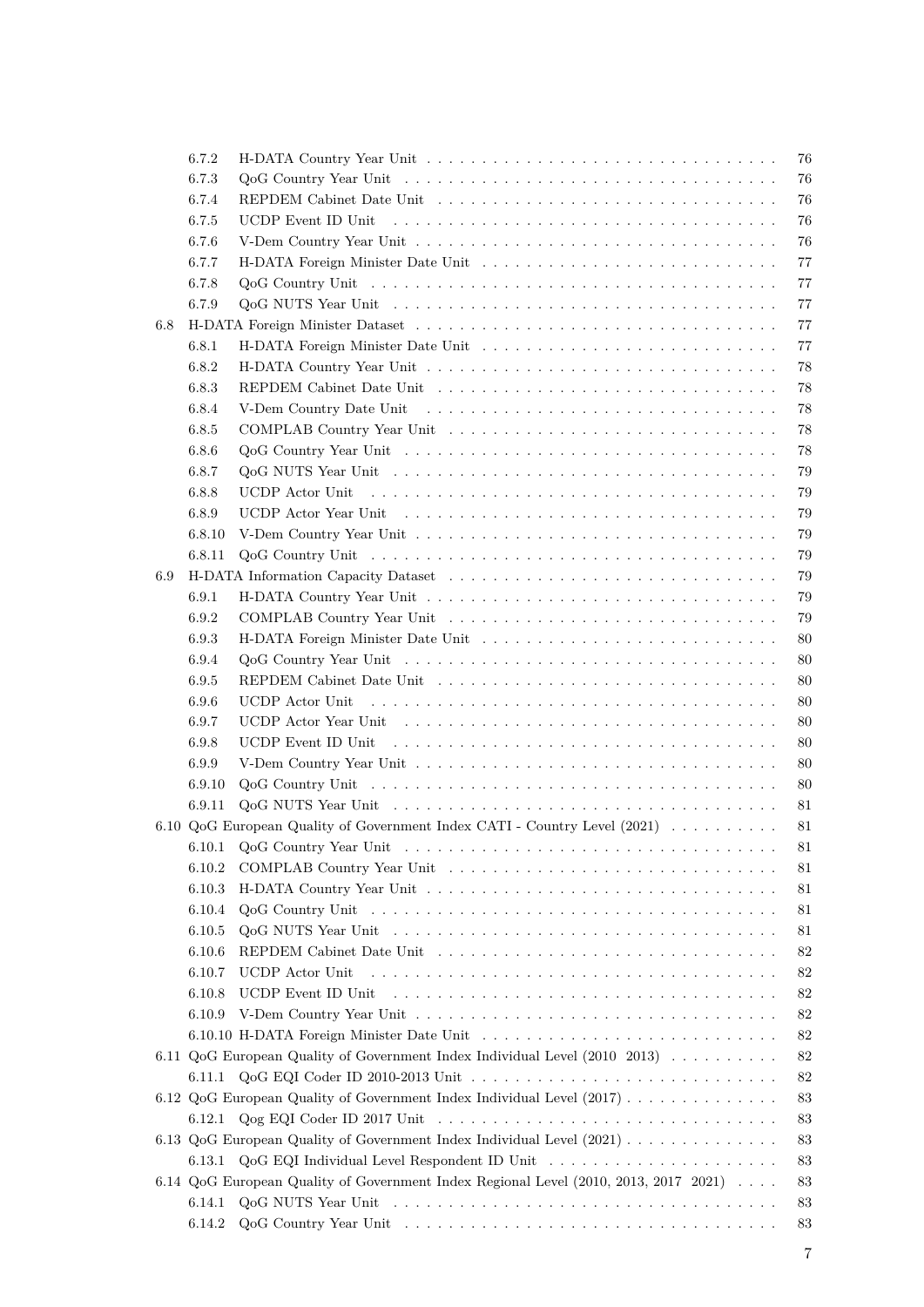| 6.14.3 |                                                                                                                 | 83 |
|--------|-----------------------------------------------------------------------------------------------------------------|----|
| 6.14.4 |                                                                                                                 | 83 |
| 6.14.5 |                                                                                                                 | 84 |
| 6.14.6 |                                                                                                                 | 84 |
| 6.14.7 |                                                                                                                 | 84 |
|        |                                                                                                                 | 84 |
| 6.15.1 |                                                                                                                 | 84 |
| 6.15.2 |                                                                                                                 | 84 |
| 6.15.3 |                                                                                                                 | 84 |
| 6.15.4 |                                                                                                                 | 85 |
| 6.15.5 |                                                                                                                 | 85 |
| 6.15.6 |                                                                                                                 | 85 |
|        |                                                                                                                 |    |
| 6.15.7 | UCDP Actor Unit                                                                                                 | 85 |
| 6.15.8 |                                                                                                                 | 85 |
| 6.15.9 |                                                                                                                 | 85 |
|        |                                                                                                                 | 86 |
|        | 6.15.11 H-DATA Foreign Minister Date Unit                                                                       | 86 |
|        |                                                                                                                 | 86 |
| 6.16.1 |                                                                                                                 | 86 |
| 6.16.2 |                                                                                                                 | 86 |
| 6.16.3 |                                                                                                                 | 86 |
| 6.16.4 |                                                                                                                 | 87 |
| 6.16.5 |                                                                                                                 | 87 |
| 6.16.6 |                                                                                                                 | 87 |
| 6.16.7 | UCDP Actor Unit                                                                                                 | 87 |
| 6.16.8 |                                                                                                                 | 87 |
| 6.16.9 |                                                                                                                 | 87 |
|        |                                                                                                                 | 87 |
|        |                                                                                                                 | 88 |
|        | 6.17 QoG EU Regional Dataset Wide Data (NUTS 2)                                                                 | 88 |
| 6.17.1 |                                                                                                                 | 88 |
| 6.17.2 |                                                                                                                 | 88 |
|        |                                                                                                                 | 88 |
|        |                                                                                                                 | 88 |
| 6.17.5 | $QoG$ Country Unit $\ldots \ldots \ldots \ldots \ldots \ldots \ldots \ldots \ldots \ldots \ldots \ldots \ldots$ | 88 |
| 6.17.6 |                                                                                                                 | 89 |
| 6.17.7 | UCDP Actor Unit                                                                                                 | 89 |
| 6.17.8 |                                                                                                                 | 89 |
| 6.17.9 | UCDP Event ID Unit                                                                                              | 89 |
|        |                                                                                                                 | 89 |
|        |                                                                                                                 | 89 |
|        |                                                                                                                 | 89 |
|        |                                                                                                                 | 89 |
| 6.18.1 |                                                                                                                 |    |
| 6.18.2 |                                                                                                                 | 90 |
| 6.18.3 |                                                                                                                 | 90 |
| 6.18.4 |                                                                                                                 | 90 |
| 6.18.5 |                                                                                                                 | 90 |
| 6.18.6 |                                                                                                                 | 90 |
| 6.18.7 | UCDP Actor Unit                                                                                                 | 90 |
| 6.18.8 |                                                                                                                 | 91 |
| 6.18.9 | UCDP Event ID Unit                                                                                              | 91 |
|        |                                                                                                                 | 91 |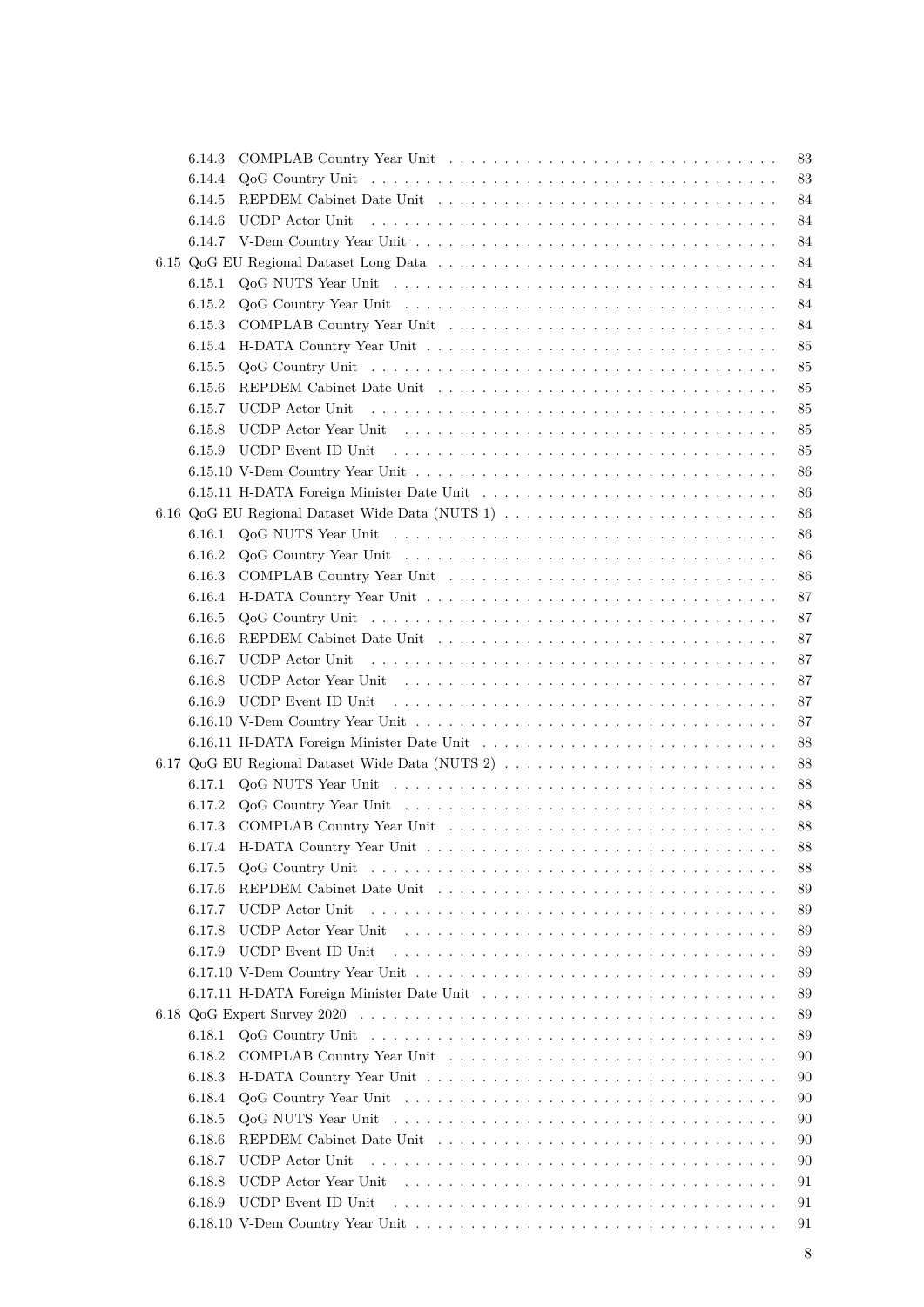|        |                                                                                                                 | 91 |
|--------|-----------------------------------------------------------------------------------------------------------------|----|
|        |                                                                                                                 | 92 |
| 6.19.1 |                                                                                                                 | 92 |
| 6.19.2 |                                                                                                                 | 92 |
| 6.19.3 | UCDP Actor Unit                                                                                                 | 92 |
| 6.19.4 |                                                                                                                 | 92 |
| 6.19.5 |                                                                                                                 | 92 |
| 6.19.6 |                                                                                                                 | 92 |
| 6.19.7 |                                                                                                                 | 93 |
| 6.19.8 |                                                                                                                 | 93 |
|        |                                                                                                                 | 93 |
| 6.19.9 |                                                                                                                 |    |
|        |                                                                                                                 | 93 |
|        | 6.19.11 H-DATA Foreign Minister Date Unit                                                                       | 93 |
|        |                                                                                                                 | 93 |
| 6.20.1 |                                                                                                                 | 93 |
| 6.20.2 |                                                                                                                 | 93 |
| 6.20.3 |                                                                                                                 | 94 |
| 6.20.4 |                                                                                                                 | 94 |
| 6.20.5 |                                                                                                                 | 94 |
| 6.20.6 |                                                                                                                 | 94 |
| 6.20.7 | UCDP Actor Unit                                                                                                 | 94 |
| 6.20.8 |                                                                                                                 | 95 |
| 6.20.9 |                                                                                                                 | 95 |
|        |                                                                                                                 | 95 |
|        |                                                                                                                 | 95 |
|        |                                                                                                                 | 95 |
|        |                                                                                                                 |    |
|        |                                                                                                                 |    |
|        |                                                                                                                 | 95 |
|        | 6.22 QoG Politics, Institutions and Services in Swedish Municipalities                                          | 95 |
|        |                                                                                                                 | 95 |
|        |                                                                                                                 | 95 |
|        |                                                                                                                 | 95 |
|        |                                                                                                                 | 95 |
|        |                                                                                                                 | 95 |
|        |                                                                                                                 | 96 |
| 6.25.1 | $QoG$ Country Unit $\ldots \ldots \ldots \ldots \ldots \ldots \ldots \ldots \ldots \ldots \ldots \ldots \ldots$ | 96 |
| 6.25.2 |                                                                                                                 | 96 |
| 6.25.3 | UCDP Actor Unit                                                                                                 | 96 |
| 6.25.4 |                                                                                                                 | 96 |
| 6.25.5 |                                                                                                                 | 96 |
| 6.25.6 |                                                                                                                 | 97 |
| 6.25.7 |                                                                                                                 | 97 |
| 6.25.8 | UCDP Actor Year Unit                                                                                            | 97 |
| 6.25.9 | UCDP Event ID Unit                                                                                              | 97 |
|        |                                                                                                                 | 97 |
|        |                                                                                                                 | 98 |
|        |                                                                                                                 | 98 |
| 6.26.1 |                                                                                                                 | 98 |
| 6.26.2 |                                                                                                                 | 98 |
| 6.26.3 |                                                                                                                 | 98 |
| 6.26.4 |                                                                                                                 | 98 |
| 6.26.5 |                                                                                                                 | 98 |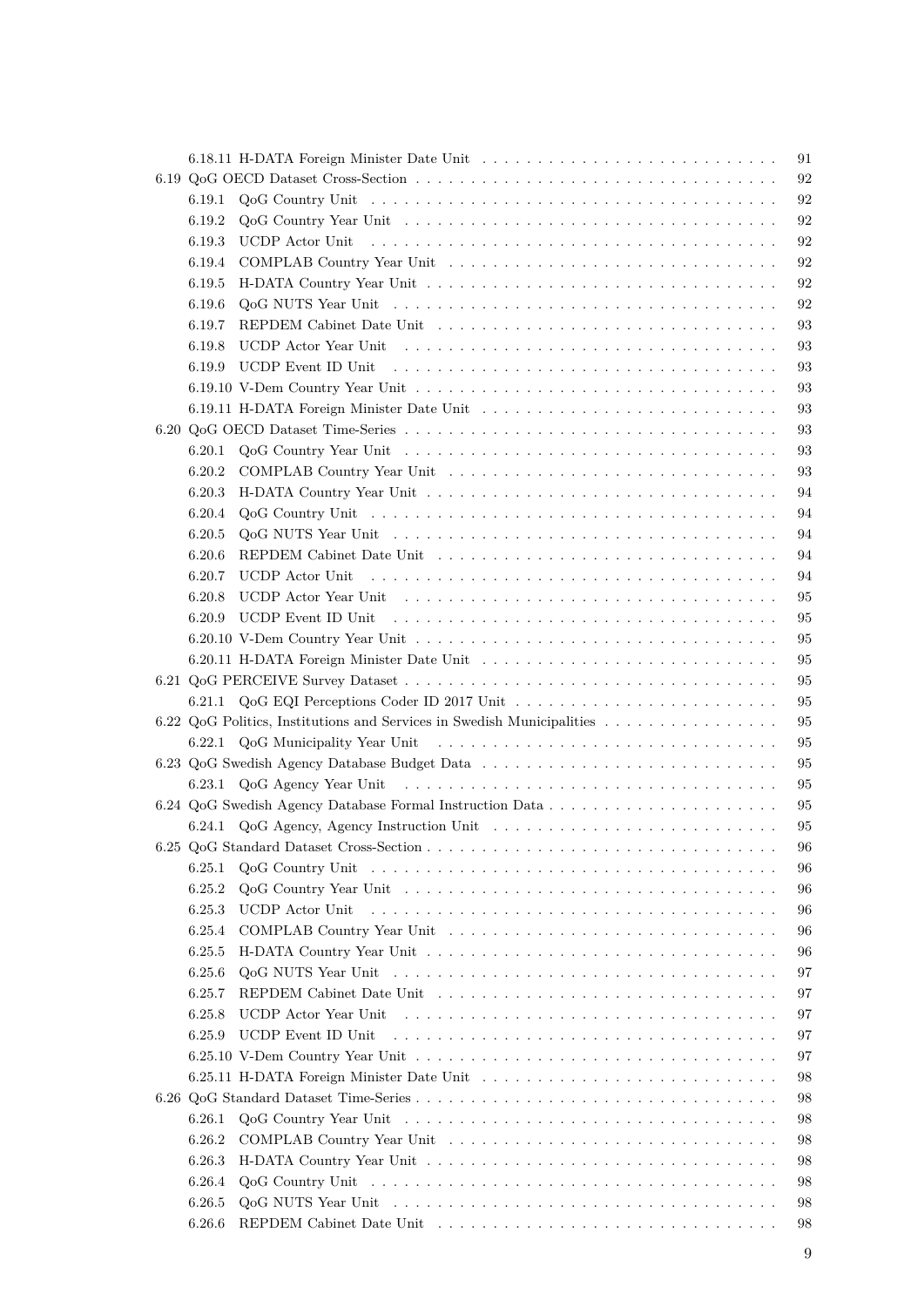| 6.26.7           | UCDP Actor Unit                                                                                                                                                                                                                | 99  |
|------------------|--------------------------------------------------------------------------------------------------------------------------------------------------------------------------------------------------------------------------------|-----|
| 6.26.8           |                                                                                                                                                                                                                                | 99  |
| 6.26.9           | UCDP Event ID Unit responses in the set of the set of the set of the set of the set of the set of the set of the set of the set of the set of the set of the set of the set of the set of the set of the set of the set of the | 99  |
|                  |                                                                                                                                                                                                                                | 99  |
|                  |                                                                                                                                                                                                                                | 99  |
|                  |                                                                                                                                                                                                                                | 100 |
| 6.27.1           |                                                                                                                                                                                                                                | 100 |
| 6.27.2           |                                                                                                                                                                                                                                | 100 |
| 6.27.3           |                                                                                                                                                                                                                                | 100 |
| 6.27.4           |                                                                                                                                                                                                                                | 100 |
| 6.27.5           |                                                                                                                                                                                                                                | 100 |
| 6.27.6           |                                                                                                                                                                                                                                | 100 |
| 6.27.7           |                                                                                                                                                                                                                                | 101 |
| 6.27.8           |                                                                                                                                                                                                                                | 101 |
| 6.27.9           |                                                                                                                                                                                                                                | 101 |
|                  |                                                                                                                                                                                                                                | 101 |
|                  |                                                                                                                                                                                                                                | 101 |
|                  | 6.27.12 UCDP Actor Unit                                                                                                                                                                                                        | 101 |
|                  |                                                                                                                                                                                                                                | 101 |
| 6.28.1           |                                                                                                                                                                                                                                | 101 |
| 6.28.2           |                                                                                                                                                                                                                                | 101 |
| 6.28.3           |                                                                                                                                                                                                                                | 102 |
| 6.28.4           |                                                                                                                                                                                                                                | 102 |
| 6.28.5           |                                                                                                                                                                                                                                | 102 |
| 6.28.6           |                                                                                                                                                                                                                                | 102 |
| 6.28.7           |                                                                                                                                                                                                                                | 102 |
| 6.28.8           |                                                                                                                                                                                                                                | 102 |
| 6.28.9           |                                                                                                                                                                                                                                | 103 |
|                  |                                                                                                                                                                                                                                | 103 |
|                  |                                                                                                                                                                                                                                | 103 |
|                  |                                                                                                                                                                                                                                | 103 |
|                  |                                                                                                                                                                                                                                | 103 |
|                  |                                                                                                                                                                                                                                | 103 |
|                  |                                                                                                                                                                                                                                | 103 |
|                  |                                                                                                                                                                                                                                |     |
| 6.29.3           |                                                                                                                                                                                                                                | 103 |
| 6.29.4<br>6.29.5 |                                                                                                                                                                                                                                | 103 |
|                  |                                                                                                                                                                                                                                | 104 |
| 6.29.6           | UCDP Actor Year Unit                                                                                                                                                                                                           | 104 |
| 6.29.7           |                                                                                                                                                                                                                                | 104 |
| 6.29.8           |                                                                                                                                                                                                                                | 104 |
| 6.29.9           |                                                                                                                                                                                                                                | 104 |
|                  |                                                                                                                                                                                                                                | 104 |
|                  |                                                                                                                                                                                                                                | 104 |
| 6.30.1           |                                                                                                                                                                                                                                | 104 |
|                  |                                                                                                                                                                                                                                | 104 |
| 6.31.1           |                                                                                                                                                                                                                                | 104 |
|                  | 6.32 UCDP Cities and Armed Conflict Events (CACE)                                                                                                                                                                              | 105 |
| 6.32.1           |                                                                                                                                                                                                                                | 105 |
|                  |                                                                                                                                                                                                                                | 105 |
| 6.33.1           |                                                                                                                                                                                                                                | 105 |
|                  |                                                                                                                                                                                                                                | 105 |
| 6.34.1           | UCDP Actor Year Unit (also contained a series of the VCDP Actor Year Unit (also contained a series of the VCDP                                                                                                                 | 105 |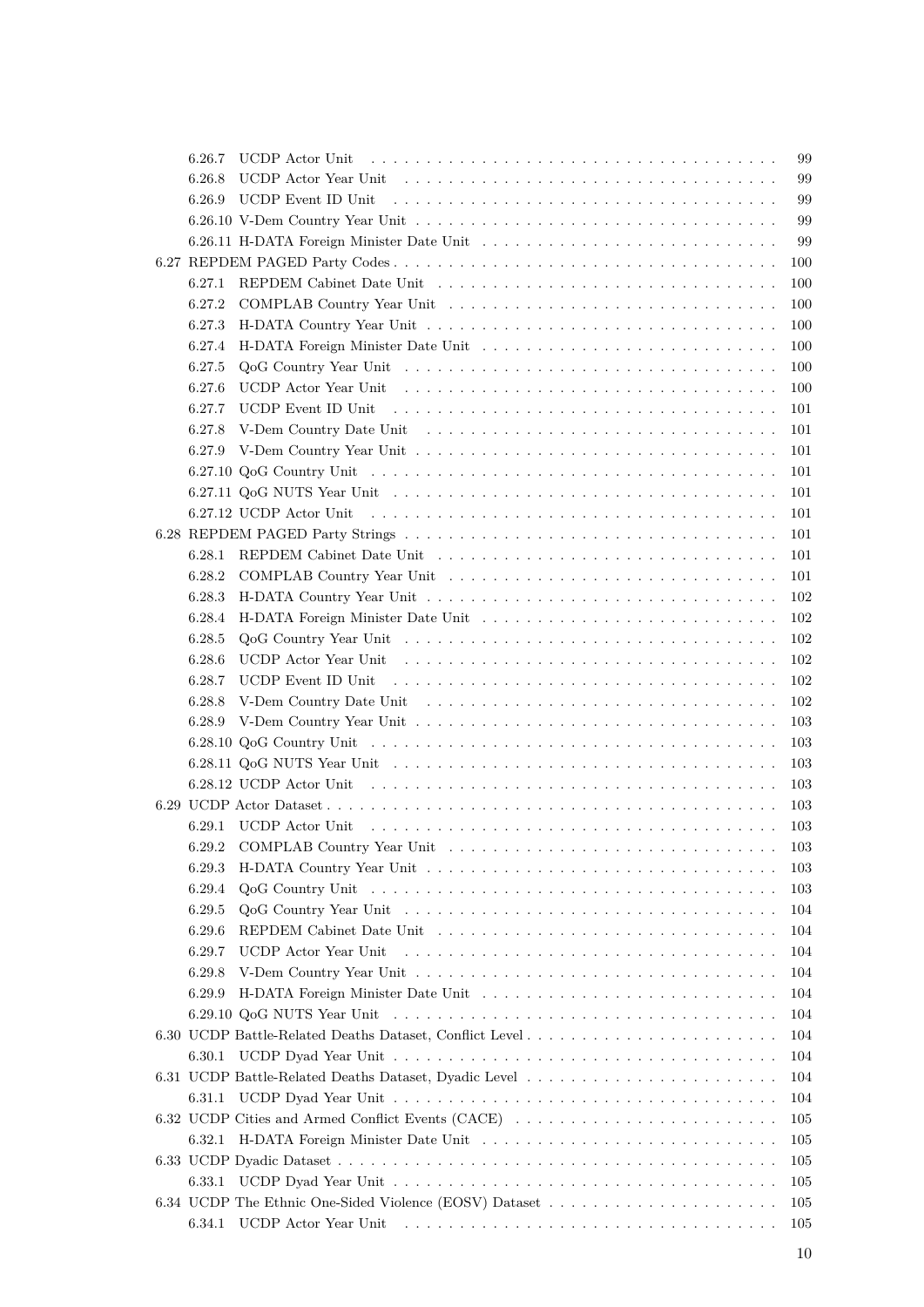| 6.34.2                                                                                                                    | 105        |
|---------------------------------------------------------------------------------------------------------------------------|------------|
| 6.34.3                                                                                                                    | 105        |
| 6.34.4                                                                                                                    | 105        |
| 6.34.5                                                                                                                    | 105        |
| 6.34.6<br>UCDP Actor Unit                                                                                                 | 105        |
| 6.34.7                                                                                                                    | 106        |
| 6.34.8                                                                                                                    | 106        |
| 6.34.9                                                                                                                    | 106        |
|                                                                                                                           | 106        |
| 6.35 UCDP External Support – Disaggregated/Supporter Level Dataset                                                        | 106        |
| 6.35.1                                                                                                                    | 106        |
|                                                                                                                           | 106        |
| 6.36.1                                                                                                                    | 106        |
|                                                                                                                           | 106        |
| 6.37.1                                                                                                                    | 106        |
| 6.37.2                                                                                                                    | 106        |
| 6.37.3                                                                                                                    | 107        |
| 6.37.4                                                                                                                    | 107        |
| 6.37.5<br><b>UCDP</b> Actor Unit                                                                                          | 107        |
| 6.37.6<br>UCDP Actor Year Unit enterprised in the service of the UCDP Actor Year Unit enterprised in the service of the S | 107        |
| 6.37.7                                                                                                                    | 107        |
| 6.37.8                                                                                                                    | 108        |
| 6.37.9                                                                                                                    | 108        |
|                                                                                                                           | 108        |
| 6.38.1                                                                                                                    | 108        |
|                                                                                                                           | 108        |
| 6.39.1                                                                                                                    | 108        |
|                                                                                                                           | 108        |
| UCDP Actor Year Unit<br>6.40.1                                                                                            | 108        |
| 6.40.2                                                                                                                    | 108        |
| 6.40.3                                                                                                                    | 109        |
| 6.40.4                                                                                                                    | 109        |
| 6.40.5                                                                                                                    | 109        |
| 6.40.6 UCDP Actor Unit                                                                                                    | 109        |
| 6.40.7                                                                                                                    | 109        |
| 6.40.8                                                                                                                    | 109        |
| 6.40.9                                                                                                                    | 109        |
|                                                                                                                           | 109        |
|                                                                                                                           | 110        |
| 6.41.1                                                                                                                    | 110        |
|                                                                                                                           | 110        |
| 6.42.1                                                                                                                    | 110        |
|                                                                                                                           | 110        |
| 6.43.1                                                                                                                    |            |
|                                                                                                                           | 110<br>110 |
| 6.44.1                                                                                                                    | 110        |
|                                                                                                                           | 110        |
|                                                                                                                           |            |
|                                                                                                                           | 110        |
|                                                                                                                           | 110        |
| 6.46.1                                                                                                                    | 110        |
| 6.46.2                                                                                                                    | 110        |
|                                                                                                                           | 110        |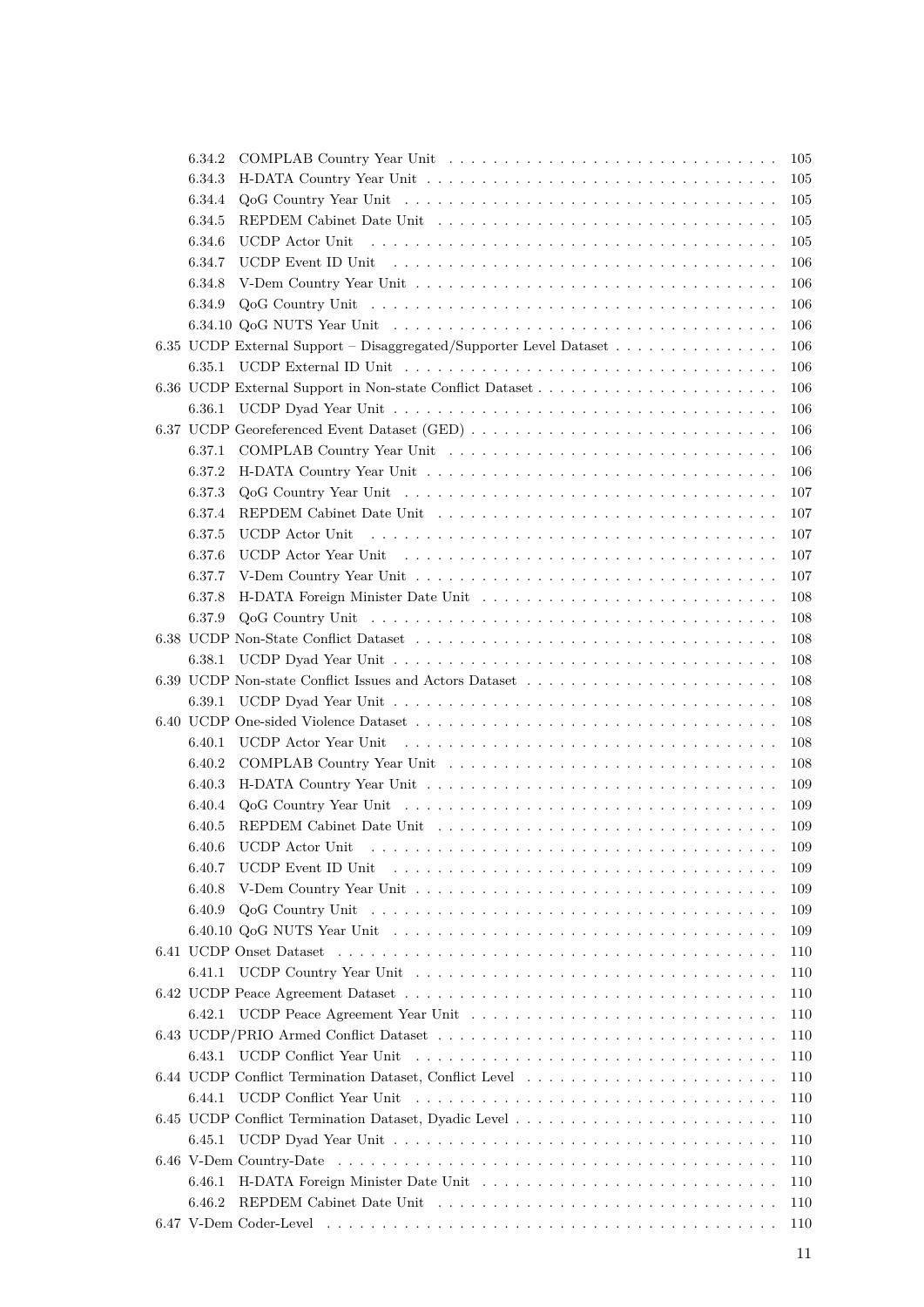|  | 7 Bibliography   |                                                      | 115        |
|--|------------------|------------------------------------------------------|------------|
|  |                  |                                                      | 114        |
|  |                  |                                                      | 114        |
|  |                  |                                                      | 114        |
|  |                  |                                                      | 114        |
|  |                  | 6.49.11 UCDP Actor Unit                              | 114        |
|  |                  |                                                      | 114        |
|  | 6.49.9           |                                                      | 114        |
|  | 6.49.8           |                                                      | 114        |
|  | 6.49.7           | UCDP Event ID Unit                                   | 114        |
|  | 6.49.6           |                                                      | 113        |
|  | 6.49.5           |                                                      | 113        |
|  | 6.49.4           |                                                      | 113        |
|  | 6.49.3           |                                                      | 113        |
|  | 6.49.2           |                                                      | 112        |
|  | 6.49.1           |                                                      | 112        |
|  |                  | 6.49 V-Dem Episodes of Regime Transformation Dataset | 112        |
|  |                  | 6.48.11 UCDP Actor Unit                              | 112        |
|  |                  |                                                      | 112        |
|  | 6.48.9           |                                                      | 112        |
|  | 6.48.7<br>6.48.8 | UCDP Event ID Unit                                   | 112<br>112 |
|  | 6.48.6           |                                                      | 112        |
|  | 6.48.5           |                                                      | 112        |
|  | 6.48.4           |                                                      | 111        |
|  | 6.48.3           |                                                      | 111        |
|  | 6.48.2           |                                                      | 111        |
|  | 6.48.1           |                                                      | 111        |
|  |                  |                                                      | 111        |
|  |                  |                                                      | 110        |
|  |                  |                                                      |            |

**[8 Appendix A: Changelog](#page-115-1) 116**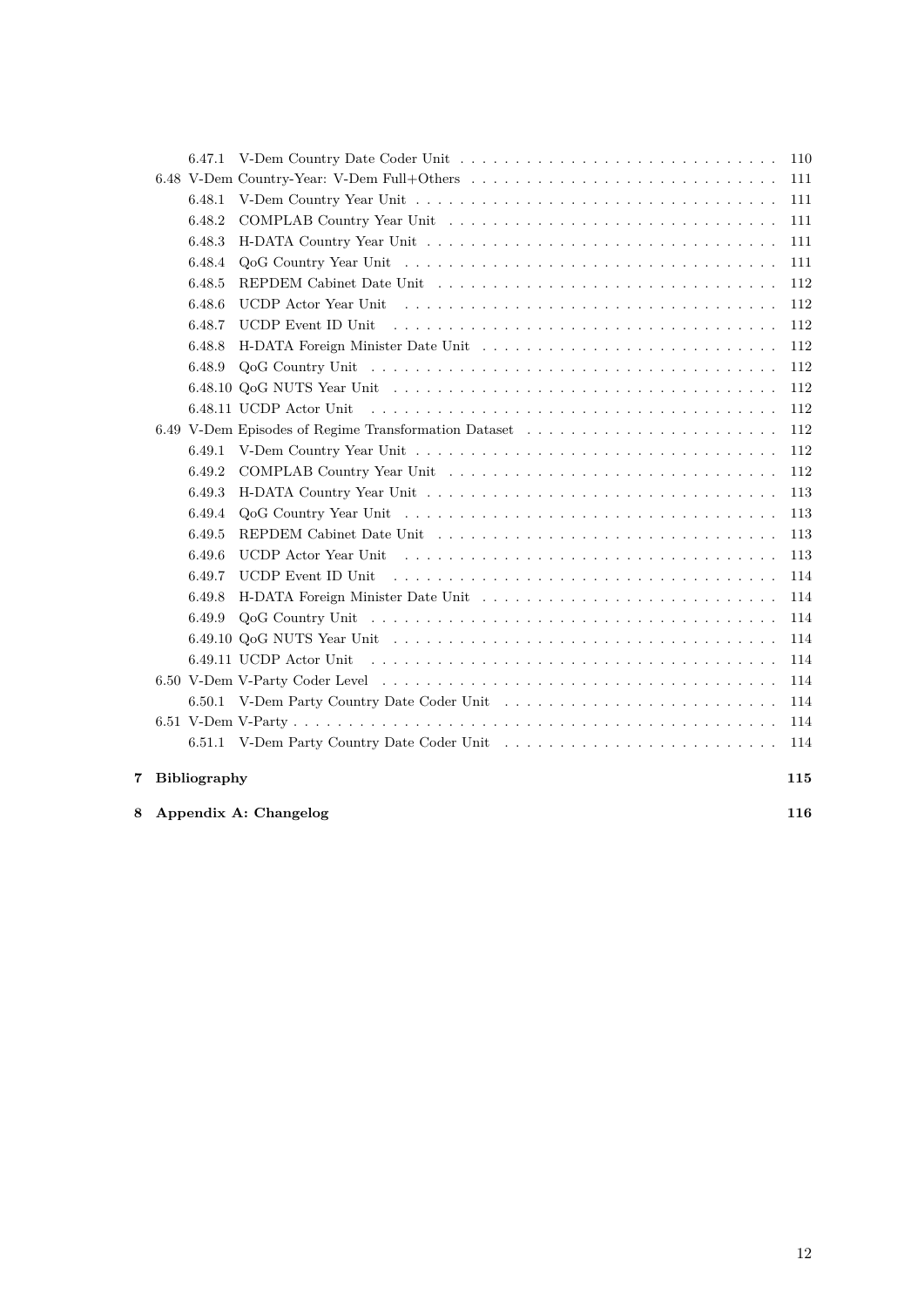# <span id="page-13-0"></span>**1 Explanatory Notes**

This document outlines the methodological considerations, choices, and procedures guiding the development of the Demscore project.

The Explanatory Notes provide a general overview of the Demscore project as well as thoughts and intentions when designing the methodology. The rest of the document provides a detailed and transparent documentation of the Demscore methodology by spelling out how the data is harmonized and the common e-infrastructure is constructed.

We begin by briefly introducing each member project as well as each project's individual datasets included in Demscore. We then provides a detailed overview of how we carried out the work, by describing the chosen output units of each dataset. We further report the challenges of the harmonization process, and present the solutions the Demscore Team and the member projects found for them.

We continually review our methodology—and occasionally adjust it—with the goal of improving the quality of Demscore indicators and indices. We therefore issue a new version of this document with each new version of the dataset.

# <span id="page-13-1"></span>**1.1 Release Notes v0.5.0 beta**

The current release of the Demscore project is version 0.5.0 beta (codename Emil). A full release is planned for the end of 2022. The beta release is a work in progress and presents the current state of the project. The beta release is intended to be used as a starting point for the development of the first full release. Expected changes from the beta version to the first full release are largely related to fine–tuning the methodology for variables from datasets translated to given output units as well as translating variables from datasets to more available output units.

# <span id="page-13-2"></span>**1.2 Suggested Citation**

The Demscore project does not have a formal citation of its own. However, we suggest that you cite the respective projects/datasets using the citation found in the dataset descriptions, and if applicable, variable specific citations mentioned in the variable entries.

# <span id="page-13-3"></span>**1.3 License**

The Demscore data does not have a formal license of its own. However, we ask that you follow the respective licenses mentioned in the dataset descriptions, and if applicable, variable specific licenses mentioned in the variable entries.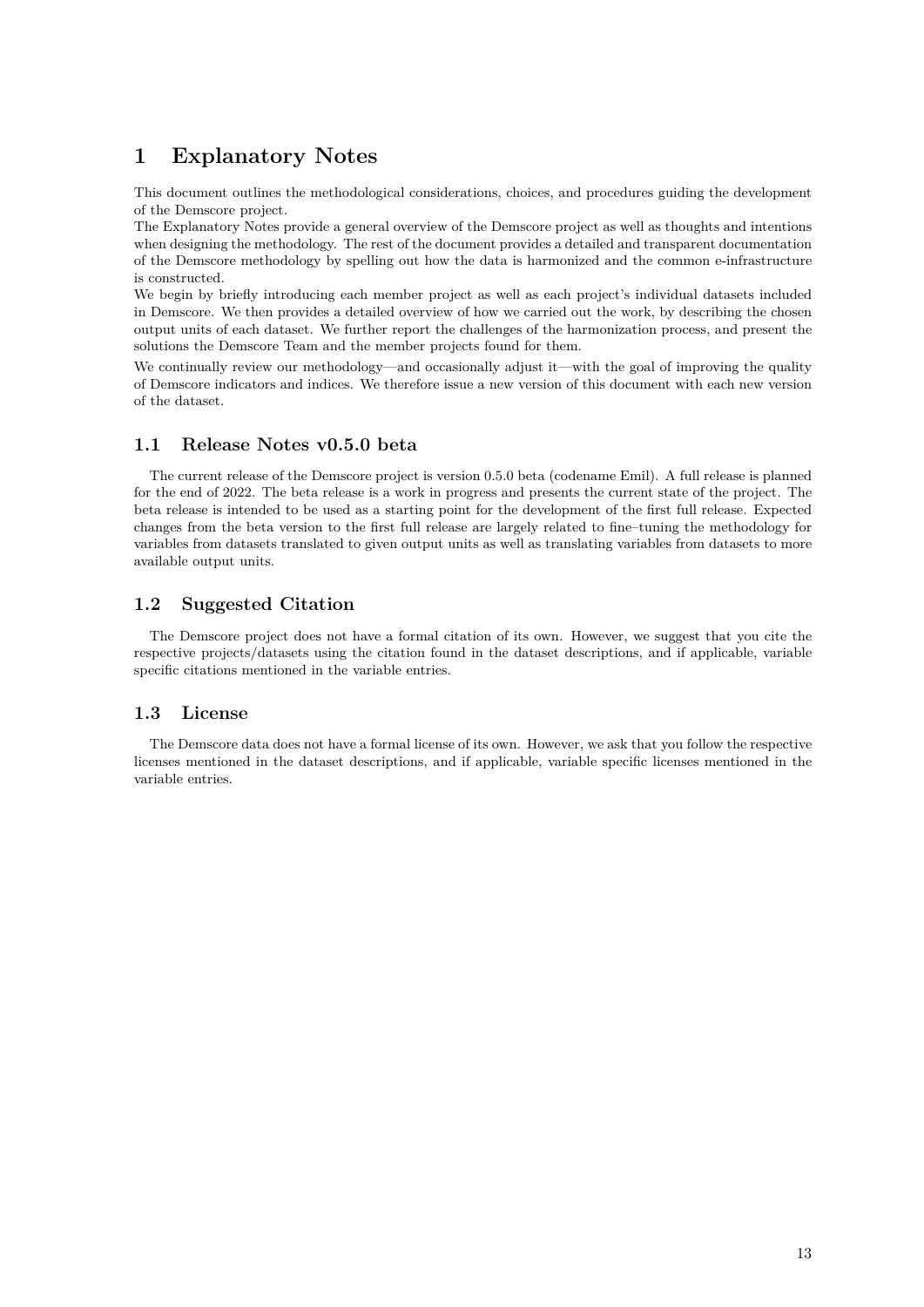## <span id="page-14-0"></span>**1.4 Background**

Demscore provides worldwide free access to harmonized data on Democracy, Environment, Migration, Social Policy, Conflict and Representation from several of the world's most prominent social science research institutes.

Demscore facilitates large-scale comparative analyses on the grand challenges of today's societies, including those caused by population aging, rapidly changing migration patterns, increased social inequalities, accelerating globalization, recurrent financial crises, political deadlocks, violent conflict, and the rise of populism. The interdisciplinary nature of Demscore data is essential to advance adequate policy responses to such complex societal challenges facing Sweden, Europe, and the world today.

The Demscore consortium includes several national and internationally renowned datasets of outmost importance for the scientific community when tackling complex societal challenges associated with the Sustainable Development Goals (SDGs) and beyond. The joint infrastructure ensures that data integrity and quality are at the highest international standards, and it maximizes usability in the measurement of contextual data with over 25,000 variables across nearly all countries in the world, from 1789 to the present.

It creates critical time- and cost saving advantages in data collection, management, distribution, and not the least for end-users in the scientific community. A fully normalized, joint PostgreSQL database, sophisticated programming, and a web-based interface make it possible to select a series of variables across all six Demscore databases, and get a custom-designed dataset and codebook generated automatically.

## <span id="page-14-1"></span>**1.5 List of included Datasets**

These are the datasets of each member project included in Demscore:

## COMPLAB

Data download: <https://www.spin.su.se/datasets>

- COMPLAB SPIN The Child Benefit Dataset (CBD)
- COMPLAB SPIN The Out-of-Work Benefits Dataset (OUTWB)
- COMPLAB SPIN The Parental Leave Benefit Dataset (PLB)
- COMPLAB SPIN The Social Assistance and Minimum Income Protection Interim Dataset (SAMIP)
- COMPLAB SPIN The Social Citizenship Indicator Program (SCIP)
- COMPLAB SPIN The Social Insurance Entitlements Dataset (SIED)
- COMPLAB SPIN The Student Support and Fees Dataset (SSFD)

## H-DATA

Data download: <https://pp-prod-admin.it.su.se/preview/www/2.667/2.64299/2.69772/2.90148/1.610144>

- H-DATA Information Capacity Dataset
- H-DATA Foreign Minister Dataset

## QoG

Data download: <https://www.gu.se/en/quality-government/qog-data/data-downloads>

- QoG EU Regional Dataset Long Data
- QoG EU Regional Dataset Wide Data (NUTS 1)
- QoG EU Regional Dataset Wide Data (NUTS 2)
- QoG European Quality of Government Index Regional Level 2010-2021 (Time-series, retrospectively updated after Brexit)
- QoG European Quality of Government Index Individual Level (2010 2013)
- QoG European Quality of Government Index Individual Level (2017)
- QoG European Quality of Government Index Individual Level (EQI 2021)
- QoG European Quality of Government Index Regional Level 2021 (with all NUTS2 regions)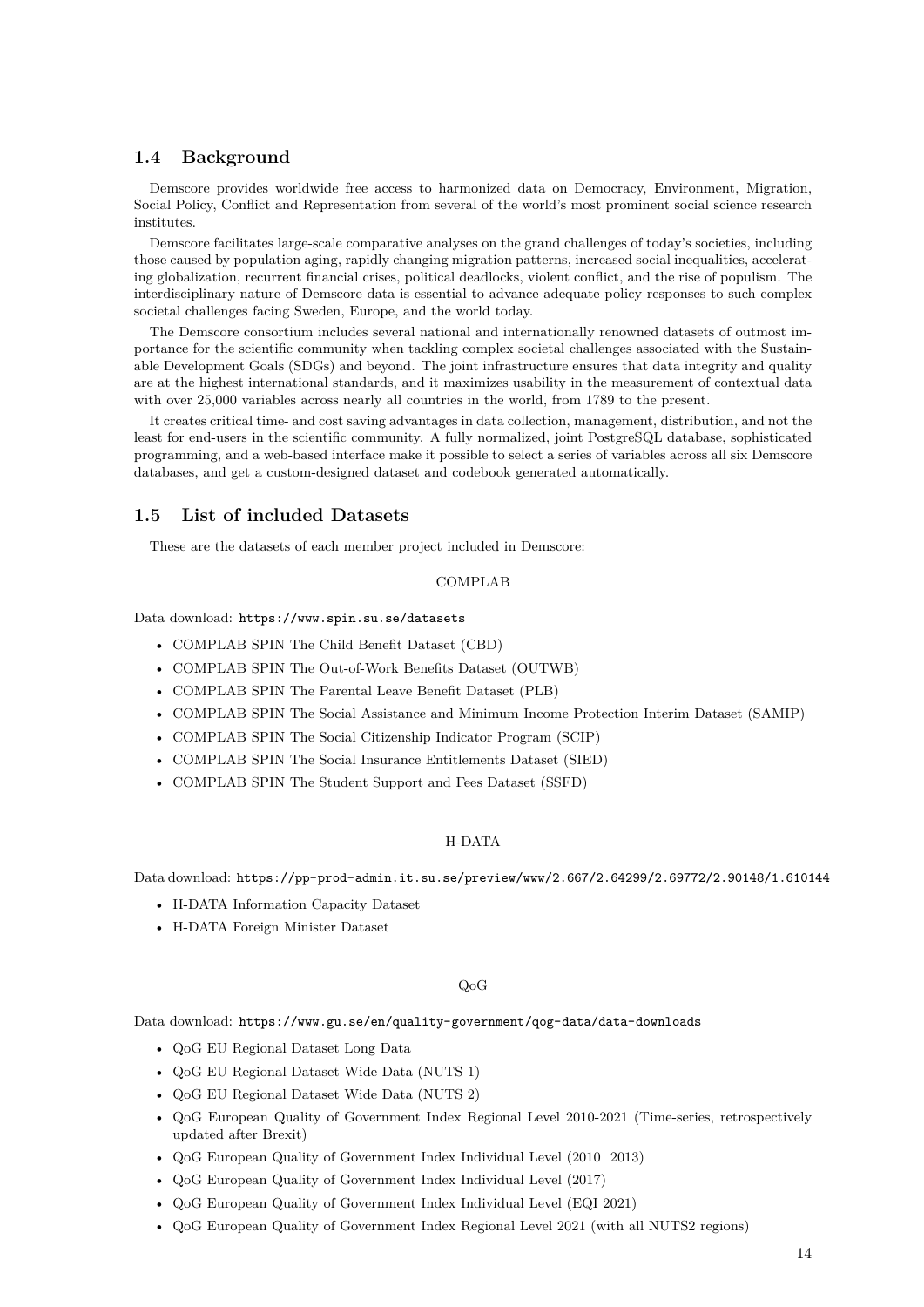- QoG European Quality of Government Index CATI Country Level (2021)
- QoG European Quality of Government Index EQI-CATI Country Level 2010-2021 (only phone interviews)
- QoG Expert Survey 2020
- QoG OECD Dataset Cross-Section
- QoG OECD Dataset Time-Series
- QoG PERCEIVE Survey Dataset
- QoG Politics, Institutions and Services in Swedish Municipalities
- QoG Standard Dataset Cross-Section
- QoG Standard Dataset Time-Series
- QoG Swedish Agency Database Budget Data
- QoG Swedish Agency Database Formal Instruction Data

## REPDEM

Data download: <https://erdda.org/party-government-in-europe-database/>

- REPDEM ERDDA Party Government in Europe Database with Party Codes
- REPDEM ERDDA Party Government in Europe Database with Party Strings

## UCDP and ViEWS

Data download: <https://ucdp.uu.se/downloads/>, <https://viewsforecasting.org/resources/#downloads>

- UCDP Georeferenced Event Dataset (GED) Global version 21.1
- UCDP Candidate Events Datasets (UCDP Candidate) version 21.0.X
- UCDP Candidate Events Datasets (UCDP Candidate) version 22.0.X
- UCDP UCDP/PRIO Armed Conflict Dataset version 21.1
- UCDP Dyadic Dataset version 21.1
- UCDP One-sided Violence Dataset version 21.1
- UCDP Non-State Conflict Dataset version 21.1
- UCDP UCDP Battle-Related Deaths Dataset, Conflict Level, version 21.1
- UCDP Battle-Related Deaths Dataset, Dyadic Level, version 21.1
- UCDP Cities and Armed Conflict Events (CACE) Dataset
- UCDP Deadly Electoral Conflict (DECO) Dataset
- UCDP The Ethnic One-Sided Violence (EOSV) Dataset
- UCDP Onset Dataset version 19.1
- UCDP Actor Dataset version 21.1
- UCDP ID translation tables for Conflict, Actor and Dyad IDs
- UCDP Conflict Termination Dataset version, Conflict Level, 3-2021
- UCDP Conflict Termination Dataset version, Dyadic Level, 3-2021
- UCDP Non-state Conflict Issues and Actors Dataset
- UCDP External Support in Non-state Conflict Dataset
- UCDP Peace Agreement Dataset
- UCDP External Support Dataset
- UCDP External Support Primary Warring Party Dataset
- UCDP External Support Disaggregated Supporter Level Dataset
- UCDP Managing Intrastate Low-intensity Conflict (MILC) Dataset
- UCDP Managing Intrastate Conflict (MIC) Dataset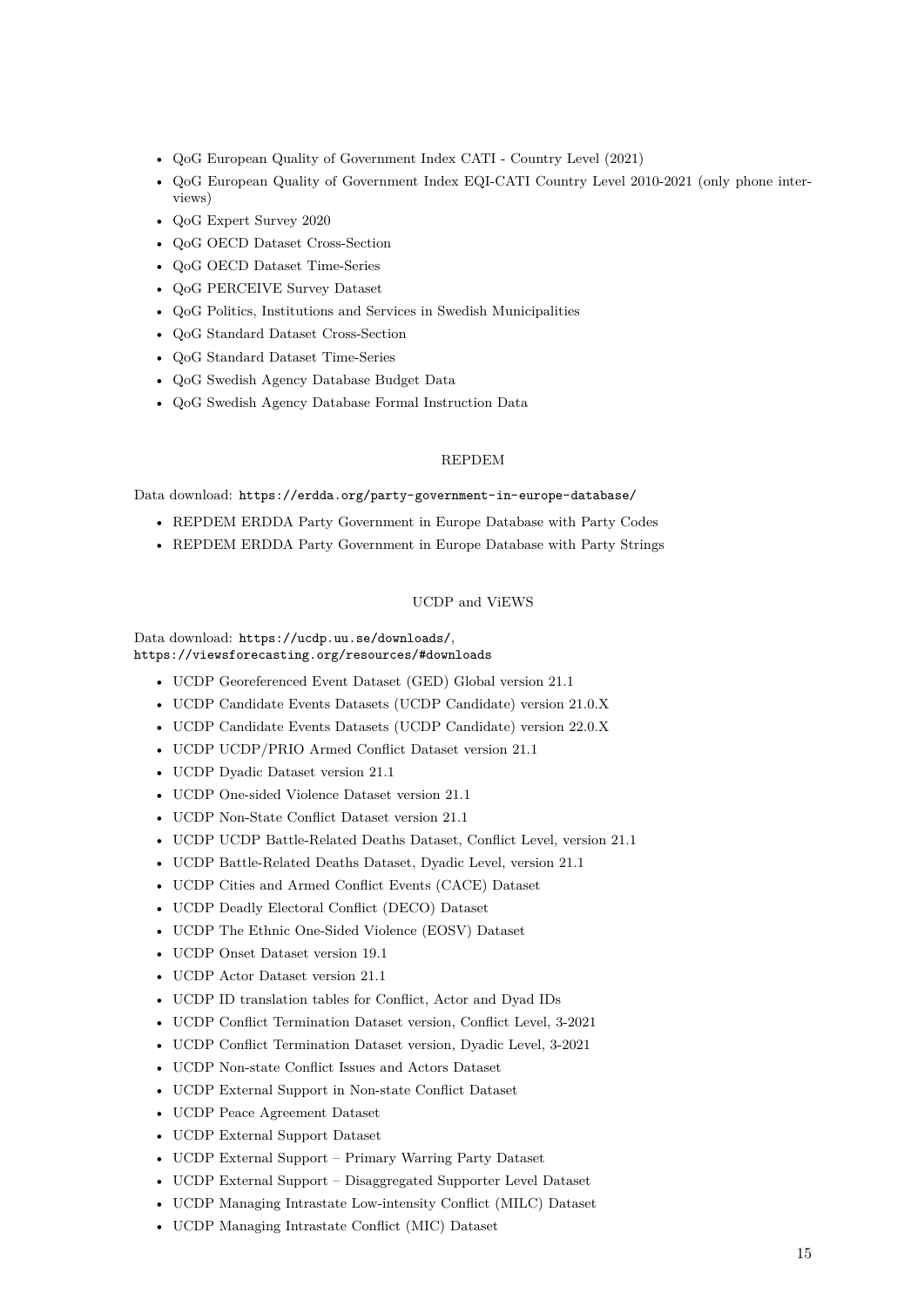- UCDP VIEWS Outcomes baseline (monthly) at the PRIO-GRID level
- UCDP VIEWS Outcomes baseline (monthly) aggregates at the country level
- UCDP VIEWS Outcomes imputed (monthly) at the PRIO-GRID level
- UCDP VIEWS Monthly PRIO-GRID forecasts
- UCDP VIEWS Monthly country forecasts

### V-Dem

Data download: <https://www.v-dem.net/data/>

- V-Dem Coder-Level: V-Dem
- V-Dem Country-Date: V-Dem
- V-Dem Country-Year: V-Dem Full+Others V-Dem ERT
- V-Dem V-Party
- V-Dem V-Party Coder Level

## <span id="page-16-0"></span>**1.6 Data harmonization process**

In order to present data merged from different sources in a consistent way, we have developed a systematic data harmonization process. The input data is structured in the form of datasets i.e. tables with rows and columns. These datasets contain different units of analysis, usually identified by one or more variables/columns in the dataset. The data harmonization process consists of comparing and mapping units between different datasets in order to make available data in other sets of units in the most proper way. The harmonization process is described in detail in this document.

## <span id="page-16-1"></span>**1.6.1 Units and Unit Dimensions**

Units may be recorderd in one or several columns of a dataset. In most cases we use the words 'column' and 'variable' interchangeably. Rows usually contain observations in the form of one row per set of units. Most units in Demscore can be categorized into one of the following groups, namely area units, time units, and agent units.

Area units are used to describe the locational properties of an observation. Area units can be fixed over time (coordinates, grids, polygons), or varying over time (country borders). Area units can also be disaggregated in to smaller areas by replicating the variable score from the larger area, or multiple areas can also be aggregated to larger areas using an aggregation method (e.g., sum, max, etc.).

Time units are used to describe the temporal properties of an observation. A common time unit in datasets is the "date" representing a full day, or the "year" representing a full year. Time periods can be disaggregated to shorter time periods by duplicating the same score for each unit during the given time period. Time units may also be aggregated to longer time periods by choosing an aggregation method (e.g. last, min, max, sum, mean, day-weighted mean). The aggregation or disaggregation method can be variable-specific. Data may also include variables on when observations were recorded or received.

Agent units are used to describe the involved subjects or objects of an observation. One or more agents (individuals, groups, countries, governments, parties, etc.) can be associated with each observation. Agents may be aggregated (e.g., sum of all agents matching a certain criteria), or disaggregated (e.g. duplicate scores across subactors).

Unit Dimensions describe the number of units necessary to describe a single observation. For example, an observation may be uniquely identified by a single country or person, as is the case in cross-sectional data, this would be a single unit dimension. An observation may also be uniquely identified by a single country and a single year, as is the case in panel data, this would be a two-unit dimension. There is no limit to possible unit dimensions as an observation can have multiple area units, time units, agent units and others even for a single observation.

## <span id="page-16-2"></span>**1.6.2 Primary Units**

A dataset can be originally tied to one or more primary units. A primary set of units for a dataset means that the dataset does not lose any data quality when expressed in these units. All datasets can be retrieved in their original form by selecting them in their primary units.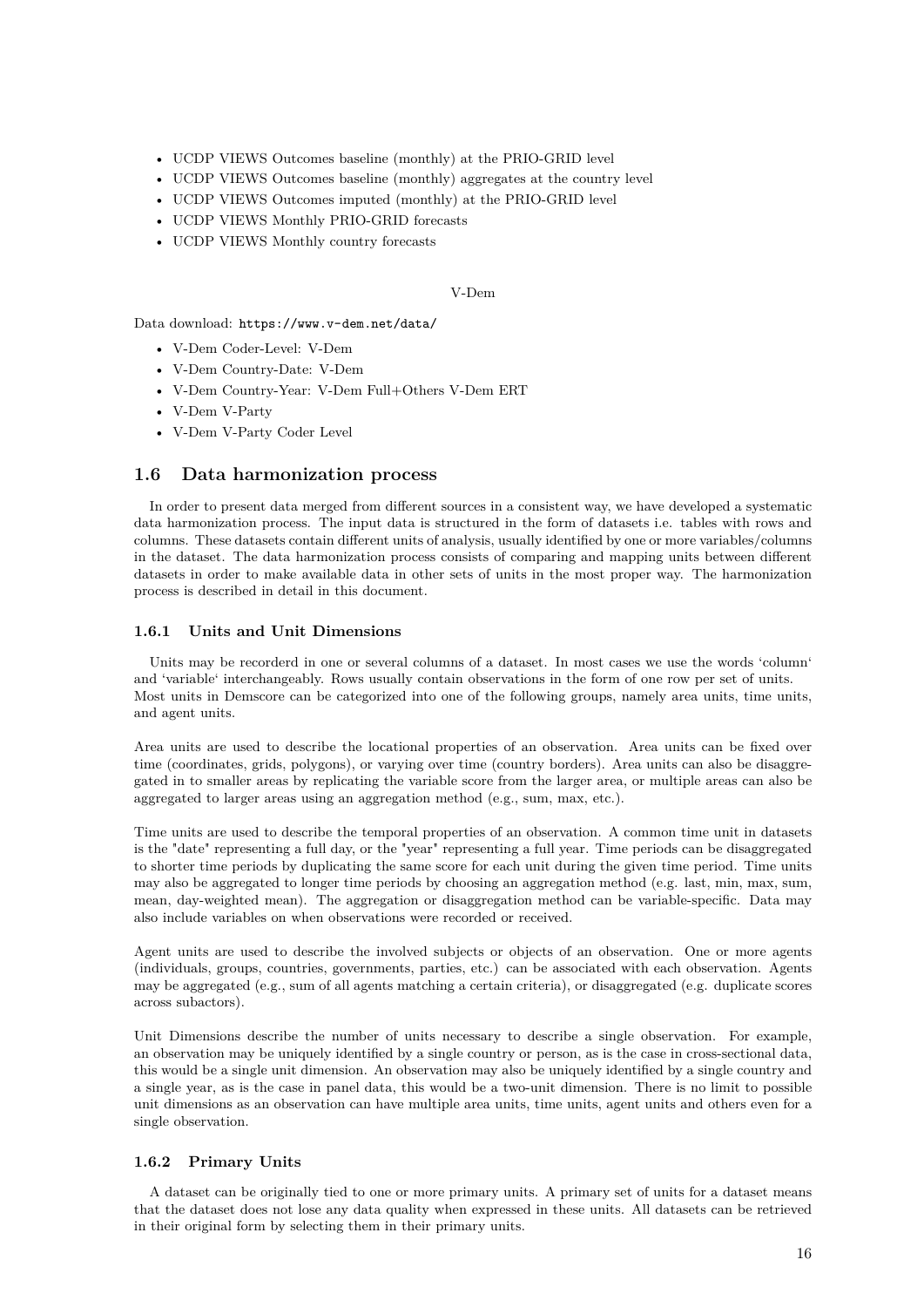## <span id="page-17-0"></span>**1.6.3 Output Units**

The Demscore approach ensures that many variables from many different datasets are available in the user-chosen Output Unit. The user chooses an Output Unit and can then choose from a set of available datasets and corresponding variables. Some of the visible datasets have the chose Output Unit as a primary unit and there is therefore no loss in information when choosing these datasets. Other datasets need to be transformed/matched/translated to fit to the chosen Output Unit. This may involve aggregating or disaggregating units in order to match the Output Units and unit dimensions, and it always involves translating between unit identifier columns. Most commonly this involves matching country names, often it involves matching countries to respective governments, or it may also involve matching countries to their respective geopolitical regions. We assume that the user-chosen Output Unit is the primary unit of interest and we match other datasets to be expressed in theses Output Units as good as possible.

## <span id="page-17-1"></span>**1.6.4 Translating Output Units**

We identify a unique set of Output Units by comparing datasets, many datasets may follow identical Output Units and we group these together and derive a unit table for each Output Unit. This means that when the user selects data from e.g. two different datasets that both have their primary unit as the same Output Unit, then these two datasets will have the same number of rows when retrieved through demscore, i.e. the output data file contains the union of all identifier rows from both datasets. This ensures that every time the user downloads a data file from the same chosen Output Unit the user will always get the same number of rows in the data file. Programmatically this means that we express datasets first in their primary Output Units and then we focus on unit to unit translations.

Translations between Output units require aggregations, disaggregations and matching of units. Aggregations are defined as either reducing the number of dimensions in a unit or by aggregating to a more higher-level unit e.g. Country Date to Country Year. Disaggregations are defined as either increasing the number of dimensions in a unit or by disaggregating to a more lower-level unit e.g. Country Year to Country Date. Matching is defined as matching units to each other without any necessary aggregations or disaggregations, e.g. matching V-Dem country definitions to QoG country definitions when translating between V-Dem Country Year Unit and QoG Country Year Unit. The methods used to adjust variables to match the aggregations, disaggregations, and matching may differ by dataset and variable depending on the nature of the variable, e.g. it may make sense to aggregate deaths across several areas using sum, but to use a different aggregation function for other variables.

Please note that translations between Output Units differ by direction, i.e. the translation from V-Dem Country Year Unit to QoG Country Year Unit is different than from QoG Country Year Unit to V-Dem Country Year Unit. In V-Dem Country Year Unit to QoG Country Year Unit countries from V-Dem are dropped that do not exist in QoG and (country-)years are dropped that do not exist in QoG. In QoG Country Year Unit to V-Dem Country Year Unit countries that do not exist in V-Dem are dropped etc.

Merge conflicts may occur particularly then when e.g. country definitions differ. If one dataset has a country including colonies, but another dataset does not, how can indivisible concepts such as a democracy score be reconciled? If variables were collected under slightly different country definitions putting their observations side-by-side under a single country definition will invariably result in a loss of data quality for some variables. The resolving of merge conflicts will largely depend on the chosen Output Unit, as the chosen Output Unit will always prioritize the data quality of the units within that Output Unit. This means that when the user chooses V-Dem Country Year Unit then the translation is done in a way to prioritize data quality for V-Dem variables and if the user chooses QoG Country Year Unit then the translation is done in a way to prioritize data quality for QoG variables. Details on merge procedures and decisions made in the situtation of conflicts are documented in this document in the section Dataset-Output Unit Combinations.

Datasets are first expressed in their primary Output Units and then translated to other Output Units. The user can select the relevant Output Unit and obtain any of the already translated variables available in that Output Unit.

## <span id="page-17-2"></span>**1.6.5 Reusing Unit Translation Paths**

As the number of combinations between Datasets and Output Units is very large, Demscore utilizes the reusing of translation paths in order to minimize the overall number of translations. This means, for example, that in the case that data with the primary unit QoG Municipality Year Unit is translated to V-Dem Country Year Unit, it is first translated to QoG Country Year Unit as an intermediary step. In this way the path between QoG Country Year Unit and V-Dem Country Year Unit is reused, and a direct translation between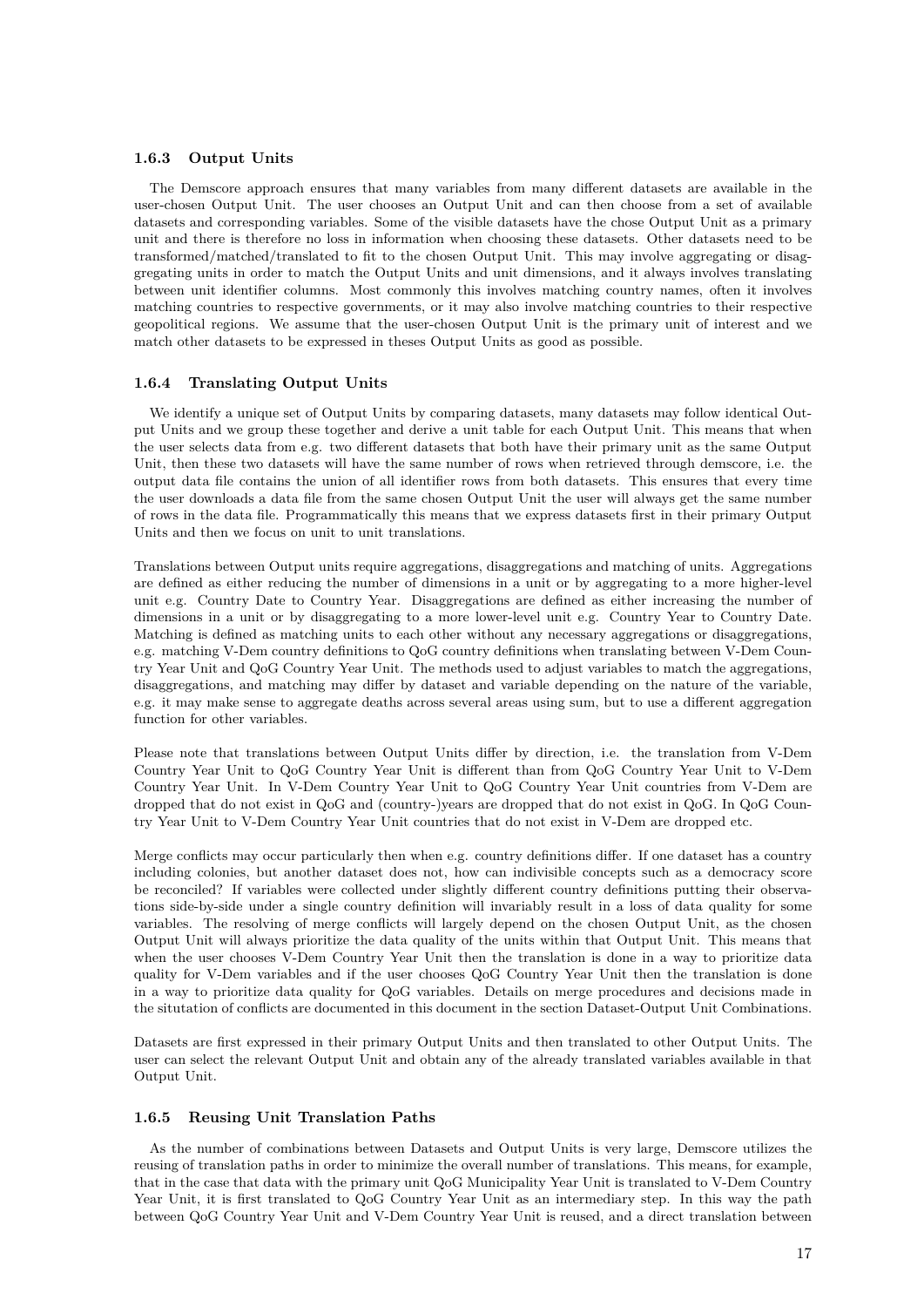Qog Municipality Year Unit and V-Dem Country Year Unit is not required. In short, the already existing paths from Qog Municipality Year Unit to QoG Country Year Unit and from QoG Country Year Unit to V-Dem Country Year Unit provides a translation from Qog Municipality Year Unit to V-Dem Country Year Unit without any additional code.

Demscore thus prioritizes aggregations between Output Units within the same project or theme and minimizes the translations between Output Units from different projects whenever possible. However, when it is very suitable to do direct translations to Output Units from other projects this is done directly e.g. matching Country Year to Country Year and Country Date to Country Date.

## <span id="page-18-0"></span>**1.6.6 Translation Examples**

#### Example 1: country\_year to country\_year units

Most translations are done directly between country-year units. Country-years from one project are matched to country-year observations from datasets of the same or another project. If matched to country-year data from another project, the translations sometimes require country name adjustments to match the correct data and not lose information. To give an example, V-Dem uses the country name "United States", while QoG uses the country name "United States of America". For data to be matched correctly during the translation, we adjust the name in the function that translates from the V-Dem country-year to match the country name in the QoG country-year unit. Sometimes country definitions do however differ between projects despite using the same or very similar names. For instance, QoG divides "France" into "France (-1962)" and "France (1963- )", with France before 1963 including Algeria and excluding it after Algerian independence in 1962. If another project does not specify such a distinction, we do not only adjust the country name for France between QoG and other projects in the translation function, but also write a brief explanation in the *Dataset-Output Units Combinations*-section of this document of why these countries are merged together in Demscore nevertheless. If a project uses a standardized set of external country definitions such as Gleditsch-Ward or ISO, we also specify where necessary. If a differences in country definition affects the way data is aggregated or translated to other units, these differences are described in the Cases may arise where the country definition between projects differ enough for us to find the data incomparable. Hence the names would not be adjusted to match. These cases will also be outlined in the previously mentioned section of this document. *Dataset-Output Units Combinations*-section, if they occur. For unambiguous cases like the name adjustment between "United Staes" and "United States of America" or to give another example, "Netherlands" and "the Netherlands", we do not write an explanation as the country definitions are the same and only the name deviates slightly.

#### Example 2:  $q_{0}q_{0}$  country to country year units

Apart from the direct translations between country-year units, there are many cases where translation occurs from a primary unit with fewer dimensions, to an output unit with more dimensions, as is the case when translating from country level data to country-year level data. In these cases, our general approach is to match the country level data only to the most recent observations in the country-year data. While there are many alternative approaches one could take when translating in this direction, we found that most often with the datasets included in Demscore, cross-sectional country level data represents either the most up to date observations available for each variable, aggregations of time-series variables, or a mix of the two. For this reason, we find the 'most-recent-year' matching approach to be the most appropriate general method.

When translating data with the primary unit QoG country to a country-year output unit, we create a new "u\_qog\_country\_year\_year" column inside the translation function which only uses the most recent year available in the observations of the output unit column "u\_qog\_country\_year\_year". For example, if the output unit is QoG country-year, and the most recently observed year in this unit is 2021, the new unit column u\_qog\_country\_year\_year will be set to 2021 when it is created for the country level data. The data is then matched based on country and year.

#### Example 3: repdem\_cabinet\_date to country\_year units

In some cases, information is lost when translating from more to fewer dimensions. One example of this is when data with the primary unit REPDEM cabinet-date is translated to a country-year output unit. What we mean by translationg from more to fewer dimensions in this example is that repdem\_cabinet\_date also implicitly includes a dimension repdem\_cabinet\_year and, as all cabinets can be assigned to a country, finally also a repdem\_country\_year dimension. As this country-year dimesion is the output of the translation function, the initial unit was reduced in its date dimension. In this case, for each country-year we select the cabinet with the longest tenure in that given year. We do this by creating unit columns from the information provided in the original dataset: we create the unit columns "u\_repdem\_cabinet\_date\_date\_in", "u\_repdem\_cabinet\_date\_date\_out", and "u\_repdem\_cabinet\_date\_country" from the "date\_in", "date\_out", and "country\_id" columns of the original Repdem datasets. These columns represent the dates in which a cabinet entered and left office, and the country in which the cabinet was in power.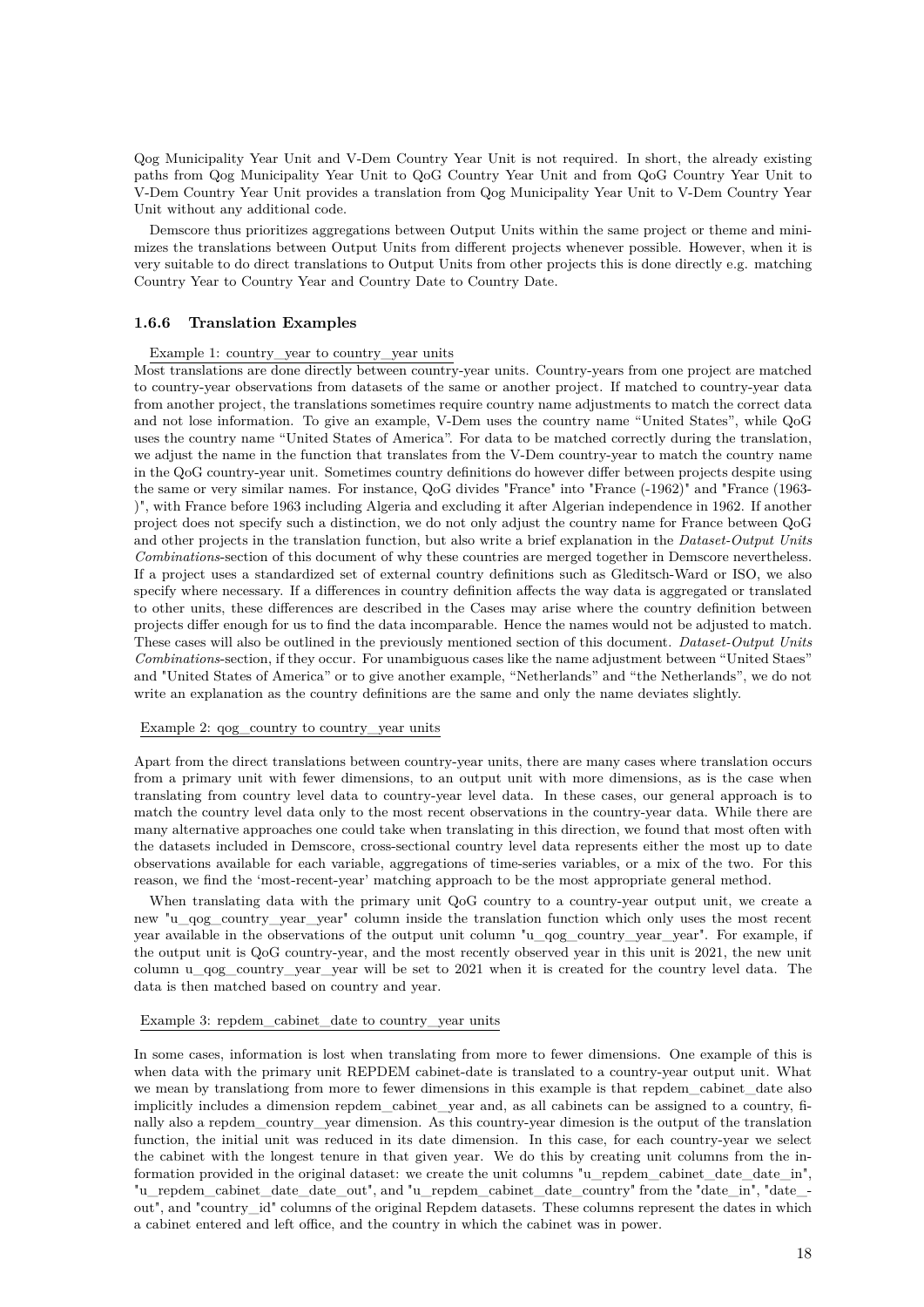We first duplicate each cabinet observation over individual rows for each year which falls between the "u\_repdem\_cabinet\_date\_date\_in" and "u\_repdem\_cabinet\_date\_date\_out", creating a new unit column, "u\_repdem\_cabinet\_date\_year". We then count the total number of days which fall between this interval for each given year, group the data by country, and select the observation with the highest day-count for each year in each country.

By doing this, observations are lost when there is a change of cabinet administration in a country within a single year. For example, if one cabinet in a single country-year is in power for 182 days and another for 183, the cabinet with 183 days is selected. This leaves us with one cabinet observation for each country and year. The resulting subset can be matched to country-year data using the unit columns u\_repdem\_cabinet\_date\_country and u\_repdem\_cabinet\_date\_year.

## Example 4: country\_year units to hdata\_minister\_date and repdem\_cabinet\_date

Translations are also done in the other direction, as in the case of translating data from the H-DATA countryyear unit to the H-DATA minister-date unit. In this case we match based on the year in which the minister left office ("u\_hdata\_minister\_date\_year\_out") and match the country-year data to that year. This means that if a country had two foreign ministers that left office the same year, the country-year data is the same for both ministers. To give an example, in the United States, both John Quincy Adams and Daniel Brent left office in 1825, hence the country-year data for United States 1825 is matched to both ministers. We base this decision on the argument that the out year is more likely to represent the actual performance of the minister. For years when no foreign minister in a country left office, we do not match any data. Country-year data from other member projects than H-DATA passes a two-step translation when translated to the H-DATA ministerdate unit, as is translated to the H-DATA country-year unit first and from there to H-DATA minister-date in the way described above.

We apply a similar method when translating datasets available in the country-year unit to the Repdem cabinet-date unit. We take the end year of the cabinet ("u\_repdem\_cabinet\_date\_out\_year") which we extract from the end-date column ("u\_repdem\_cabinet\_date\_date\_out") and match the country-year data based on that. For cases in which two cabinets left office in a country in the same year, the country-year data that gets matched is the same for both of these cabinets. An example illustrating this approach are the cabinets *Kurz I* and *Kurz II* in Austria. The cabinet *Kurz I* ended on May 22, 2019 and *Kurz II* ended only a few days later, on May 28, 2019. Hence, both cabinets have 2019 as their out-year and country-year data for Austria 2019 is matched to both *Kurz I* and *Kurz II*. We base this decision on the argument that the out year is more likely to represent the actual performance of the cabinet. For years when no cabinet in a country left office, we do not match any data.

Future versions of Demscore will allow the user to chose whether they want the data to be matched to the in- or out-year or a year in between.

#### Example 5: Aggregating data to translate to country\_year units

In other cases, we reduce datasets in their dimensions through additive aggregation and translating only selected variables to the country-year unit, as in the case of the UCDP Georeferenced Events Dataset: we aggregate summing up the deaths per year for each variable that counts/estimates deaths based on the unit variables "u\_ucdp\_gedid\_country" and "u\_ucdp\_gedid\_year", resulting in one observations for the number of deaths per country and year. We then match these new country-year observations to datasets form the other projects available in the country-year units. What we mean by reducing the dataset in its dimension in this particular case is that variables of the dataset that cannot be aggregated in this way are not translated, such as string variables listing the sources on which the number of deaths are based, and more generally the fact that the UCDP GED dataset is a conflict dataset, that cannot simply be transformed to a country-year dataset as coflicts often occur over several years.

## <span id="page-19-0"></span>**1.6.7 Variable naming**

To ensure a smooth data harmonization we renamed some of the variables from their original datasets. We removed special characters, as well as transformed spaces to underscores, and transformed to all lower case. When variables from several datasets are chosen and there is a name clash then a dataset specific prefix is added to the variables in the downloaded data file. For instance, the original name of the variable *MinisterPersonalID* from the H-DATA Foreign Minister Dataset is included as *ministerpersonalid* (short form) *hdata\_fomin\_ministerpersonalid* (long form) in Demscore. To search for original variable tags please search for *Original tag* in the respective codebook.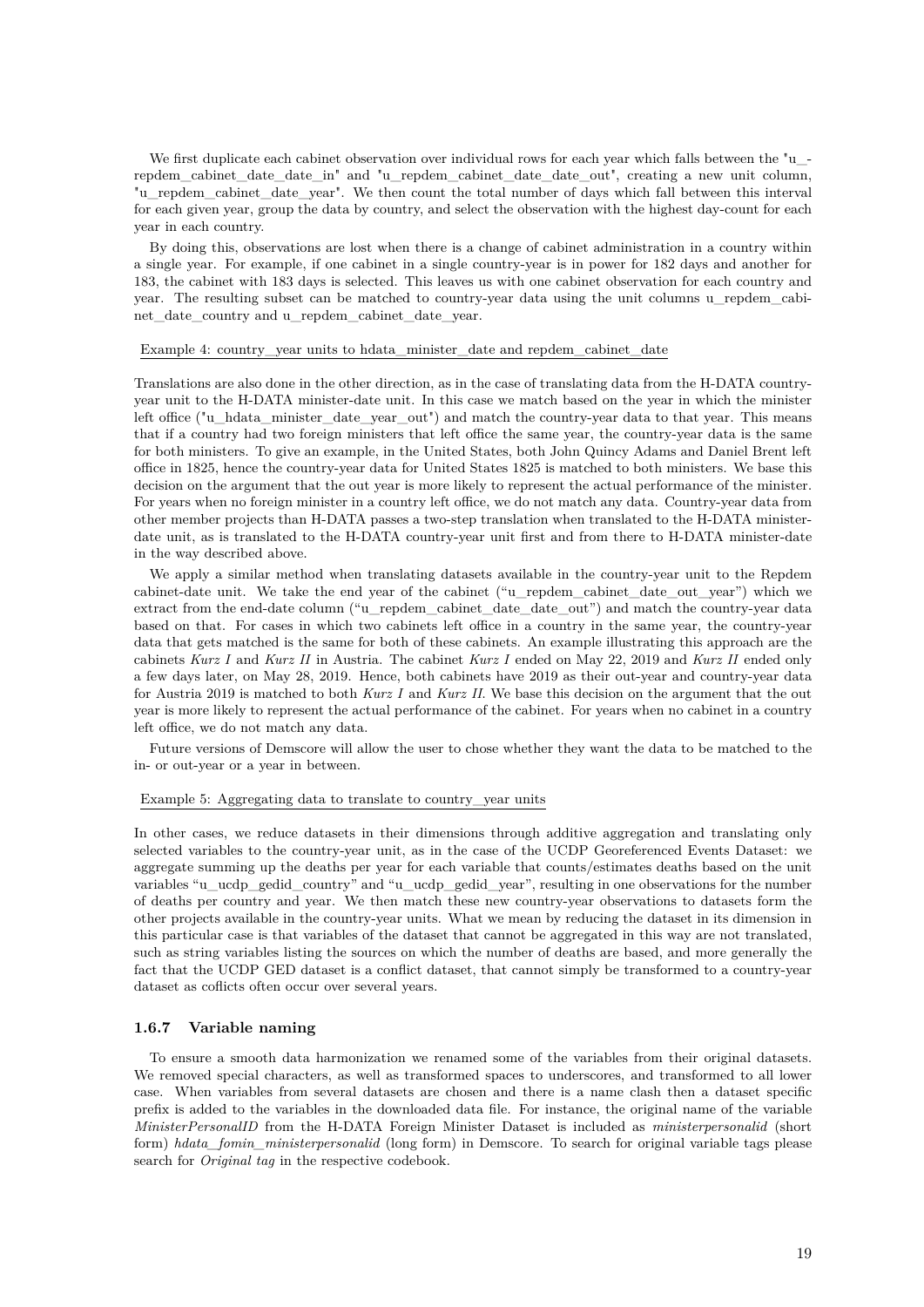## <span id="page-20-1"></span>**1.7 Download Interface**

The download interface allows the selection of a main dataset of interest and the interface will respond with a recommended Output Unit. The user can then keep the Output Unit or change it and the interface will respond with a list of available datasets and corresponding variables that can be downloaded for this Output Unit. The received data file contains an automatically merged dataset where the merge procedure follows Demscore recommended methodology. At a later stage different translation methods per variable may be available.

## <span id="page-20-2"></span>**1.7.1 Automatic Codebook Generation**

The selection from the online download interface triggers a script that generates a codebook that only contains the variables selected in the download interface.

## <span id="page-20-3"></span>**1.7.2 Download ID**

Each unique selection from the download interface receives a unique download ID. This ID records the output unit selection as well as the selected variables and the Demscore version. A separate webpage will allow the entry of the download ID and the user receives the same data files as the original downloader did. The download ID thus serves as a replication identifier allowing for the retrieval of replication data files.

## <span id="page-20-4"></span>**1.8 Meta Data Harmonization**

The meta data is extracted from the codebooks per dataset. We store meta data in a table in the Demscore PostgreSQL database with one row per variable for all datasets. This table includes codebook entries, variable tags, labels and other variable information in LaTeX format used for generating an automated codebook.

## <span id="page-20-5"></span>**1.9 Open source code**

<span id="page-20-0"></span>We are planning on releasing the source code for the complete data pipeline including all dataset and unit translations to the public at https://github.com/demscore/. This is for ensuring complete reproducibility.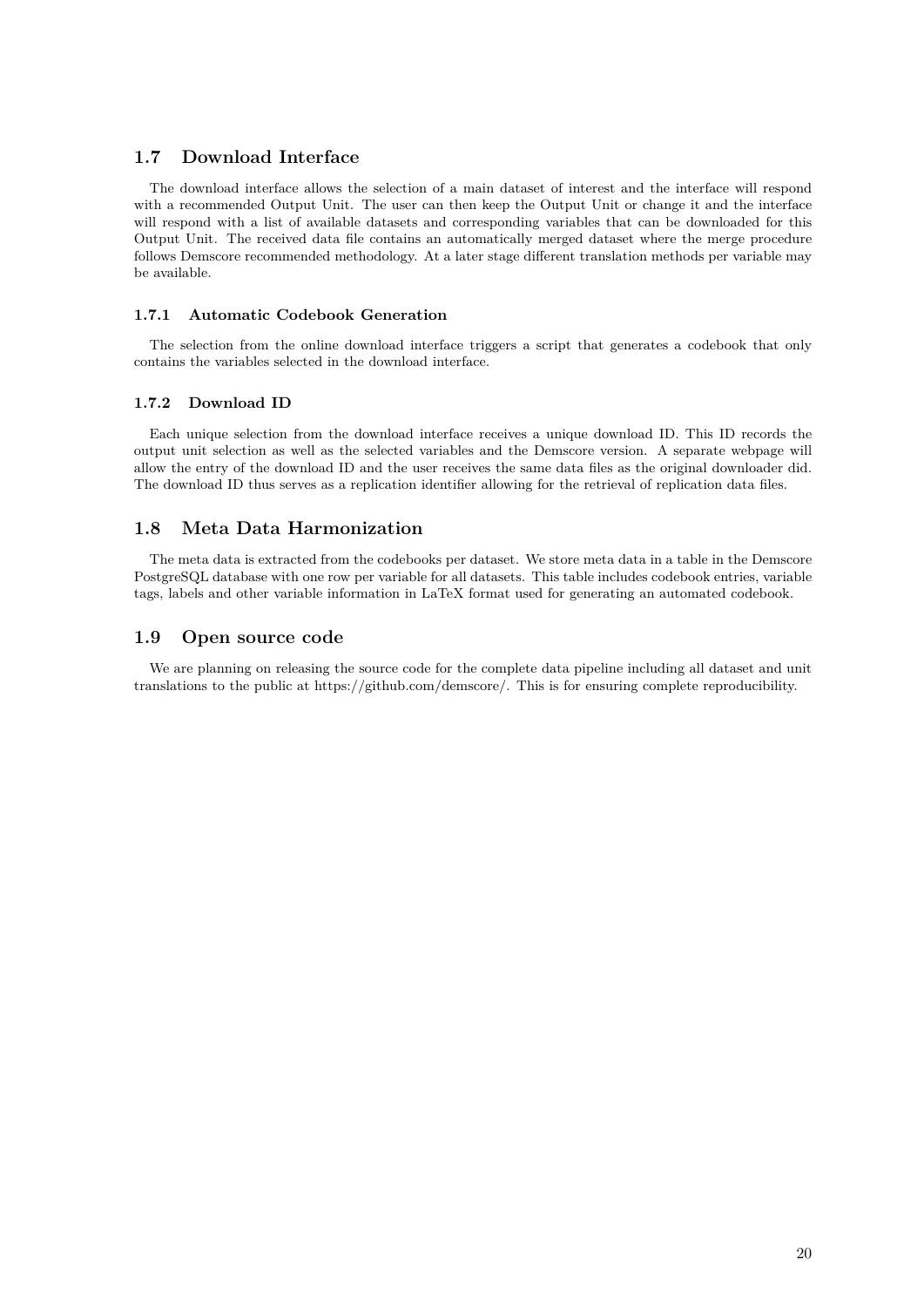# **2 Variable Entry Clarifications**

Long tag: The long tag is the cleaned name of the variable tag, i.e. we removed special characters, as well as transformed spaces to underscores, and transformed to all lower case. The long tag also contains a dataset tag as a prefix. Long tags are unique identifiers across all Demscore variables. In case there is a variable tag naming clash when selecting variables from several datasets then the long tag is used for both variables that are clashing.

**Original Tag:** Original variable tag from the original dataset.

**Description:** Codebook entry from the original codebook of the respective dataset. Please consult original codebook for further clarifications on the variable entries.

<span id="page-21-0"></span>**Citation:** Variable specific citation.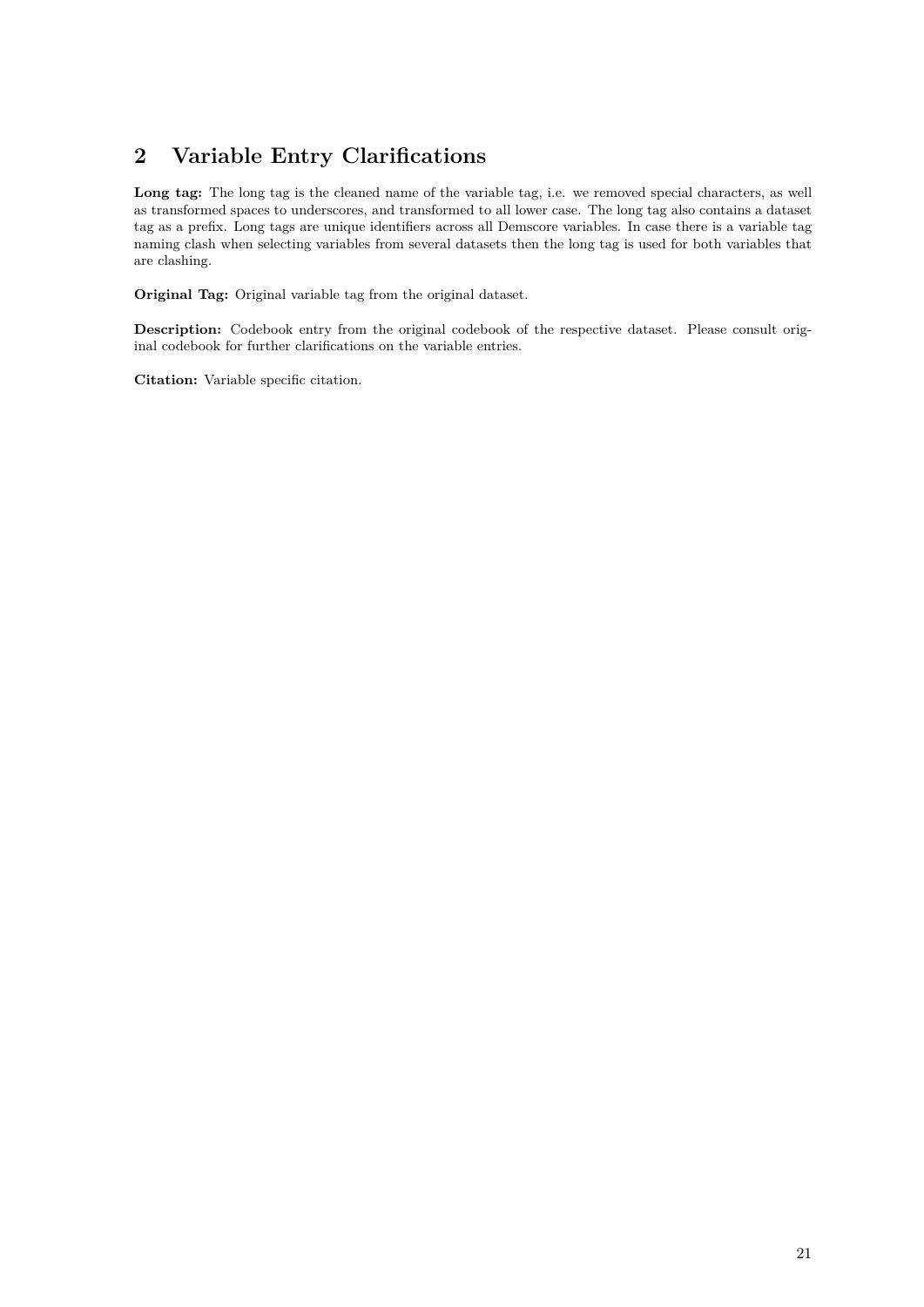# **3 Project Descriptions**

# <span id="page-22-0"></span>**3.1 COMPLAB**

Based at Stockholm University, the Social Policy Indicators (SPIN) database provides the foundations for new comparative and longitudinal research on causes and consequences of welfare states. Building on T.H. Marshall's ideas about social citizenship, SPIN makes available comparative data on social rights and duties of citizens, thereby moving research beyond analyses of welfare state expenditures. The SPIN database is instead oriented towards analyses of institutions as manifested in social policy legislation. Data are carefully collected in a coherent and consistent methodological manner to facilitate quantitative research of social policy across time and space. To date, SPIN covers 36 countries, of which several have data on core social policy programs from 1930 to 2019.

More information is available on the project's website:<https://www.sofi.su.se/spin/>

# <span id="page-22-1"></span>**3.2 H-DATA**

The Historical Data Archive (H-DATA) is a hub of historical country-level data running as far back as the French revolution (1789) and offers unparalleled depth of data and temporality, enabling researchers to answer critical questions about the past but to also understand the origins of, and find historical parallels to, present-day problems.

H-DATA works to collect, integrate, and curate historical data from Demscore's other modules. By adding this long-term historical dimension, H-DATA makes it possible for researchers to study the path dependency of political institutions where changes are incremental or rare thus making long time-series essential to understanding their causes and consequences. By extending data back into time, H-DATA helps deepen and further our understanding of the conditions of the complex global challenges that we face today.

More information is available on the project's website:

<https://www.su.se/english/research/research-projects/h-data>

# <span id="page-22-2"></span>**3.3 QOG**

The Quality of Government (QoG) Institute was founded in 2004 by Professor Bo Rothstein and Professor Sören Holmberg. It is an independent research institute within the Department of Political Science at the University of Gothenburg. QoG is comprised of about 30 researchers who conduct and promote research on the causes, consequences and nature of Good Governance and the Quality of Government (QoG) - that is, trustworthy, reliable, impartial, uncorrupted and competent government institutions.

QoG's award-winning datasets focus on concepts related to quality of government, transparency, and public administration. The main objective of QoG's research is to address the theoretical and empirical problem of how political institutions of high quality can be created and maintained. A second objective is to study the effects of Quality of Government on a number of policy areas, such as health, the environment, social policy, and poverty.

The QoG datasets draw on a number of freely available datasources. The list below lists all datasources included in QoG and the variable prefixes QoG uses to mark the original variable sources. More information on how the variables are complied for different QoG datasets can be found in the respective QoG codebooks available on their website.

More information is available on the project's website:

<https://www.gu.se/en/quality-government>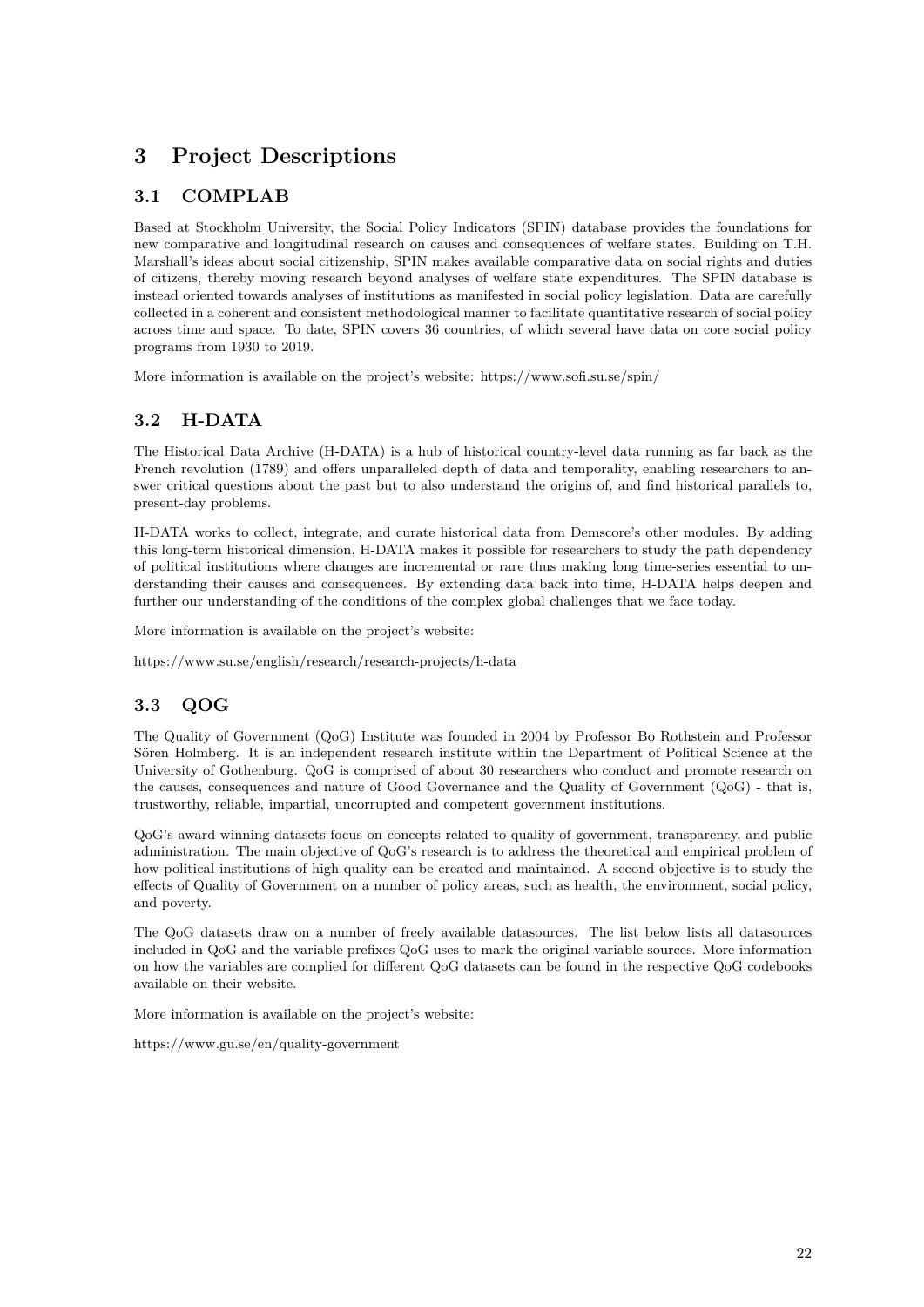# <span id="page-23-0"></span>**3.4 REPDEM**

The European Representative Democracy Data Archive (ERDDA) presents the comparative data collection efforts undertaken by various research and data infrastructure projects on political institutions, political parties, cabinets and governments in Europe. As a world-leading database for research on the competition for government in Europe, the archive contains unique data on governments, parliaments, political parties, length of government formation periods, bargain rounds, as well as procedures and mechanism for intra-coalition governance, etc.

The latest updates were made in the research infrastructure project Party Government in Europe Database (PAGED). PAGED builds on ERDDA's previous international and comparative projects on European parliamentary democracy.

More information is available on the project's website:

<https://erdda.org/>

# <span id="page-23-1"></span>**3.5 UCDP and ViEWS**

The Uppsala Conflict Data Program (UCDP) is the world's main provider of data on organized violence and the oldest ongoing data collection project for civil war, with a history of almost 40 years. Its definition of armed conflict has become the global standard of how conflicts are systematically defined and studied. UCDP produces high-quality data, which are systematically collected, have global coverage, are comparable across cases and countries, and have long time series which are updated annually. Furthermore, the program is a unique source of information for practitioners and policymakers.

UCDP also operates and continuously updates its online database (UCDP Conflict Encyclopedia) on armed conflicts and organised violence, in which information on several aspects of armed conflict such as conflict dynamics and conflict resolution is available. This interactive database offers a web-based system for visualising, handling and downloading data, including ready-made datasets on organized violence and peacemaking, all free of charge.

Data on armed conflicts have been published yearly in the Journal of Peace Research since 1993, in the Human Security Reports since 2005, in the SIPRI Yearbook since 1988, and in the report series States in Armed Conflict (1987-2012). In addition, UCDP researchers regularly publish research on organized violence, its causes, escalation, spread, prevention and resolution, in top scientific journals and books.

More information is available on the project's website:

<https://ucdp.uu.se/>

The Violence Early-Warning System (ViEWS) is a publicly available, data-driven forecasting system. It generates monthly probabilistic assessments of the likelihood that fatal political violence will occur in each country and  $55\times55$  km location throughout Africa – during each of the next 36 months.

ViEWS is directed by Håvard Hegre and based at the Department of Peace and Conflict Research at Uppsala University and Peace Research Institute Oslo.

More information is available on the project's website: <https://viewsforecasting.org/>

# <span id="page-23-2"></span>**3.6 V-DEM**

Based at the University of Gothenburg, the Varieties of Democracy (V-Dem) Research Project takes a comprehensive approach to understanding democratization. This approach encompasses multiple core principles: electoral, liberal, majoritarian, consensual, participatory, deliberative, and egalitarian. Each Principle is represented by a separate index, and each is regarded as a separate outcome in the proposed study. In this manner V-Dem reconceptualizes democracy from a single outcome to a set of outcomes.

In addition, V-Dem breaks down each core principle into its constituent components, each to be measured separately. Components include features such as free and fair elections, civil liberties, judicial independence,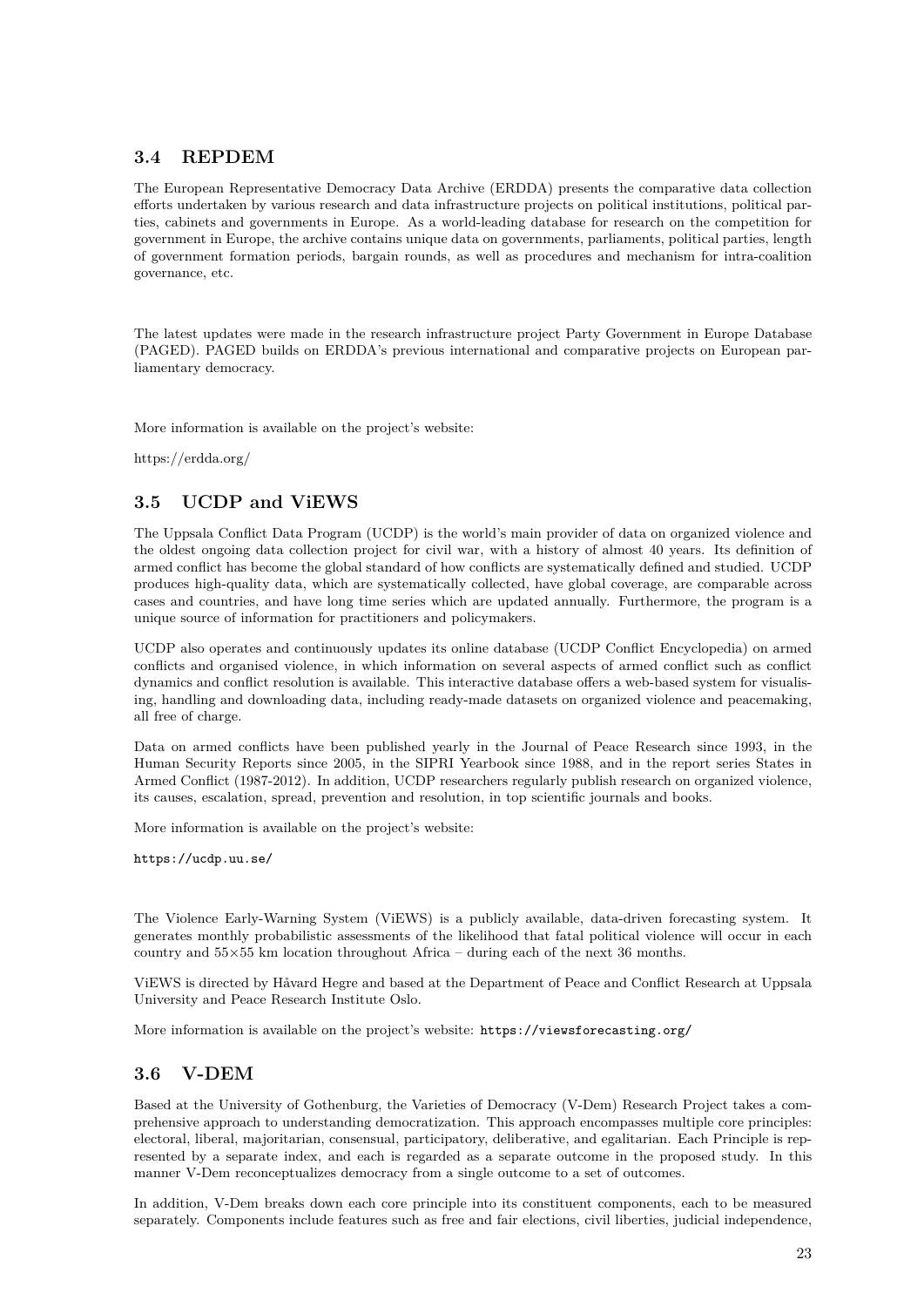executive constraints, gender equality, media freedom, and civil society. Finally, each component is disaggregated into specific indicators.

This fundamentally different approach to democratization is made possible by the V-Dem Database, which measures 450+ indicators annually from 1789 to the present for all countries of the world.

The V-Dem approach stands out, first, as a large global collaboration among scholars with diverse areas of expertise; second, as the first project attempting to explain different varieties of democracy; and third, thanks to the highly disaggregated V-Dem data, the first project to explore causal mechanisms linking different aspects of democracy together.

With five Principal Investigators, 19 Project Managers with special responsibility for issue areas covered in the V-Dem dataset, around 33 Regional Managers, over 100 Country Coordinators and more than 3,500 Country Experts, the V-Dem project is one of the world's largest social science data collection projects on democracy.

More information is available on the project's website:

<span id="page-24-0"></span><https://www.v-dem.net/>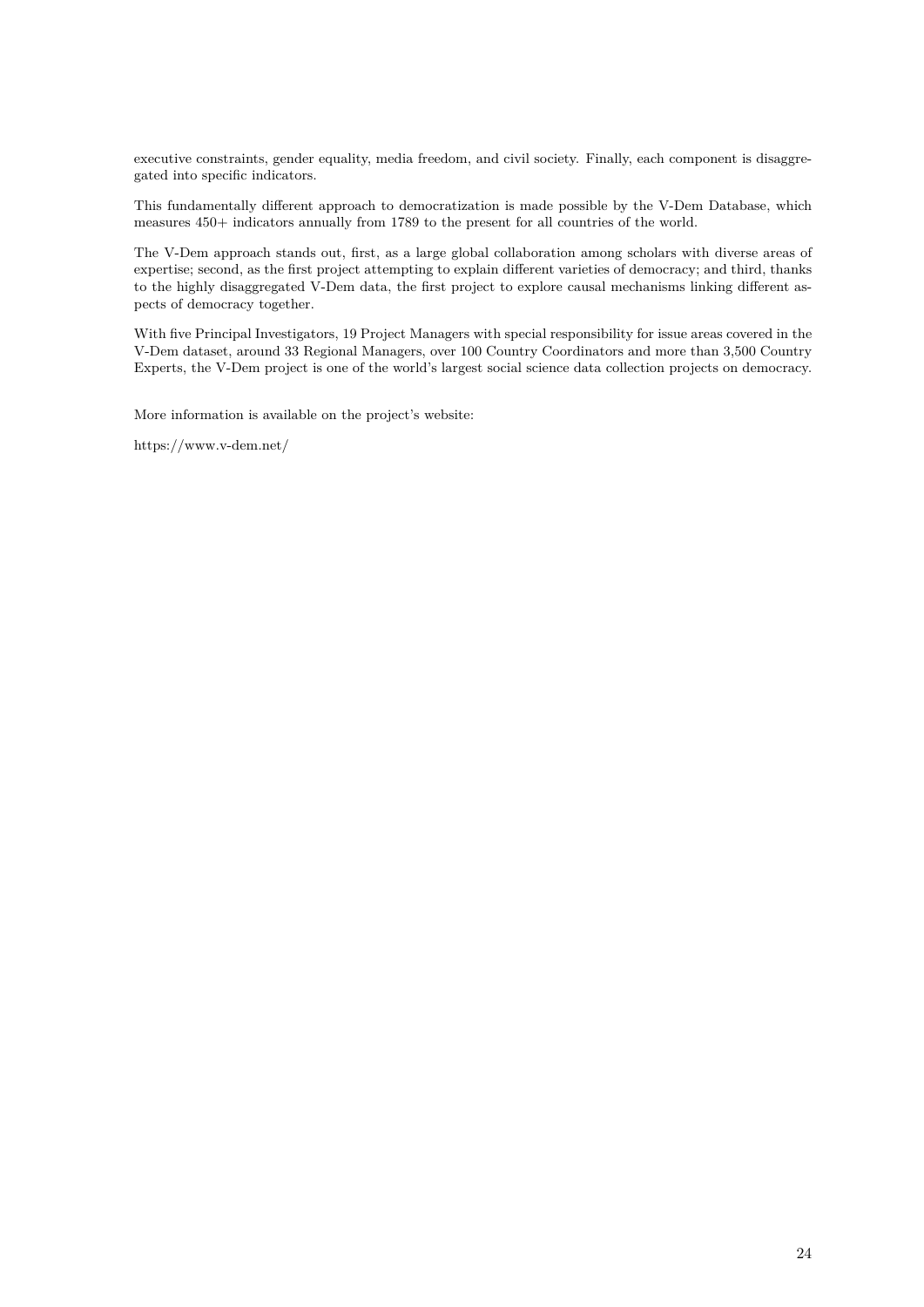# **4 Dataset Descriptions**

# <span id="page-25-0"></span>**4.1 COMPLAB SPIN The Child Benefit Dataset (CBD)**

*Dataset tag:* complab\_spin\_cbd

*Description:* The Child Benefit Dataset (CBD) covers various forms of child benefit programs, including universal and employment related child benefits, income-related child allowances, child tax rebates on social security contributions, child tax allowances and child tax credits for 18 countries 1960-2015. Focus is on the level of benefits, expressed in absolute amounts and as percentages of average wages.

*Dataset citation:* Nelson, K., Fredriksson, D., Korpi, T., Korpi, W., Palme, J. and O. Sjöberg. 2020. The Social Policy Indicators (SPIN) database. International Journal of Social Welfare. 29 (3). 285-289. https://doi.org/10.1111/ijsw.12418

*License:* Complab datasets are free to use. Although variables have been carefully extracted, processed and analyzed, no warranty is given that the information supplied is free from error. Researchers involved in the establishment of SPIN shall not be liable for any loss suffered through the use of any of this information. References to data should acknowledge the SPIN research infrastructure (see reference below) and the specific data module.

More detailed information on the dataset can be found at the following web page: [https://www.spin.](https://www.spin.su.se/datasets/cbd) [su.se/datasets/cbd](https://www.spin.su.se/datasets/cbd)

# <span id="page-25-1"></span>**4.2 COMPLAB SPIN The Out-of-Work Benefits Dataset (OUTWB)**

*Dataset tag:* complab\_spin\_outwb

*Description:* The Out-of-Work Benefits Dataset (OUTWB) dataset covers various types of out-of-work benefits in a large number of countries. Variables in the dataset are calculated based on information provided by the OECD (Benefit and Wages project), http://www.oecd.org/els/soc/benefits-and-wages.htm.The dataset does not only include net replacement rates across a great number of earnings-levels, but includes also various measures capturing the progressivity of income replacement. Besides unemployment insurance, the various benefits packages in the dataset include information on unemployment assistance, social assistance, child benefits, fiscal benefits and housing allowances. In the current version, the dataset includes 39 countries covering the years 2001-2011.

*Dataset citation:* Nelson, K., Fredriksson, D., Korpi, T., Korpi, W., Palme, J. and O. Sjöberg. 2020. The Social Policy Indicators (SPIN) database. International Journal of Social Welfare. 29 (3). 285-289. https://doi.org/10.1111/ijsw.12418

*License:* Complab datasets are free to use. Although variables have been carefully extracted, processed and analyzed, no warranty is given that the information supplied is free from error. Researchers involved in the establishment of SPIN shall not be liable for any loss suffered through the use of any of this information. References to data should acknowledge the SPIN research infrastructure (see reference below) and the specific data module.

More detailed information on the dataset can be found at the following web page: [https://www.spin.](https://www.spin.su.se/datasets/outwb) [su.se/datasets/outwb](https://www.spin.su.se/datasets/outwb)

# <span id="page-25-2"></span>**4.3 COMPLAB SPIN The Parental Leave Benefit Dataset (PLB)**

*Dataset tag:* complab spin plb

*Description:* The Parental Leave Benefit dataset (PLB) is a data module of SPIN that establishes indicators on parental leave benefits and related family policy programs. The purpose of PLB is to improve possibilities for systematic, comparative and longitudinal institutional analyses of the causes and consequences of family policy development.

The first version of the PLB dataset contained information about earnings-related parental leave insurance benefits in 18 countries 1950 to 2010. This update of PLB expands the previous version. It contains information on different types of parental leave benefits in 34 countries up to 2015, collected within five-year intervals. For previous versions of the PLB dataset, please contact the SPIN-team.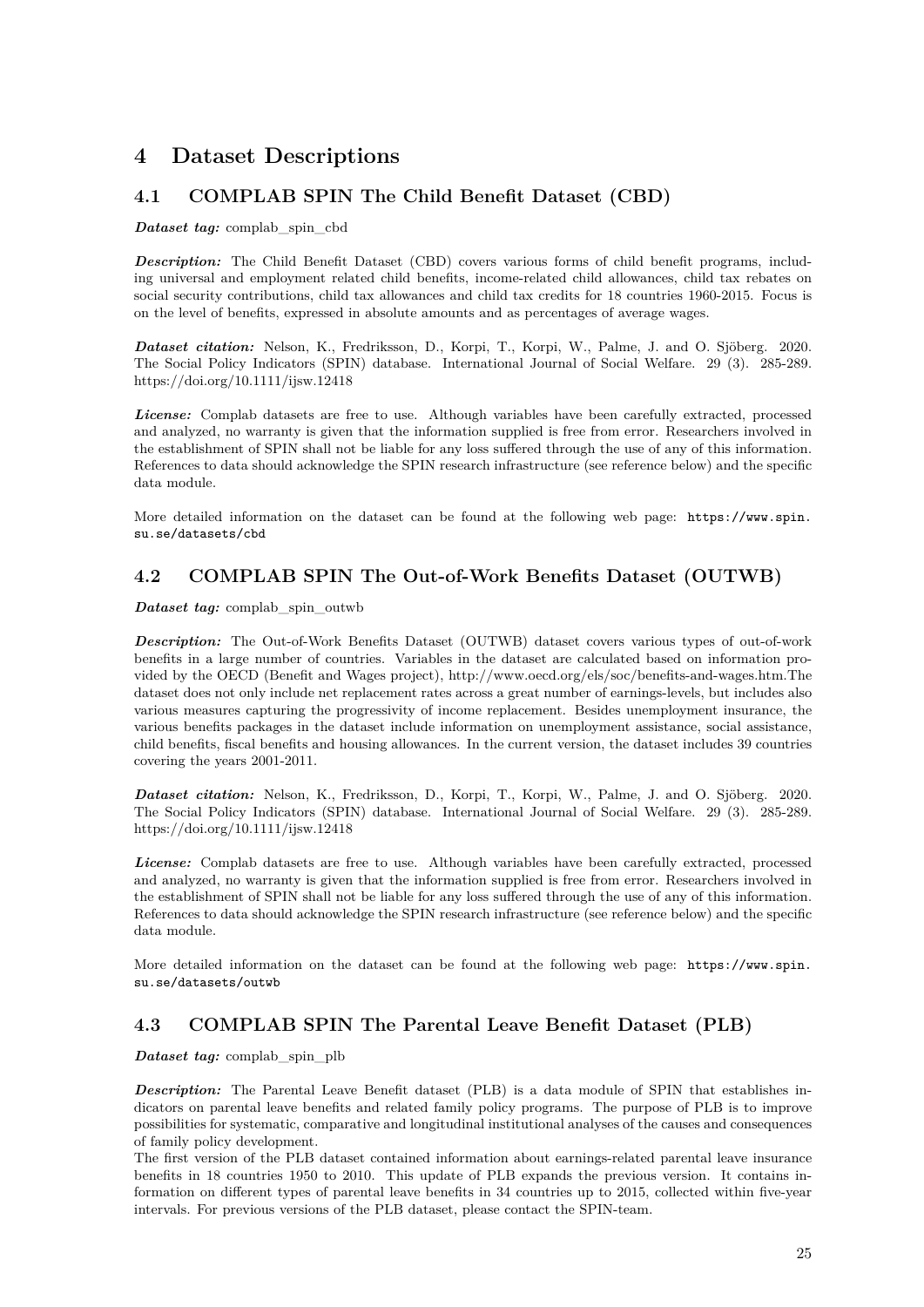*Dataset citation:* Nelson, K., Fredriksson, D., Korpi, T., Korpi, W., Palme, J. and O. Sjöberg. 2020. The Social Policy Indicators (SPIN) database. International Journal of Social Welfare. 29 (3). 285-289. https://doi.org/10.1111/ijsw.12418

*License:* Complab datasets are free to use. Although variables have been carefully extracted, processed and analyzed, no warranty is given that the information supplied is free from error. Researchers involved in the establishment of SPIN shall not be liable for any loss suffered through the use of any of this information. References to data should acknowledge the SPIN research infrastructure (see reference below) and the specific data module.

More detailed information on the dataset can be found at the following web page: [https://www.spin.](https://www.spin.su.se/datasets/plb) [su.se/datasets/plb](https://www.spin.su.se/datasets/plb)

# <span id="page-26-0"></span>**4.4 COMPLAB SPIN The Social Assistance and Minimum Income Protection Interim Dataset (SAMIP)**

*Dataset tag:* complab\_spin\_samip

*Description:* The Social Assistance and Minimum Income Protection Interim Dataset (SAMIP) includes detailed information on the benefit position of low-income households in industrialized welfare democracies. In the current version SaMip includes 34 countries and observations are for every year 1990-2019. The variables in the dataset are based on a type-case approach, where benefit levels have been calculated for three typical households; a single person, a lone parent, and a two parent family.

Please treat the data for Norway and Italy from this dataset with caution, as alternative data series are provided in the orignal dataset. Refer to the original reference document for these cases. In these cases, we have chosen to match to the unadjusted data series, however the alternative data series are available in the original dataset as Norway\_adjusted and Italy\_adjusted.

*Dataset citation:* Nelson, K., Fredriksson, D., Korpi, T., Korpi, W., Palme, J. and O. Sjöberg. 2020. The Social Policy Indicators (SPIN) database. International Journal of Social Welfare. 29 (3). 285-289. https://doi.org/10.1111/ijsw.12418

*License:* Complab datasets are free to use. Although variables have been carefully extracted, processed and analyzed, no warranty is given that the information supplied is free from error. Researchers involved in the establishment of SPIN shall not be liable for any loss suffered through the use of any of this information. References to data should acknowledge the SPIN research infrastructure (see reference below) and the specific data module.

More detailed information on the dataset can be found at the following web page: [https://www.spin.](https://www.spin.su.se/datasets/samip) [su.se/datasets/samip](https://www.spin.su.se/datasets/samip)

# <span id="page-26-1"></span>**4.5 COMPLAB SPIN The Social Citizenship Indicator Program (SCIP)**

*Dataset tag:* complab\_spin\_scip

*Description:* The Social Citizenship Indicator Program (SCIP) covers institutional structures of core social insurance programs. Detailed information are provided on citizens' rights and duties based on legislation related to five major programs, including old age pensions and benefits in cases of sickness, unemployment and work accidents. SCIP includes 18 affluent countries with uninterrupted political democracy during the postwar period. Information refers to fourteen time points: 1930, 1933, 1939, 1947, 1950, and thereafter every fifth year up to 2005.

*Dataset citation:* Nelson, K., Fredriksson, D., Korpi, T., Korpi, W., Palme, J. and O. Sjöberg. 2020. The Social Policy Indicators (SPIN) database. International Journal of Social Welfare. 29 (3). 285-289. https://doi.org/10.1111/ijsw.12418

*License:* Complab datasets are free to use. Although variables have been carefully extracted, processed and analyzed, no warranty is given that the information supplied is free from error. Researchers involved in the establishment of SPIN shall not be liable for any loss suffered through the use of any of this information. References to data should acknowledge the SPIN research infrastructure (see reference below) and the specific data module.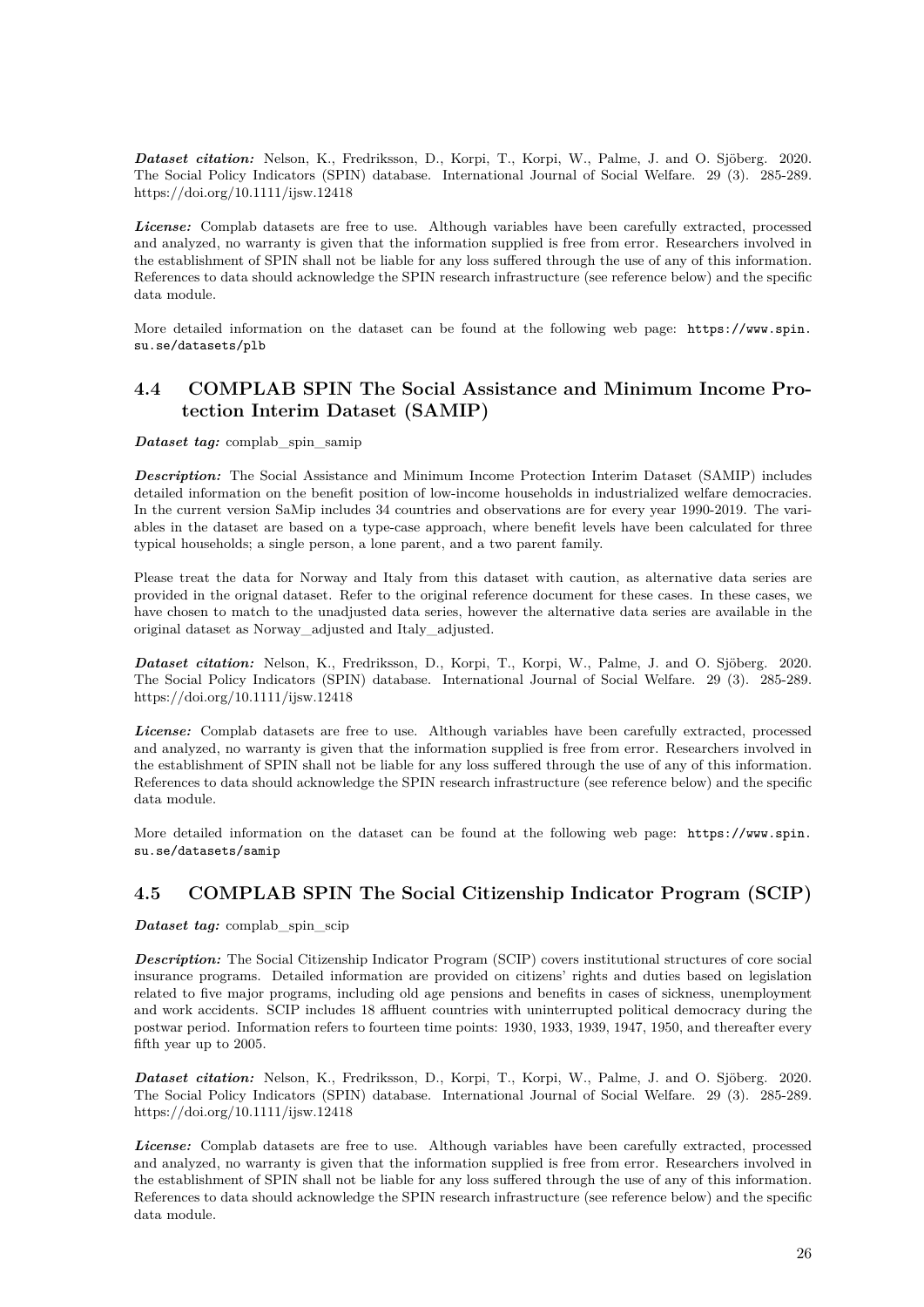More detailed information on the dataset can be found at the following web page: [https://www.spin.](https://www.spin.su.se/datasets/scip) [su.se/datasets/scip](https://www.spin.su.se/datasets/scip)

## <span id="page-27-0"></span>**4.6 COMPLAB SPIN The Social Insurance Entitlements Dataset (SIED)**

*Dataset tag:* complab\_spin\_sied

**Description:** The Social Insurance Entitlements dataset (SIED) is a continuation of the SCIP project, but carries on data collection beyond 2005 for a larger number of countries. The SIE dataset closely follows the structure of SCIP, thus covering the same social insurance programs and sharing the same variable names. The SIE dataset includes the original 18 SCIP countries, but also stores data for all EU Member States as of 2010. The current version of SIED stores three waves of data for all EU countries, 2005 to 2015. Data for Greece, Portugal and Spain goes back to 1980.

*Dataset citation:* Nelson, K., Fredriksson, D., Korpi, T., Korpi, W., Palme, J. and O. Sjöberg. 2020. The Social Policy Indicators (SPIN) database. International Journal of Social Welfare. 29 (3). 285-289. https://doi.org/10.1111/ijsw.12418

*License:* Complab datasets are free to use. Although variables have been carefully extracted, processed and analyzed, no warranty is given that the information supplied is free from error. Researchers involved in the establishment of SPIN shall not be liable for any loss suffered through the use of any of this information. References to data should acknowledge the SPIN research infrastructure (see reference below) and the specific data module.

More detailed information on the dataset can be found at the following web page: [https://www.spin.](https://www.spin.su.se/datasets/sied) [su.se/datasets/sied](https://www.spin.su.se/datasets/sied)

# <span id="page-27-1"></span>**4.7 COMPLAB SPIN The Student Support and Fees Dataset (SSFD)**

*Dataset tag:* complab\_spin\_ssfd

**Description:** The Student Support and Fees Dataset (SSFD) aims to improve the possibilities to conduct large-scale, institutionally informed comparative and longitudinal analyses of student finance systems in general, and of student rights to financial aid and their obligations to pay tuition fees in particular. The dataset is based on calculations of support and fees for three model families. Focus is on social rights and obligations of full-time undergraduate students. The current version of SSFD includes 32 countries for the years 2005, 2010, and 2015.

The SSFD is the result of an ongoing research project aimed at understanding the causes and consequences of student finance systems in affluent countries. The project is a collaborative endeavor of the SPIN research infrastructure at the Swedish Institute for Social Research and Krzysztof Czarnecki at the Poznań University of Economics and Business.

*Dataset citation:* Nelson, K., Fredriksson, D., Korpi, T., Korpi, W., Palme, J. and O. Sjöberg. 2020. The Social Policy Indicators (SPIN) database. International Journal of Social Welfare. 29 (3). 285-289. https://doi.org/10.1111/ijsw.12418

*License:* Complab datasets are free to use. Although variables have been carefully extracted, processed and analyzed, no warranty is given that the information supplied is free from error. Researchers involved in the establishment of SPIN shall not be liable for any loss suffered through the use of any of this information. References to data should acknowledge the SPIN research infrastructure (see reference below) and the specific data module.

More detailed information on the dataset can be found at the following web page: [https://www.spin.](https://www.spin.su.se/datasets/ssfd) [su.se/datasets/ssfd](https://www.spin.su.se/datasets/ssfd)

# <span id="page-27-2"></span>**4.8 H-DATA Foreign Minister Dataset**

*Dataset tag:* hdata\_fomin

*Description:* For their article "War, Performance, and the Survival of Foreign Ministers", Hanna Bäck, Jan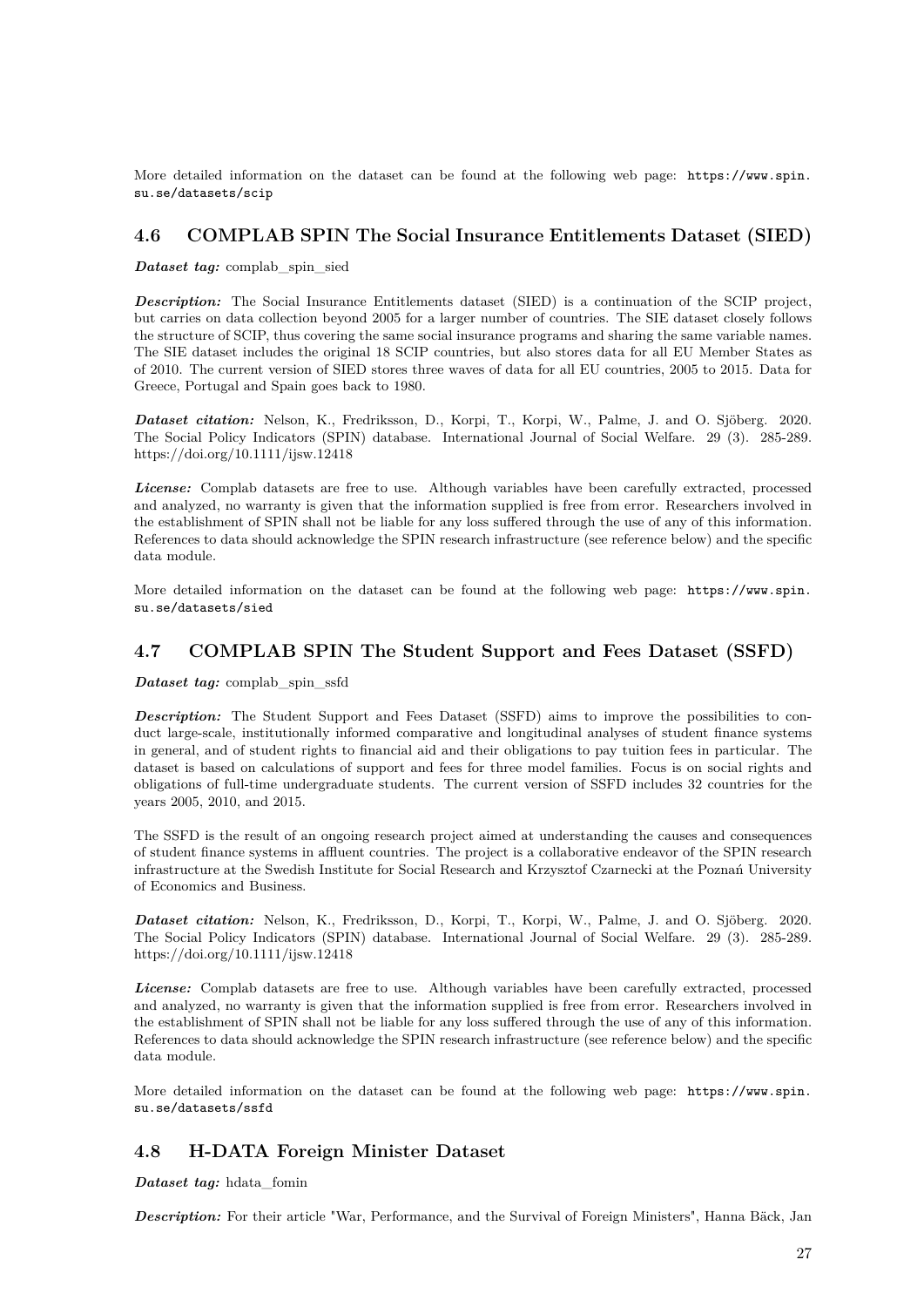Teorell, Alexander Von Hagen-Jamar and Alejandro Quiroz Flores created The Foreign Minister Dataset. The Foreign Minister Dataset consists of comparative historical data on foreign ministers' background and reasons for leaving office in the world's 13 former and current great powers from 1789 to the present. The data covers 1155 regular (non-acting) foreign ministers, as well as partial information on 173 acting foreign ministers, for the following 13 great powers: Austria (the Habsburg Empire/Austria-Hungary), Britain, China (Qing Empire/Republic/People's Republic of China), France, Italy, Japan, the Netherlands, Prussia/Germany, the Ottoman Empire/Turkey, Russia, Spain, Sweden and the United States.

*Dataset citiation:* When using this dataset, please cite the following paper:

Hanna Bäck, Jan Teorell, Alexander Von Hagen-Jamar, Alejandro Quiroz Flores, War, Performance, and the Survival of Foreign Ministers, *Foreign Policy Analysis*, Volume 17, Issue 2, April 2021, oraa024, [https:](https://doi.org/10.1093/fpa/oraa024) [//doi.org/10.1093/fpa/oraa024](https://doi.org/10.1093/fpa/oraa024)

*License:* CC-BY-SA 4.0 International <https://creativecommons.org/licenses/by-sa/4.0/legalcode>

More detailed information on the dataset can be found at the following web page: [https://pp-prod-admin.](https://pp-prod-admin.it.su.se/preview/www/2.667/2.64299/2.69772/2.90148/1.610144) [it.su.se/preview/www/2.667/2.64299/2.69772/2.90148/1.610144](https://pp-prod-admin.it.su.se/preview/www/2.667/2.64299/2.69772/2.90148/1.610144)

# <span id="page-28-0"></span>**4.9 H-DATA Information Capacity Dataset**

*Dataset tag:* hdata\_infocap

*Description*: Thomas Brambor, Agustín Goenaga, Johannes Lindvall and Jan Teorell created The Information Capacity Dataset for their article "The Lay of the Land: Information Capacity and the Modern State". The Information Capacity Dataset offers numerical data on five institutions and policies that modern states use to collect information about their populations and territories: (1) the regular implementation of a reliable census, (2) the regular release of statistical yearbooks, the operation of (3) civil and (4) population registers, and (5) the establishment of a government agency tasked with processing statistical information. The dataset also includes an overall index of "information capacity" for 85 polities from 1750 to 2015.

*Dataset citation:* When using this data, please cite the following paper:

Brambor, Thomas, Agustín Goenaga, Johannes Lindvall and Jan Teorell. 2019. "The Lay of the Land: Information Capacity and the State." Forthcoming in *Comparative Political Studies*.

*License:* CC-BY-SA 4.0 International <https://creativecommons.org/licenses/by-sa/4.0/legalcode>

More detailed information on the dataset can be found at the following web page: [https://pp-prod-admin.](https://pp-prod-admin.it.su.se/preview/www/2.667/2.64299/2.69772/2.90148/1.610144) [it.su.se/preview/www/2.667/2.64299/2.69772/2.90148/1.610144](https://pp-prod-admin.it.su.se/preview/www/2.667/2.64299/2.69772/2.90148/1.610144)

# <span id="page-28-1"></span>**4.10 QoG EQI Regional Level 2021 (with all NUTS2 regions)**

*Dataset tag:* qog\_eqi\_agg21

*Description:* This index focuses on both perceptions and experiences with public sector corruption, along with the extent to which citizens believe various public sector services are impartially allocated and of good quality in the EU.

*Dataset citation:* Charron, Nicholas, Victor Lapuente Monika Bauhr. 2021. Sub-national Quality of Government in EU Member States: Presenting the 2021 European Quality of Government Index and its relationship with Covid-19 indicators. University of Gothenburg: The QoG Working Paper Series 2021:4.

*License:* The QoG datasets are open and available, free of charge and without a need to register your data. You can use them for your analysis, graphs, teaching, and other academic-related and non-commercial purposes. We ask our users to cite always the original source(s) of the data and our datasets.

We do not allow other uses of these data including but not limited to redistribution, commercialization and other for-profit usage. If a user is interested in such use or has doubts about the license, they will have to refer to the original source and check with them if this is allowed and what requirements they need to fulfill.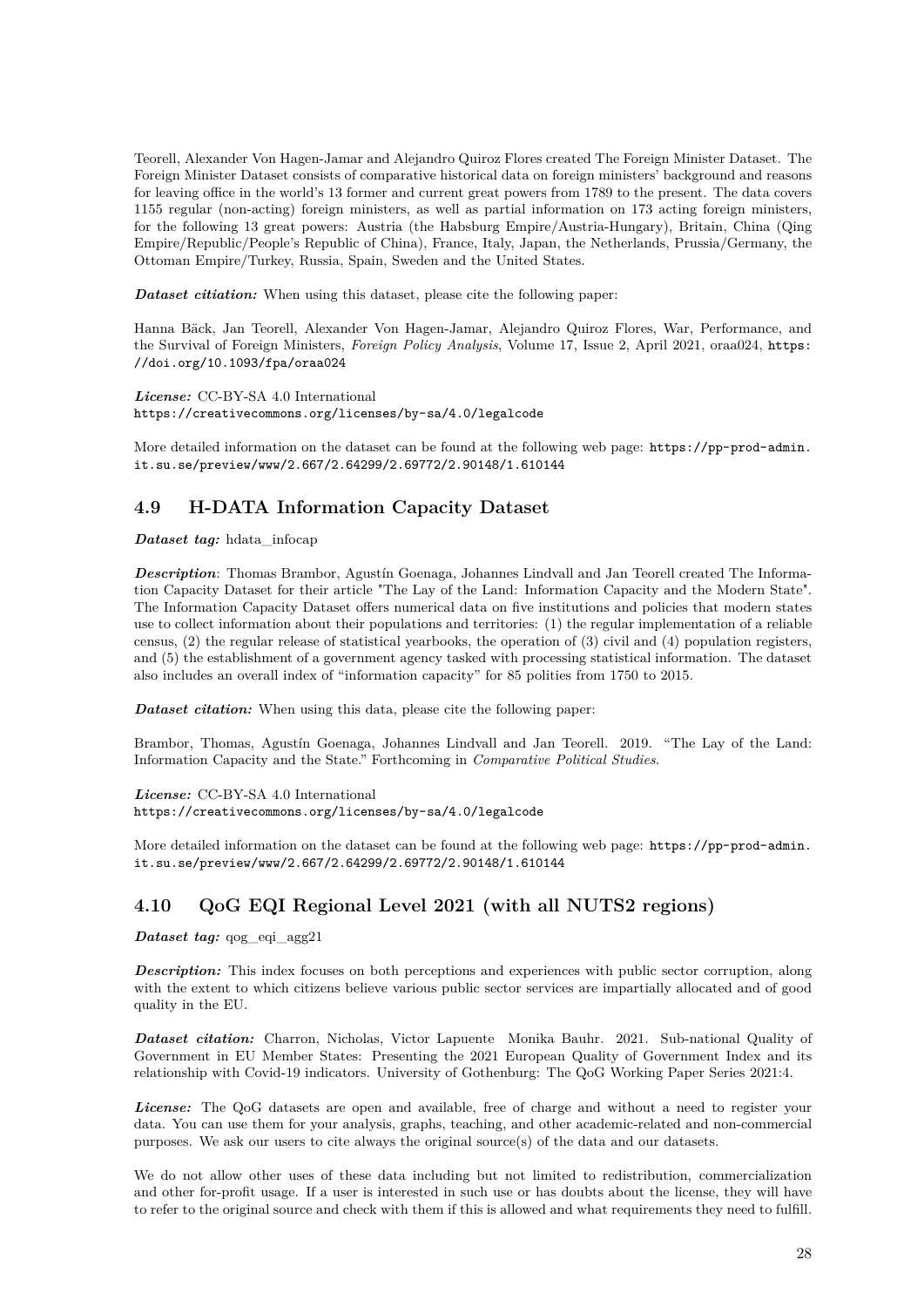Be mindful that the original data sources are the only owners of their data and they can adjust their license without previous warning.

More detailed information on the dataset can be found at the following web page: [https://www.gu.se/](https://www.gu.se/en/quality-government/qog-data/data-downloads/european-quality-of-government-index) [en/quality-government/qog-data/data-downloads/european-quality-of-government-index](https://www.gu.se/en/quality-government/qog-data/data-downloads/european-quality-of-government-index)

# <span id="page-29-0"></span>**4.11 QoG European Quality of Government Index CATI - Country Level (2021)**

*Dataset tag:*  $q \circ q$  eqi cati long

*Description*: This index focuses on both perceptions and experiences with public sector corruption, along with the extent to which citizens believe various public sector services are impartially allocated and of good quality in the EU.

*Dataset citation:* Charron, Nicholas, Victor Lapuente Monika Bauhr. 2021. Sub-national Quality of Government in EU Member States: Presenting the 2021 European Quality of Government Index and its relationship with Covid-19 indicators. University of Gothenburg: The QoG Working Paper Series 2021:4.

*License:* The QoG datasets are open and available, free of charge and without a need to register your data. You can use them for your analysis, graphs, teaching, and other academic-related and non-commercial purposes. We ask our users to cite always the original source(s) of the data and our datasets.

We do not allow other uses of these data including but not limited to redistribution, commercialization and other for-profit usage. If a user is interested in such use or has doubts about the license, they will have to refer to the original source and check with them if this is allowed and what requirements they need to fulfill.

Be mindful that the original data sources are the only owners of their data and they can adjust their license without previous warning.

More detailed information on the dataset can be found at the following web page: [https://www.gu.se/](https://www.gu.se/en/quality-government/qog-data/data-downloads/european-quality-of-government-index) [en/quality-government/qog-data/data-downloads/european-quality-of-government-index](https://www.gu.se/en/quality-government/qog-data/data-downloads/european-quality-of-government-index)

# <span id="page-29-1"></span>**4.12 QoG European Quality of Government Index Individual Level (2010 2013)**

*Dataset tag:* qog\_eqi\_ind\_1013

*Description*: This index focuses on both perceptions and experiences with public sector corruption, along with the extent to which citizens believe various public sector services are impartially allocated and of good quality in the EU.

*Dataset citation:*: Charron, N., Dijkstra, L., Lapuente, V. (2015). Mapping the regional divide in Europe: A measure for assessing quality of government in 206 European regions. Social Indicators Research, 122(2), 315-346.

*License:* The QoG datasets are open and available, free of charge and without a need to register your data. You can use them for your analysis, graphs, teaching, and other academic-related and non-commercial purposes. We ask our users to cite always the original source(s) of the data and our datasets.

We do not allow other uses of these data including but not limited to redistribution, commercialization and other for-profit usage. If a user is interested in such use or has doubts about the license, they will have to refer to the original source and check with them if this is allowed and what requirements they need to fulfill.

Be mindful that the original data sources are the only owners of their data and they can adjust their license without previous warning.

More detailed information on the dataset can be found at the following web page: [https://www.gu.se/](https://www.gu.se/en/quality-government/qog-data/data-downloads/european-quality-of-government-index) [en/quality-government/qog-data/data-downloads/european-quality-of-government-index](https://www.gu.se/en/quality-government/qog-data/data-downloads/european-quality-of-government-index)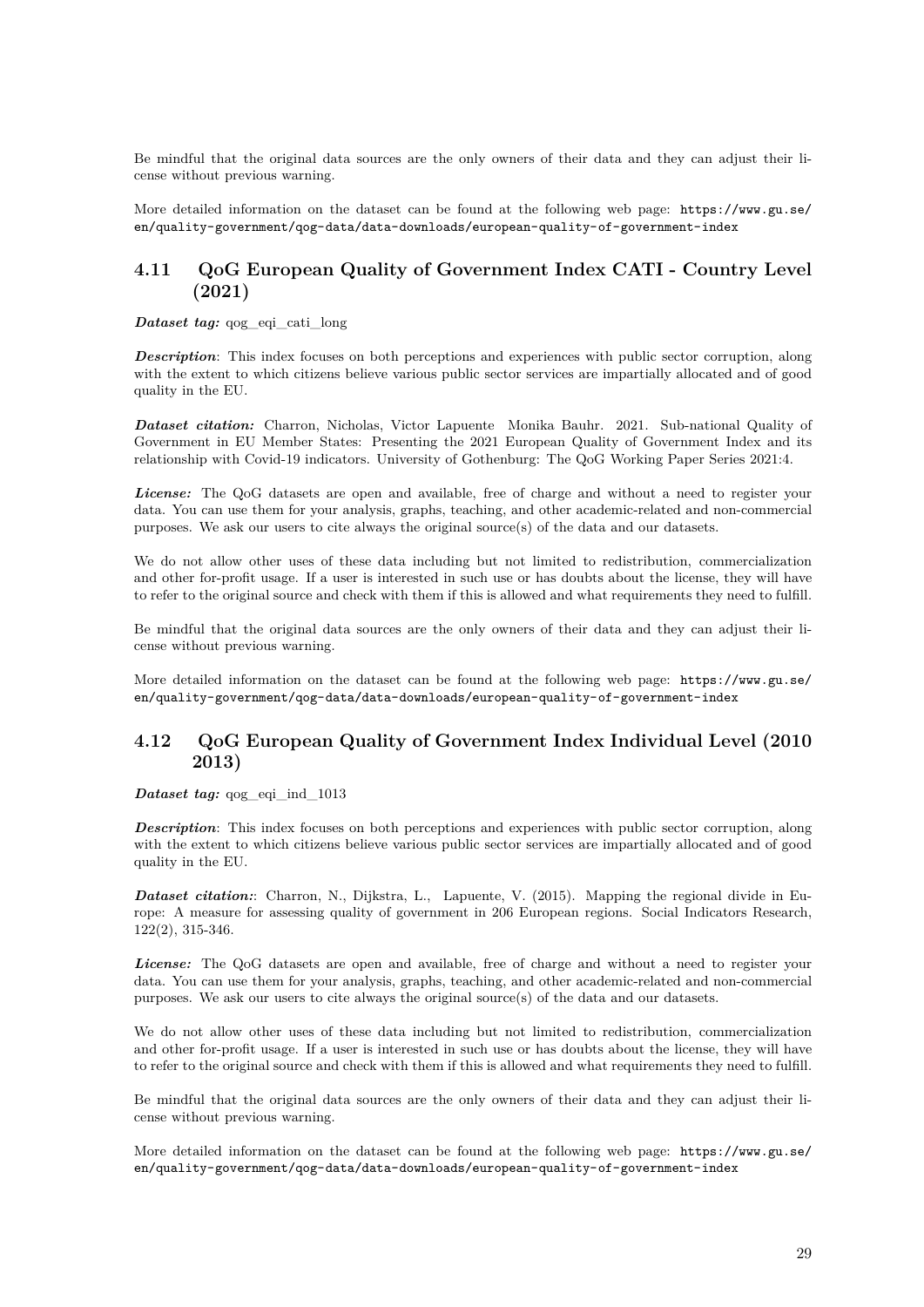# <span id="page-30-0"></span>**4.13 QoG European Quality of Government Index Individual Level (2017)**

## *Dataset tag:* qog\_eqi\_ind\_17

*Description*: This index focuses on both perceptions and experiences with public sector corruption, along with the extent to which citizens believe various public sector services are impartially allocated and of good quality in the EU.

*Dataset citation:* Charron, N., V. Lapuente P. Annoni (2019). 'Measuring Quality of Government in EU Regions Across Space and Time.' Papers in Regional Science. DOI: 10.1111/pirs.12437

*License:* The QoG datasets are open and available, free of charge and without a need to register your data. You can use them for your analysis, graphs, teaching, and other academic-related and non-commercial purposes. We ask our users to cite always the original source(s) of the data and our datasets.

We do not allow other uses of these data including but not limited to redistribution, commercialization and other for-profit usage. If a user is interested in such use or has doubts about the license, they will have to refer to the original source and check with them if this is allowed and what requirements they need to fulfill.

Be mindful that the original data sources are the only owners of their data and they can adjust their license without previous warning.

More detailed information on the dataset can be found at the following web page: [https://www.gu.se/](https://www.gu.se/en/quality-government/qog-data/data-downloads/european-quality-of-government-index) [en/quality-government/qog-data/data-downloads/european-quality-of-government-index](https://www.gu.se/en/quality-government/qog-data/data-downloads/european-quality-of-government-index)

# <span id="page-30-1"></span>**4.14 QoG European Quality of Government Index Individual Level (2021)**

*Dataset tag:* qog\_eqi\_ind\_21

*Description*: This index focuses on both perceptions and experiences with public sector corruption, along with the extent to which citizens believe various public sector services are impartially allocated and of good quality in the EU.

*Dataset citation:* Charron, Nicholas, Victor Lapuente Monika Bauhr. 2021. Sub-national Quality of Government in EU Member States: Presenting the 2021 European Quality of Government Index and its relationship with Covid-19 indicators. University of Gothenburg: The QoG Working Paper Series 2021:4.

*License:* The QoG datasets are open and available, free of charge and without a need to register your data. You can use them for your analysis, graphs, teaching, and other academic-related and non-commercial purposes. We ask our users to cite always the original source(s) of the data and our datasets.

We do not allow other uses of these data including but not limited to redistribution, commercialization and other for-profit usage. If a user is interested in such use or has doubts about the license, they will have to refer to the original source and check with them if this is allowed and what requirements they need to fulfill.

Be mindful that the original data sources are the only owners of their data and they can adjust their license without previous warning.

More detailed information on the dataset can be found at the following web page: [https://www.gu.se/](https://www.gu.se/en/quality-government/qog-data/data-downloads/european-quality-of-government-index) [en/quality-government/qog-data/data-downloads/european-quality-of-government-index](https://www.gu.se/en/quality-government/qog-data/data-downloads/european-quality-of-government-index)

# <span id="page-30-2"></span>**4.15 QoG European Quality of Government Index Regional Level (2010, 2013, 2017 2021)**

*Dataset tag:* qog\_eqi\_long

*Description*: This index focuses on both perceptions and experiences with public sector corruption, along with the extent to which citizens believe various public sector services are impartially allocated and of good quality in the EU.

*Dataset citation:* Charron, Nicholas, Victor Lapuente Monika Bauhr. 2021. Sub-national Quality of Government in EU Member States: Presenting the 2021 European Quality of Government Index and its relationship with Covid-19 indicators. University of Gothenburg: The QoG Working Paper Series 2021:4.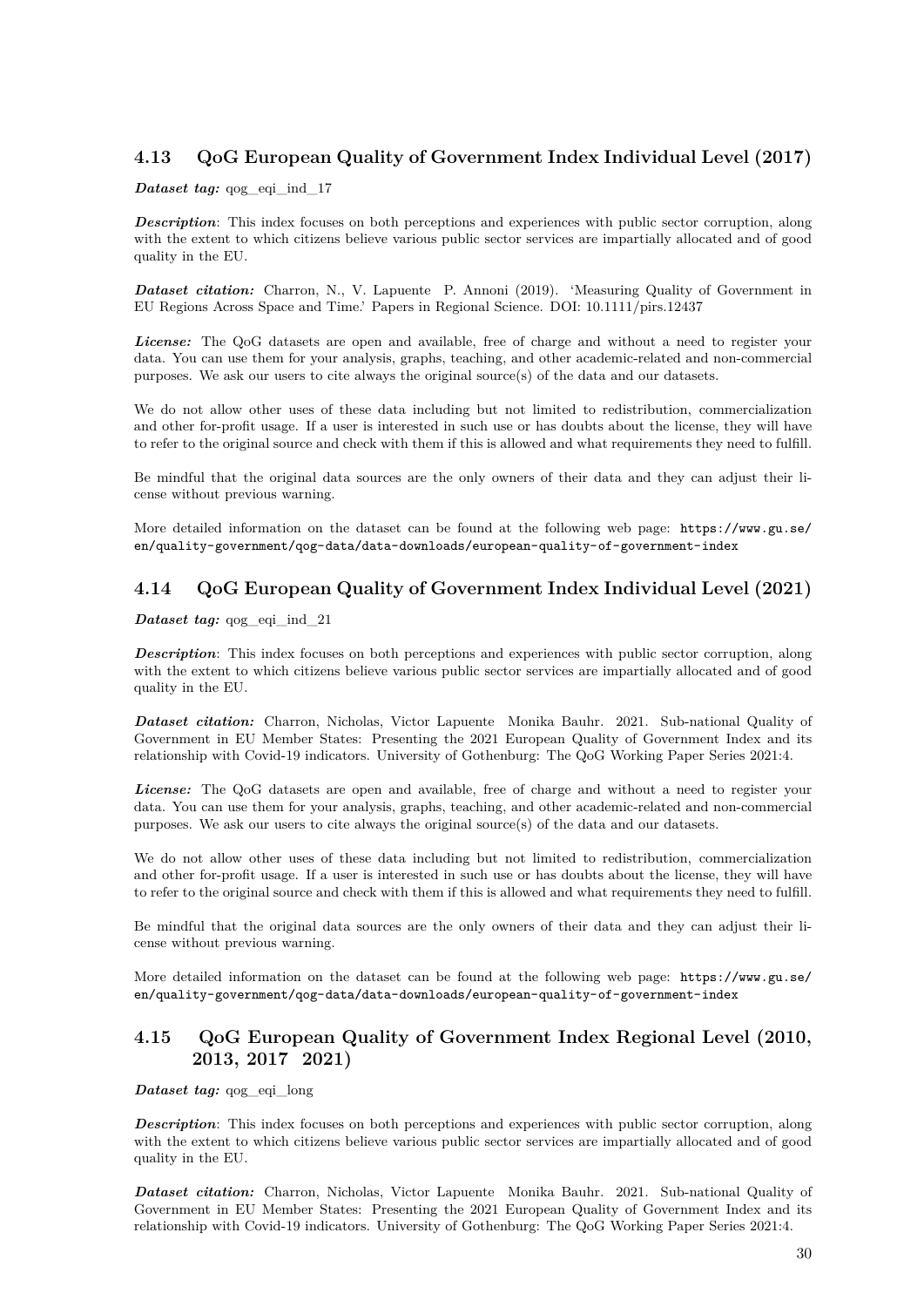*License:* The QoG datasets are open and available, free of charge and without a need to register your data. You can use them for your analysis, graphs, teaching, and other academic-related and non-commercial purposes. We ask our users to cite always the original source(s) of the data and our datasets.

We do not allow other uses of these data including but not limited to redistribution, commercialization and other for-profit usage. If a user is interested in such use or has doubts about the license, they will have to refer to the original source and check with them if this is allowed and what requirements they need to fulfill.

Be mindful that the original data sources are the only owners of their data and they can adjust their license without previous warning.

More detailed information on the dataset can be found at the following web page: [https://www.gu.se/](https://www.gu.se/en/quality-government/qog-data/data-downloads/european-quality-of-government-index) [en/quality-government/qog-data/data-downloads/european-quality-of-government-index](https://www.gu.se/en/quality-government/qog-data/data-downloads/european-quality-of-government-index)

# <span id="page-31-0"></span>**4.16 QoG EU Regional Dataset Long Data**

*Dataset tag:* qog\_eureg\_long

**Description**: The QoG EU Regional dataset is a dataset consisting of more than 300 variables covering three levels of European regions - Nomenclature of Territorial Units for Statistics (NUTS): NUTS0 (country), NUTS1(major socio-economic regions) and NUTS2 (basic regions for the application of regional policies).

The QoG Regional Data is presented in three different forms available in separate datasets. The variable are the same across all three dataset besides a varying suffix (\_nuts0, \_nuts1, \_nuts2) indication which NUTS level is represented.

All datasets are available in time-series format. The first one (The QoG Regional Data - Long Form) is a dataset where data is presented in the long form. The list of units of analysis contains regions of all NUTS levels.

Two other datasets are presented in the wide form for multilevel analysis. In the second dataset (The QoG Regional Data - Wide Form NUTS1) includes NUTS1 level as the unit of analysis and variables represent the values for this level and corresponding lower level – NUTS0. As an example, in this dataset the data is presented only for East Sweden(Ostra Sverige SE1), as a unit of analysis and has values for lower levels of this region - Sweden (SE).

In the third dataset (The QoG Regional Data - Wide Form NUTS2) the unit of analysis is NUTS2 level regions and variables provide values as for every unit of analysis, as well as for corresponding lower NUTS levels: NUTS1 and NUTS0. One example of unit of analysis in this dataset is Stockholm (SE11) and data for every variable will be for Stockholm, as well as for lower level regions - East Sweden (Ostra Sverige SE1) and Sweden (SE).

*Dataset citation:* Charron, Nicholas, Stefan Dahlberg, Aksel Sundström, Sören Holmberg, Bo Rothstein, Natalia Alvarado Pachon Cem Mert Dalli. 2020. The Quality of Government EU Regional Dataset, version Nov20. University of Gothenburg: The Quality of Government Institute, https://www.gu.se/en/qualitygovernment doi:10.18157/qogeuregnov20

*License:* The QoG datasets are open and available, free of charge and without a need to register your data. You can use them for your analysis, graphs, teaching, and other academic-related and non-commercial purposes. We ask our users to cite always the original source(s) of the data and our datasets.

We do not allow other uses of these data including but not limited to redistribution, commercialization and other for-profit usage. If a user is interested in such use or has doubts about the license, they will have to refer to the original source and check with them if this is allowed and what requirements they need to fulfill.

Be mindful that the original data sources are the only owners of their data and they can adjust their license without previous warning.

More detailed information on the dataset can be found at the following web page: [https://www.gu.se/](https://www.gu.se/en/quality-government/qog-data/data-downloads/eu-regional-dataset) [en/quality-government/qog-data/data-downloads/eu-regional-dataset](https://www.gu.se/en/quality-government/qog-data/data-downloads/eu-regional-dataset)

# <span id="page-31-1"></span>**4.17 QoG EU Regional Dataset Wide Data (NUTS 1)**

*Dataset tag:* qog\_eureg\_wide1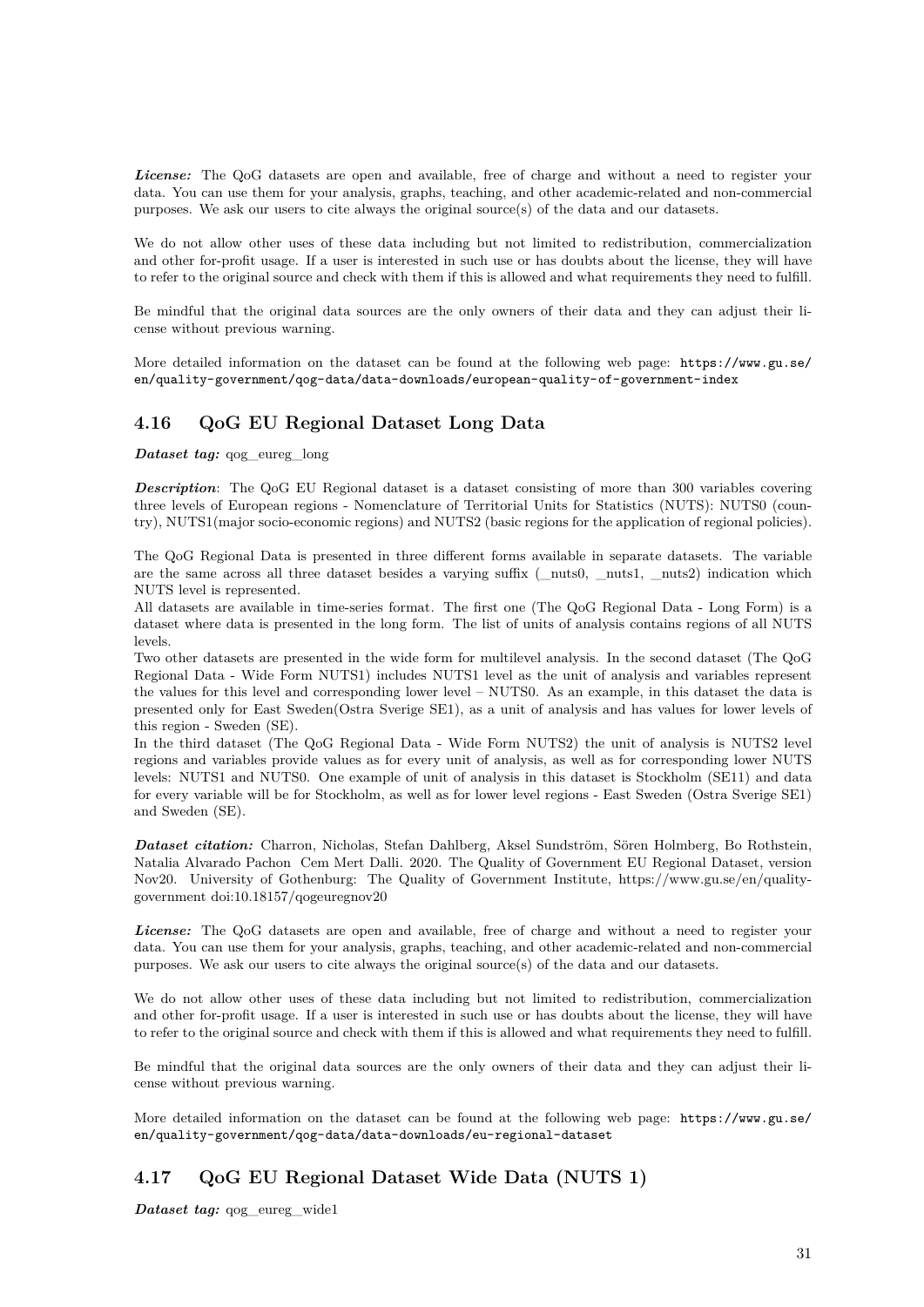**Description:** The QoG EU Regional dataset is a dataset consisting of more than 300 variables covering three levels of European regions - Nomenclature of Territorial Units for Statistics (NUTS): NUTS0 (country), NUTS1(major socio-economic regions) and NUTS2 (basic regions for the application of regional policies).

The QoG Regional Data is presented in three different forms available in separate datasets. The variable are the same across all three dataset besides a varying suffix (\_nuts0, \_nuts1, \_nuts2) indication which NUTS level is represented.

All datasets are available in time-series format. The first one (The QoG Regional Data - Long Form) is a dataset where data is presented in the long form. The list of units of analysis contains regions of all NUTS levels.

Two other datasets are presented in the wide form for multilevel analysis. In the second dataset (The QoG Regional Data - Wide Form NUTS1) includes NUTS1 level as the unit of analysis and variables represent the values for this level and corresponding lower level – NUTS0. As an example, in this dataset the data is presented only for East Sweden(Ostra Sverige SE1), as a unit of analysis and has values for lower levels of this region - Sweden (SE).

In the third dataset (The QoG Regional Data - Wide Form NUTS2) the unit of analysis is NUTS2 level regions and variables provide values as for every unit of analysis, as well as for corresponding lower NUTS levels: NUTS1 and NUTS0. One example of unit of analysis in this dataset is Stockholm (SE11) and data for every variable will be for Stockholm, as well as for lower level regions - East Sweden (Ostra Sverige SE1) and Sweden (SE).

*Dataset citation:* Charron, Nicholas, Stefan Dahlberg, Aksel Sundström, Sören Holmberg, Bo Rothstein, Natalia Alvarado Pachon Cem Mert Dalli. 2020. The Quality of Government EU Regional Dataset, version Nov20. University of Gothenburg: The Quality of Government Institute, https://www.gu.se/en/qualitygovernment

*License:* The QoG datasets are open and available, free of charge and without a need to register your data. You can use them for your analysis, graphs, teaching, and other academic-related and non-commercial purposes. We ask our users to cite always the original source(s) of the data and our datasets.

We do not allow other uses of these data including but not limited to redistribution, commercialization and other for-profit usage. If a user is interested in such use or has doubts about the license, they will have to refer to the original source and check with them if this is allowed and what requirements they need to fulfill.

Be mindful that the original data sources are the only owners of their data and they can adjust their license without previous warning.

More detailed information on the dataset can be found at the following web page: [https://www.gu.se/](https://www.gu.se/en/quality-government/qog-data/data-downloads/eu-regional-dataset) [en/quality-government/qog-data/data-downloads/eu-regional-dataset](https://www.gu.se/en/quality-government/qog-data/data-downloads/eu-regional-dataset)

# <span id="page-32-0"></span>**4.18 QoG EU Regional Dataset Wide Data (NUTS 2)**

*Dataset tag:* qog eureg wide2

**Description:** The QoG EU Regional dataset is a dataset consisting of more than 300 variables covering three levels of European regions - Nomenclature of Territorial Units for Statistics (NUTS): NUTS0 (country), NUTS1(major socio-economic regions) and NUTS2 (basic regions for the application of regional policies).

The QoG Regional Data is presented in three different forms available in separate datasets. The variable are the same across all three dataset besides a varying suffix (\_nuts0, \_nuts1, \_nuts2) indication which NUTS level is represented.

All datasets are available in time-series format. The first one (The QoG Regional Data - Long Form) is a dataset where data is presented in the long form. The list of units of analysis contains regions of all NUTS levels.

Two other datasets are presented in the wide form for multilevel analysis. In the second dataset (The QoG Regional Data - Wide Form NUTS1) includes NUTS1 level as the unit of analysis and variables represent the values for this level and corresponding lower level – NUTS0. As an example, in this dataset the data is presented only for East Sweden(Ostra Sverige SE1), as a unit of analysis and has values for lower levels of this region - Sweden (SE).

In the third dataset (The QoG Regional Data - Wide Form NUTS2) the unit of analysis is NUTS2 level regions and variables provide values as for every unit of analysis, as well as for corresponding lower NUTS levels: NUTS1 and NUTS0. One example of unit of analysis in this dataset is Stockholm (SE11) and data for every variable will be for Stockholm, as well as for lower level regions - East Sweden (Ostra Sverige SE1)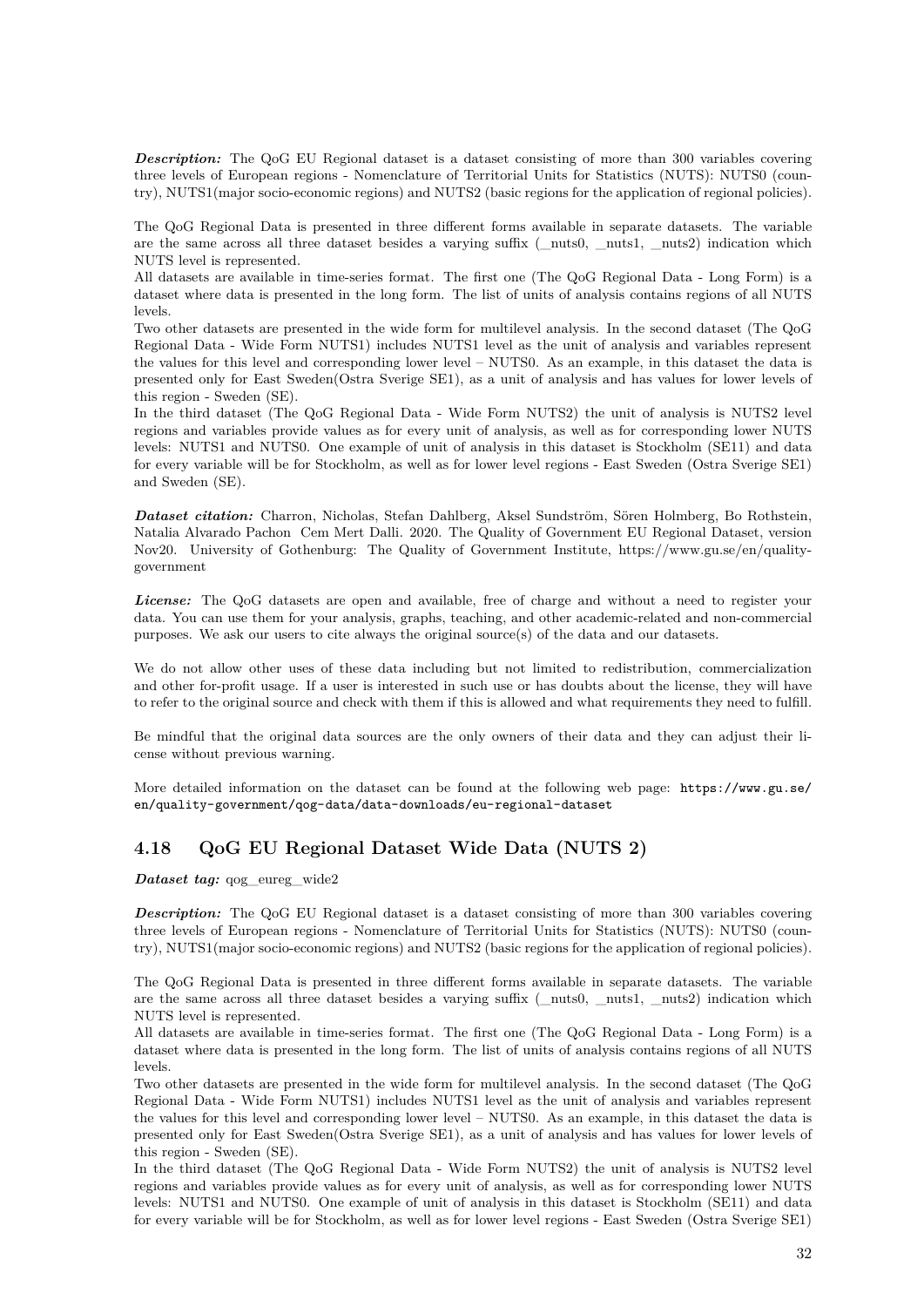and Sweden (SE).

*Dataset citation:* When using QoG EU Regional data, make sure to cite both the original source and our publication:

Charron, Nicholas, Stefan Dahlberg, Aksel Sundström, Sören Holmberg, Bo Rothstein, Natalia Alvarado Pachon Cem Mert Dalli. 2020. The Quality of Government EU Regional Dataset, version Nov20. University of Gothenburg: The Quality of Government Institute, https://www.gu.se/en/quality-government

*License:* The QoG datasets are open and available, free of charge and without a need to register your data. You can use them for your analysis, graphs, teaching, and other academic-related and non-commercial purposes. We ask our users to cite always the original source(s) of the data and our datasets.

We do not allow other uses of these data including but not limited to redistribution, commercialization and other for-profit usage. If a user is interested in such use or has doubts about the license, they will have to refer to the original source and check with them if this is allowed and what requirements they need to fulfill.

Be mindful that the original data sources are the only owners of their data and they can adjust their license without previous warning.

More detailed information on the dataset can be found at the following web page: [https://www.gu.se/](https://www.gu.se/en/quality-government/qog-data/data-downloads/eu-regional-dataset) [en/quality-government/qog-data/data-downloads/eu-regional-dataset](https://www.gu.se/en/quality-government/qog-data/data-downloads/eu-regional-dataset)

# <span id="page-33-0"></span>**4.19 QoG Expert Survey 2020**

## *Dataset tag:* qog\_exp

*Description:* The Quality of Government Expert Survey (QoG Expert Survey) is a research project aimed at documenting the organizational design of public bureaucracies and bureaucratic behavior in countries around the world. The third wave of the QoG Expert Survey covers 117 countries and is based on a web survey of 996 experts.

*Dataset citation:* Nistotskaya, Marina, Stefan Dahlberg, Carl Dahlström, Aksel Sundström, Sofia Axelsson, Cem Mert Dalli Natalia Alvarado Pachon. 2021. The Quality of Government Expert Survey 2020 Dataset: Wave III. University of Gothenburg: The Quality of Government Institute, http://www.qog.pol.gu.se DOI: 10.18157/qoges2020

*License:* The QoG datasets are open and available, free of charge and without a need to register your data. You can use them for your analysis, graphs, teaching, and other academic-related and non-commercial purposes. We ask our users to cite always the original source(s) of the data and our datasets.

We do not allow other uses of these data including but not limited to redistribution, commercialization and other for-profit usage. If a user is interested in such use or has doubts about the license, they will have to refer to the original source and check with them if this is allowed and what requirements they need to fulfill.

Be mindful that the original data sources are the only owners of their data and they can adjust their license without previous warning.

More detailed information on the dataset can be found at the following web page: [https://www.gu.se/](https://www.gu.se/en/quality-government/qog-data/data-downloads/qog-expert-survey) [en/quality-government/qog-data/data-downloads/qog-expert-survey](https://www.gu.se/en/quality-government/qog-data/data-downloads/qog-expert-survey)

# <span id="page-33-1"></span>**4.20 QoG OECD Dataset Cross-Section**

*Dataset tag:* qog\_oecd\_cs

*Description*: The QoG OECD dataset consists of approximately 1300 variables from 100 data sources. The dataset includes OECD member countries and has high data coverage in terms of geography and time. In the QoG OECD CS dataset, data from and around 2018 is included. Data from 2018 is prioritized, however, if no data is available for a country for 2018, data for 2019 is included. If no data exists for 2019, data for 2017 is included, and so on up to a maximum of  $+/- 3$  years.

*Dataset citation:* Teorell, Jan, Staffan Kumlin, Aksel Sundström, Sören Holmberg, Bo Rothstein, Natalia Alvarado Pachon Cem Mert Dalli. 2021. The Quality of Government OECD Dataset, version Jan21. University of Gothenburg: The Quality of Government Institute, http://www.qog.pol.gu.se doi:10.18157/qogoecdjan21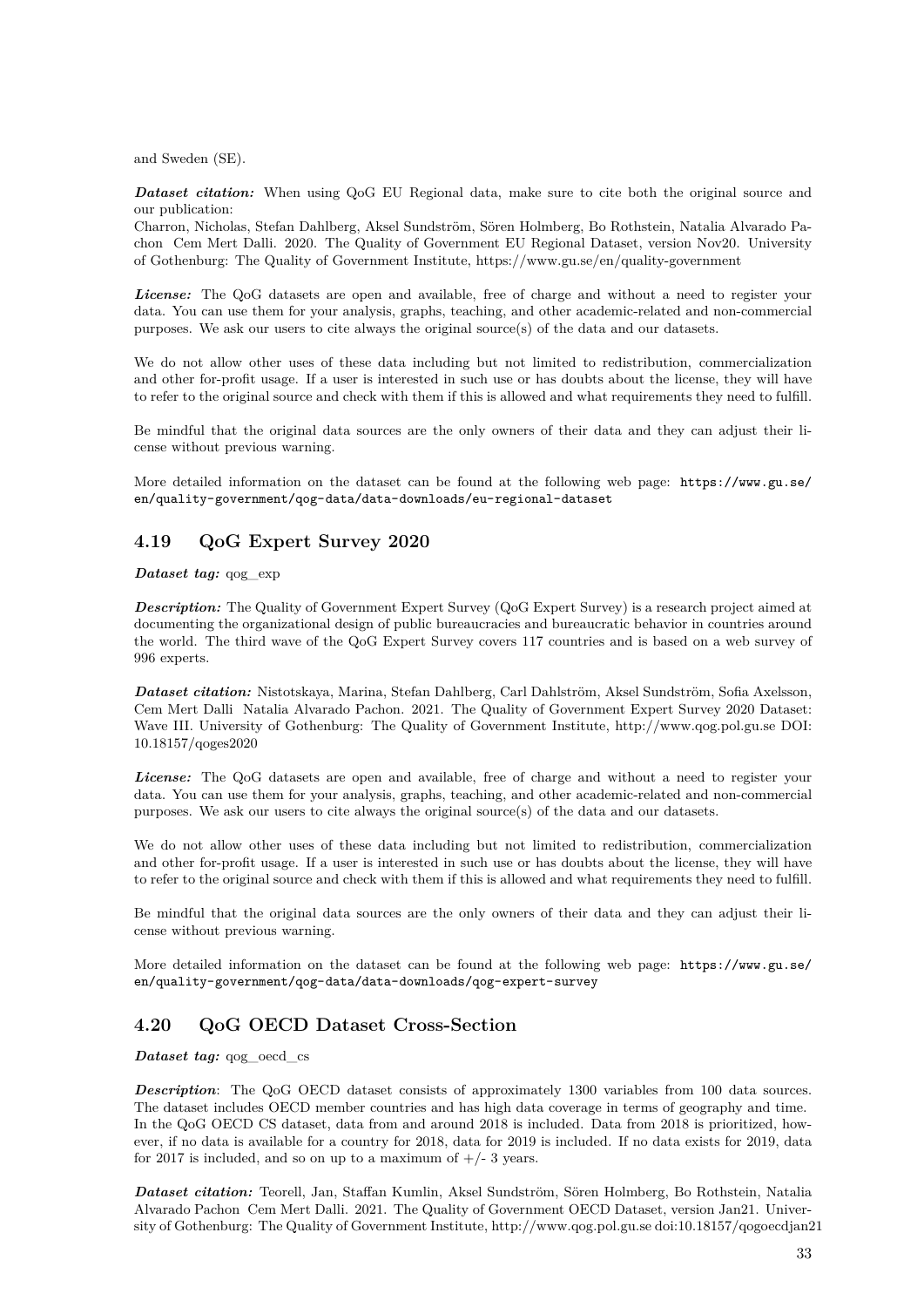*License:* The QoG datasets are open and available, free of charge and without a need to register your data. You can use them for your analysis, graphs, teaching, and other academic-related and non-commercial purposes. We ask our users to cite always the original source(s) of the data and our datasets.

We do not allow other uses of these data including but not limited to redistribution, commercialization and other for-profit usage. If a user is interested in such use or has doubts about the license, they will have to refer to the original source and check with them if this is allowed and what requirements they need to fulfill.

Be mindful that the original data sources are the only owners of their data and they can adjust their license without previous warning.

More detailed information on the dataset can be found at the following web page: [https://www.gu.se/](https://www.gu.se/en/quality-government/qog-data/data-downloads/oecd-dataset) [en/quality-government/qog-data/data-downloads/oecd-dataset](https://www.gu.se/en/quality-government/qog-data/data-downloads/oecd-dataset)

# <span id="page-34-0"></span>**4.21 QoG OECD Dataset Time-Series**

*Dataset tag:* qog\_oecd\_ts

**Description:** The QoG OECD dataset consists of approximately 1300 variables from 100 data sources. The dataset includes OECD member countries and has high data coverage in terms of geography and time. In the QoG OECD TS dataset, data from 1946 to 2021 is included and the unit of analysis is country-year (e.g., Sweden-1946, Sweden-1947, etc.).

*Dataset citation:* Teorell, Jan, Staffan Kumlin, Aksel Sundström, Sören Holmberg, Bo Rothstein, Natalia Alvarado Pachon Cem Mert Dalli. 2021. The Quality of Government OECD Dataset, version Jan21. University of Gothenburg: The Quality of Government Institute, http://www.qog.pol.gu.se doi:10.18157/qogoecdjan21

*License:* The QoG datasets are open and available, free of charge and without a need to register your data. You can use them for your analysis, graphs, teaching, and other academic-related and non-commercial purposes. We ask our users to cite always the original source(s) of the data and our datasets.

We do not allow other uses of these data including but not limited to redistribution, commercialization and other for-profit usage. If a user is interested in such use or has doubts about the license, they will have to refer to the original source and check with them if this is allowed and what requirements they need to fulfill.

Be mindful that the original data sources are the only owners of their data and they can adjust their license without previous warning.

More detailed information on the dataset can be found at the following web page: [https://www.gu.se/](https://www.gu.se/en/quality-government/qog-data/data-downloads/oecd-dataset) [en/quality-government/qog-data/data-downloads/oecd-dataset](https://www.gu.se/en/quality-government/qog-data/data-downloads/oecd-dataset)

# <span id="page-34-1"></span>**4.22 QoG PERCEIVE Survey Dataset**

*Dataset tag:* qog\_perceive\_survey17

**Description:** The PERCEIVE original survey is intended to help researchers better understand the micro and macro-level dynamics that drive support (or lack thereof) of EU regional policies.

The survey includes over 35 substantive questions as well as seven demographic and background questions of the respondent. Each respondent is geo-coded at the NUTS 1, NUTS 2, and NUTS 3 levels. The survey questionnaire was originally written by scholars at the University of Gothenburg, Nicholas Charron, and Monika Bauhr, with help and feedback from various PERCEIVE partners. The fieldwork was conducted during the summer of 2017 by an international survey firm and the results were returned to the University of Gothenburg in September, 2017.

*Dataset citation:* Bauhr, Monika and Nicholas Charron. 2019. "The EU as a Savior and a Saint? Corruption and Public Support for Redistribution." Journal of European Public Policy 0 (0): 1–19. https://doi.org/10.1080/13501763.2019.1

*License:* The QoG datasets are open and available, free of charge and without a need to register your data. You can use them for your analysis, graphs, teaching, and other academic-related and non-commercial purposes. We ask our users to cite always the original source(s) of the data and our datasets.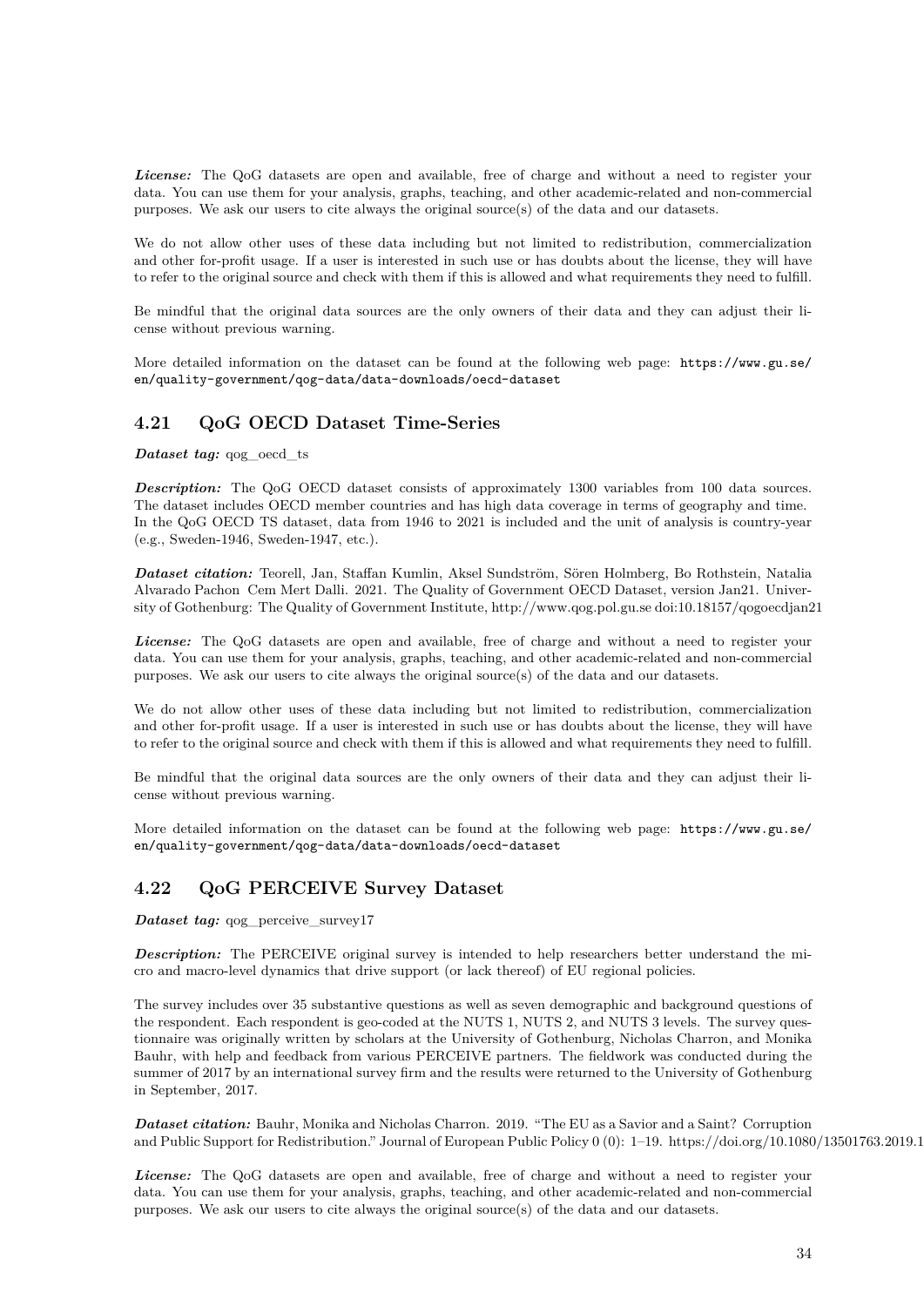We do not allow other uses of these data including but not limited to redistribution, commercialization and other for-profit usage. If a user is interested in such use or has doubts about the license, they will have to refer to the original source and check with them if this is allowed and what requirements they need to fulfill.

Be mindful that the original data sources are the only owners of their data and they can adjust their license without previous warning.

More detailed information on the dataset can be found at the following web page: [https://www.gu.se/](https://www.gu.se/en/quality-government/qog-data/data-downloads/perceive-survey-dataset) [en/quality-government/qog-data/data-downloads/perceive-survey-dataset](https://www.gu.se/en/quality-government/qog-data/data-downloads/perceive-survey-dataset)

## <span id="page-35-0"></span>**4.23 QoG Politics, Institutions and Services in Swedish Municipalities**

*Dataset tag:* qog\_pol\_mun

*Description*: This dataset consists of all the 290 Swedish municipalities between 1980 and 2015. The dataset contains, for example, information about the population in the municipality; information about welfare services, such as education and elder care; citizens satisfaction with services; election results; political organization; the municipal economy; and other information.

*Dataset citation:* Dahlström, Carl Maria Tyrberg (2016). Politics, Institutions and Services in Swedish Municipalities, 1980-2015, version 01April2016. University of Gothenburg: The Quality of Government Institute, https://www.gu.se/en/quality-government

*License:* The QoG datasets are open and available, free of charge and without a need to register your data. You can use them for your analysis, graphs, teaching, and other academic-related and non-commercial purposes. We ask our users to cite always the original source(s) of the data and our datasets.

We do not allow other uses of these data including but not limited to redistribution, commercialization and other for-profit usage. If a user is interested in such use or has doubts about the license, they will have to refer to the original source and check with them if this is allowed and what requirements they need to fulfill.

Be mindful that the original data sources are the only owners of their data and they can adjust their license without previous warning.

More detailed information on the dataset can be found at the following web page: [https://www.gu.se/en/](https://www.gu.se/en/quality-government/qog-data/data-downloads/politics-institutions-and-services-in-swedish-municipalities) [quality-government/qog-data/data-downloads/politics-institutions-and-services-in-swedish-municipalities](https://www.gu.se/en/quality-government/qog-data/data-downloads/politics-institutions-and-services-in-swedish-municipalities)

# <span id="page-35-1"></span>**4.24 QoG Swedish Agency Database Budget Data**

*Dataset tag:* qog qad bud

**Description:** This database consists of a comprehensive sample of administrative agencies in the Swedish executive bureaucracy between 1960 and 2014. The database is constituted by three distinct datasets: one that focuses on an agency's formal instruction; one that focuses on an agency's head; and one that focuses on an agency's budget. Note that each dataset has its own unit of analysis. The agency's head data can be found at SND, but is not included in DEMSCORE.

*Dataset citation:* Dahlström, Carl, Mikael Holmgren, Christian Björkdahl, Kersti Hazell, Anna Khomenko, Richard Svensson, and Pär Åberg. 2018. "Swedish Administrative Agencies, 1960-2014." University of Gothenburg: The Quality of Government Institute.

*License:* The QoG datasets are open and available, free of charge and without a need to register your data. You can use them for your analysis, graphs, teaching, and other academic-related and non-commercial purposes. We ask our users to cite always the original source(s) of the data and our datasets.

We do not allow other uses of these data including but not limited to redistribution, commercialization and other for-profit usage. If a user is interested in such use or has doubts about the license, they will have to refer to the original source and check with them if this is allowed and what requirements they need to fulfill.

Be mindful that the original data sources are the only owners of their data and they can adjust their license without previous warning.

More detailed information on the dataset can be found at the following web page: [https://www.gu.se/](https://www.gu.se/en/quality-government/qog-data/data-downloads/qog-swedish-agency-database)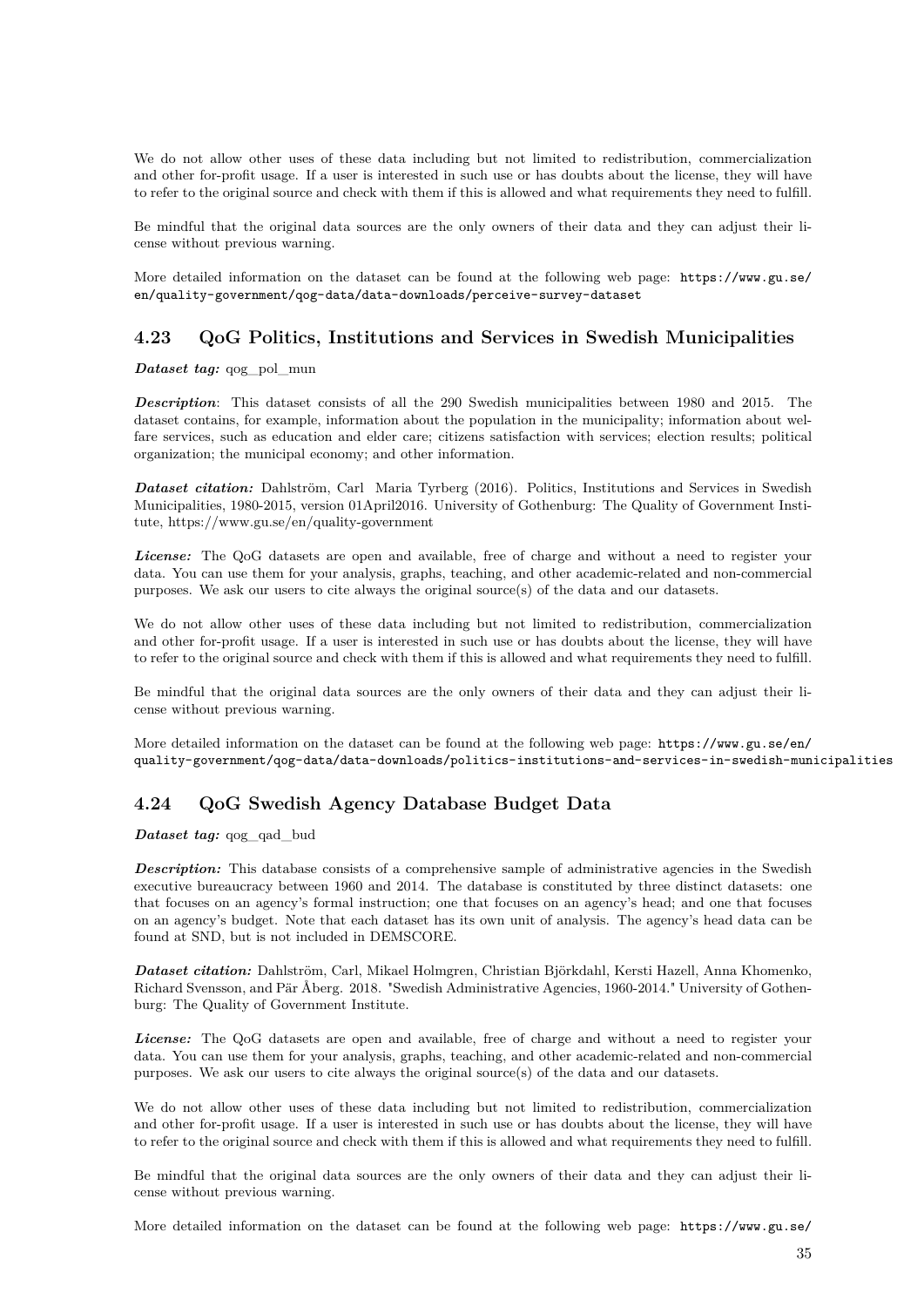[en/quality-government/qog-data/data-downloads/qog-swedish-agency-database](https://www.gu.se/en/quality-government/qog-data/data-downloads/qog-swedish-agency-database)

# **4.25 QoG Swedish Agency Database Formal Instruction Data**

#### *Dataset tag:* qog\_qad\_inst

**Description**: This database consists of a comprehensive sample of administrative agencies in the Swedish executive bureaucracy between 1960 and 2014. The database is constituted by three distinct datasets: one that focuses on an agency's formal instruction; one that focuses on an agency's head; and one that focuses on an agency's budget. Note that each dataset has its own unit of analysis. The agency's head data can be found at SND, but is not included in DEMSCORE.

*Dataset citation:* Dahlström, Carl, Mikael Holmgren, Christian Björkdahl, Kersti Hazell, Anna Khomenko, Richard Svensson, and Pär Åberg. 2018. "Swedish Administrative Agencies, 1960-2014." University of Gothenburg: The Quality of Government Institute.

*License:* The QoG datasets are open and available, free of charge and without a need to register your data. You can use them for your analysis, graphs, teaching, and other academic-related and non-commercial purposes. We ask our users to cite always the original source(s) of the data and our datasets.

We do not allow other uses of these data including but not limited to redistribution, commercialization and other for-profit usage. If a user is interested in such use or has doubts about the license, they will have to refer to the original source and check with them if this is allowed and what requirements they need to fulfill.

Be mindful that the original data sources are the only owners of their data and they can adjust their license without previous warning.

More detailed information on the dataset can be found at the following web page: [https://www.gu.se/](https://www.gu.se/en/quality-government/qog-data/data-downloads/qog-swedish-agency-database) [en/quality-government/qog-data/data-downloads/qog-swedish-agency-database](https://www.gu.se/en/quality-government/qog-data/data-downloads/qog-swedish-agency-database)

### **4.26 QoG Standard Dataset Cross-Section**

#### *Dataset tag:* qog\_std\_cs

*Description*: The QoG Standard dataset is our largest dataset. It consists of approximately 2100 variables from more than 100 data sources related to Quality of Government. In the QoG Standard CS dataset, data from and around 2018 is included. Data from 2018 is prioritized, however, if no data is available for a country for 2018, data for 2019 is included. If no data exists for 2019, data for 2017 is included, and so on up to a maximum of  $+/- 3$  years.

*Dataset citation:* Teorell, Jan, Aksel Sundström, Sören Holmberg, Bo Rothstein, Natalia Alvarado Pachon Cem Mert Dalli. 2021. The Quality of Government Standard Dataset, version Jan21. University of Gothenburg: The Quality of Government Institute, http://www.qog.pol.gu.se doi:10.18157/qogstdjan21

*License:* The QoG datasets are open and available, free of charge and without a need to register your data. You can use them for your analysis, graphs, teaching, and other academic-related and non-commercial purposes. We ask our users to cite always the original source(s) of the data and our datasets.

We do not allow other uses of these data including but not limited to redistribution, commercialization and other for-profit usage. If a user is interested in such use or has doubts about the license, they will have to refer to the original source and check with them if this is allowed and what requirements they need to fulfill.

Be mindful that the original data sources are the only owners of their data and they can adjust their license without previous warning.

More detailed information on the dataset can be found at the following web page: [https://www.gu.se/](https://www.gu.se/en/quality-government/qog-data/data-downloads/standard-dataset) [en/quality-government/qog-data/data-downloads/standard-dataset](https://www.gu.se/en/quality-government/qog-data/data-downloads/standard-dataset)

# **4.27 QoG Standard Dataset Time-Series**

*Dataset tag:* qog\_std\_ts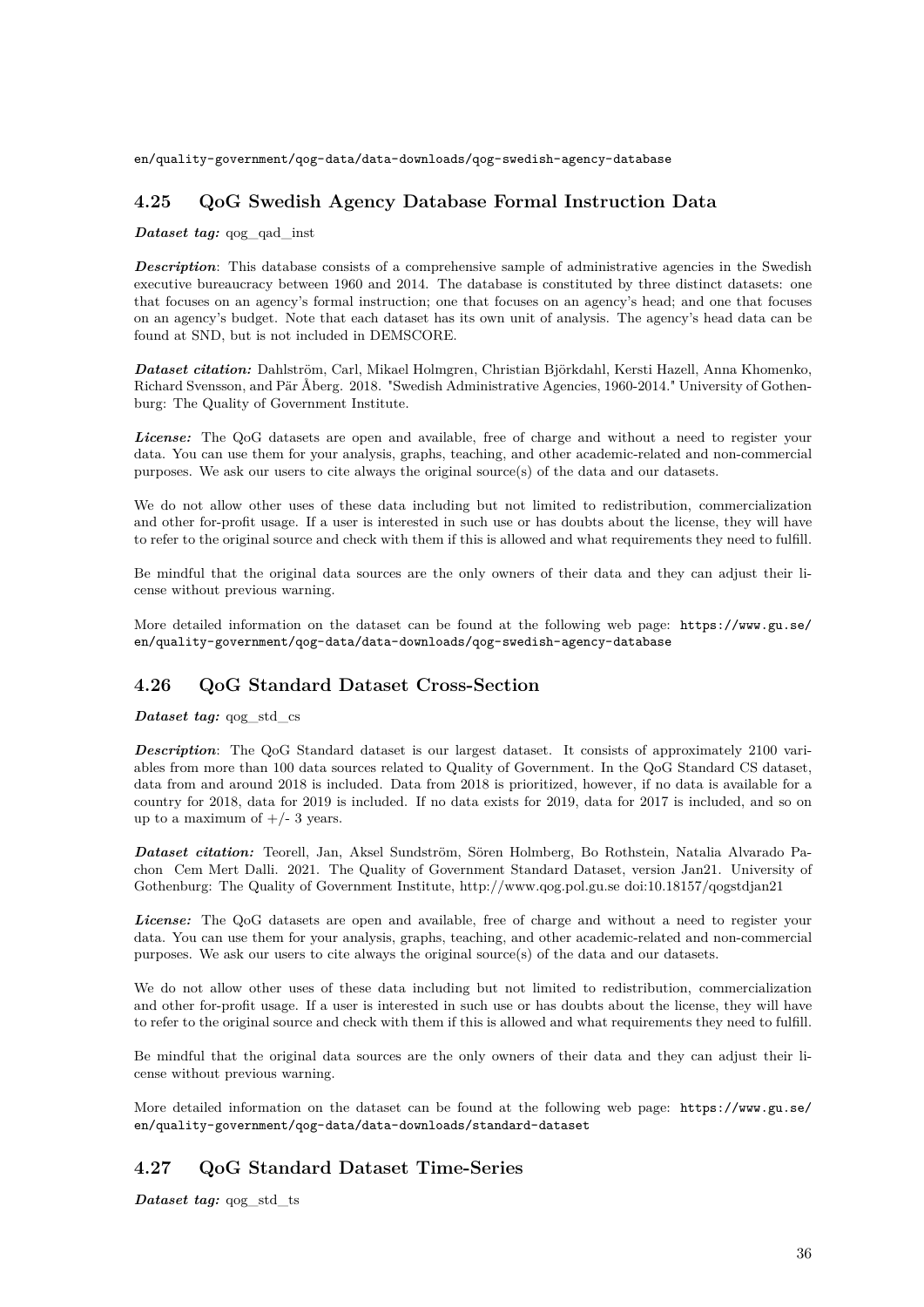**Description:** The QoG Standard dataset is our largest dataset. It consists of approximately 2100 variables from more than 100 data sources related to Quality of Government. In the QoG Standard TS dataset, data from 1946 to 2021 is included and the unit of analysis is country-year (e.g., Sweden-1946, Sweden-1947, etc.).

*Dataset citation:* Teorell, Jan, Aksel Sundström, Sören Holmberg, Bo Rothstein, Natalia Alvarado Pachon Cem Mert Dalli. 2021. The Quality of Government Standard Dataset, version Jan21. University of Gothenburg: The Quality of Government Institute, http://www.qog.pol.gu.se doi:10.18157/qogstdjan21

*License:* The QoG datasets are open and available, free of charge and without a need to register your data. You can use them for your analysis, graphs, teaching, and other academic-related and non-commercial purposes. We ask our users to cite always the original source(s) of the data and our datasets.

We do not allow other uses of these data including but not limited to redistribution, commercialization and other for-profit usage. If a user is interested in such use or has doubts about the license, they will have to refer to the original source and check with them if this is allowed and what requirements they need to fulfill.

Be mindful that the original data sources are the only owners of their data and they can adjust their license without previous warning.

More detailed information on the dataset can be found at the following web page: [https://www.gu.se/](https://www.gu.se/en/quality-government/qog-data/data-downloads/standard-dataset) [en/quality-government/qog-data/data-downloads/standard-dataset](https://www.gu.se/en/quality-government/qog-data/data-downloads/standard-dataset)

# **4.28 REPDEM PAGED Party Codes**

*Dataset tag:* repdem\_paged\_pastr

*Description:* Party Government in Europe Database (PAGED) is a research infrastructure project that aims to build a state-of-the-art database for comparative coalition research on political institutions, political parties, parliaments and governments.

This comparative dataset combines the datasets that was collected for Coalition Governance in Central Eastern Europe (2020), edited by Torbjörn Bergman, Gabriella Ilonszki, and Wolfgang C. Müller, and Coalition Governance in Western Europe (2021), edited by Torbjörn Bergman, Hanna Bäck, and Johan Hellström.

All data were meticulously collected by experts on coalition politics in their respective country using standardized coding instructions and interview guidelines. Specifically, the data were gathered from official documents (government, administration, and parliament) and party documents (election manifestos, coalition agreements), by conducting semi-structured interviews with (former) staff and cabinet members as well as a systemic analysis of media reports.

The combined dataset provides detailed information on important aspects of government formation, coalition governance, and government termination in 10 Central Eastern European from their democratic transitions up to June 1st, 2014, as well as 16 West European countries and Croatia up to 31st December 2019.

#### *Dataset citation:*

Bergman, Torbjörn, Gabriella Ilonszki and Wolfgang C. Müller, eds. (2019). *Coalition Governance in Central Eastern Europe*. Oxford: Oxford University Press.;

Bergman, Torbjörn, Hanna Bäck, and Johan Hellström (eds.). (2021). *Coalition Governance in Western Europe*. Oxford: Oxford University Press.;

Hellström, Johan, Torbjörn Bergman, and Hanna Bäck (2021). *Party Government in Europe Database (PAGED)*. Main sponsor: Riksbankens Jubileumsfond (IN150306:1). Available on <https://erdda.org>.

*License:* ERDDA presents the comparative data collection efforts undertaken by various research and data infrastructure projects on political institutions, political parties, cabinets and governments in Europe. Repdem ERDDA offers a range of datasets available for free (without even a demand for registration).

More detailed information on the dataset can be found at the following web page: [https://erdda.org/](https://erdda.org/party-government-in-europe-database/) [party-government-in-europe-database/](https://erdda.org/party-government-in-europe-database/)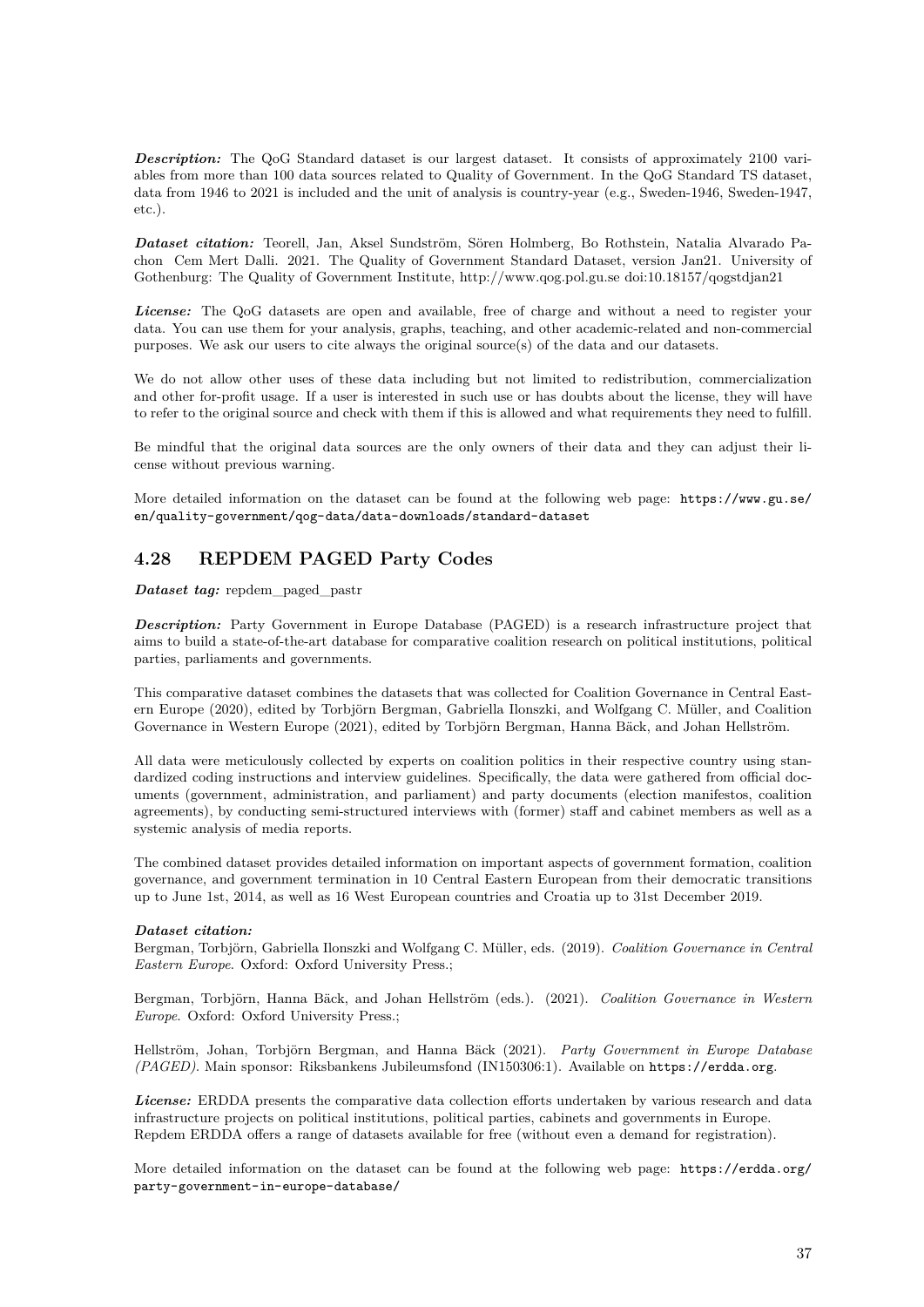# **4.29 REPDEM PAGED Party Strings**

#### *Dataset tag:* repdem\_paged\_pastr

**Description:** Party Government in Europe Database (PAGED) is a research infrastructure project that aims to build a state-of-the-art database for comparative coalition research on political institutions, political parties, parliaments and governments.

This comparative dataset combines the datasets that was collected for Coalition Governance in Central Eastern Europe (2020), edited by Torbjörn Bergman, Gabriella Ilonszki, and Wolfgang C. Müller, and Coalition Governance in Western Europe (2021), edited by Torbjörn Bergman, Hanna Bäck, and Johan Hellström.

All data were meticulously collected by experts on coalition politics in their respective country using standardized coding instructions and interview guidelines. Specifically, the data were gathered from official documents (government, administration, and parliament) and party documents (election manifestos, coalition agreements), by conducting semi-structured interviews with (former) staff and cabinet members as well as a systemic analysis of media reports.

The combined dataset provides detailed information on important aspects of government formation, coalition governance, and government termination in 10 Central Eastern European from their democratic transitions up to June 1st, 2014, as well as 16 West European countries and Croatia up to 31st December 2019.

#### *Dataset citation:*

Bergman, Torbjörn, Gabriella Ilonszki and Wolfgang C. Müller, eds. (2019). *Coalition Governance in Central Eastern Europe*. Oxford: Oxford University Press.;

Bergman, Torbjörn, Hanna Bäck, and Johan Hellström (eds.). (2021). *Coalition Governance in Western Europe*. Oxford: Oxford University Press.;

Hellström, Johan, Torbjörn Bergman, and Hanna Bäck (2021). *Party Government in Europe Database (PAGED)*. Main sponsor: Riksbankens Jubileumsfond (IN150306:1). Available on <https://erdda.org>.

*License:* ERDDA presents the comparative data collection efforts undertaken by various research and data infrastructure projects on political institutions, political parties, cabinets and governments in Europe. Repdem ERDDA offers a range of datasets available for free (without even a demand for registration).

More detailed information on the dataset can be found at the following web page: [https://erdda.org/](https://erdda.org/party-government-in-europe-database/) [party-government-in-europe-database/](https://erdda.org/party-government-in-europe-database/)

## **4.30 UCDP Actor Dataset**

### *Dataset tag:* ucdp\_actor

**Description:** A dataset of all the actors (including their full names and alternate names) as available in UCDP datasets version 21.1. The dataset also includes information on which conflicts and dyads the actors have been involved in, as well as information on the groups' origins and alliances.

### *Dataset citation:*

Pettersson, Therese, Shawn Davis, Amber Deniz, Garoun Engström, Nanar Hawach, Stina Högbladh, Margareta Sollenberg Magnus Öberg (2021). Organized violence 1989-2020, with a special emphasis on Syria. *Journal of Peace Research*, 58(4)

*License:* UCDP offers a web-based system for visualising, handling and downloading data, including readymade datasets on organized violence and peacemaking. All UCDP data are free of charge.

More detailed information on the dataset can be found at the following web page: [https://ucdp.uu.se/](https://ucdp.uu.se/downloads/index.html#actor) [downloads/index.html#actor](https://ucdp.uu.se/downloads/index.html#actor)

## **4.31 UCDP Battle-Related Deaths Dataset, Conflict Level**

*Dataset tag:* ucdp\_brd\_conflict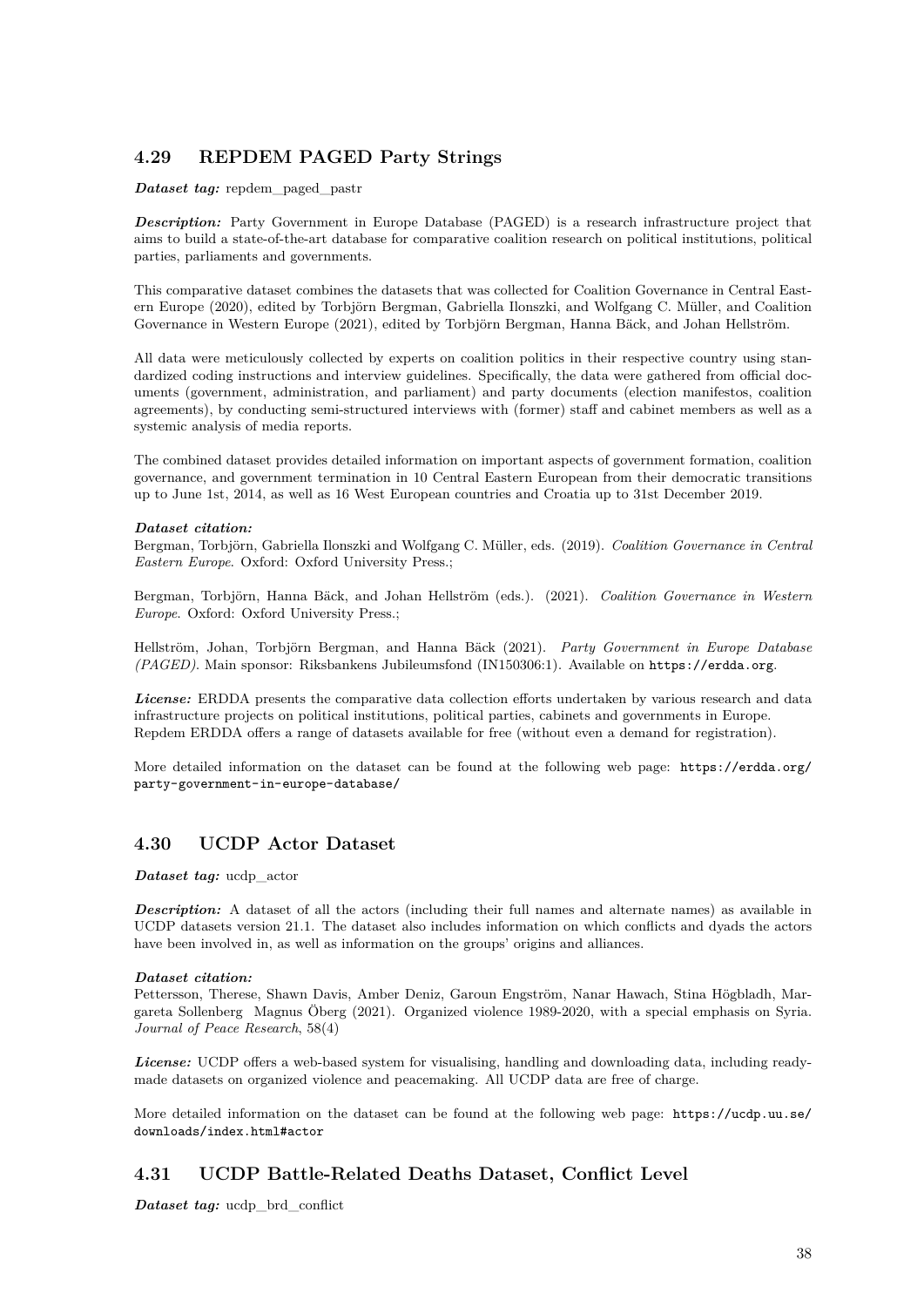*Description:* A conflict-level dataset with information on the number of battle-related deaths in the conflicts from 1989-2020 that appear in the UCDP/PRIO Armed Conflict Dataset.

#### *Dataset citation:*

Pettersson, Therese, Shawn Davis, Amber Deniz, Garoun Engström, Nanar Hawach, Stina Högbladh, Margareta Sollenberg Magnus Öberg (2021). Organized violence 1989-2020, with a special emphasis on Syria. *Journal of Peace Research*, 58(4).

*License:* UCDP offers a web-based system for visualising, handling and downloading data, including readymade datasets on organized violence and peacemaking. All UCDP data are free of charge.

More detailed information on the dataset can be found at the following web page: [https://ucdp.uu.se/](https://ucdp.uu.se/downloads/index.html) [downloads/index.html](https://ucdp.uu.se/downloads/index.html)

### **4.32 UCDP Battle-Related Deaths Dataset, Dyadic Level**

*Dataset tag:* ucdp\_brd\_dyadic

*Description:* A dyad-year dataset with information on the number of battle-related deaths in the conflicts from 1989-2020 that appear in the UCDP/PRIO Armed Conflict Dataset.

#### *Dataset citation:*

Pettersson, Therese, Shawn Davis, Amber Deniz, Garoun Engström, Nanar Hawach, Stina Högbladh, Margareta Sollenberg Magnus Öberg (2021). Organized violence 1989-2020, with a special emphasis on Syria. *Journal of Peace Research*, 58(4).

*License:* UCDP offers a web-based system for visualising, handling and downloading data, including readymade datasets on organized violence and peacemaking. All UCDP data are free of charge.

More detailed information on the dataset can be found at the following web page: [https://ucdp.uu.se/](https://ucdp.uu.se/downloads/index.html) [downloads/index.html](https://ucdp.uu.se/downloads/index.html)

## **4.33 UCDP Cities and Armed Conflict Events (CACE)**

*Dataset tag:* ucdp\_cace

*Description:* The Cities and Armed Conflict Events (CACE) dataset constitutes an extension of the UCDP-GED. CACE provides a systematic coding of whether these armed conflict events took place in cities. To identify which events of armed conflict took place in cities, the data was manually matched to data from the United Nations Statistics Division. The current version is based on UCDP-GED v 18.1.

#### *Dataset citation:*

Elfversson, Emma Kristine Höglund (2021) Are armed conflicts becoming more urban? *Cities*, Volume 119

*License:* UCDP offers a web-based system for visualising, handling and downloading data, including readymade datasets on organized violence and peacemaking. All UCDP data are free of charge.

More detailed information on the dataset can be found at the following web page: [https://ucdp.uu.se/](https://ucdp.uu.se/downloads/index.html) [downloads/index.html](https://ucdp.uu.se/downloads/index.html)

## **4.34 UCDP Deadly Electoral Conflict dataset (DECO)**

*Dataset tag:* ucdp\_deco

*Description:* A global, georeferenced event dataset, based on UCDP data, identifying electoral violence with lethal outcomes from 1989 to 2017.

#### *Dataset citation:*

Fjelde, Hanne and Kristine Höglund (2021) "Introducing the Deadly Electoral Conflict Dataset (DECO)" *Journal of Conflict Resolution*, <https://doi.org/10.1177/00220027211021620>

*License:* UCDP offers a web-based system for visualising, handling and downloading data, including ready-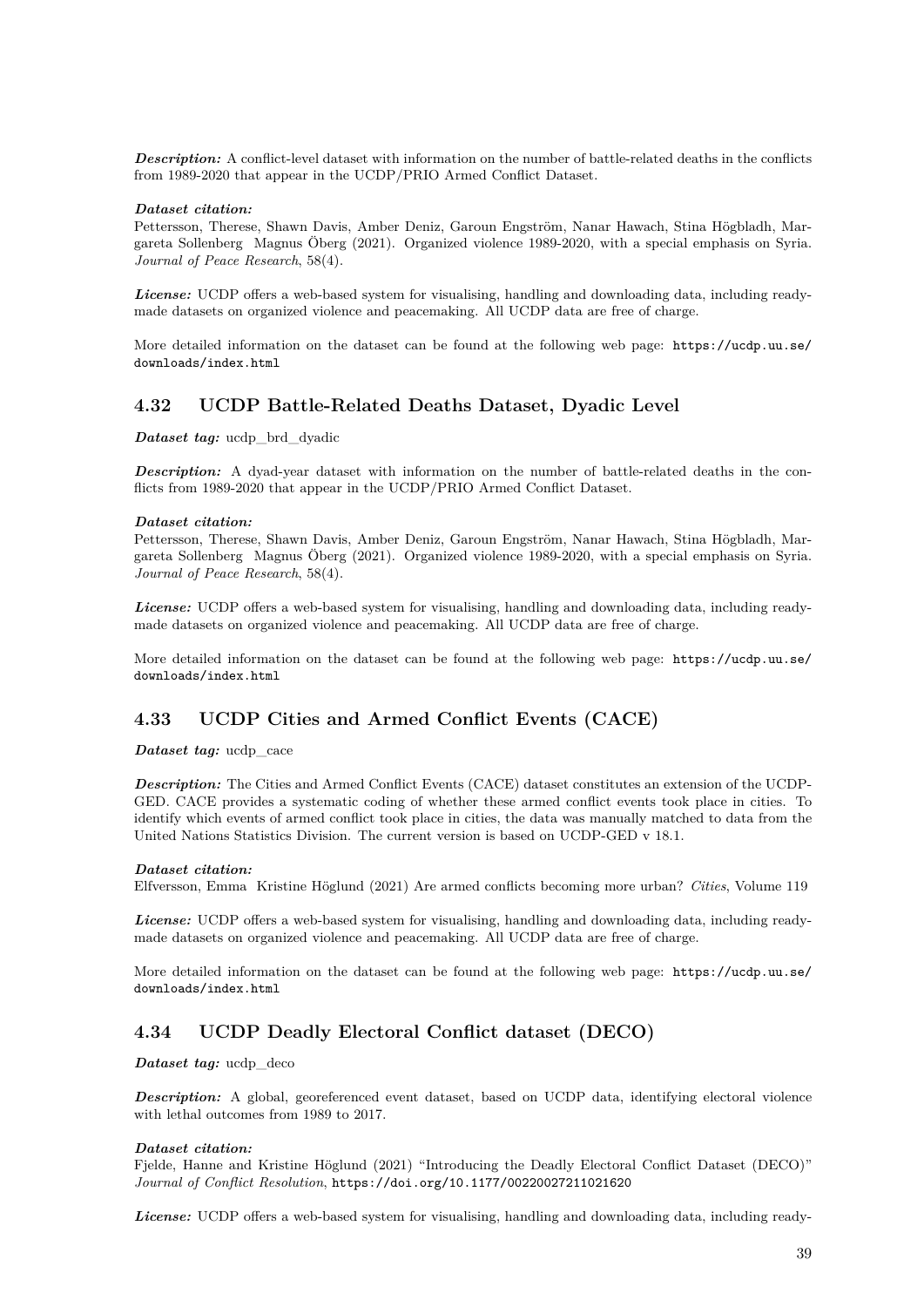made datasets on organized violence and peacemaking. All UCDP data are free of charge.

More detailed information on the dataset can be found at the following web page: [https://ucdp.uu.se/](https://ucdp.uu.se/downloads/index.html) [downloads/index.html](https://ucdp.uu.se/downloads/index.html)

### **4.35 UCDP Dyadic Dataset**

*Dataset tag:* ucdp\_dyadic

*Description:* A dyad-year version of the UCDP/PRIO Armed Conflict Dataset. A dyad consists of two opposing actors in an armed conflict where at least one party is the government of a state.

#### *Dataset citation:*

Pettersson, Therese, Shawn Davis, Amber Deniz, Garoun Engström, Nanar Hawach, Stina Högbladh, Margareta Sollenberg Magnus Öberg (2021). Organized violence 1989-2020, with a special emphasis on Syria. *Journal of Peace Research*, 58(4).

Harbom, Lotta, Erik Melander Peter Wallensteen (2008) Dyadic Dimensions of Armed Conflict, 1946-2007. *Journal of Peace Research*, 45(5).

*License:* UCDP offers a web-based system for visualising, handling and downloading data, including readymade datasets on organized violence and peacemaking. All UCDP data are free of charge.

More detailed information on the dataset can be found at the following web page: [https://ucdp.uu.se/](https://ucdp.uu.se/downloads/index.html) [downloads/index.html](https://ucdp.uu.se/downloads/index.html)

### **4.36 UCDP The Ethnic One-Sided Violence (EOSV) Dataset**

*Dataset tag:* ucdp\_eosv

**Description:** An actor-year dataset with information on the ethnic identity of civilian victims of direct and deliberate killings by state and non-state actors (based on the OSV Dataset, see above) from 1989 to 2013. Target groups are denoted with EPR IDs.

#### *Dataset citation:*

Fjelde, Hanne, Lisa Hultman, Livia Schubiger, Lars-Erik Cederman, Simon Hug, and Margareta Sollenberg (2019) Introducing the Ethnic One-Sided Violence dataset. *Conflict Management and Peace Science*: <https://doi.org/10.1177/0738894219863256>

*License:* UCDP offers a web-based system for visualising, handling and downloading data, including readymade datasets on organized violence and peacemaking. All UCDP data are free of charge.

More detailed information on the dataset can be found at the following web page: [https://ucdp.uu.se/](https://ucdp.uu.se/downloads/index.html) [downloads/index.html](https://ucdp.uu.se/downloads/index.html)

## **4.37 UCDP External Support – Disaggregated/Supporter Level Dataset**

*Dataset tag:* ucdp\_extsup\_dis\_supporter

*Description:* A dataset providing information on the existence, type, and provider of external support for all warring parties (actors) coded as active in UCDP data, on an annual basis, between 1975 and 2009. The External Support – Disaggregated/Supporter Level Dataset is best suited for analysis from the perspective of the supporter, (e.g. analyses on number of supporters in a given year, actions of a particular supporter in a given region, etc.) or for more complex analyses (excluding some supporters, excluding some types of offered support etc.). The basic difference from the UCDP External Support – Primary Warring Party Dataset is that, if more than one supporter gave support to a party in a year, each individual supporter is listed on a separate row. As such, types of support need not be aggregated, each row containing the types of support that each external supporter gave to a certain receiver in a given year.

#### *Dataset citation:*

Högbladh, Stina, Therése Pettersson Lotta Themnér (2011) External Support in Armed Conflict 1975–2009. Presenting new data. Paper presented at the 52nd Annual International Studies Association Convention,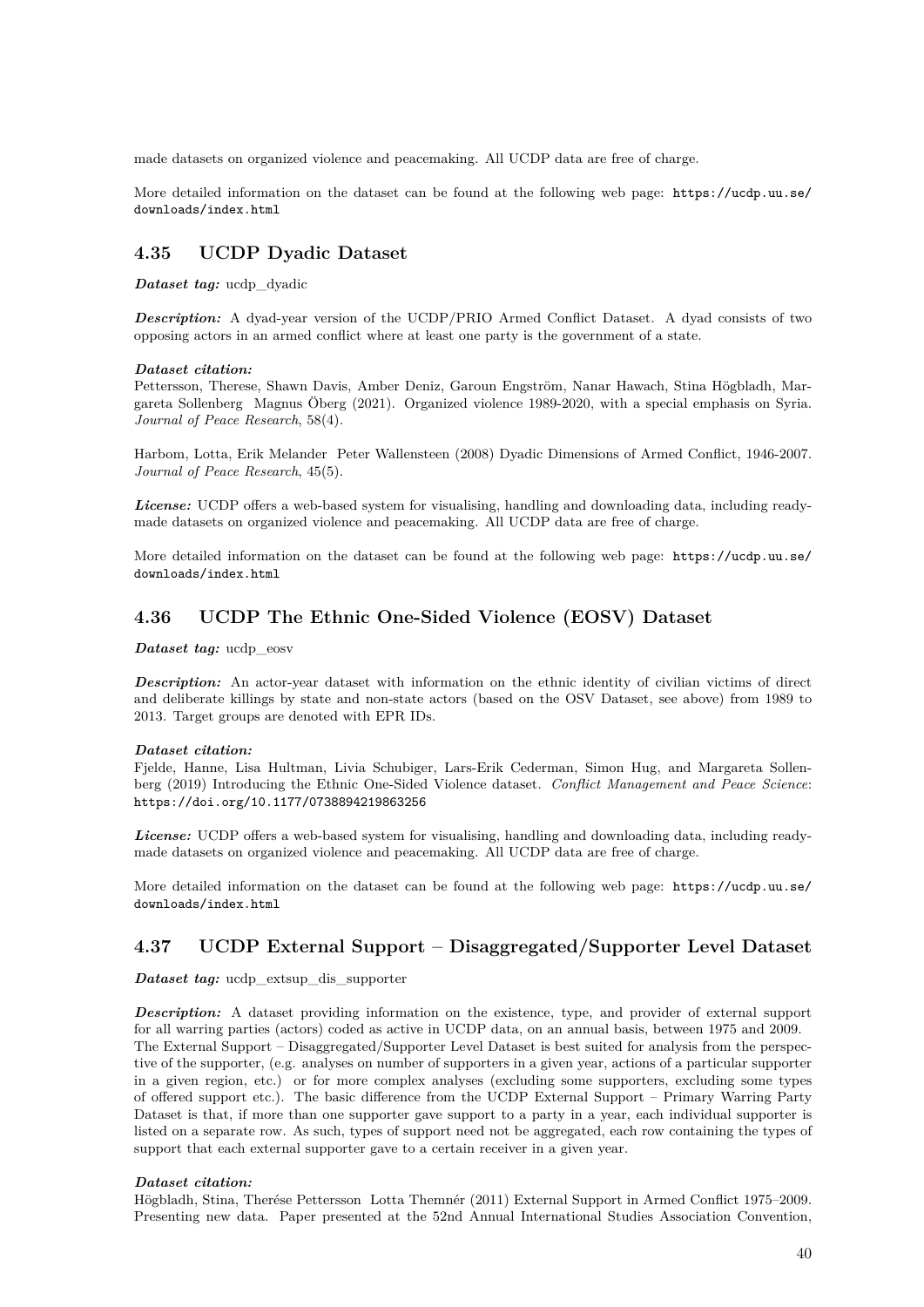Montreal, Canada, 16-19 March 2011.

*License:* UCDP offers a web-based system for visualising, handling and downloading data, including readymade datasets on organized violence and peacemaking. All UCDP data are free of charge.

More detailed information on the dataset can be found at the following web page: [https://ucdp.uu.se/](https://ucdp.uu.se/downloads/index.html) [downloads/index.html](https://ucdp.uu.se/downloads/index.html)

# **4.38 UCDP External Support – Primary Warring Party Dataset**

*Dataset tag:* ucdp\_extsup\_warring

*Description:* A dataset providing information on the existence, type, and provider of external support for all warring parties (actors) coded as active in UCDP data, on an annual basis, between 1975 and 2009. The External Support – Primary Warring Party Dataset is best suited for analysis from the perspective of the receiver of support, as long as the analysis does not require the exclusion or inclusion of supporters, or the distinction of who supplied what.

#### *Dataset citation:*

Högbladh, Stina, Therése Pettersson Lotta Themnér (2011) External Support in Armed Conflict 1975–2009. Presenting new data. Paper presented at the 52nd Annual International Studies Association Convention, Montreal, Canada, 16-19 March 2011.

*License:* UCDP offers a web-based system for visualising, handling and downloading data, including readymade datasets on organized violence and peacemaking. All UCDP data are free of charge.

More detailed information on the dataset can be found at the following web page: [https://ucdp.uu.se/](https://ucdp.uu.se/downloads/index.html) [downloads/index.html](https://ucdp.uu.se/downloads/index.html)

## **4.39 UCDP External Support in Non-state Conflict Dataset**

*Dataset tag:* ucdp\_extsupp

**Description:** A dyad-year dataset containing information on external support in non-state conflict. The dataset covers non-state conflicts in Africa, 1989-2011 and is compatible with the UCDP Non-State Conflict Dataset v. 2.5-2016.

The data builds on and extends the UCDP External Support Dataset and the UCDP Non-State Conflict Dataset by introducing additional information on external support to warring parties in non-state conflicts.

#### *Dataset citation:*

Nina von Uexkull Therese Pettersson (2018) Issues and Actors in African Nonstate Conflicts: A New Data Set. *International Interactions*. <https://www.tandfonline.com/doi/full/10.1080/03050629.2018.1493478>

*License:* UCDP offers a web-based system for visualising, handling and downloading data, including readymade datasets on organized violence and peacemaking. All UCDP data are free of charge.

More detailed information on the dataset can be found at the following web page: [https://ucdp.uu.se/](https://ucdp.uu.se/downloads/index.html) [downloads/index.html](https://ucdp.uu.se/downloads/index.html)

# **4.40 UCDP Georeferenced Event Dataset (GED)**

*Dataset tag:* ucdp\_ged

**Description:** This dataset is UCDP's most disaggregated dataset, covering individual events of organized violence (phenomena of lethal violence occurring at a given time and place). These events are sufficiently fine-grained to be geo-coded down to the level of individual villages, with temporal durations disaggregated to single, individual days.

### *Dataset citation:*

Pettersson, Therese, Shawn Davis, Amber Deniz, Garoun Engström, Nanar Hawach, Stina Högbladh, Margareta Sollenberg Magnus Öberg (2021). Organized violence 1989-2020, with a special emphasis on Syria.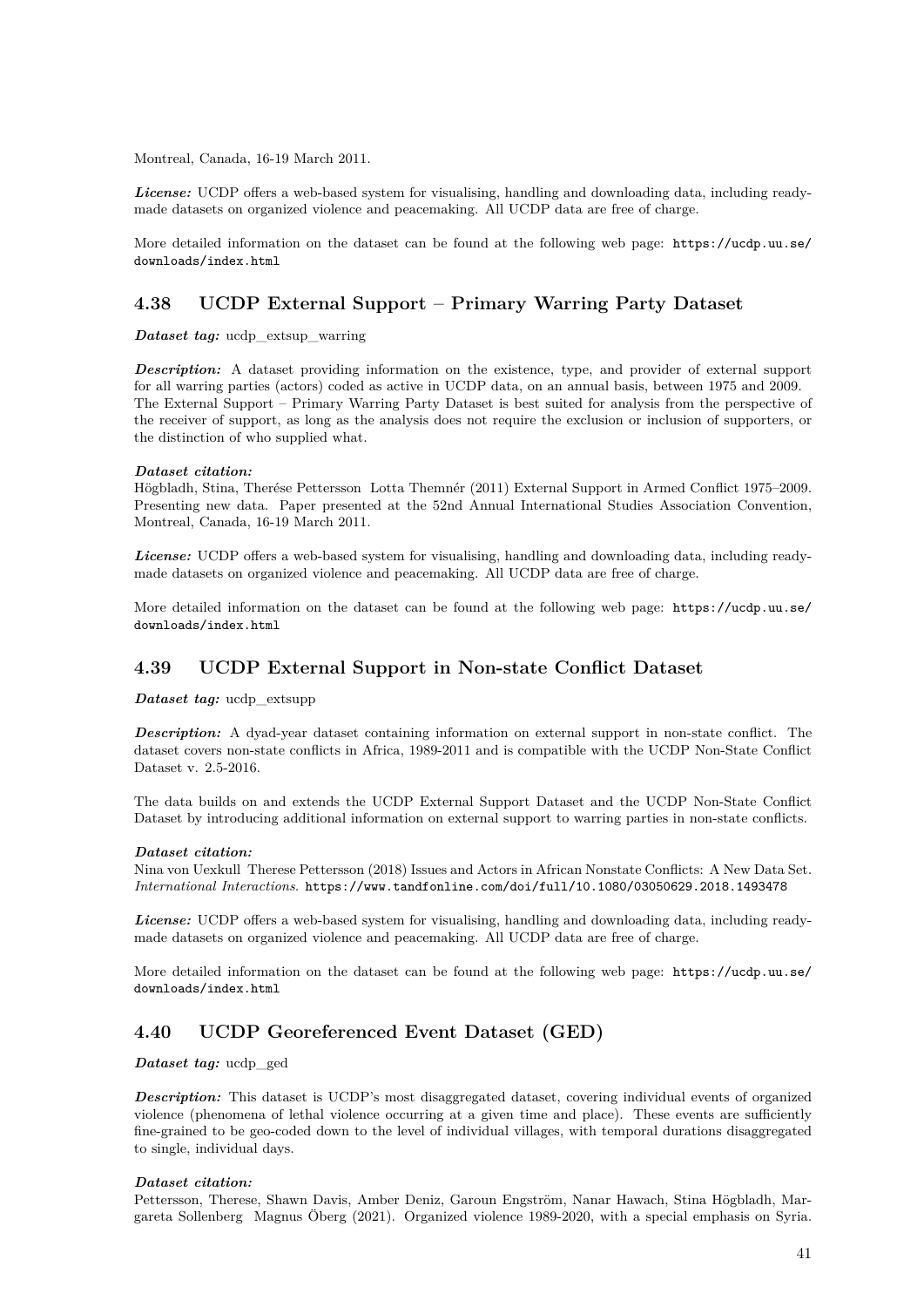*Journal of Peace Research*, 58(4).

Sundberg, Ralph and Erik Melander (2013) Introducing the UCDP Georeferenced Event Dataset. *Journal of Peace Research*, 50(4).

*License:* UCDP offers a web-based system for visualising, handling and downloading data, including readymade datasets on organized violence and peacemaking. All UCDP data are free of charge.

More detailed information on the dataset can be found at the following web page: [https://ucdp.uu.se/](https://ucdp.uu.se/downloads/index.html) [downloads/index.html](https://ucdp.uu.se/downloads/index.html)

### **4.41 UCDP Candidate Events Dataset (UCDP Candidate), April 2021**

*Dataset tag:* ucdp\_gedevent\_apr21

*Description:* The UCDP Candidate Events Dataset (UCDP Candidate) is based on UCDP Georeferenced Event Dataset (UCDP GED), but published at a monthly release cycle. It makes available monthly releases of candidate events data with not more than a month's lag globally. See codebook for similarieties and differences between the two products.

#### *Dataset citation:*

Hegre, Håvard, Mihai Croicu, Kristine Eck, and Stina Högbladh (July 2020) Introducing the UCDP Candidate Events Dataset. *Research Politics*

*License:* UCDP offers a web-based system for visualising, handling and downloading data, including readymade datasets on organized violence and peacemaking. All UCDP data are free of charge.

More detailed information on the dataset can be found at the following web page: <https://ucdp.uu.se/downloads/index.html#candidate>

### **4.42 UCDP Candidate Events Dataset (UCDP Candidate), August 2021**

*Dataset tag:* ucdp\_gedevent\_aug21

*Description:* The UCDP Candidate Events Dataset (UCDP Candidate) is based on UCDP Georeferenced Event Dataset (UCDP GED), but published at a monthly release cycle. It makes available monthly releases of candidate events data with not more than a month's lag globally. See codebook for similarieties and differences between the two products.

*Dataset citation:* Hegre, Håvard, Mihai Croicu, Kristine Eck, and Stina Högbladh (July 2020) Introducing the UCDP Candidate Events Dataset. *Research Politics*

*License:* UCDP offers a web-based system for visualising, handling and downloading data, including readymade datasets on organized violence and peacemaking. All UCDP data are free of charge.

More detailed information on the dataset can be found at the following web page: [https://ucdp.uu.se/](https://ucdp.uu.se/downloads/index.html#candidate) [downloads/index.html#candidate](https://ucdp.uu.se/downloads/index.html#candidate)

# **4.43 UCDP Candidate Events Dataset (UCDP Candidate), December 2021**

*Dataset tag:* ucdp\_gedevent\_dec21

*Description:* The UCDP Candidate Events Dataset (UCDP Candidate) is based on UCDP Georeferenced Event Dataset (UCDP GED), but published at a monthly release cycle. It makes available monthly releases of candidate events data with not more than a month's lag globally. See codebook for similarieties and differences between the two products.

#### *Dataset citation:*

Hegre, Håvard, Mihai Croicu, Kristine Eck, and Stina Högbladh (July 2020) Introducing the UCDP Candidate Events Dataset. *Research Politics*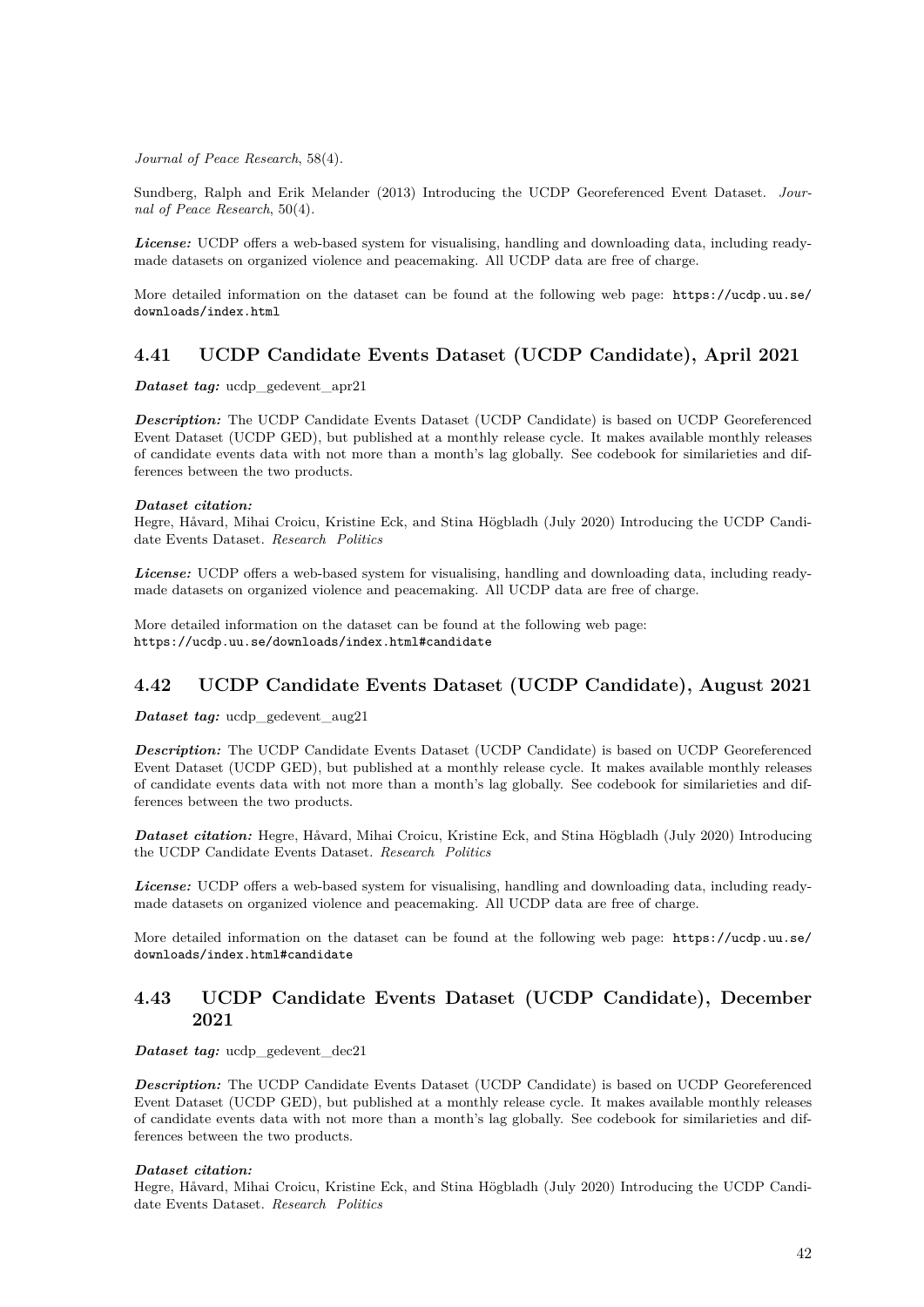*License:* UCDP offers a web-based system for visualising, handling and downloading data, including readymade datasets on organized violence and peacemaking. All UCDP data are free of charge.

More detailed information on the dataset can be found at the following web page: [https://ucdp.uu.se/](https://ucdp.uu.se/downloads/index.html#candidate) [downloads/index.html#candidate](https://ucdp.uu.se/downloads/index.html#candidate)

## **4.44 UCDP Candidate Events Dataset (UCDP Candidate), February 2021**

*Dataset tag:* ucdp gedevent feb21

*Description:* The UCDP Candidate Events Dataset (UCDP Candidate) is based on UCDP Georeferenced Event Dataset (UCDP GED), but published at a monthly release cycle. It makes available monthly releases of candidate events data with not more than a month's lag globally. See codebook for similarieties and differences between the two products.

#### *Dataset citation:*

Hegre, Håvard, Mihai Croicu, Kristine Eck, and Stina Högbladh (July 2020) Introducing the UCDP Candidate Events Dataset. *Research Politics*

*License:* UCDP offers a web-based system for visualising, handling and downloading data, including readymade datasets on organized violence and peacemaking. All UCDP data are free of charge.

More detailed information on the dataset can be found at the following web page: [https://ucdp.uu.se/](https://ucdp.uu.se/downloads/index.html#candidate) [downloads/index.html#candidate](https://ucdp.uu.se/downloads/index.html#candidate)

# **4.45 UCDP Candidate Events Dataset (UCDP Candidate), February 2022**

*Dataset tag:* ucdp gedevent feb22

*Description:* The UCDP Candidate Events Dataset (UCDP Candidate) is based on UCDP Georeferenced Event Dataset (UCDP GED), but published at a monthly release cycle. It makes available monthly releases of candidate events data with not more than a month's lag globally. See codebook for similarieties and differences between the two products.

#### *Dataset citation:*

Hegre, Håvard, Mihai Croicu, Kristine Eck, and Stina Högbladh (July 2020) Introducing the UCDP Candidate Events Dataset. *Research Politics*

*License:* UCDP offers a web-based system for visualising, handling and downloading data, including readymade datasets on organized violence and peacemaking. All UCDP data are free of charge.

More detailed information on the dataset can be found at the following web page: <https://ucdp.uu.se/downloads/index.html#candidate>

### **4.46 UCDP Candidate Events Dataset (UCDP Candidate), January to December 2021**

*Dataset tag:* ucdp\_gedevent\_jan\_dec\_21

*Description:* The UCDP Candidate Events Dataset (UCDP Candidate) is based on UCDP Georeferenced Event Dataset (UCDP GED), but published at a monthly release cycle. It makes available monthly releases of candidate events data with not more than a month's lag globally. See codebook for similarieties and differences between the two products.

#### *Dataset citation:*

Hegre, Håvard, Mihai Croicu, Kristine Eck, and Stina Högbladh (July 2020) Introducing the UCDP Candidate Events Dataset. *Research Politics*

*License:* UCDP offers a web-based system for visualising, handling and downloading data, including ready-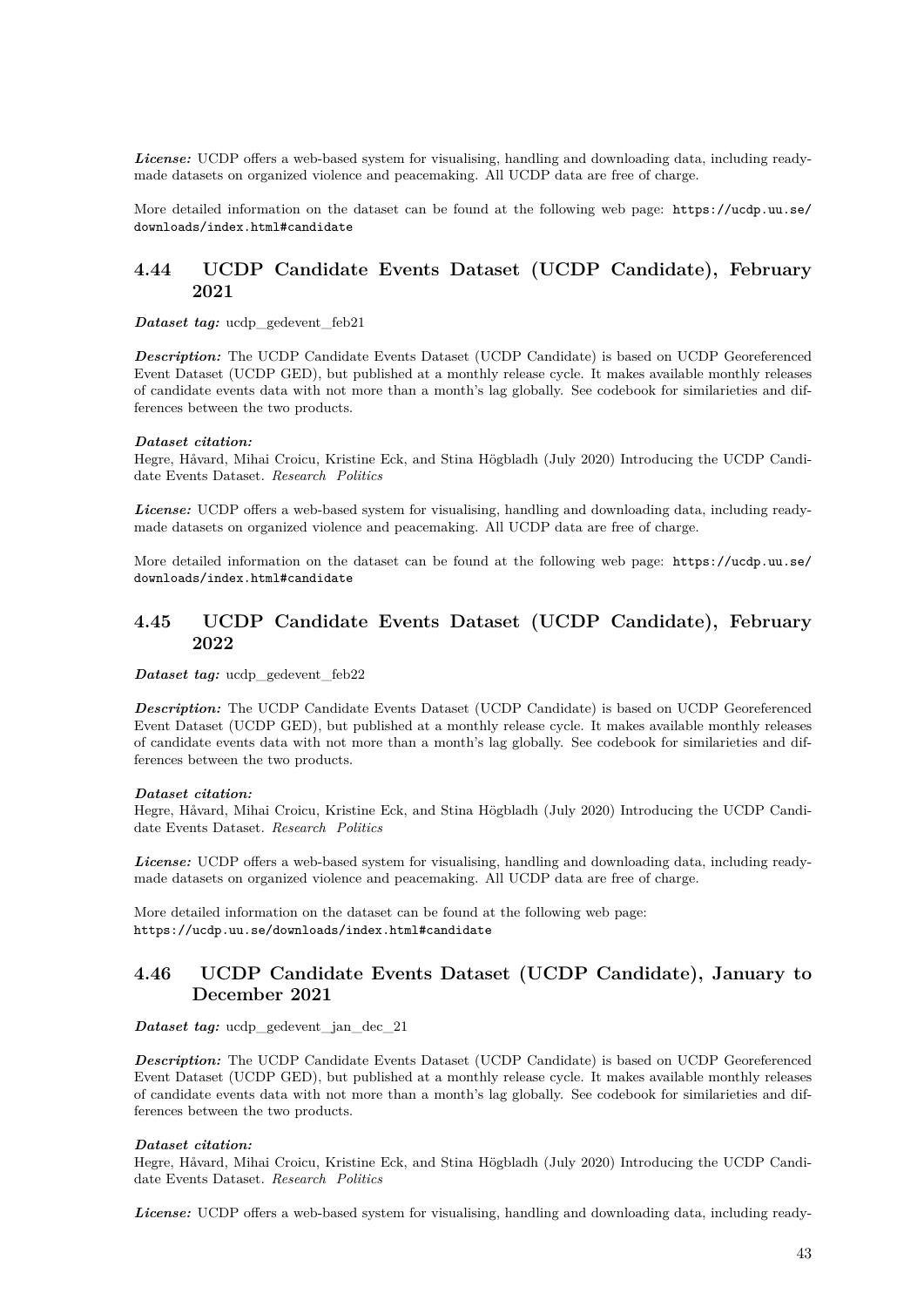made datasets on organized violence and peacemaking. All UCDP data are free of charge.

More detailed information on the dataset can be found at the following web page: [https://ucdp.uu.se/](https://ucdp.uu.se/downloads/index.html#candidate) [downloads/index.html#candidate](https://ucdp.uu.se/downloads/index.html#candidate)

# **4.47 UCDP Candidate Events Dataset (UCDP Candidate), January 2021**

*Dataset tag:* ucdp\_gedevent\_jan21

*Description:* The UCDP Candidate Events Dataset (UCDP Candidate) is based on UCDP Georeferenced Event Dataset (UCDP GED), but published at a monthly release cycle. It makes available monthly releases of candidate events data with not more than a month's lag globally. See codebook for similarieties and differences between the two products.

#### *Dataset citation:*

Hegre, Håvard, Mihai Croicu, Kristine Eck, and Stina Högbladh (July 2020) Introducing the UCDP Candidate Events Dataset. *Research Politics*

*License:* UCDP offers a web-based system for visualising, handling and downloading data, including readymade datasets on organized violence and peacemaking. All UCDP data are free of charge.

More detailed information on the dataset can be found at the following web page: [https://ucdp.uu.se/](https://ucdp.uu.se/downloads/index.html#candidate) [downloads/index.html#candidate](https://ucdp.uu.se/downloads/index.html#candidate)

### **4.48 UCDP Candidate Events Dataset (UCDP Candidate), January 2022**

*Dataset tag:* ucdp gedevent jan22

*Description:*The UCDP Candidate Events Dataset (UCDP Candidate) is based on UCDP Georeferenced Event Dataset (UCDP GED), but published at a monthly release cycle. It makes available monthly releases of candidate events data with not more than a month's lag globally. See codebook for similarieties and differences between the two products.

### *Dataset citation:*

Hegre, Håvard, Mihai Croicu, Kristine Eck, and Stina Högbladh (July 2020) Introducing the UCDP Candidate Events Dataset. *Research Politics*

*License:* UCDP offers a web-based system for visualising, handling and downloading data, including readymade datasets on organized violence and peacemaking. All UCDP data are free of charge.

More detailed information on the dataset can be found at the following web page: <https://ucdp.uu.se/downloads/index.html#candidate>

# **4.49 UCDP Candidate Events Dataset (UCDP Candidate), July 2021**

*Dataset tag:* ucdp\_gedevent\_july21

*Description:* The UCDP Candidate Events Dataset (UCDP Candidate) is based on UCDP Georeferenced Event Dataset (UCDP GED), but published at a monthly release cycle. It makes available monthly releases of candidate events data with not more than a month's lag globally. See codebook for similarieties and differences between the two products.

### *Dataset citation:*

Hegre, Håvard, Mihai Croicu, Kristine Eck, and Stina Högbladh (July 2020) Introducing the UCDP Candidate Events Dataset. *Research Politics*

*License:* UCDP offers a web-based system for visualising, handling and downloading data, including readymade datasets on organized violence and peacemaking. All UCDP data are free of charge.

More detailed information on the dataset can be found at the following web page: <https://ucdp.uu.se/downloads/index.html#candidate>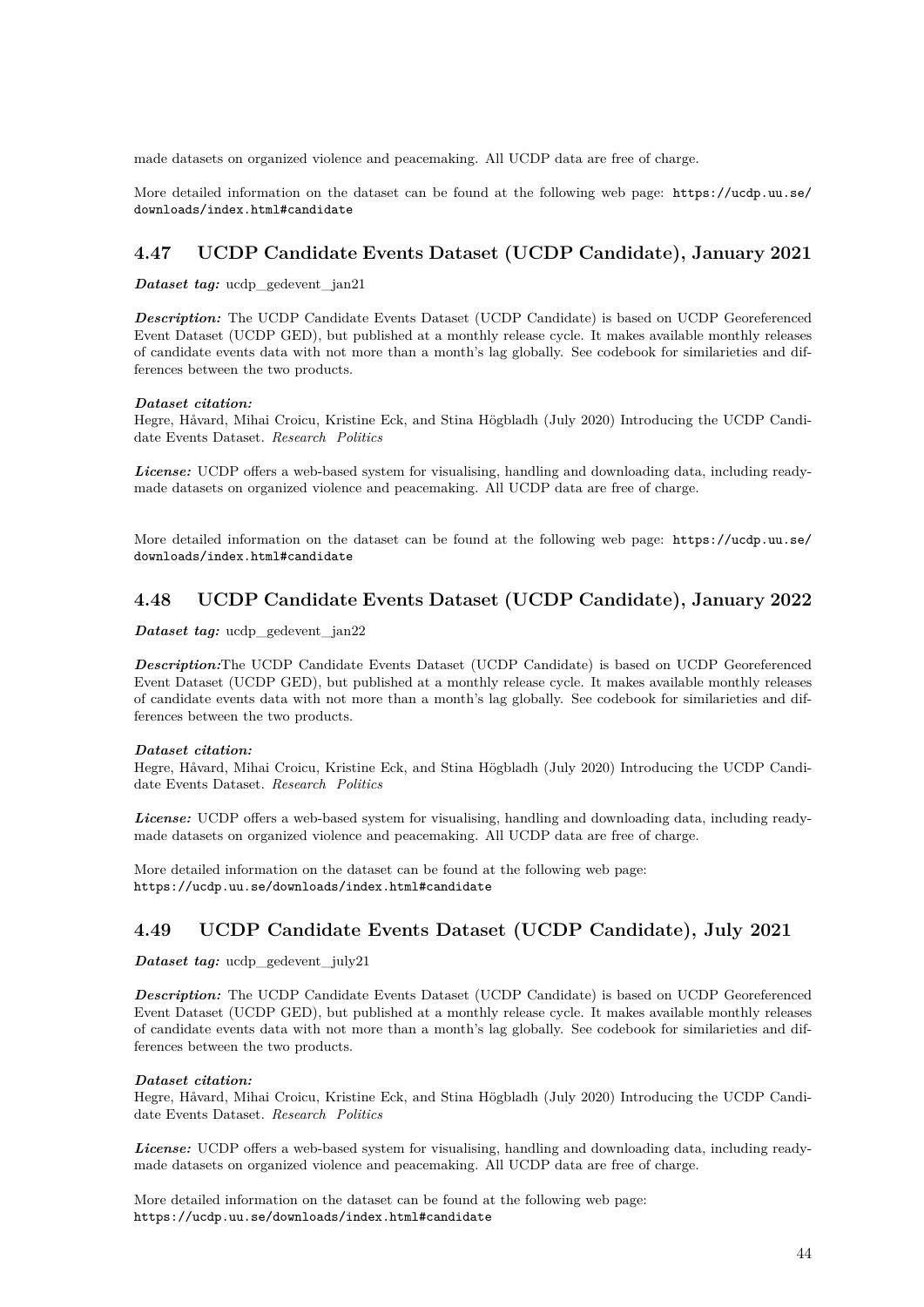# **4.50 UCDP Candidate Events Dataset (UCDP Candidate), June 2021**

*Dataset tag:* ucdp\_gedevent\_june21

*Description:* The UCDP Candidate Events Dataset (UCDP Candidate) is based on UCDP Georeferenced Event Dataset (UCDP GED), but published at a monthly release cycle. It makes available monthly releases of candidate events data with not more than a month's lag globally. See codebook for similarieties and differences between the two products.

#### *Dataset citation:*

Hegre, Håvard, Mihai Croicu, Kristine Eck, and Stina Högbladh (July 2020) Introducing the UCDP Candidate Events Dataset. *Research Politics*

*License:* UCDP offers a web-based system for visualising, handling and downloading data, including readymade datasets on organized violence and peacemaking. All UCDP data are free of charge.

More detailed information on the dataset can be found at the following web page: <https://ucdp.uu.se/downloads/index.html#candidate>

# **4.51 UCDP Candidate Events Dataset (UCDP Candidate), March 2021**

*Dataset tag:* ucdp gedevent mar21

*Description:* The UCDP Candidate Events Dataset (UCDP Candidate) is based on UCDP Georeferenced Event Dataset (UCDP GED), but published at a monthly release cycle. It makes available monthly releases of candidate events data with not more than a month's lag globally. See codebook for similarieties and differences between the two products.

#### *Dataset citation:*

Hegre, Håvard, Mihai Croicu, Kristine Eck, and Stina Högbladh (July 2020) Introducing the UCDP Candidate Events Dataset. *Research Politics*

*License:* UCDP offers a web-based system for visualising, handling and downloading data, including readymade datasets on organized violence and peacemaking. All UCDP data are free of charge.

More detailed information on the dataset can be found at the following web page: [https://ucdp.uu.se/](https://ucdp.uu.se/downloads/index.html#candidate) [downloads/index.html#candidate](https://ucdp.uu.se/downloads/index.html#candidate)

## **4.52 UCDP Candidate Events Dataset (UCDP Candidate), March 2022**

*Dataset tag:* ucdp\_gedevent\_mar22

*Description:* The UCDP Candidate Events Dataset (UCDP Candidate) is based on UCDP Georeferenced Event Dataset (UCDP GED), but published at a monthly release cycle. It makes available monthly releases of candidate events data with not more than a month's lag globally. See codebook for similarieties and differences between the two products.

### *Dataset citation:*

Hegre, Håvard, Mihai Croicu, Kristine Eck, and Stina Högbladh (July 2020) Introducing the UCDP Candidate Events Dataset. *Research Politics*

*License:* UCDP offers a web-based system for visualising, handling and downloading data, including readymade datasets on organized violence and peacemaking. All UCDP data are free of charge.

More detailed information on the dataset can be found at the following web page: <https://ucdp.uu.se/downloads/index.html#candidate>

# **4.53 UCDP Candidate Events Dataset (UCDP Candidate), May 2021**

*Dataset tag:* ucdp\_gedevent\_may21

*Description:* The UCDP Candidate Events Dataset (UCDP Candidate) is based on UCDP Georeferenced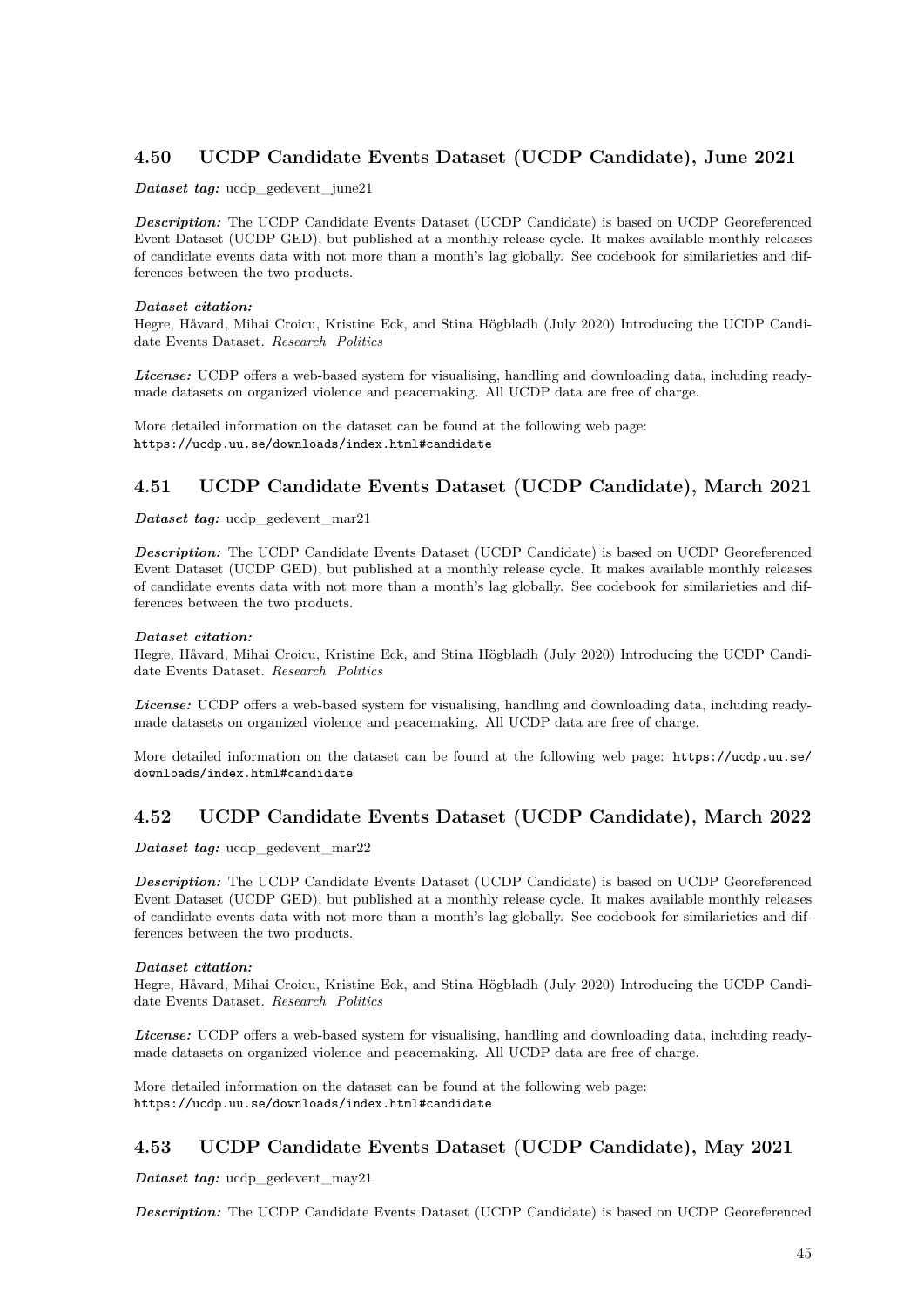Event Dataset (UCDP GED), but published at a monthly release cycle. It makes available monthly releases of candidate events data with not more than a month's lag globally. See codebook for similarieties and differences between the two products.

#### *Dataset citation:*

Hegre, Håvard, Mihai Croicu, Kristine Eck, and Stina Högbladh (July 2020) Introducing the UCDP Candidate Events Dataset. *Research Politics*

*License:* UCDP offers a web-based system for visualising, handling and downloading data, including readymade datasets on organized violence and peacemaking. All UCDP data are free of charge.

More detailed information on the dataset can be found at the following web page: <https://ucdp.uu.se/downloads/index.html#candidate>

## **4.54 UCDP Candidate Events Dataset (UCDP Candidate), November 2021**

*Dataset tag:* ucdp gedevent nov21

*Description:* The UCDP Candidate Events Dataset (UCDP Candidate) is based on UCDP Georeferenced Event Dataset (UCDP GED), but published at a monthly release cycle. It makes available monthly releases of candidate events data with not more than a month's lag globally. See codebook for similarieties and differences between the two products.

#### *Dataset citation:*

Hegre, Håvard, Mihai Croicu, Kristine Eck, and Stina Högbladh (July 2020) Introducing the UCDP Candidate Events Dataset. *Research Politics*

*License:* UCDP offers a web-based system for visualising, handling and downloading data, including readymade datasets on organized violence and peacemaking. All UCDP data are free of charge.

More detailed information on the dataset can be found at the following web page: [https://ucdp.uu.se/](https://ucdp.uu.se/downloads/index.html#candidate) [downloads/index.html#candidate](https://ucdp.uu.se/downloads/index.html#candidate)

# **4.55 UCDP Candidate Events Dataset (UCDP Candidate), October 2021**

*Dataset tag:* ucdp\_gedevent\_oct21

*Description:* The UCDP Candidate Events Dataset (UCDP Candidate) is based on UCDP Georeferenced Event Dataset (UCDP GED), but published at a monthly release cycle. It makes available monthly releases of candidate events data with not more than a month's lag globally. See codebook for similarieties and differences between the two products.

#### *Dataset citation:*

Hegre, Håvard, Mihai Croicu, Kristine Eck, and Stina Högbladh (July 2020) Introducing the UCDP Candidate Events Dataset. *Research Politics*

*License:* UCDP offers a web-based system for visualising, handling and downloading data, including readymade datasets on organized violence and peacemaking. All UCDP data are free of charge.

More detailed information on the dataset can be found at the following web page: [https://ucdp.uu.se/](https://ucdp.uu.se/downloads/index.html#candidate) [downloads/index.html#candidate](https://ucdp.uu.se/downloads/index.html#candidate)

## **4.56 UCDP Candidate Events Dataset (UCDP Candidate), September 2021**

*Dataset tag:* ucdp\_gedevent\_sep21

*Description:* The UCDP Candidate Events Dataset (UCDP Candidate) is based on UCDP Georeferenced Event Dataset (UCDP GED), but published at a monthly release cycle. It makes available monthly releases of candidate events data with not more than a month's lag globally. See codebook for similarieties and differences between the two products.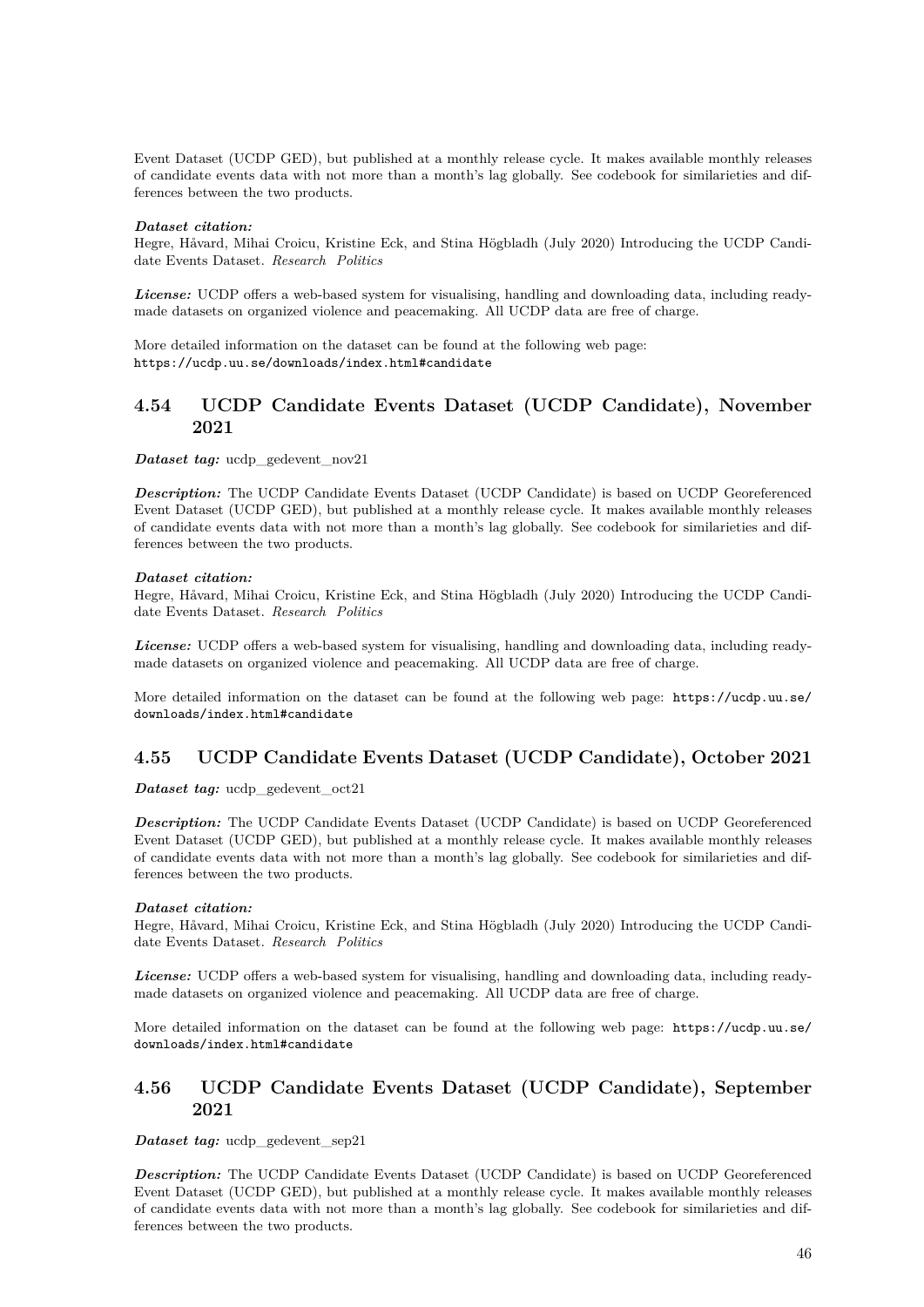#### *Dataset citation:*

Hegre, Håvard, Mihai Croicu, Kristine Eck, and Stina Högbladh (July 2020) Introducing the UCDP Candidate Events Dataset. *Research Politics*

*License:* UCDP offers a web-based system for visualising, handling and downloading data, including readymade datasets on organized violence and peacemaking. All UCDP data are free of charge.

More detailed information on the dataset can be found at the following web page: [https://ucdp.uu.se/](https://ucdp.uu.se/downloads/index.html#candidate) [downloads/index.html#candidate](https://ucdp.uu.se/downloads/index.html#candidate)

# **4.57 UCDP Managing Intrastate Conflict (MIC) dataset**

*Dataset tag:* ucdp\_mic

*Description:* A dataset containing all third party interventions in conflict dyads in Africa between 1993 and 2007. The dataset is highly disaggregated, the object of analysis being the dyad-third-party intervention event-day. For each third party intervention a substantial number of variables are collected. These include the identity and type (state, IGO, NGO etc.) of the interveners, the type and topic of intervention and the receiver of intervention (whether the target was the government, rebel(s) or both sides). Data is collected for all UCDP active years as well as for a three year period of inactivity after each conflict episode.

#### *Dataset citation:*

Croicu, Mihai, Erik Melander, Marcus Nilsson and Peter Wallensteen, Mediation and Violence: Searching for third party intervention that matters. Paper presented at the Annual Meeting of the International Studies Association, San Francisco, USA, 3-6 April 2013.

*License:* UCDP offers a web-based system for visualising, handling and downloading data, including readymade datasets on organized violence and peacemaking. All UCDP data are free of charge.

More detailed information on the dataset can be found at the following web page: [https://ucdp.uu.se/](https://ucdp.uu.se/downloads/index.html) [downloads/index.html](https://ucdp.uu.se/downloads/index.html)

## **4.58 UCDP Managing Intrastate Low-intensity Conflict (MILC) dataset**

*Dataset tag:* ucdp\_milc

*Description:* An event-dataset that covers all measures taken by third parties in low-intensity intrastate dyad-years in the time period 1993-2004. The dataset includes information on e.g. the date of each event, name of third party/-ies, total number of third parties, type of measure, the topic of talks etc.

#### *Dataset citation:*

Melander, Erik, Möller, Frida and Öberg, Magnus (2009) Managing Intrastate Low-Intensity Armed Conflict 1993-2004: A New Dataset. *International Interactions*, 35(1).

*License:* UCDP offers a web-based system for visualising, handling and downloading data, including readymade datasets on organized violence and peacemaking. All UCDP data are free of charge.

More detailed information on the dataset can be found at the following web page: [https://ucdp.uu.se/](https://ucdp.uu.se/downloads/index.html) [downloads/index.html](https://ucdp.uu.se/downloads/index.html)

## **4.59 UCDP Non-State Conflict Dataset**

*Dataset tag:* ucdp nonstate

*Description:* A conflict-year dataset containing information on communal and organized armed conflict where none of the parties is the government of a state.

### *Dataset citation:*

Pettersson, Therese, Shawn Davis, Amber Deniz, Garoun Engström, Nanar Hawach, Stina Högbladh, Margareta Sollenberg Magnus Öberg (2021). Organized violence 1989-2020, with a special emphasis on Syria. *Journal of Peace Research*, 58(4).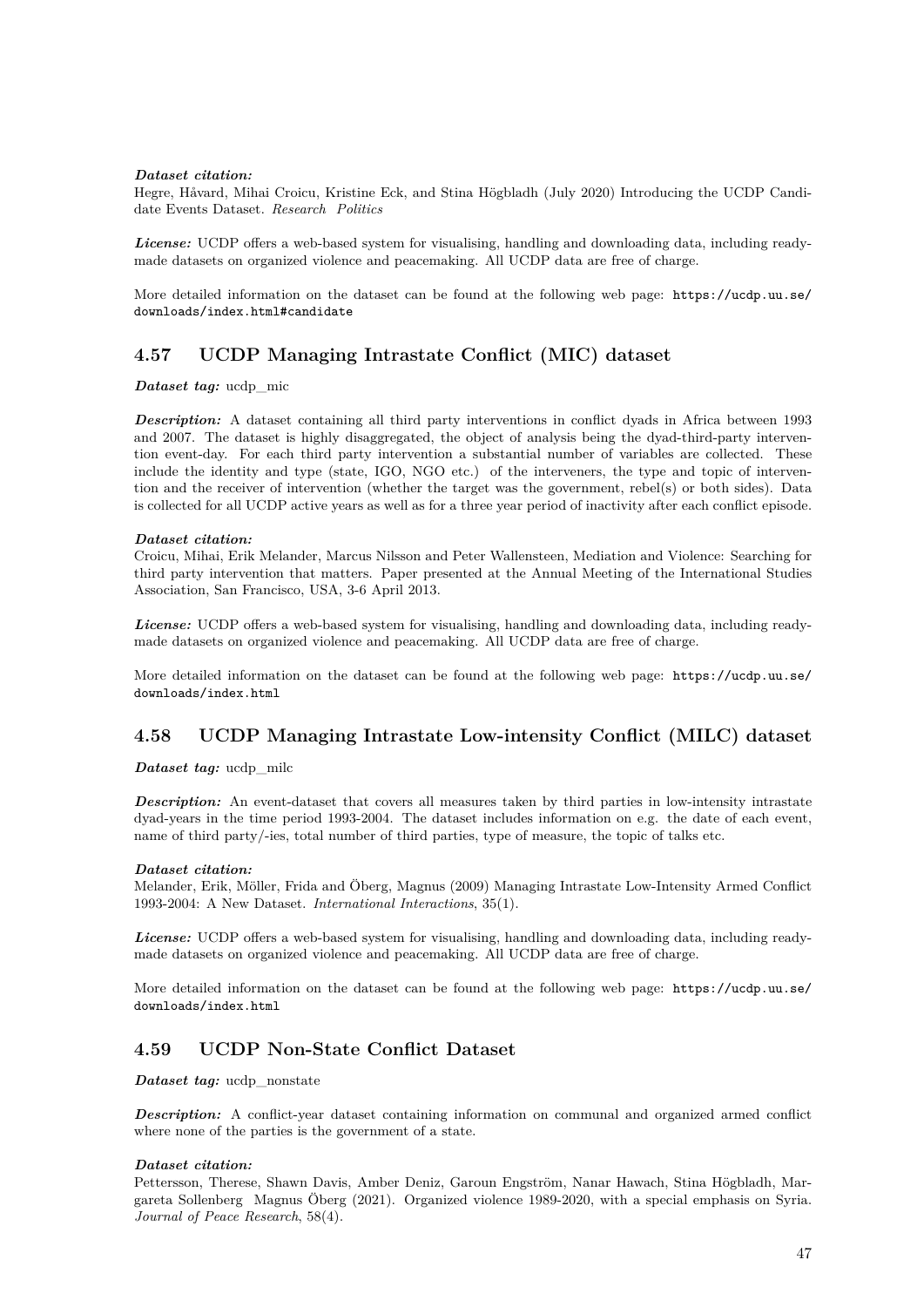*License:* UCDP offers a web-based system for visualising, handling and downloading data, including readymade datasets on organized violence and peacemaking. All UCDP data are free of charge.

Sundberg, Ralph, Kristine Eck and Joakim Kreutz (2012) Introducing the UCDP Non-State Conflict Dataset. *Journal of Peace Research*, 49(2).

More detailed information on the dataset can be found at the following web page: [https://ucdp.uu.se/](https://ucdp.uu.se/downloads/index.html) [downloads/index.html](https://ucdp.uu.se/downloads/index.html)

### **4.60 UCDP Non-state Conflict Issues and Actors Dataset**

*Dataset tag:* ucdp\_nscia

**Description:** A dyad-year dataset containing information on conflict issues and key actor characteristics in non-state conflict. The dataset covers non-state conflicts in Africa, 1989-2011 and is compatible with the UCDP Non-State Conflict Dataset v. 2.5-2016.

The data builds on and extends the UCDP Non-State Conflict Dataset by introducing additional information on what the actors in the conflict are fighting over, alongside actor characteristics. The data set distinguishes between two main categories of issues, territory or authority, in addition to a residual category of other issues.

#### *Dataset citation:*

Nina von Uexkull Therese Pettersson (2018) Issues and Actors in African Nonstate Conflicts: A New Data Set. *International Interactions*. <https://www.tandfonline.com/doi/full/10.1080/03050629.2018.1493478>

*License:* UCDP offers a web-based system for visualising, handling and downloading data, including readymade datasets on organized violence and peacemaking. All UCDP data are free of charge.

More detailed information on the dataset can be found at the following web page: [https://ucdp.uu.se/](https://ucdp.uu.se/downloads/index.html) [downloads/index.html](https://ucdp.uu.se/downloads/index.html)

### **4.61 UCDP One-sided Violence Dataset**

*Dataset tag:* ucdp\_onesided

**Description:** An actor-year dataset with information of intentional attacks on civilians by governments and formally organized armed groups.

#### *Dataset citation:*

Pettersson, Therese, Shawn Davis, Amber Deniz, Garoun Engström, Nanar Hawach, Stina Högbladh, Margareta Sollenberg Magnus Öberg (2021). Organized violence 1989-2020, with a special emphasis on Syria. *Journal of Peace Research*, 58(4).

Eck, Kristine Lisa Hultman (2007) Violence Against Civilians in War. *Journal of Peace Research*, 44(2).

*License:* UCDP offers a web-based system for visualising, handling and downloading data, including readymade datasets on organized violence and peacemaking. All UCDP data are free of charge.

More detailed information on the dataset can be found at the following web page: [https://ucdp.uu.se/](https://ucdp.uu.se/downloads/index.html) [downloads/index.html](https://ucdp.uu.se/downloads/index.html)

# **4.62 UCDP Onset Dataset**

*Dataset tag:* ucdp\_onset

**Description:** An onset dataset with annual observations of all states in the international system, as defined by Gleditsch and Ward, between 1946 and 2018. The dataset contains all internal and internationalized internal armed conflicts (type 3 and 4) in the UCDP/PRIO Armed Conflict Dataset version 19.1

#### *Dataset citation:*

Gleditsch, Nils Petter; Peter Wallensteen, Mikael Eriksson, Margareta Sollenberg Håvard Strand (2002)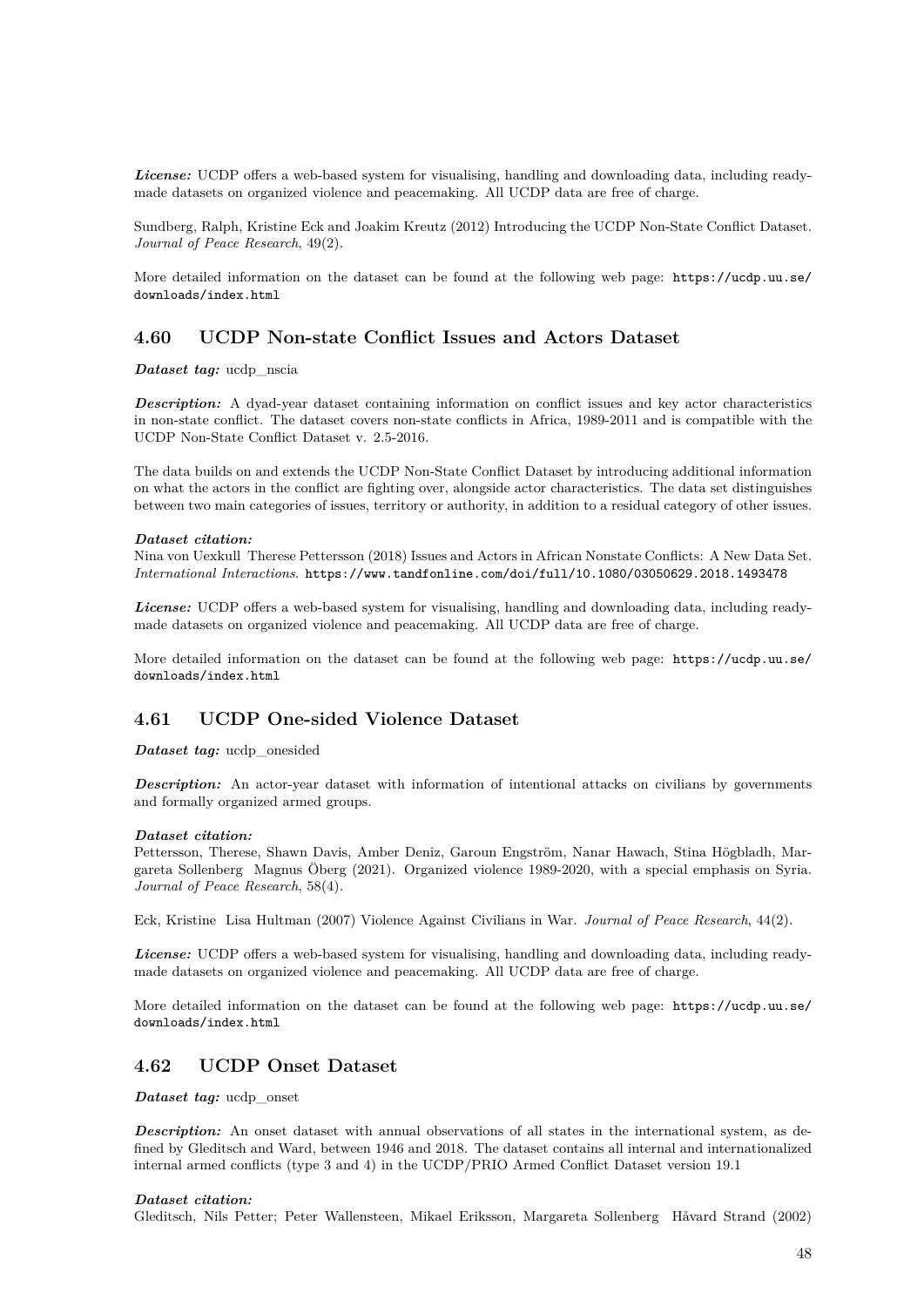Armed Conflict 1946–2001: A New Dataset. *Journal of Peace Research*, 39(5).

Pettersson, Therese; Stina Högbladh Magnus Öberg (2019) Organized violence, 1989-2018 and peace agreements. *Journal of Peace Research*, 56(4).

*License:* UCDP offers a web-based system for visualising, handling and downloading data, including readymade datasets on organized violence and peacemaking. All UCDP data are free of charge.

More detailed information on the dataset can be found at the following web page: [https://ucdp.uu.se/](https://ucdp.uu.se/downloads/index.html) [downloads/index.html](https://ucdp.uu.se/downloads/index.html)

### **4.63 UCDP Peace Agreement Dataset**

*Dataset tag:* ucdp\_peace

**Description:** The Peace Agreement dataset, that covers peace agreements signed between at least two opposing primary warring parties in an armed conflict 1975-2018.

#### *Dataset citation:*

Pettersson, Therese; Stina Högbladh Magnus Öberg (2019) Organized violence, 1989-2018 and peace agreements. *Journal of Peace Research*, 56(4).

*License:* UCDP offers a web-based system for visualising, handling and downloading data, including readymade datasets on organized violence and peacemaking. All UCDP data are free of charge.

More detailed information on the dataset can be found at the following web page: [https://ucdp.uu.se/](https://ucdp.uu.se/downloads/index.html) [downloads/index.html](https://ucdp.uu.se/downloads/index.html)

# **4.64 UCDP/PRIO Armed Conflict Dataset**

*Dataset tag:* ucdp prio acd

*Description:* A conflict-year dataset with information on armed conflict where at least one party is the government of a state in the time period 1946-2020.

#### *Dataset citation:*

Pettersson, Therese, Shawn Davis, Amber Deniz, Garoun Engström, Nanar Hawach, Stina Högbladh, Margareta Sollenberg Magnus Öberg (2021). Organized violence 1989-2020, with a special emphasis on Syria. *Journal of Peace Research*, 58(4).

Gleditsch, Nils Petter, Peter Wallensteen, Mikael Eriksson, Margareta Sollenberg, and Håvard Strand (2002) Armed Conflict 1946-2001: A New Dataset. Journal of Peace Research, 39(5).

*License:* UCDP offers a web-based system for visualising, handling and downloading data, including readymade datasets on organized violence and peacemaking. All UCDP data are free of charge.

More detailed information on the dataset can be found at the following web page: [https://ucdp.uu.se/](https://ucdp.uu.se/downloads/index.html) [downloads/index.html](https://ucdp.uu.se/downloads/index.html)

### **4.65 UCDP Conflict Termination Dataset, Conflict Level**

*Dataset tag:* ucdp\_term\_conflict

*Description:* This dataset provides information on specific start- and end- dates for conflict activity and means of termination for each conflict episode. The data is available as a conflict-level dataset which corresponds with the UCDP/PRIO Armed Conflict Dataset v 21.1, and a dyad-level dataset which corresponds with the UCDP Dyadic Dataset v. 21.1.

#### *Dataset citation:*

Kreutz, Joakim (2010) How and When Armed Conflicts End: Introducing the UCDP Conflict Termination Dataset. *Journal of Peace Research*, 47(2).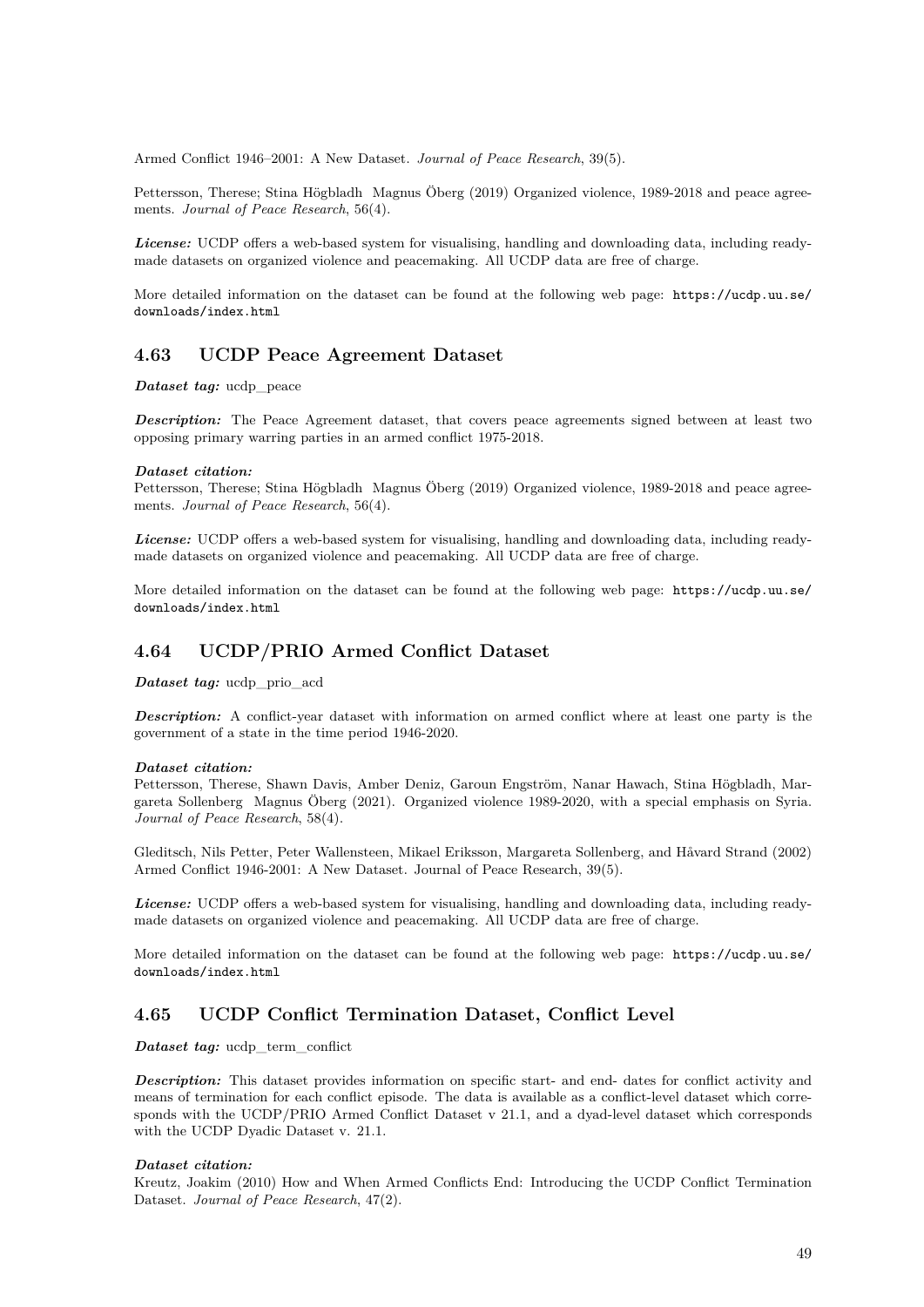*License:* UCDP offers a web-based system for visualising, handling and downloading data, including readymade datasets on organized violence and peacemaking. All UCDP data are free of charge.

More detailed information on the dataset can be found at the following web page: [https://ucdp.uu.se/](https://ucdp.uu.se/downloads/index.html) [downloads/index.html](https://ucdp.uu.se/downloads/index.html)

# **4.66 UCDP Conflict Termination Dataset, Dyadic Level**

*Dataset tag:* ucdp\_term\_dyadic

*Description:* This dataset provides information on specific start- and end- dates for conflict activity and means of termination for each conflict episode. The data is available as a conflict-level dataset which corresponds with the UCDP/PRIO Armed Conflict Dataset v 21.1, and a dyad-level dataset which corresponds with the UCDP Dyadic Dataset v. 21.1.

#### *Dataset citation:*

Kreutz, Joakim (2010) How and When Armed Conflicts End: Introducing the UCDP Conflict Termination Dataset. *Journal of Peace Research*, 47(2).

*License:* UCDP offers a web-based system for visualising, handling and downloading data, including readymade datasets on organized violence and peacemaking. All UCDP data are free of charge.

More detailed information on the dataset can be found at the following web page: [https://ucdp.uu.se/](https://ucdp.uu.se/downloads/index.html) [downloads/index.html](https://ucdp.uu.se/downloads/index.html)

# **4.67 UCDP Imputed ViEWS Outcomes (Monthly) at the PRIO-Grid level**

*Dataset tag:* ucdp\_views\_imputed\_priogrid

*Description:* ViEWS' outcomes imputed (monthly) at the PRIO-GRID level A dataset containing 5 multiple imputations of the UCDP Monthly aggregates at the PRIO-GRID level for those events that do not resolve to a precise PRIO-Grid. The methodology for imputations is described in Mihai Croicu and Håvard Hegre's 2018 paper "A Fast Spatial Multiple Imputation Procedure for Imprecise Armed Conflict Events".

*Dataset citation:* Mihai Croicu and Håvard Hegre (2018) 'A Fast Spatial Multiple Imputation Procedure for Imprecise Armed Conflict Events', Paper presented at the 59th Annual Convention International Studies Association, San Francisco, California

More detailed information on the dataset can be found at the following web pages: [https://pcr.uu.se/digitalAssets/717/c\\_717328-l\\_1-k\\_croicuhegrekgi.pdf](https://pcr.uu.se/digitalAssets/717/c_717328-l_1-k_croicuhegrekgi.pdf)

<https://viewsforecasting.org/resources/#downloads>

# **4.68 UCDP ViEWS Priogrid Months**

*Dataset tag:* ucdp\_views\_priogrid\_month

**Description:** ViEWS' outcomes baseline (monthly) at the PRIO-GRID level The dataset covers January 1989 to December 2018, and has a one month resolution. Data for 2018 originates from "candidate events". A description of the data is available in the presentation article of ViEWS in Journal of Peace Research.

*Dataset citation:* Hegre, Håvard, Mihai Croicu, Kristine Eck, and Stina Högbladh, 2018. "Introducing the UCDP-Candidate Events Dataset and the ViEWS Outcomes dataset. Monthly updated organized violence data in the form of events data as well as aggregated to the country-month and PRIO-GRID-month level". Typescript Uppsala University.

More detailed information on the dataset can be found at the following web pages: <https://journals.sagepub.com/doi/full/10.1177/0022343319823860>

<https://viewsforecasting.org/resources/#downloads>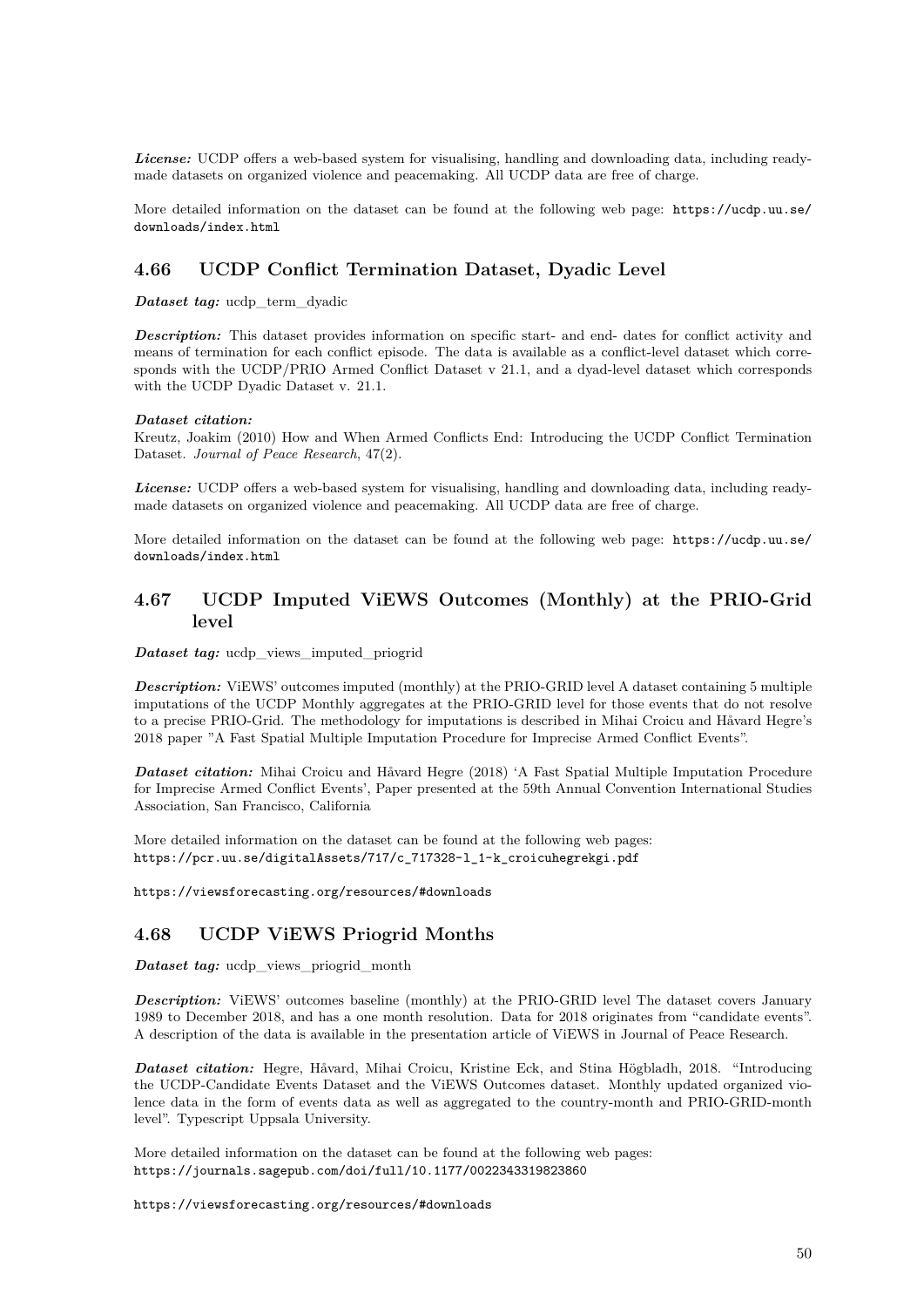# **4.69 V-Dem Country-Date**

### *Dataset tag:* vdem\_cd

*Description*: All 483 V-Dem indicators and indices.

*Dataset citation:* Coppedge, Michael, John Gerring, Carl Henrik Knutsen, Staffan I. Lindberg, Jan Teorell, Nazifa Alizada, David Altman, Michael Bernhard, Agnes Cornell, M. Steven Fish, Lisa Gastaldi, Haakon Gjerløw, Adam Glynn, Sandra Grahn, Allen Hicken, Garry Hindle, Nina Ilchenko, Katrin Kinzelbach, Joshua Krusell, Kyle L. Marquardt, Kelly McMann, Valeriya Mechkova, Juraj Medzihorsky, Pamela Paxton, Daniel Pemstein, Josefine Pernes, Oskar Rydén, Johannes von Römer, Brigitte Seim, Rachel Sigman, Svend-Erik Skaaning, Jeffrey Staton, Aksel Sundström, Eitan Tzelgov, Yi-ting Wang, Tore Wig, Steven Wilson and Daniel Ziblatt. 2022. "V-Dem [Country-Year/Country-Date] Dataset v12" Varieties of Democracy (V-Dem) Project. https://doi.org/10.23696/vdemds22.

and:

Pemstein, Daniel, Kyle L. Marquardt, Eitan Tzelgov, Yi-ting Wang, Juraj Medzihorsky, Joshua Krusell, Farhad Miri, and Johannes von Römer. 2022. "The V-Dem Measurement Model: Latent Variable Analysis for Cross-National and Cross-Temporal Expert-Coded Data". V-Dem Working Paper No. 21. 7th edition. University of Gothenburg: Varieties of Democracy Institute.

*License:* CC-BY-SA 4.0 International <https://creativecommons.org/licenses/by-sa/4.0/legalcode>

More detailed information on the dataset can be found at the following web page: [https://www.v-dem.](https://www.v-dem.net/vdemds.html) [net/vdemds.html](https://www.v-dem.net/vdemds.html)

# **4.70 V-Dem Coder-Level**

*Dataset tag:* vdem\_coder\_level

*Description*: Data coded by Country Experts and coder-reliability scores from the Measurement Model output.

*Dataset citation:* Coppedge, Michael, John Gerring, Carl Henrik Knutsen, Staffan I. Lindberg, Jan Teorell, Nazifa Alizada, David Altman, Michael Bernhard, Agnes Cornell, M. Steven Fish, Lisa Gastaldi, Haakon Gjerløw, Adam Glynn, Sandra Grahn, Allen Hicken, Garry Hindle, Nina Ilchenko, Katrin Kinzelbach, Joshua Krusell, Kyle L. Marquardt, Kelly McMann, Valeriya Mechkova, Juraj Medzihorsky, Pamela Paxton, Daniel Pemstein, Josefine Pernes, Oskar Rydén, Johannes von Römer, Brigitte Seim, Rachel Sigman, Svend-Erik Skaaning, Jeffrey Staton, Aksel Sundström, Eitan Tzelgov, Yi-ting Wang, Tore Wig, Steven Wilson and Daniel Ziblatt. 2022. "V-Dem [Country-Year/Country-Date] Dataset v12" Varieties of Democracy (V-Dem) Project. https://doi.org/10.23696/vdemds22.

and:

Pemstein, Daniel, Kyle L. Marquardt, Eitan Tzelgov, Yi-ting Wang, Juraj Medzihorsky, Joshua Krusell, Farhad Miri, and Johannes von Römer. 2022. "The V-Dem Measurement Model: Latent Variable Analysis for Cross-National and Cross-Temporal Expert-Coded Data". V-Dem Working Paper No. 21. 7th edition. University of Gothenburg: Varieties of Democracy Institute.

*License:* CC-BY-SA 4.0 International <https://creativecommons.org/licenses/by-sa/4.0/legalcode>

More detailed information on the dataset can be found at the following web page: [https://www.v-dem.](https://www.v-dem.net/vdemds.html) [net/vdemds.html](https://www.v-dem.net/vdemds.html)

# **4.71 V-Dem Country-Year: V-Dem Full+Others**

*Dataset tag:* vdem\_cy

**Description**: All 483 V-Dem indicators and indices + 59 other indicators from other data sources. For R users, we recommend to install our vdemdata R package which includes the most recent V-Dem dataset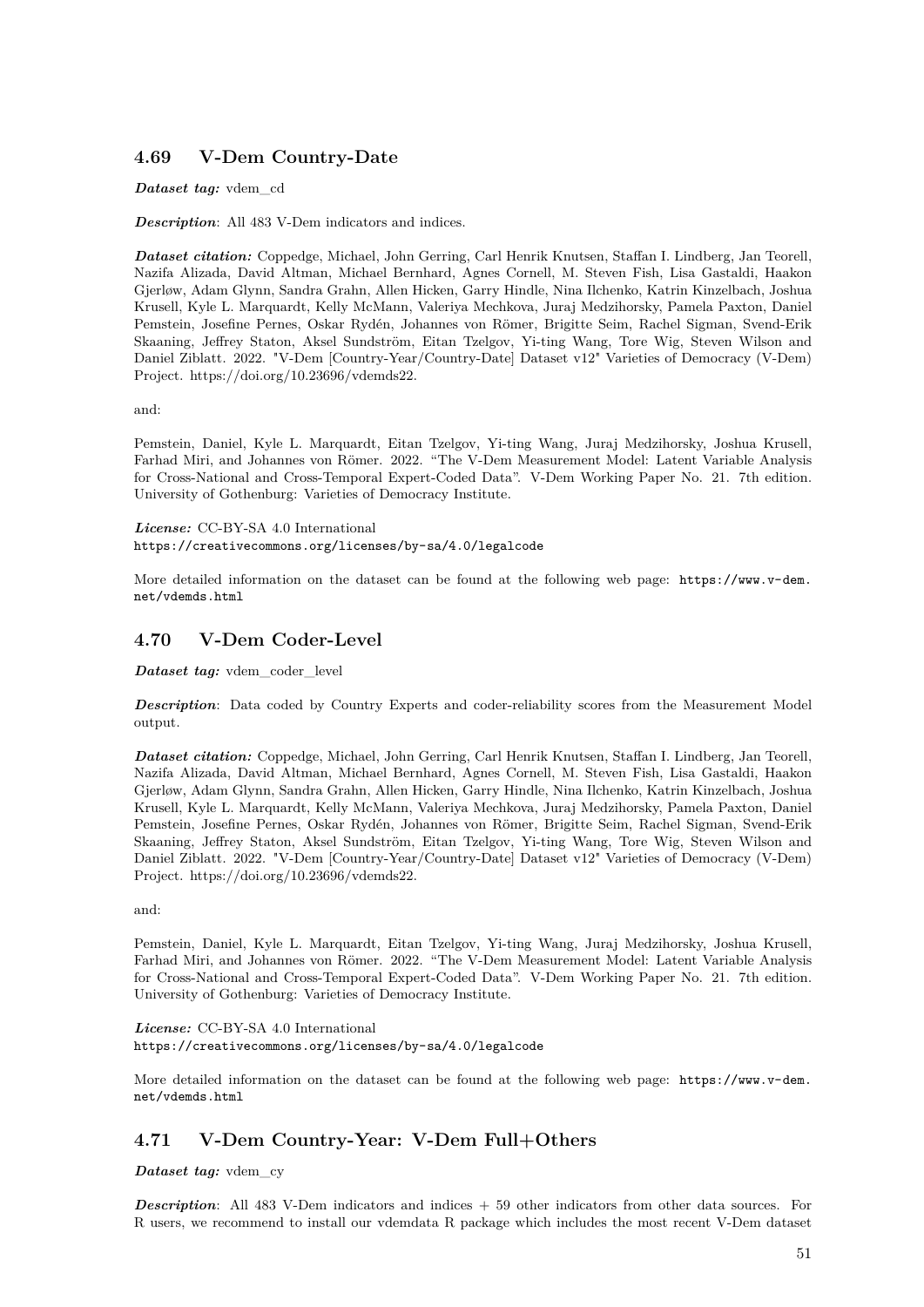and some useful functions to explore the data.

*Dataset citation:* Coppedge, Michael, John Gerring, Carl Henrik Knutsen, Staffan I. Lindberg, Jan Teorell, Nazifa Alizada, David Altman, Michael Bernhard, Agnes Cornell, M. Steven Fish, Lisa Gastaldi, Haakon Gjerløw, Adam Glynn, Sandra Grahn, Allen Hicken, Garry Hindle, Nina Ilchenko, Katrin Kinzelbach, Joshua Krusell, Kyle L. Marquardt, Kelly McMann, Valeriya Mechkova, Juraj Medzihorsky, Pamela Paxton, Daniel Pemstein, Josefine Pernes, Oskar Rydén, Johannes von Römer, Brigitte Seim, Rachel Sigman, Svend-Erik Skaaning, Jeffrey Staton, Aksel Sundström, Eitan Tzelgov, Yi-ting Wang, Tore Wig, Steven Wilson and Daniel Ziblatt. 2022. "V-Dem [Country-Year/Country-Date] Dataset v12" Varieties of Democracy (V-Dem) Project. https://doi.org/10.23696/vdemds22.

and:

Pemstein, Daniel, Kyle L. Marquardt, Eitan Tzelgov, Yi-ting Wang, Juraj Medzihorsky, Joshua Krusell, Farhad Miri, and Johannes von Römer. 2022. "The V-Dem Measurement Model: Latent Variable Analysis for Cross-National and Cross-Temporal Expert-Coded Data". V-Dem Working Paper No. 21. 7th edition. University of Gothenburg: Varieties of Democracy Institute.

*License:* CC-BY-SA 4.0 International <https://creativecommons.org/licenses/by-sa/4.0/legalcode>

More detailed information on the dataset can be found at the following web page: [https://www.v-dem.](https://www.v-dem.net/vdemds.html) [net/vdemds.html](https://www.v-dem.net/vdemds.html)

# **4.72 V-Dem Episodes of Regime Transformation Dataset**

*Dataset tag:* vdem\_ert

*Description*: The ERT dataset identifies episodes of democratization (liberalizing autocracy, democratic deepening) and autocratization (democratic regression, autocratic regression) in the most recent V-Dem dataset.

*Dataset citation:* Edgell, Amanda B., Seraphine F. Maerz, Laura Maxwell, Richard Morgan, Juraj Medzihorsky, Matthew C. Wilson, Vanessa Boese, Sebastian Hellmeier, Jean Lachapelle, Patrik Lindenfors, Anna Lu hrmann, and Staffan I. Lindberg. (2020). Episodes of Regime Transformation Dataset (v2.0) Codebook. Maerz, Seraphine F., Amanda B. Edgell, Joshua Krusell, Laura Maxwell, and Sebastian Hellmeier. (2020). ERT - an R package to load, explore and work with the Episodes of Regime Transformation dataset. Available at: www.github.com/vdeminstitute/ert

Lu hrmann, Anna and Staffan I. Lindberg. (2019). A third wave of autocratization is here: what is new about it? Democratization, 26:7, pp. 1095-1113.

Wilson, Matthew C., Richard Morgan, Juraj Medzihorsky, Laura Maxwell, Seraphine F. Maerz, Anna Lu hrmann, Patrik Lindenfors, Amanda B. Edgell, Vanessa Boese, and Staan I. Lindberg. (2020). Successful and Failed Episodes of Democratization: Conceptualization, Identification, and Description. V-Dem Working Paper, 2020:97.

*License:* CC-BY-SA 4.0 International <https://creativecommons.org/licenses/by-sa/4.0/legalcode>

More detailed information on the dataset can be found at the following web page: [https://www.v-dem.](https://www.v-dem.net/ertds.html) [net/ertds.html](https://www.v-dem.net/ertds.html)

## **4.73 V-Dem V-Party Coder Level**

*Dataset tag:* vdem\_vp\_coder\_level

*Description*: Includes global data on Political Parties at the coder level.

*Dataset citation:* Staffan I. Lindberg, Nils Düpont, Masaaki Higashijima, Yaman Berker Kavasoglu, Kyle L. Marquardt, Michael Bernhard, Holger Döring, Allen Hicken, Melis Laebens, Juraj Medzihorsky, Anja Neundorf, Ora John Reuter, Saskia Ruth–Lovell, Keith R. Weghorst, Nina Wiesehomeier, Joseph Wright, Nazifa Alizada, Paul Bederke, Lisa Gastaldi, Sandra Grahn, Garry Hindle, Nina Ilchenko, Johannes von Römer, Steven Wilson, Daniel Pemstein, and Brigitte Seim. 2022. "Varieties of Party Identity and Organization (V–Party) Dataset V2". Varieties of Democracy (V-Dem) Project. https://doi.org/10.23696/vpartydsv2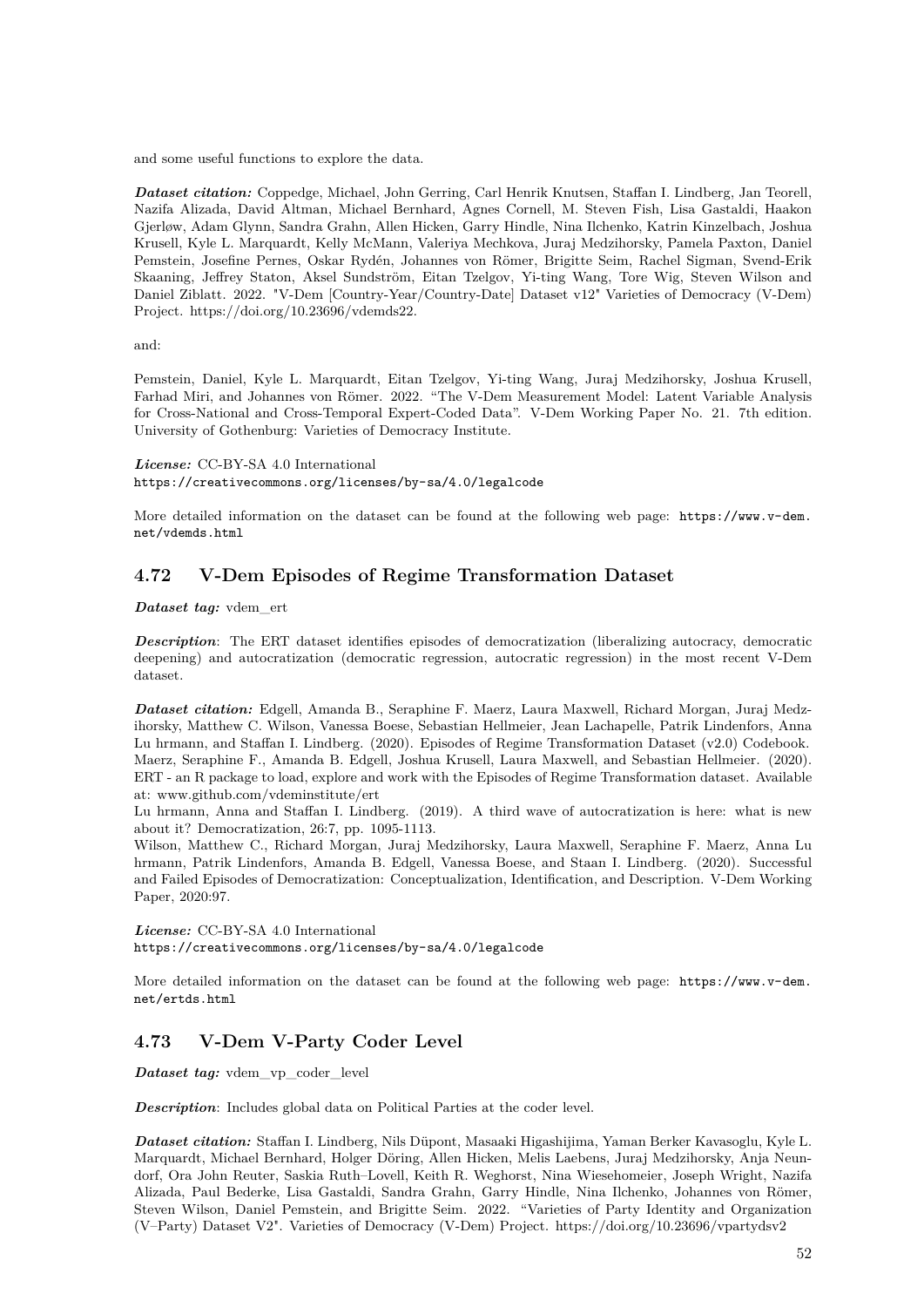and:

Pemstein, Daniel, Kyle. L. Marquardt, Eitan Tselgov, Yi–ting Wang, Juraj Medzihorsky, Joshua Krusell, Farhad Miri, and Johannes von Römer. 2020. "The V–Dem Measurement Model: Latent Variable Analysis for Cross–National and Cross–Temporal Expert–Coded Data". V–Dem Working Paper No. 21. 5th edition. University of Gothenburg: Varieties of Democracy Institute

*License:* CC-BY-SA 4.0 International <https://creativecommons.org/licenses/by-sa/4.0/legalcode>

More detailed information on the dataset can be found at the following web page: [https://www.v-dem.](https://www.v-dem.net/vpartyds.html) [net/vpartyds.html](https://www.v-dem.net/vpartyds.html)

# **4.74 V-Dem V-Party**

*Dataset tag:* vdem\_vparty

*Description*: The V-Party dataset includes global data on Political Parties.

*Dataset citation:* Staffan I. Lindberg, Nils Düpont, Masaaki Higashijima, Yaman Berker Kavasoglu, Kyle L. Marquardt, Michael Bernhard, Holger Döring, Allen Hicken, Melis Laebens, Juraj Medzihorsky, Anja Neundorf, Ora John Reuter, Saskia Ruth–Lovell, Keith R. Weghorst, Nina Wiesehomeier, Joseph Wright, Nazifa Alizada, Paul Bederke, Lisa Gastaldi, Sandra Grahn, Garry Hindle, Nina Ilchenko, Johannes von Römer, Steven Wilson, Daniel Pemstein, and Brigitte Seim. 2022. "Varieties of Party Identity and Organization (V–Party) Dataset V2". Varieties of Democracy (V-Dem) Project. https://doi.org/10.23696/vpartydsv2

and:

Pemstein, Daniel, Kyle. L. Marquardt, Eitan Tselgov, Yi–ting Wang, Juraj Medzihorsky, Joshua Krusell, Farhad Miri, and Johannes von Römer. 2020. "The V–Dem Measurement Model: Latent Variable Analysis for Cross–National and Cross–Temporal Expert–Coded Data". V–Dem Working Paper No. 21. 5th edition. University of Gothenburg: Varieties of Democracy Institute

*License:* CC-BY-SA 4.0 International <https://creativecommons.org/licenses/by-sa/4.0/legalcode>

More detailed information on the dataset can be found at the following web page: [https://www.v-dem.](https://www.v-dem.net/vpartyds.html) [net/vpartyds.html](https://www.v-dem.net/vpartyds.html)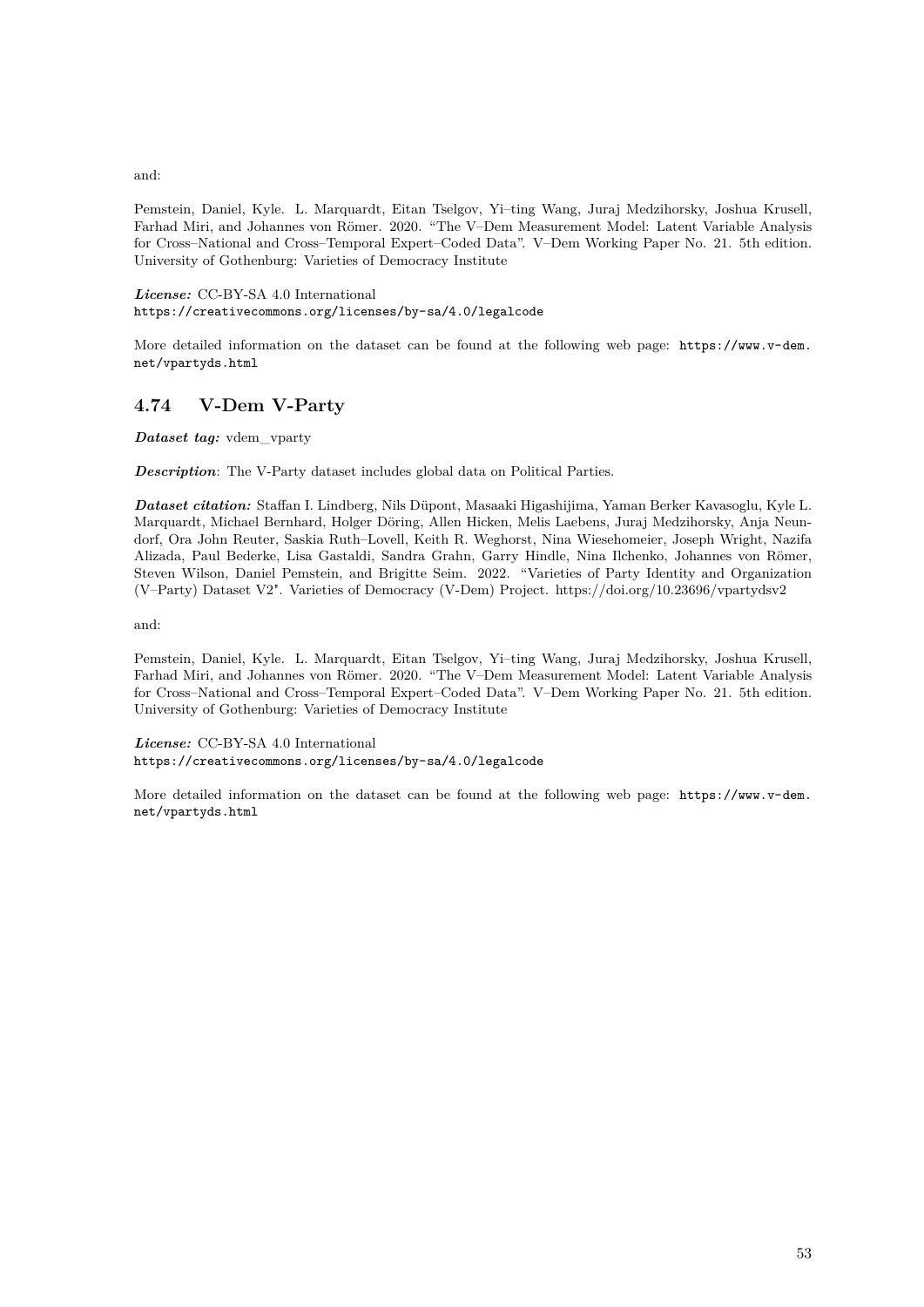# **5 Output Units**

# **5.1 COMPLAB Country Year Unit**

The primary output unit is country-year, meaning the dataset includes observations per country and year.

Datasets with this primary unit in Demscore are:

COMPLAB SPIN The Child Benefit Dataset (CBD) COMPLAB SPIN The Out-of-Work Benefits Dataset (OUTWB) COMPLAB SPIN The Parental Leave Benefit Dataset (PLB) COMPLAB SPIN The Social Assistance and Minimum Income Protection Interim Dataset (SAMIP) COMPLAB SPIN The Social Citizenship Indicator Program (SCIP) COMPLAB SPIN The Social Insurance Entitlements Dataset (SIED) COMPLAB SPIN The Student Support and Fees Dataset (SSFD)

If the original dataset only uses an internal numeric country code, we add both a three-letter country code and the full country name to the dataset. If the dataset only uses an internal numeric country code and a three-letter country code, we still add the full country name to the dataset. We aggregate COMPLAB country-year data based on the added full country names.

#### **DEMSCORE Unit Identifiers:**

u\_complab\_country\_year\_country u\_complab\_country\_year\_year u\_complab\_country\_year\_country\_fname

# **5.2 H-DATA Country Year Unit**

The primary output unit is country-year, meaning the dataset includes observations per country and year.

Datasets with this primary unit in Demscore are:

H-DATA Information Capacity Dataset

### **DEMSCORE Unit Identifiers:**

u\_hdata\_country\_year\_country u\_hdata\_country\_year\_year

## **5.3 H-DATA Foreign Minister Date Unit**

The primary output unit is minister-in-date.

Datasets with this primary unit in Demscore are:

### H-DATA Foreign Minister Dataset

The original dataset does not provide information on dates stored in one column, but separate columns for year, month and day for both the in- and out-dates for each minister. We thus create an in- and out-date column based on this information and use the in-date column in combination with the foreign minister as the primary unit. In case days, months or years are missing in the original dataset for a minister, we adjusted the dates as follows:

If a minister was still in office at the time of data collection (code  $= 6666$ ), the out-date is set to 31-12-2017.

If in-month, in-day, out-month or out-day is missing (code  $= 7777$ ), the missing part of the date is set to 01.

The year unit columns are duplicates of the in- and out-year columns for each minister and are added to the dataset for aggregations to other units.

**DEMSCORE Unit Identifiers:** u\_hdata\_minister\_date\_minister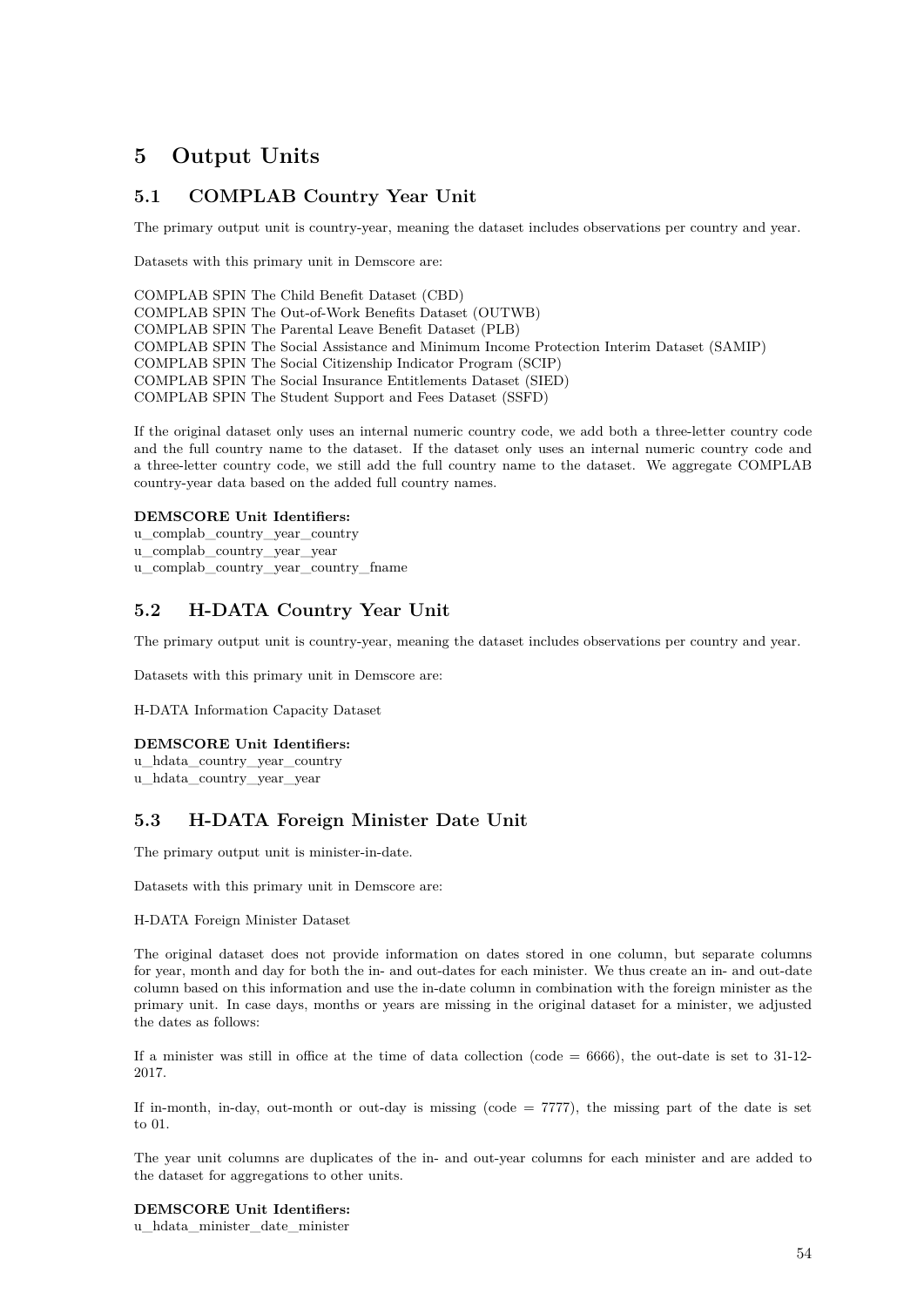```
u_hdata_minister_date_country
u_hdata_minister_date_date_in
u_hdata_minister_date_date_out
u_hdata_minister_date_year_in
u_hdata_minister_date_year_out
```
# **5.4 QoG Agency, Agency Instruction Unit**

The primary output unit of this dataset is agency (id and name) and the agency instruction number. This means the dataset includes observations per agency and agency instruction.

Datasets with this primary unit in Demscore are: QoG Swedish Agency Database Formal Instruction Data

#### **DEMSCORE Unit Identifiers:**

```
u_qog_agency_inst_agency_id
u_qog_agency_inst_agency_name
u_qog_agency_inst_agency_instruction
```
## **5.5 QoG Agency Year Unit**

The primary output unit is agency (id and name) and the fiscal year. The dataset thus includes observations per agency and fiscal year.

Datasets with this primary unit in Demscore are: QoG Swedish Agency Database Budget Data

### **DEMSCORE Unit Identifiers:**

u\_qog\_agency\_year\_agency\_id u\_qog\_agency\_year\_agency\_name u\_qog\_agency\_year\_agency\_fy

## **5.6 QoG EQI Coder ID 2010-2013 Unit**

The primary output unit is the coder level. The dataset thus includes one observation per coder for the 2010 to 2013 round of the EQI survey data.

Datasets with this primary unit in Demscore are: QoG European Quality of Government Index Individual Level (2010 & 2013)

### **DEMSCORE Unit Identifiers:**

u\_qog\_coder\_eqi\_1013\_id u\_qog\_coder\_eqi\_1013\_resp\_id

### **5.7 Qog EQI Coder ID 2017 Unit**

The primary output unit is the coder level. The dataset thus includes one observation per coder for the 2017 round of the EQI survey data.

Datasets with this primary unit in Demscore are: QoG European Quality of Government Index Individual Level (2017)

#### **DEMSCORE Unit Identifiers:**

u\_qog\_coder\_eqi\_17\_idfinal

## **5.8 QoG EQI Individual Level Respondent ID Unit**

The primary output unit for this dataset is the coder level. The dataset thus includes one observation per coder for the 2021 round of the EQI survey data.

Datasets with this primary unit in Demscore are: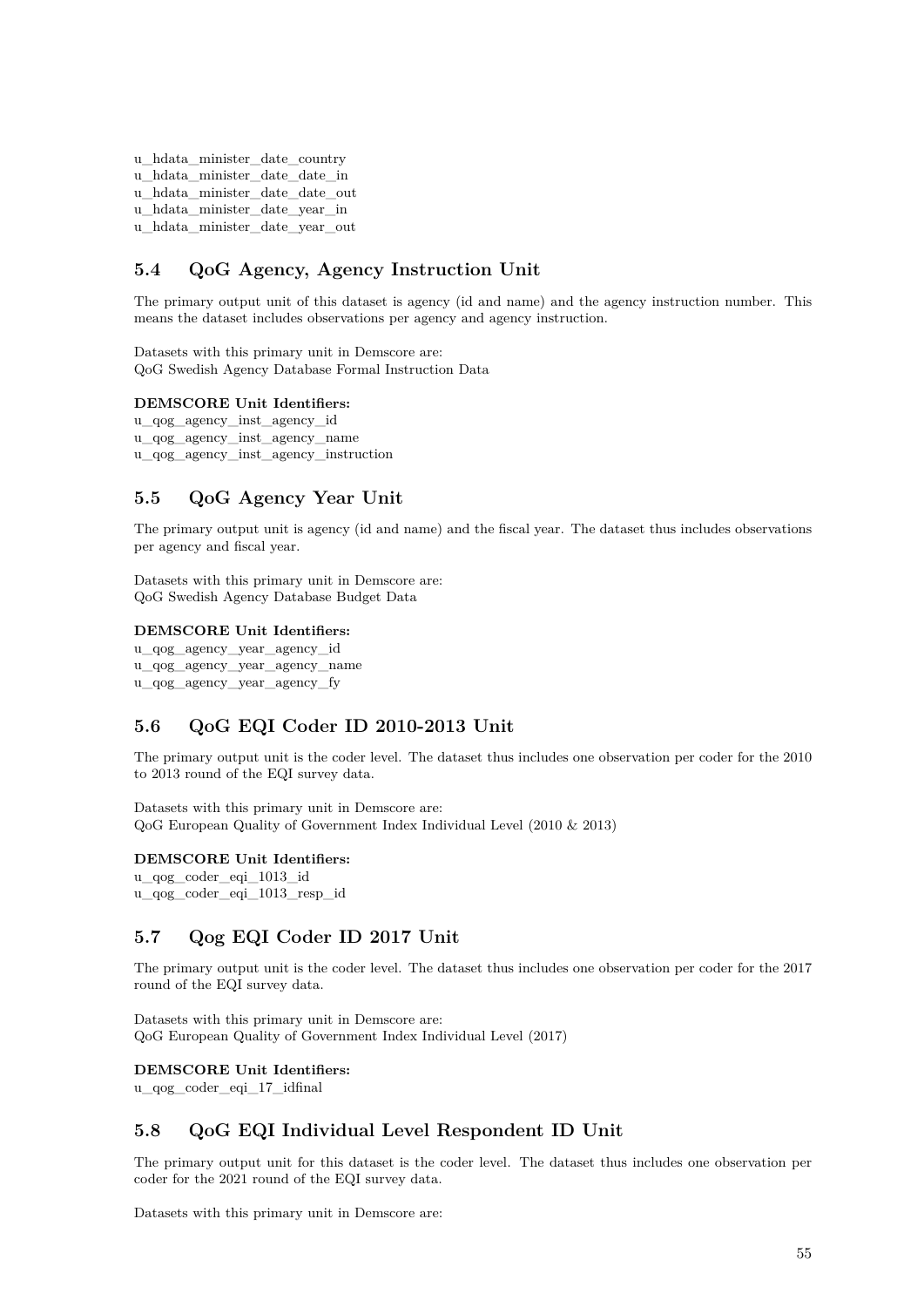QoG European Quality of Government Index Individual Level (EQI 2021)

**DEMSCORE Unit Identifiers:**

u\_qog\_coder\_eqi\_21\_id\_resp\_id

# **5.9 QoG EQI Perceptions Coder ID 2017 Unit**

The primary output unit for this dataset is the coder level. The dataset thus includes one observation per coder.

Datasets with this primary unit in Demscore are: QoG PERCEIVE Survey Dataset

**DEMSCORE Unit Identifiers:**

u\_qog\_coder\_eqi\_perc\_17\_id

### **5.10 QoG Country Unit**

The primary output unit is the country level, meaning the dataset includes one observation per country.

Datasets with this primary unit in Demscore are: QoG Standard Dataset Cross-Section QoG OECD Dataset Cross-Section QoG Expert Survey 2020

#### **DEMSCORE Unit Identifiers:**

u\_qog\_country\_country

# **5.11 QoG Country Year Unit**

The primary output unit is country-year, meaning the dataset includes observations per country and year.

Datasets with this primary unit in Demscore are: QoG Standard Dataset Time-Series QoG OECD Dataset Time-Series QoG European Quality of Government Index EQI-CATI Country Level 2010-2021 (only phone interviews)

#### **DEMSCORE Unit Identifiers:**

u\_qog\_country\_year\_country u\_qog\_country\_year\_year

## **5.12 QoG Municipality Year Unit**

The primary output unit is municipality-year, meaning the dataset includes observations per Swedish municipality and year.

Datasets with this primary unit in Demscore are: QoG Politics, Institutions and Services in Swedish Municipalities

### **DEMSCORE Unit Identifiers:**

u\_qog\_municipality\_year\_municipality u\_qog\_municipality\_year\_year

## **5.13 QoG NUTS Year Unit**

One pimary output unit is the NUTS0 level region and year.

Datasets with this primary unit in Demscore are: QoG EU Regional Dataset Long Data QoG EU Regional Dataset Wide Data (NUTS 1) QoG EU Regional Dataset Wide Data (NUTS 2)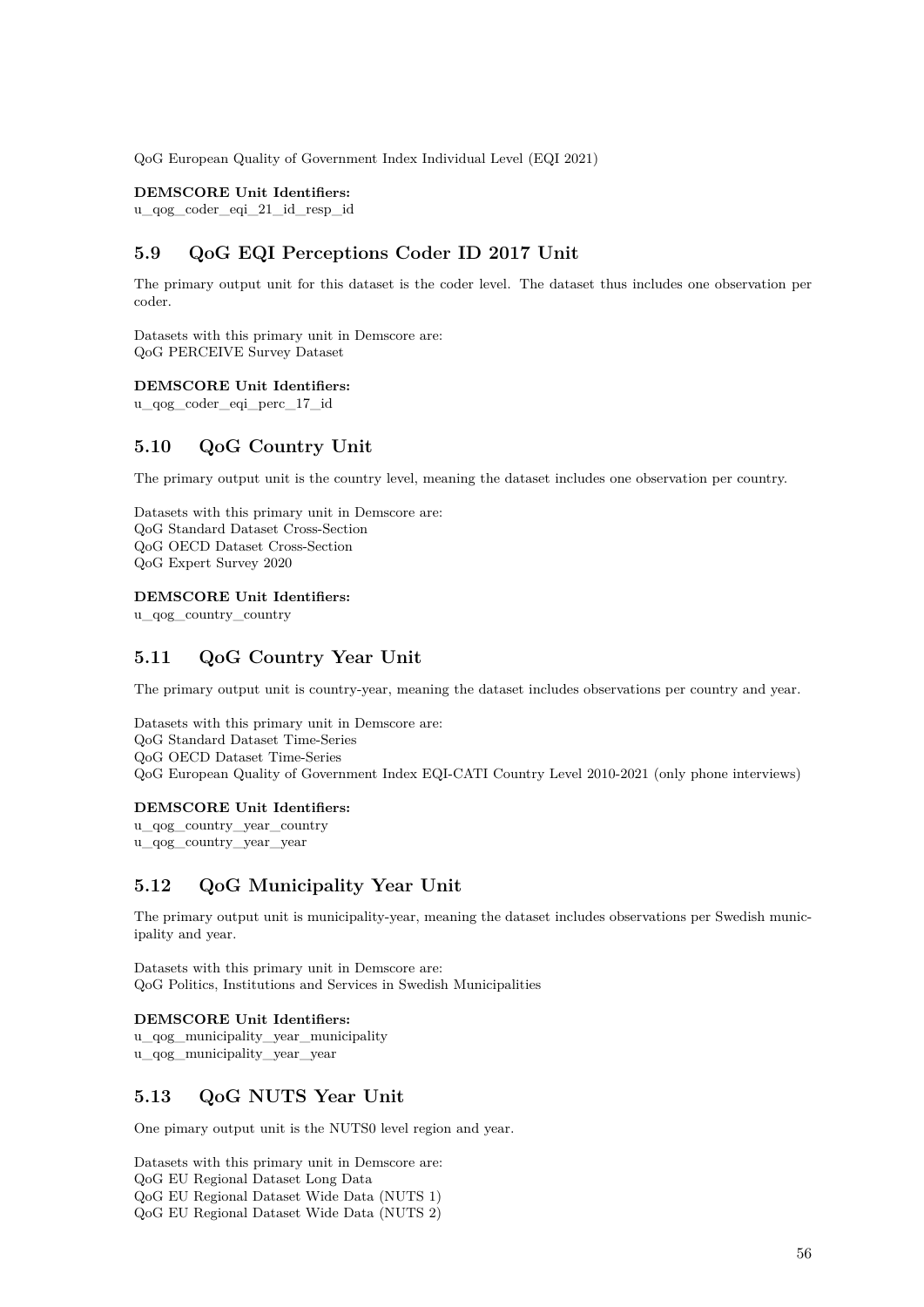QoG European Quality of Government Index EQI-CATI Country Level 2010-2021 (only phone interviews)

The Nomenclature of Territorial Units for Statistics, (NUTS), is a geocode standard for referencing the administrative divisions of countries for statistical purposes. NUTS 0 represents the country level.

Datasets that have NUTS0-year as primary unit usually included several NUTS levels, that were broken down into NUTS-year units. We assign a primary unit based on the smallest NUTS level present for a year in the dataset.

#### **DEMSCORE Unit Identifiers:**

u\_qog\_regnuts0\_year\_nuts0 u\_qog\_regnuts0\_year\_year

### **5.14 QoG NUTS1 Year Unit**

One pimary output unit is the NUTS1 level region and year.

Datasets with this primary unit in Demscore are: QoG EU Regional Dataset Long Data QoG EU Regional Dataset Wide Data (NUTS 1) QoG European Quality of Government Index EQI-CATI Country Level 2010-2021 (only phone interviews)

The Nomenclature of Territorial Units for Statistics, (NUTS), is a geocode standard for referencing the administrative divisions of countries for statistical purposes. NUTS 1 represents major socio-economic regions.

Datasets that have NUTS1-year as a primary unit usually included several NUTS levels, that were broken down into NUTS-year units. We assign a primary unit based on the smallest NUTS level present for a year in the dataset.

### **DEMSCORE Unit Identifiers:**

u\_qog\_regnuts0\_year\_nuts1 u\_qog\_regnuts0\_year\_year

## **5.15 QoG NUTS2 Year Unit**

One pimary output unit is the NUTS2 level region and year.

Datasets with this primary unit in Demscore are:

QoG EU Regional Dataset Long Data

QoG EU Regional Dataset Wide Data (NUTS 2)

QoG European Quality of Government Index EQI-CATI Country Level 2010-2021 (only phone interviews) QoG European Quality of Government Index CATI - Country Level (2021)

The Nomenclature of Territorial Units for Statistics, (NUTS), is a geocode standard for referencing the administrative divisions of countries for statistical purposes. NUTS 2 represents basic regions for the application of regional policies.

Datasets that have NUTS2-year as a primary unit usually included several NUTS levels, that were broken down into NUTS-year units. We assign a primary unit based on the smallest NUTS level present for a year in the dataset.

### **DEMSCORE Unit Identifiers:**

u\_qog\_regnuts0\_year\_nuts2 u\_qog\_regnuts0\_year\_year

# **5.16 REPDEM Cabinet Date Unit**

The primary output unit is cabinet-date, meaning the dataset includes one observation per cabinet and date.

Datasets with this primary unit in Demscore are: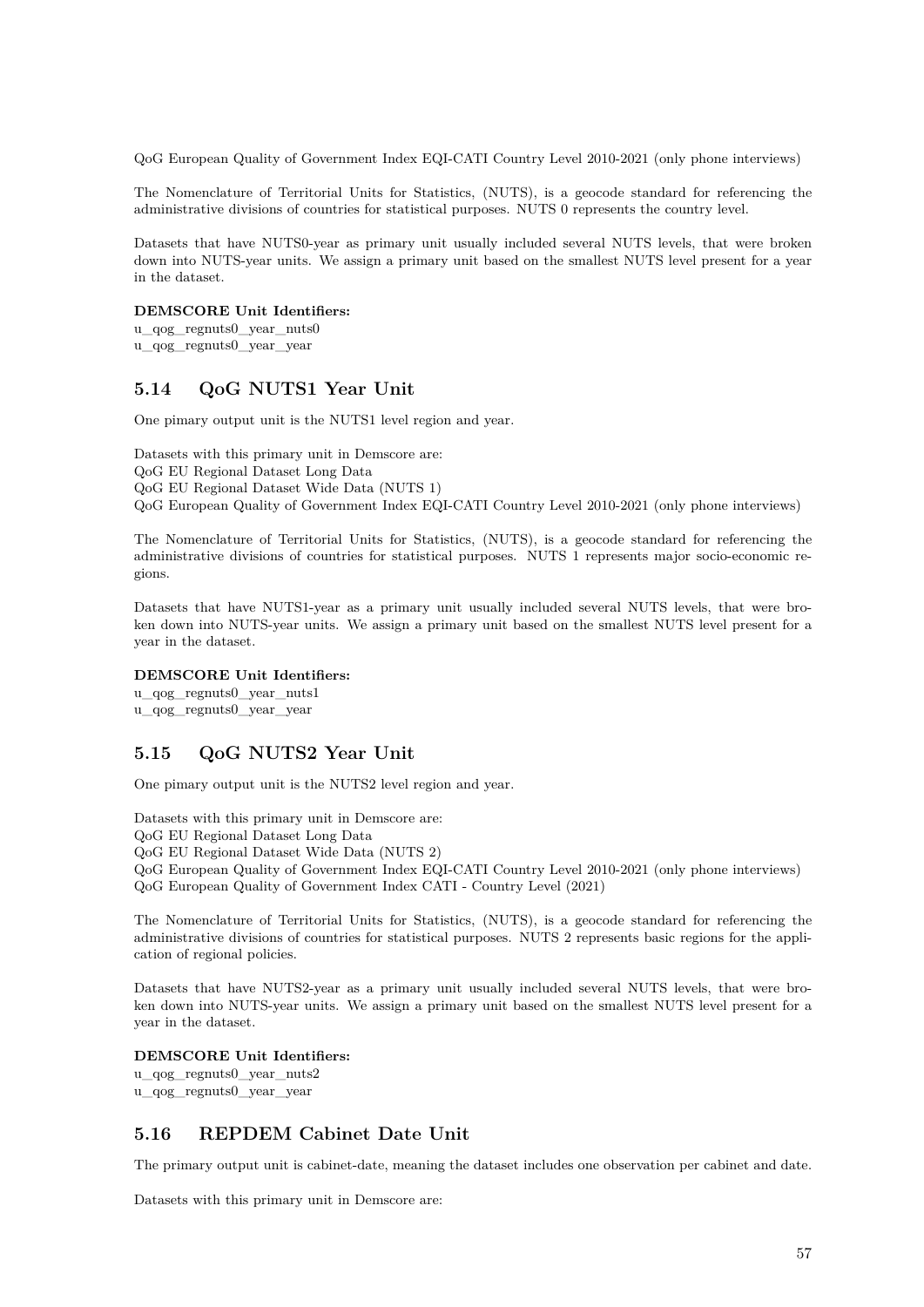REPDEM ERDDA Party Government in Europe Database with Party REPDEM ERDDA Party Government in Europe Database with Party

We use the start date of the cabinet for this unit.

The start date is defined as the first day of a cabinet's tenure according to the following rank order (whichever occurs first): date that the head of government/cabinet was inaugurated by head of state; the date of investiture vote in parliament; or, if that is not applicable, the date of the general election (or other technical criteria).

#### **DEMSCORE Unit Identifiers:**

u\_repdem\_cabinet\_date\_cab\_name u\_repdem\_cabinet\_date\_date\_in u\_repdem\_cabinet\_date\_date\_out u\_repdem\_cabinet\_date\_country u\_repdem\_cabinet\_date\_in\_year u\_repdem\_cabinet\_date\_out\_year

# **5.17 UCDP Actor Unit**

The primary output is actor. The dataset thus includes one observation per actor.

Datasets with this primary unit in Demscore are: UCDP Actor Dataset version 21.1

The unit includes both the actor ID and actor name, while the actor name is used for translation to other units.

#### **DEMSCORE Unit Identifiers:**

u\_ucdp\_actor\_actorid\_new u\_ucdp\_actor\_actor\_name

### **5.18 UCDP Actor Year Unit**

The primary output unit is actor-year, meaning the dataset includes observations per actor and year.

Datasets with this primary unit in Demscore are: UCDP The Ethnic One-Sided Violence (EOSV) Dataset UCDP One-sided Violence Dataset version 21.1

#### **DEMSCORE Unit Identifiers:**

u\_ucdp\_actor\_year\_actorid\_new u\_ucdp\_actor\_year\_actor\_name u\_ucdp\_actor\_year\_year u\_ucdp\_actor\_year\_is\_gov\_actor

# **5.19 UCDP Conflict Year Unit**

The primary output unit is conflict-year, meaning that the dataset includes observations per conflict and year. The unit only includes the conflict ID, as not all datasets with this primary output unit list the corresponding conflict name.

Datasets with this primary unit in Demscore are:

UCDP One-sided Violence Dataset UCDP Non-State Conflict Dataset UCDP/PRIO Armed Conflict Dataset UCDP Conflict Termination Dataset, Conflict Level

### **DEMSCORE Unit Identifiers:**

u\_ucdp\_conflict\_year\_conflict\_id u ucdp conflict year year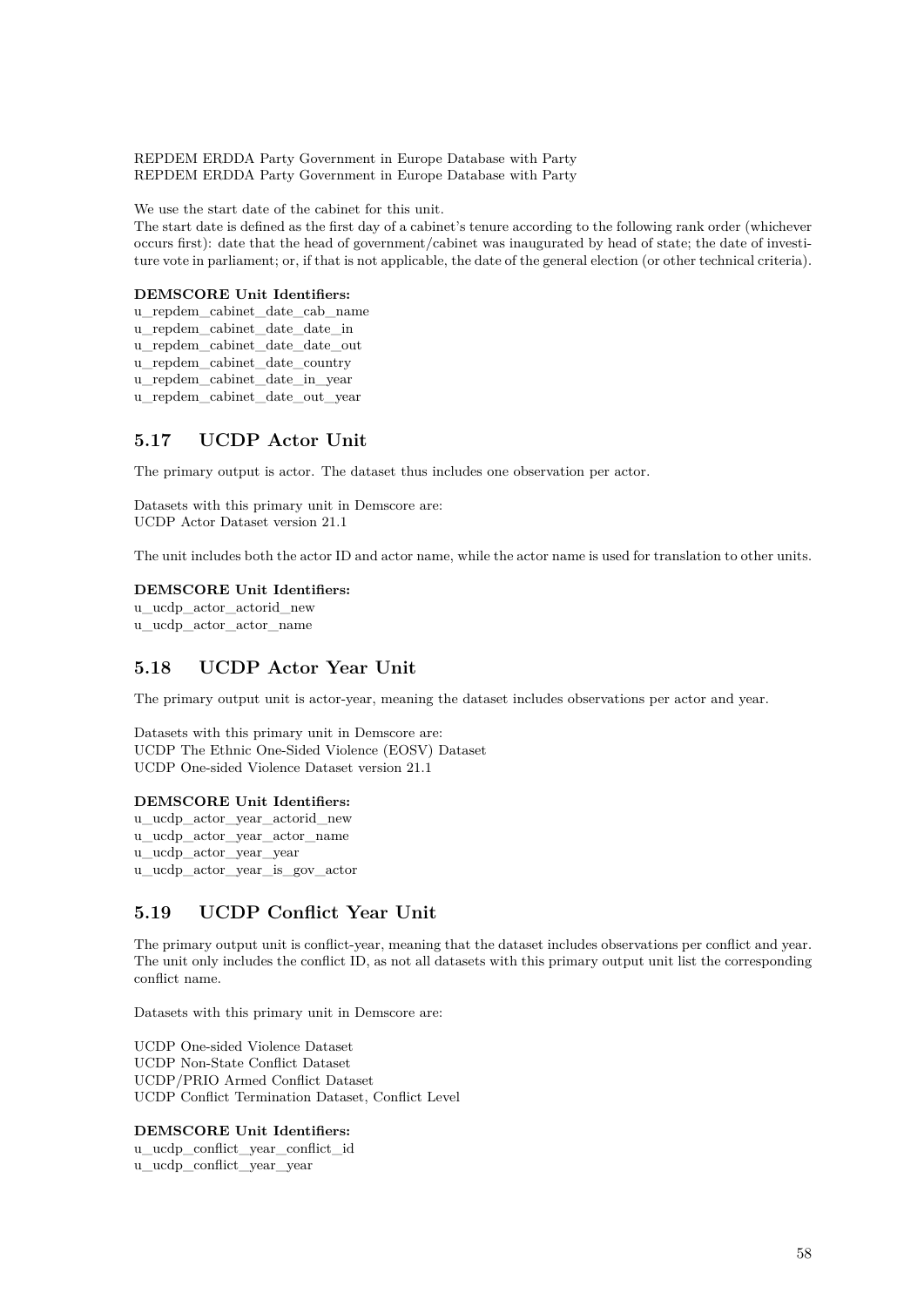# **5.20 UCDP Conflictepisode Year Unit**

The primary output unit is conflict episode-year, meaning that the dataset includes observations per conflict episode and year.

Datasets with this primary unit in Demscore are:

UCDP Conflict Termination Dataset, Conflict Level

The unit only includes the conflict episode ID, as the dataset does not include a corresponding conflict episode name.

**DEMSCORE Unit Identifiers:** u\_ucdp\_conflictep\_year\_conflictep\_id

u ucdp conflictep year year

## **5.21 UCDP Country Year Unit**

The primary output unit is country-year.

Datasets with this primary unit in Demscore are:

UCDP Onset Dataset

The country-year combinations in the dataset are however not unique, thus the primary output unit of this dataset is a combination of *country, year* and *rowid*.

#### **DEMSCORE Unit Identifiers:**

u\_ucdp\_country\_year\_rowid\_rowid u\_ucdp\_country\_year\_rowid\_country\_code u\_ucdp\_country\_year\_rowid\_name

# u\_ucdp\_country\_year\_rowid\_year

# **5.22 UCDP Conflictsides (side\_a, side\_b), Year Unit**

The primary output unit is conflictsides-year, meaning the dataset includes one observation per combination of *Side A, Side B* and *year*. The IDs for Side A and Side B are also included in this output unit. Each unique combination of Side A and Side B forms a Dyad.

Datasets with this primary unit in Demscore are:

UCDP Conflict Termination Dataset, Dyadic Level UCDP Non-state Conflict Issues and Actors Dataset UCDP Battle-Related Deaths Dataset, Conflict Level UCDP External Support in Non-state Conflict Dataset UCDP Dyadic Dataset UCDP/PRIO Armed Conflict Dataset UCDP Conflict Termination Dataset, Conflict Level UCDP Battle-Related Deaths Dataset, Dyadic Level

#### **DEMSCORE Unit Identifiers:**

u\_ucdp\_csides\_year\_side\_a\_id, u\_ucdp\_csides\_year\_side\_b\_id u\_ucdp\_csides\_year\_side\_a u\_ucdp\_csides\_year\_side\_b u\_ucdp\_csides\_year\_year

# **5.23 UCDP Dyad Year Unit**

The primary output unit is dyad-year, meaning the dataset includes one observation per dyad and year.

Datasets with this primary unit in Demscore are: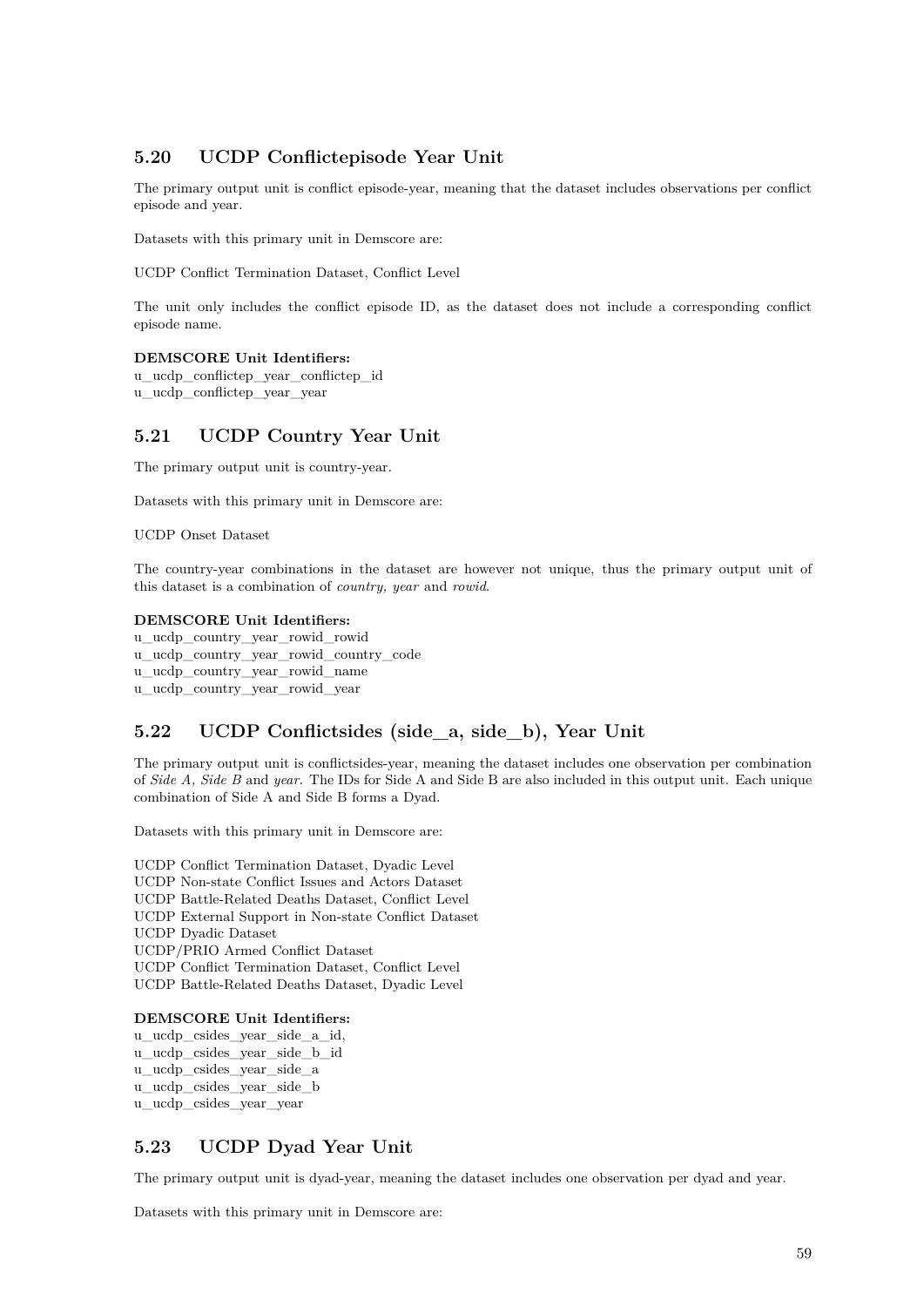UCDP Conflict Termination Dataset, Dyadic Level UCDP One-sided Violence Dataset UCDP Non-state Conflict Issues and Actors Dataset UCDP Battle-Related Deaths Dataset, Conflict Level UCDP External Support in Non-state Conflict Dataset UCDP Non-State Conflict Dataset UCDP Dyadic Dataset UCDP Battle-Related Deaths Dataset, Dyadic Level

**DEMSCORE Unit Identifiers:**

u\_ucdp\_dyad\_year\_dyad\_id

u\_ucdp\_dyad\_year\_year

# **5.24 UCDP External ID Unit**

The primary output unit is the external id, a unique identifier for each individual entry (incident of support) in the dataset.

Datasets with this primary unit in Demscore are:

UCDP External Support – Disaggregated/Supporter Level Dataset

### **DEMSCORE Unit Identifiers:**

u\_ucdp\_external\_id\_external\_id

# **5.25 UCDP Event ID Unit**

The primary output unit is id, a persistent unique numeric ID identifying each event in the UCDP Georeferenced Event Datasets.

Datasets with this primary output unit in Demscore are: UCDP Georeferenced Event Dataset (GED) Global version 21.1 UCDP Candidate Events Datasets (UCDP Candidate) version 21.0.X UCDP Candidate Events Datasets (UCDP Candidate) version 22.0.X

To aggregegatethe UCDP Georeferenced Event Dataset and translate it to other datasets, we create additional unit columns for selected variables that are then used for the agggregation and translation steps.

### **DEMSCORE Unit Identifiers:**

u\_ucdp\_gedid u\_ucdp\_gedid\_country u\_ucdp\_gedid\_year u\_ucdp\_gedid\_dyad\_new\_id u\_ucdp\_gedid\_conflict\_new\_id u\_ucdp\_gedid\_side\_a\_new\_id u\_ucdp\_gedid\_side\_b\_new\_id

## **5.26 UCDP Peace Agreement Year Unit**

The primary output unit is peaceagreement-year. This means the dataset includes one observation per peaceagreement and year.

Datasets with this primary output unit in Demscore are:

UCDP Peace Agreement Dataset

# **DEMSCORE Unit Identifiers:** u\_ucdp\_pa\_year\_pa\_name

u\_ucdp\_pa\_year\_year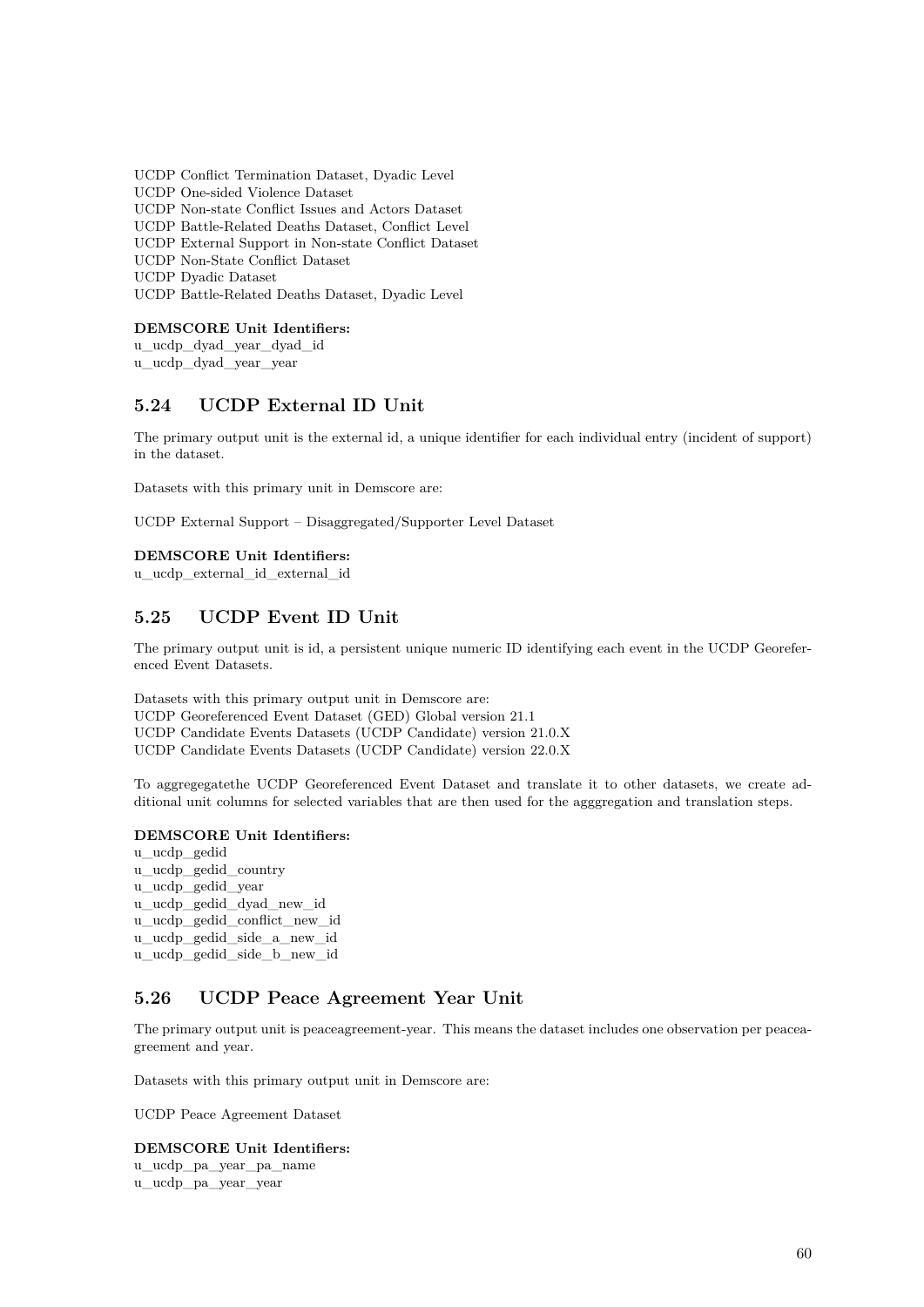# **5.27 V-Dem Country Date Unit**

The primary output unit is country-date, meaning that the dataset includes one observation per country and date.

Datasets with this primary output unit in Demscore are:

V-Dem Country-Date

### **DEMSCORE Unit Identifiers:**

u\_vdem\_country\_date\_country\_name u\_vdem\_country\_date\_date

# **5.28 V-Dem Country Date Coder Unit**

The primary output unit is a combination of the country (abbreviation and id included), the historical date and the coder ID. The dataset this includes observations per country-date-coder.

Datasets with this primary output unit in Demscore are:

V-Dem Coder-Level

### **DEMSCORE Unit Identifiers:**

u\_vdem\_country\_date\_coder\_country\_text\_id u\_vdem\_country\_date\_coder\_historical\_date u\_vdem\_country\_date\_coder\_coder\_id

# **5.29 V-Dem Country Year Unit**

The primary output unit is country-year, meaning the dataset includes observations per country and year.

Datasets with this primary output unit in Demscore are:

V-Dem Episodes of Regime Transformation Dataset V-Dem Country-Year: V-Dem Full+Others

### **DEMSCORE Unit Identifiers:**

u\_vdem\_country\_year\_country u\_vdem\_country\_year\_year

# **5.30 V-Dem Party Country Date Unit**

The primary output is a combination of the party name (in English), the country, the historical date and V-Dems numeric party identifier. If not for three duplicated party names from party merges within the same year, the v2paid variable would not be necessary to be included in the primary output unit. This only impacts three instances in Zimbabwe, Chile, and North Macedonia.

Datasets with this primary output unit in Demscore are:

V-Dem V-Party

### **DEMSCORE Unit Identifiers:**

u\_vdem\_party\_country\_date\_v2paenname u\_vdem\_party\_country\_date\_v2paid u\_vdem\_party\_country\_date\_historical\_date

u\_vdem\_party\_country\_date\_country\_name

# **5.31 V-Dem Party Country Date Coder Unit**

The primary output unit is a combination of the country name abbreviation, V-Dem's internal party ID, the historical date and the coder ID. The dataset thus includes observations for this combination of variables.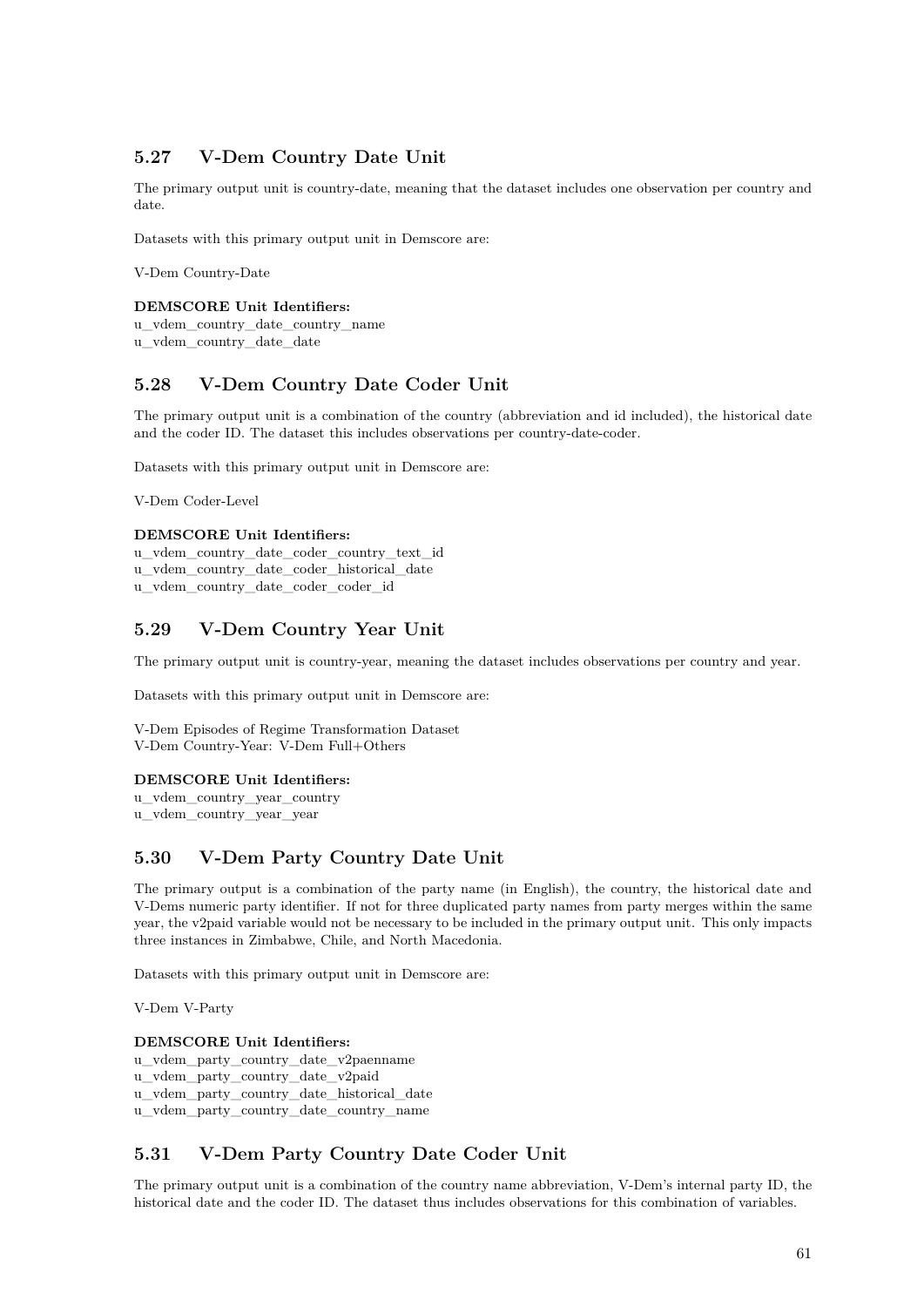Datasets with this primary output unit in Demscore are:

vdem\_vp\_coder\_level

### **DEMSCORE Unit Identifiers:**

u\_vdem\_party\_country\_date\_coder\_country\_text\_id

u\_vdem\_party\_country\_date\_coder\_v2paid

u\_vdem\_party\_country\_date\_coder\_historical\_date

u\_vdem\_party\_country\_date\_coder\_coder\_id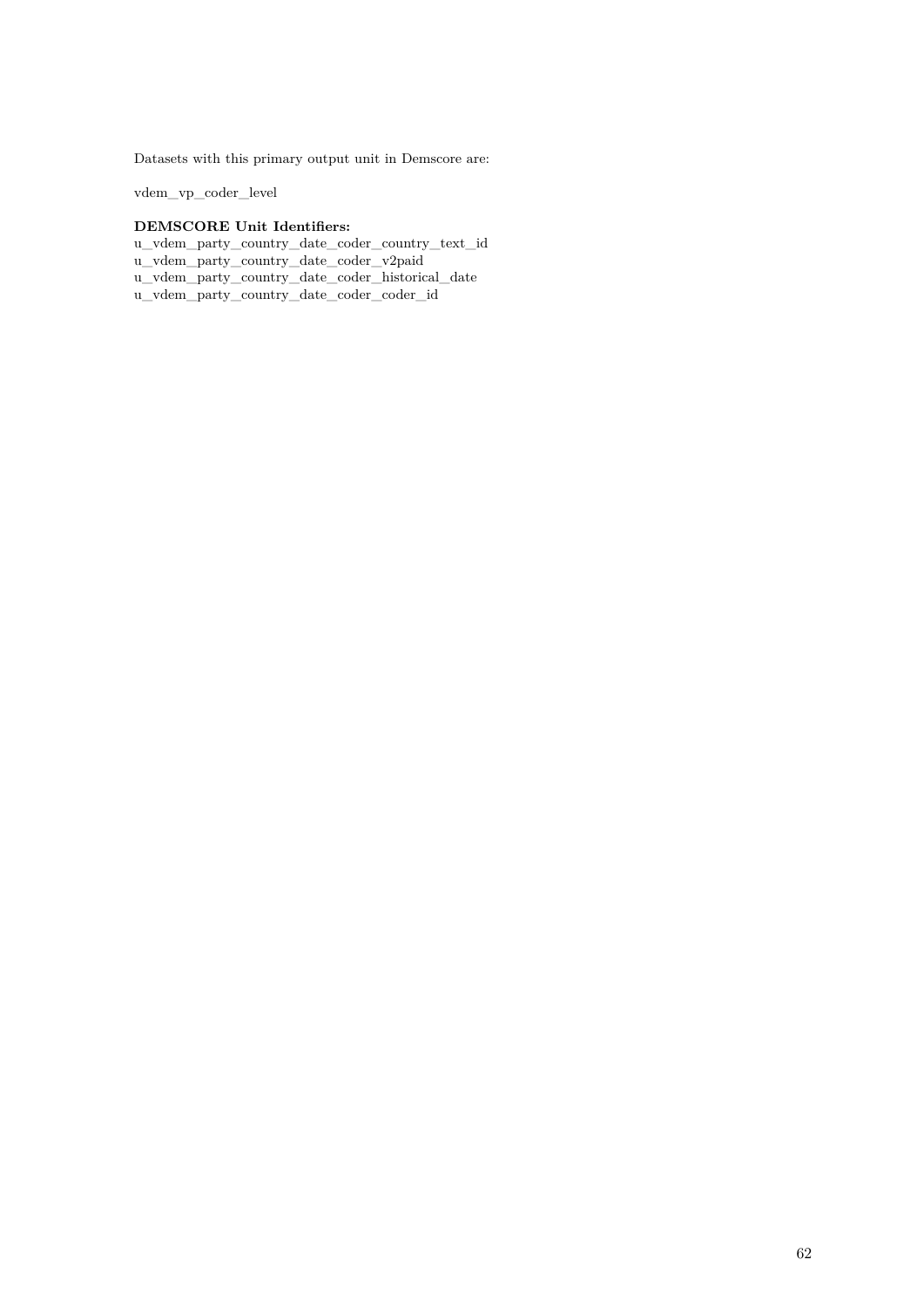# **6 Dataset-Output Unit Combinations**

This section lists all datasets and the output units in which each dataset is available or made available through unit translation.

The first output unit listed is always the primary output unit of the dataset. No translation is needed here. Next, we list the output units the dataset is directly translated to becuase the dataset's primary unit is the same as the output unit it is translated to (for instance a dataset with the primary output unit country-year is directly translated to all country-year output units). This also includes output units that are not the same as the primary output unit of the dataset, but use aggregation functions that aggregate them to the same output unit as the primary unit of the dataset (e.g. the Repdem PAGED Party Codes dataset has repdem\_ cabinet\_date as a primary output unit, but since it is aggregated to a country-year level when translating Complab SPIN CBD which has country-year as a primary unit, we can translate this dataset-output unit combination directly).

Finally, we list output units that use translation paths for the dataset to be translated to that unit. Hence, the translation between the dataset-output unit combinations are not direct. The translation description then states that the dataset is already translated to a unit that can be directly translated to the final output unit and adds eventual additional translation decisions made for the specific dataset-output unit combination to be available. See for instance the translation between Complab SPIN CBD dataset and the H-DATA Foreign Minister Date Unit: *Starting from the COMPLAB SPIN The Parental Leave Benefit Dataset (PLB) already translated to the H-DATA Country Year output unit, we translate to the the we translate to the H-DATA Minister Date output unit in the following way: Country\_year data is matched to the final year that each foregin minister was in office.*

Please also refer to the Explanatory Notes of this document for more information on the dataset-output unit translations.

## **6.1 COMPLAB SPIN The Child Benefit Dataset (CBD)**

### **6.1.1 COMPLAB Country Year Unit**

This is the primary output unit for this dataset.

### **6.1.2 H-DATA Country Year Unit**

Starting from the COMPLAB SPIN The Child Benefit Dataset (CBD) available in the Complab Country Year output unit, we translate to the H-DATA Country Year output unit in the following way:

Country year is translated to country year.

As H-DATA country definitions are based on the country definitions of the *Historical Varieties of Democracy* project, H-DATA France, Netherlands, Portugal, Spain, United Kingdom and United States of America do not include overseas territories.

For Complab United States, Puerto Rico, American Samoa, Guam, Northern Mariana Islands. and U.S. Virgin Islands are included. For Spain, Canary Islands, Balearic Islands, Ceuta, Melilla, Plazas de soberanía are included. For Portugal, Azores and Madeira are included, while Angola, Cape Verde, Guinea-Bissau, Mazambique, Sao Tome and Principe, and Macau are excluded. For France, Guadeloupe, Martinique, French Guiana, Réunion and Mayotte, Saint Pierre and Miquelon, New Caledonia, French Polynesia, Wallis and Futuna are included, while Algeria is unspecified. For the Netherlands, Bonaire, Sint Eustatius and Saba are excluded. These countries are matched nonetheless.

### **6.1.3 QoG Country Year Unit**

Starting from the COMPLAB SPIN The Child Benefit Dataset (CBD) available in the Complab Country Year output unit, we translate to the QoG Country Year output unit in the following way: Country\_year is translated to country\_year.

For Complab United States, Puerto Rico, American Samoa, Guam, Northern Mariana Islands. and U.S. Virgin Islands are included, QoG does not specify.

For Complab Spain, Canary Islands, Balearic Islands, Ceuta, Melilla, Plazas de soberanía are included. For Portugal, Azores and Madeira are included, while Angola, Cape Verde, Guinea-Bissau, Mazambique, Sao Tome and Principe, and Macau are excluded, Qog does not specify.

QoG France prior to 1963 includes Algeria, Complab France is not specified in this regard but includes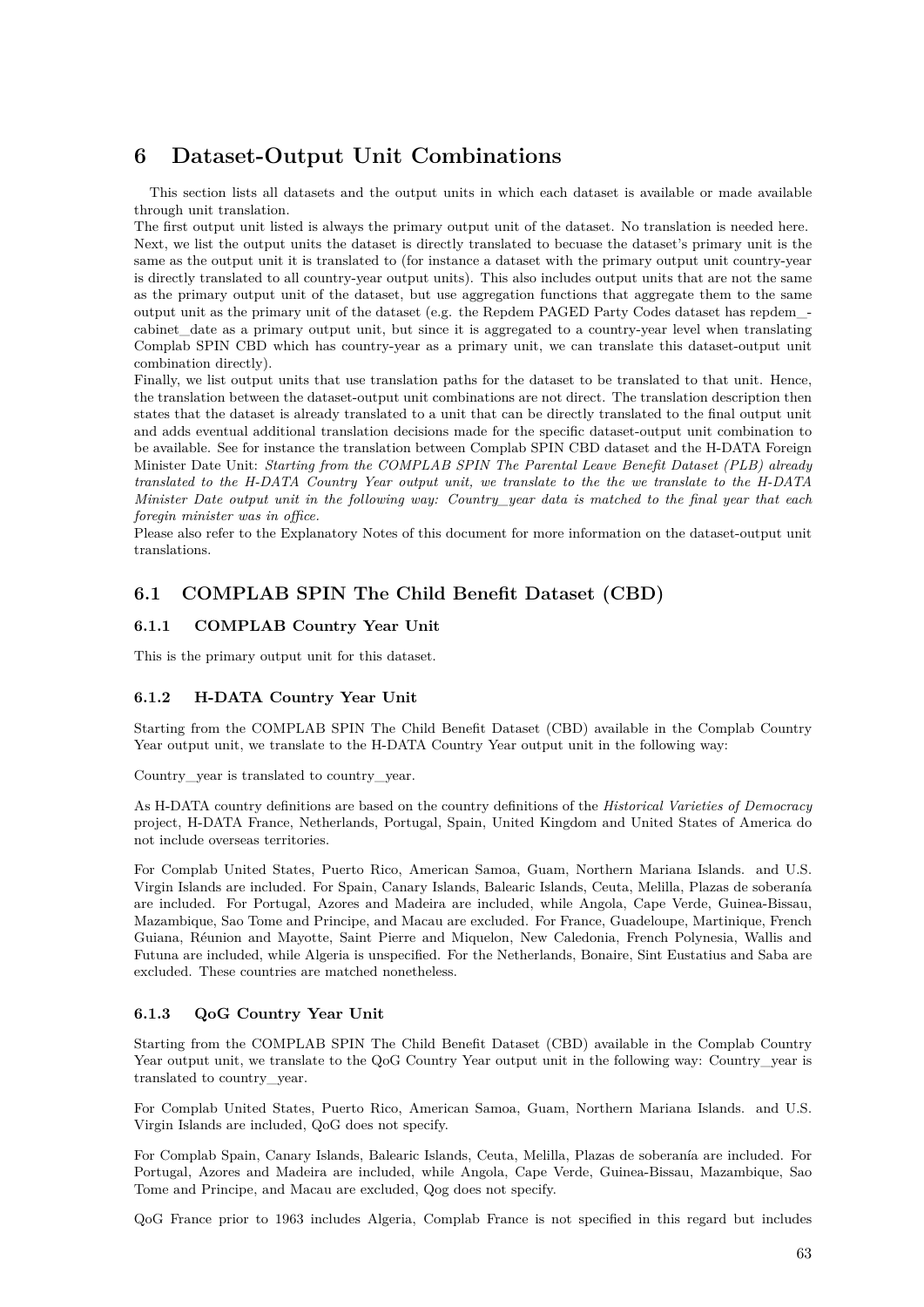Guadeloupe, Martinique, French Guiana, Réunion and Mayotte, Saint Pierre and Miquelon, New Caledonia, French Polynesia, Wallis and Futuna are included.

For Complab Netherlands, Bonaire, Sint Eustatius and Saba are excluded, while QoG does not specify. These countries are matched nonetheless.

### **6.1.4 REPDEM Cabinet Date Unit**

Starting from the COMPLAB SPIN The Child Benefit Dataset (CBD) available in the Complab Country Year output unit, we translate to the the Repdem Cabinet Date output unit in the following way:

Country\_year data is matched to the final year that each cabinet was in office.

### **6.1.5 UCDP Event ID Unit**

Starting from the COMPLAB SPIN The Child Benefit Dataset (CBD) available in the Complab Country Year output unit, we translate to the UCDP GED ID output unit in the following way:

Country\_year data is matched to all events that occurred within that country\_year.

### **6.1.6 V-Dem Country Year Unit**

Starting from the COMPLAB SPIN The Child Benefit Dataset (CBD) available in the Complab Country Year output unit, we translate to the V-Dem Country Year output unit in the following way: Country year is translated to country\_year.

V-Dem France, Netherlands, Portugal, Spain, United Kingdom and United States of America do not include overseas territories.

For Complab United States, Puerto Rico, American Samoa, Guam, Northern Mariana Islands. and U.S. Virgin Islands are included. For Spain, Canary Islands, Balearic Islands, Ceuta, Melilla, Plazas de soberanía are included. For Portugal, Azores and Madeira are included, while Angola, Cape Verde, Guinea-Bissau, Mazambique, Sao Tome and Principe, and Macau are excluded. For France, Guadeloupe, Martinique, French Guiana, Réunion and Mayotte, Saint Pierre and Miquelon, New Caledonia, French Polynesia, Wallis and Futuna are included, while Algeria is unspecified. For the Netherlands, Bonaire, Sint Eustatius and Saba are excluded. These countries are matched nonetheless.

### **6.1.7 H-DATA Foreign Minister Date Unit**

Starting from the COMPLAB SPIN The Child Benefit Dataset (CBD) already translated to the H-DATA Country Year output unit, we translate to the H-DATA Minister Date output unit in the following way:

Country\_year data is matched to the final year that each foregin minister was in office.

### **6.1.8 QoG Country Unit**

Starting from the COMPLAB SPIN The Child Benefit Dataset (CBD) already translated to the Complab Country Year output unit, we translate to the QoG Country output unit in the following way:

The most recent country\_year is matched to country.

For Complab United States, Puerto Rico, American Samoa, Guam, Northern Mariana Islands. and U.S. Virgin Islands are included, QoG does not specify.

For Complab Spain, Canary Islands, Balearic Islands, Ceuta, Melilla, Plazas de soberanía are included. For Portugal, Azores and Madeira are included, while Angola, Cape Verde, Guinea-Bissau, Mazambique, Sao Tome and Principe, and Macau are excluded, Qog does not specify.

QoG France prior to 1963 includes Algeria, Complab France is not specified in this regard but includes Guadeloupe, Martinique, French Guiana, Réunion and Mayotte, Saint Pierre and Miquelon, New Caledonia, French Polynesia, Wallis and Futuna are included.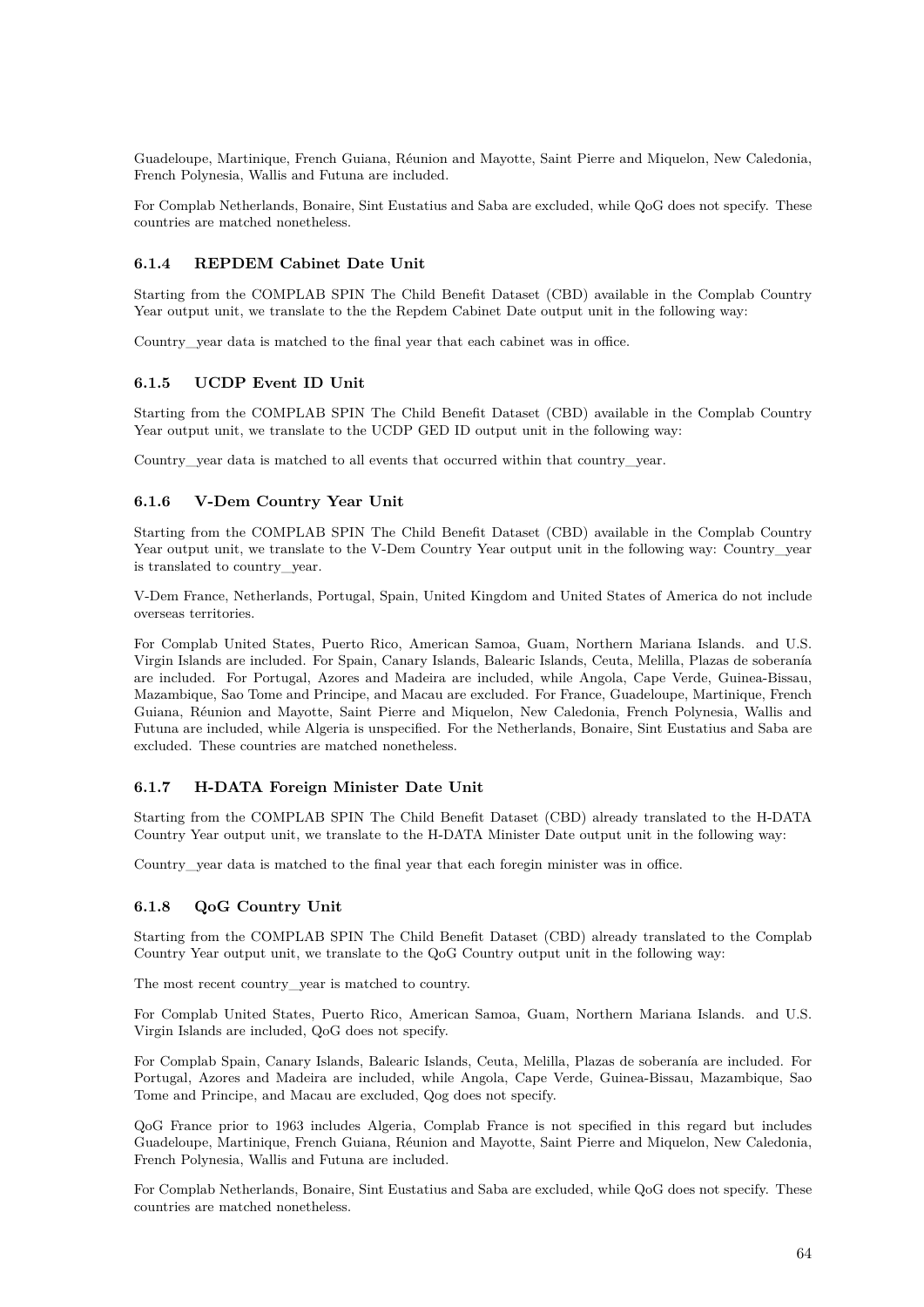### **6.1.9 QoG NUTS Year Unit**

Starting from the COMPLAB SPIN The Child Benefit Dataset (CBD), already translated to the QoG Country Year output unit, we translate to QoG Regnuts0 Year in the following way:

Regnuts0 already represents the country level, so country names are matched directly to regnuts0 region names.

For Complab United States, Puerto Rico, American Samoa, Guam, Northern Mariana Islands. and U.S. Virgin Islands are included, QoG does not specify.

For Complab Spain, Canary Islands, Balearic Islands, Ceuta, Melilla, Plazas de soberanía are included. For Portugal, Azores and Madeira are included, while Angola, Cape Verde, Guinea-Bissau, Mazambique, Sao Tome and Principe, and Macau are excluded, Qog does not specify.

QoG France prior to 1963 includes Algeria, Complab France is not specified in this regard but includes Guadeloupe, Martinique, French Guiana, Réunion and Mayotte, Saint Pierre and Miquelon, New Caledonia, French Polynesia, Wallis and Futuna are included.

For Complab Netherlands, Bonaire, Sint Eustatius and Saba are excluded, while QoG does not specify. These countries are matched nonetheless.

# **6.2 COMPLAB SPIN The Out-of-Work Benefits Dataset (OUTWB)**

### **6.2.1 COMPLAB Country Year Unit**

This is the primary output unit for this dataset.

### **6.2.2 H-DATA Country Year Unit**

Starting from the COMPLAB SPIN The Out-of-Work Benefits Dataset (OUTWB) available in the Complab Country Year output unit, we translate to the H-DATA Country Year output unit in the following way:

Country\_year is translated to country\_year.

As H-DATA country definitions are based on the country definitions of the *Historical Varieties of Democracy* project, H-DATA France, Netherlands, Portugal, Spain, United Kingdom and United States of America do not include overseas territories.

For Complab United States, Puerto Rico, American Samoa, Guam, Northern Mariana Islands. and U.S. Virgin Islands are included. For Spain, Canary Islands, Balearic Islands, Ceuta, Melilla, Plazas de soberanía are included. For Portugal, Azores and Madeira are included, while Angola, Cape Verde, Guinea-Bissau, Mazambique, Sao Tome and Principe, and Macau are excluded. For France, Guadeloupe, Martinique, French Guiana, Réunion and Mayotte, Saint Pierre and Miquelon, New Caledonia, French Polynesia, Wallis and Futuna are included, while Algeria is unspecified. For the Netherlands, Bonaire, Sint Eustatius and Saba are excluded. These countries are matched nonetheless.

### **6.2.3 QoG Country Year Unit**

Starting from the COMPLAB SPIN The Out-of-Work Benefits Dataset (OUTWB) available in the Complab Country Year output unit, we translate to the QoG Country Year output unit in the following way: Country\_ year is translated to country\_year.

For Complab United States, Puerto Rico, American Samoa, Guam, Northern Mariana Islands. and U.S. Virgin Islands are included, QoG does not specify.

For Complab Spain, Canary Islands, Balearic Islands, Ceuta, Melilla, Plazas de soberanía are included. For Portugal, Azores and Madeira are included, while Angola, Cape Verde, Guinea-Bissau, Mazambique, Sao Tome and Principe, and Macau are excluded, Qog does not specify.

QoG France prior to 1963 includes Algeria, Complab France is not specified in this regard but includes Guadeloupe, Martinique, French Guiana, Réunion and Mayotte, Saint Pierre and Miquelon, New Caledonia, French Polynesia, Wallis and Futuna are included.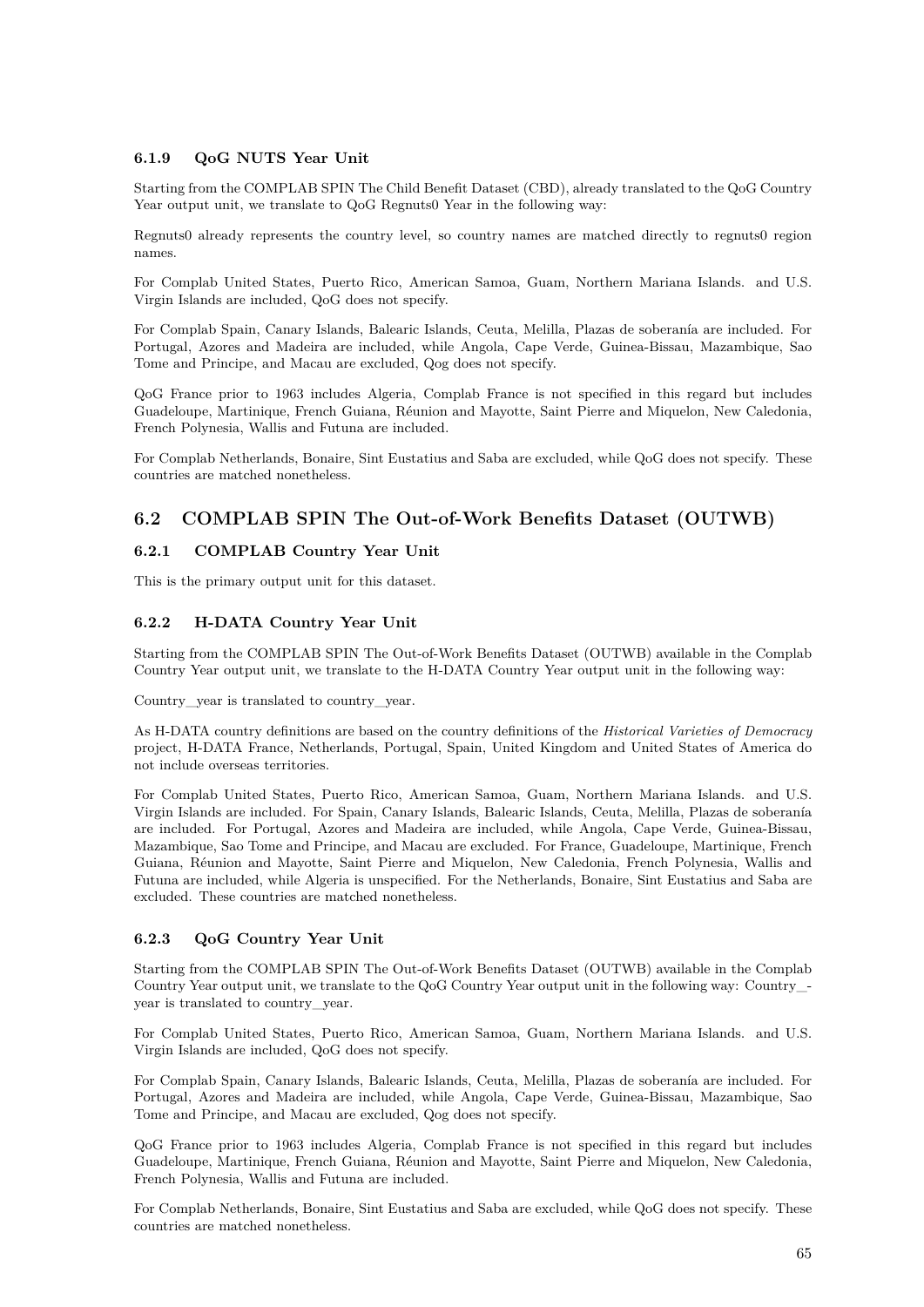### **6.2.4 REPDEM Cabinet Date Unit**

Starting from the COMPLAB SPIN The Out-of-Work Benefits Dataset (OUTWB) available in the Complab Country Year output unit, we translate to the the Repdem Cabinet Date output unit in the following way:

Country\_year data is matched to the final year that each cabinet was in office.

### **6.2.5 UCDP Actor Unit**

Starting from the COMPLAB SPIN The Out-of-Work Benefits Dataset (OUTWB) available in the Complab Country Year output unit, we translate to the UCDP Actor output unit in the following way:

The most recent country-years are matched to government actor and year by comparing the starting country identifiers and definitions to the end-unit definitions (UCDP, based on Gleditsch-Ward).

### **6.2.6 UCDP Event ID Unit**

Starting from the COMPLAB SPIN The Out-of-Work Benefits Dataset (OUTWB) available in the Complab Country Year output unit, we translate to the UCDP GED ID output unit in the following way:

Country year data is matched to all events that occurred within that country year.

### **6.2.7 V-Dem Country Year Unit**

Starting from the COMPLAB SPIN The Out-of-Work Benefits Dataset (OUTWB) available in the Complab Country Year output unit, we translate to the V-Dem Country Year output unit in the following way: Country\_year is translated to country\_year.

V-Dem France, Netherlands, Portugal, Spain, United Kingdom and United States of America do not include overseas territories.

For Complab United States, Puerto Rico, American Samoa, Guam, Northern Mariana Islands. and U.S. Virgin Islands are included. For Spain, Canary Islands, Balearic Islands, Ceuta, Melilla, Plazas de soberanía are included. For Portugal, Azores and Madeira are included, while Angola, Cape Verde, Guinea-Bissau, Mazambique, Sao Tome and Principe, and Macau are excluded. For France, Guadeloupe, Martinique, French Guiana, Réunion and Mayotte, Saint Pierre and Miquelon, New Caledonia, French Polynesia, Wallis and Futuna are included, while Algeria is unspecified. For the Netherlands, Bonaire, Sint Eustatius and Saba are excluded. These countries are matched nonetheless.

### **6.2.8 H-DATA Foreign Minister Date Unit**

Starting from the COMPLAB SPIN The Out-of-Work Benefits Dataset (OUTWB) already translated to the H-DATA Country Year output unit, we translate to the H-DATA Minister Date output unit in the following way:

Country year data is matched to the final year that each foregin minister was in office.

### **6.2.9 QoG Country Unit**

Starting from the COMPLAB SPIN The Out-of-Work Benefits Dataset (OUTWB) already translated to the Complab Country Year output unit, we translate to the QoG Country output unit in the following way:

For Complab United States, Puerto Rico, American Samoa, Guam, Northern Mariana Islands. and U.S. Virgin Islands are included, QoG does not specify.

For Complab Spain, Canary Islands, Balearic Islands, Ceuta, Melilla, Plazas de soberanía are included. For Portugal, Azores and Madeira are included, while Angola, Cape Verde, Guinea-Bissau, Mazambique, Sao Tome and Principe, and Macau are excluded, Qog does not specify.

QoG France prior to 1963 includes Algeria, Complab France is not specified in this regard but includes Guadeloupe, Martinique, French Guiana, Réunion and Mayotte, Saint Pierre and Miquelon, New Caledonia, French Polynesia, Wallis and Futuna are included.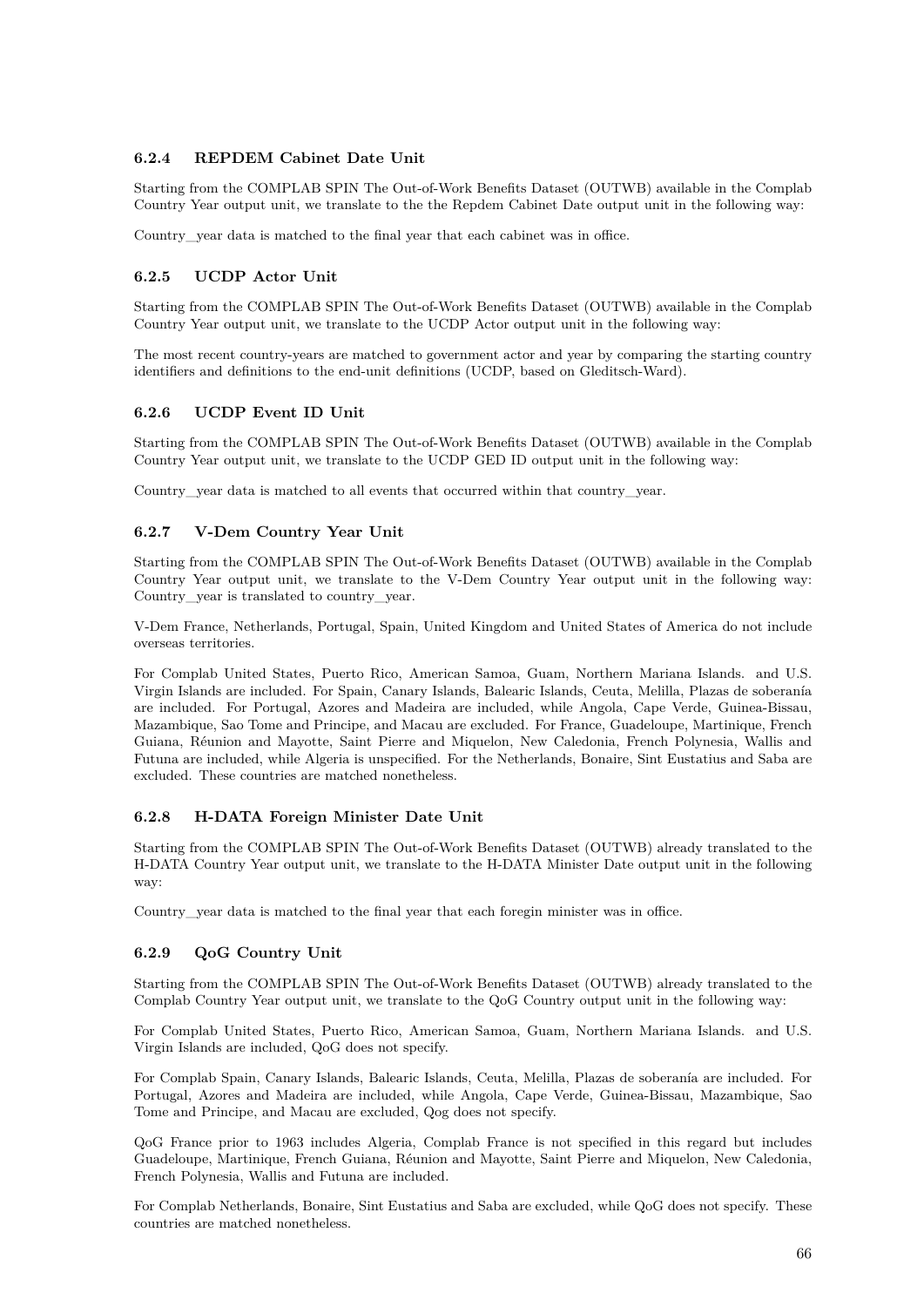### **6.2.10 QoG NUTS Year Unit**

Starting from the COMPLAB SPIN The Out-of-Work Benefits Dataset (OUTWB), already translated to the QoG Country Year output unit, we translate to QoG Regnuts0 Year in the following way:

Regnuts0 already represents the country level, so country names are matched directly to regnuts0 region names.

For Complab United States, Puerto Rico, American Samoa, Guam, Northern Mariana Islands. and U.S. Virgin Islands are included, QoG does not specify.

For Complab Spain, Canary Islands, Balearic Islands, Ceuta, Melilla, Plazas de soberanía are included. For Portugal, Azores and Madeira are included, while Angola, Cape Verde, Guinea-Bissau, Mazambique, Sao Tome and Principe, and Macau are excluded, Qog does not specify.

QoG France prior to 1963 includes Algeria, Complab France is not specified in this regard but includes Guadeloupe, Martinique, French Guiana, Réunion and Mayotte, Saint Pierre and Miquelon, New Caledonia, French Polynesia, Wallis and Futuna are included.

For Complab Netherlands, Bonaire, Sint Eustatius and Saba are excluded, while QoG does not specify. These countries are matched nonetheless.

# **6.3 COMPLAB SPIN The Parental Leave Benefit Dataset (PLB)**

### **6.3.1 COMPLAB Country Year Unit**

This is the primary output unit for this dataset.

### **6.3.2 H-DATA Country Year Unit**

Starting from the COMPLAB SPIN The Parental Leave Benefit Dataset (PLB) available in the Complab Country Year output unit, we translate to the H-DATA Country Year output unit in the following way:

Country\_year is translated to country\_year.

As H-DATA country definitions are based on the country definitions of the *Historical Varieties of Democracy* project, H-DATA France, Netherlands, Portugal, Spain, United Kingdom and United States of America do not include overseas territories.

For Complab United States, Puerto Rico, American Samoa, Guam, Northern Mariana Islands. and U.S. Virgin Islands are included. For Spain, Canary Islands, Balearic Islands, Ceuta, Melilla, Plazas de soberanía are included. For Portugal, Azores and Madeira are included, while Angola, Cape Verde, Guinea-Bissau, Mazambique, Sao Tome and Principe, and Macau are excluded. For France, Guadeloupe, Martinique, French Guiana, Réunion and Mayotte, Saint Pierre and Miquelon, New Caledonia, French Polynesia, Wallis and Futuna are included, while Algeria is unspecified. For the Netherlands, Bonaire, Sint Eustatius and Saba are excluded. These countries are matched nonetheless.

### **6.3.3 QoG Country Year Unit**

Starting from the COMPLAB SPIN The Parental Leave Benefit Dataset (PLB) available in the Complab Country Year output unit, we translate to the QoG Country Year output unit in the following way: Country\_ year is translated to country\_year.

For Complab United States, Puerto Rico, American Samoa, Guam, Northern Mariana Islands. and U.S. Virgin Islands are included, QoG does not specify.

For Complab Spain, Canary Islands, Balearic Islands, Ceuta, Melilla, Plazas de soberanía are included. For Portugal, Azores and Madeira are included, while Angola, Cape Verde, Guinea-Bissau, Mazambique, Sao Tome and Principe, and Macau are excluded, Qog does not specify.

QoG France prior to 1963 includes Algeria, Complab France is not specified in this regard but includes Guadeloupe, Martinique, French Guiana, Réunion and Mayotte, Saint Pierre and Miquelon, New Caledonia, French Polynesia, Wallis and Futuna are included.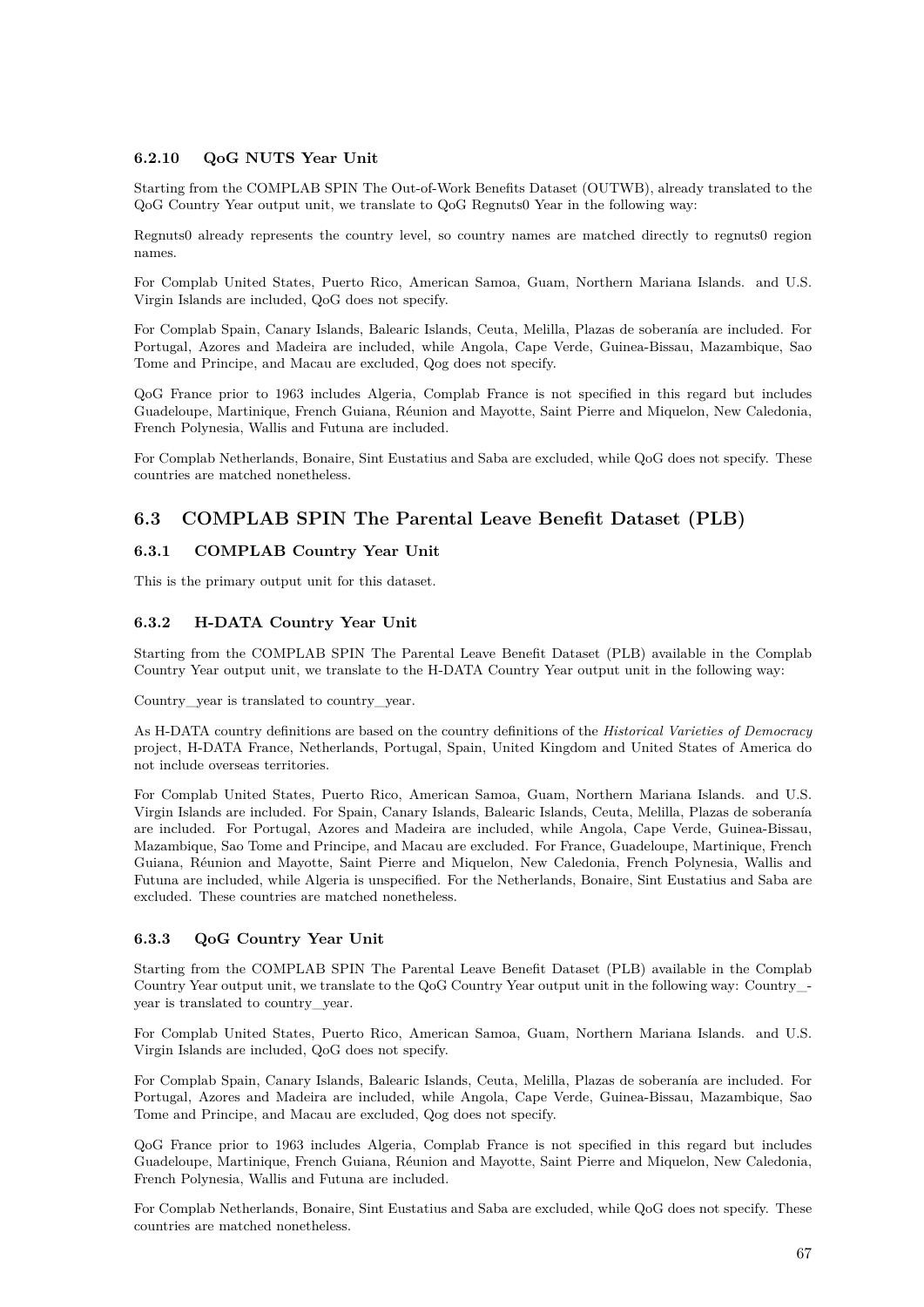### **6.3.4 REPDEM Cabinet Date Unit**

Starting from the COMPLAB SPIN The Out-of-Work Benefits Dataset (OUTWB) available in the Complab Country Year output unit, we translate to the the Repdem Cabinet Date output unit in the following way:

Country\_year data is matched to the final year that each cabinet was in office.

### **6.3.5 UCDP Event ID Unit**

Starting from the COMPLAB SPIN The Parental Leave Benefit Dataset (PLB) available in the Complab Country Year output unit, we translate to the UCDP GED ID output unit in the following way:

Country\_year data is matched to all events that occurred within that country\_year.

#### **6.3.6 V-Dem Country Year Unit**

Starting from the COMPLAB SPIN The Parental Leave Benefit Dataset (PLB) available in the Complab Country Year output unit, we translate to the V-Dem Country Year output unit in the following way: Country\_year is translated to country\_year.

V-Dem France, Netherlands, Portugal, Spain, United Kingdom and United States of America do not include overseas territories.

For Complab United States, Puerto Rico, American Samoa, Guam, Northern Mariana Islands. and U.S. Virgin Islands are included. For Spain, Canary Islands, Balearic Islands, Ceuta, Melilla, Plazas de soberanía are included. For Portugal, Azores and Madeira are included, while Angola, Cape Verde, Guinea-Bissau, Mazambique, Sao Tome and Principe, and Macau are excluded. For France, Guadeloupe, Martinique, French Guiana, Réunion and Mayotte, Saint Pierre and Miquelon, New Caledonia, French Polynesia, Wallis and Futuna are included, while Algeria is unspecified. For the Netherlands, Bonaire, Sint Eustatius and Saba are excluded. These countries are matched nonetheless.

### **6.3.7 H-DATA Foreign Minister Date Unit**

Starting from the COMPLAB SPIN The Parental Leave Benefit Dataset (PLB) already translated to the H-DATA Country Year output unit, we translate to the the we translate to the H-DATA Minister Date output unit in the following way:

Country\_year data is matched to the final year that each foregin minister was in office.

### **6.3.8 QoG Country Unit**

Starting from the COMPLAB SPIN The Parental Leave Benefit Dataset (PLB) already translated to the Complab Country Year output unit, we translate to the QoG Country output unit in the following way:

The most recent country\_year is matched to country.

For Complab United States, Puerto Rico, American Samoa, Guam, Northern Mariana Islands. and U.S. Virgin Islands are included, QoG does not specify.

For Complab Spain, Canary Islands, Balearic Islands, Ceuta, Melilla, Plazas de soberanía are included. For Portugal, Azores and Madeira are included, while Angola, Cape Verde, Guinea-Bissau, Mazambique, Sao Tome and Principe, and Macau are excluded, Qog does not specify.

QoG France prior to 1963 includes Algeria, Complab France is not specified in this regard but includes Guadeloupe, Martinique, French Guiana, Réunion and Mayotte, Saint Pierre and Miquelon, New Caledonia, French Polynesia, Wallis and Futuna are included.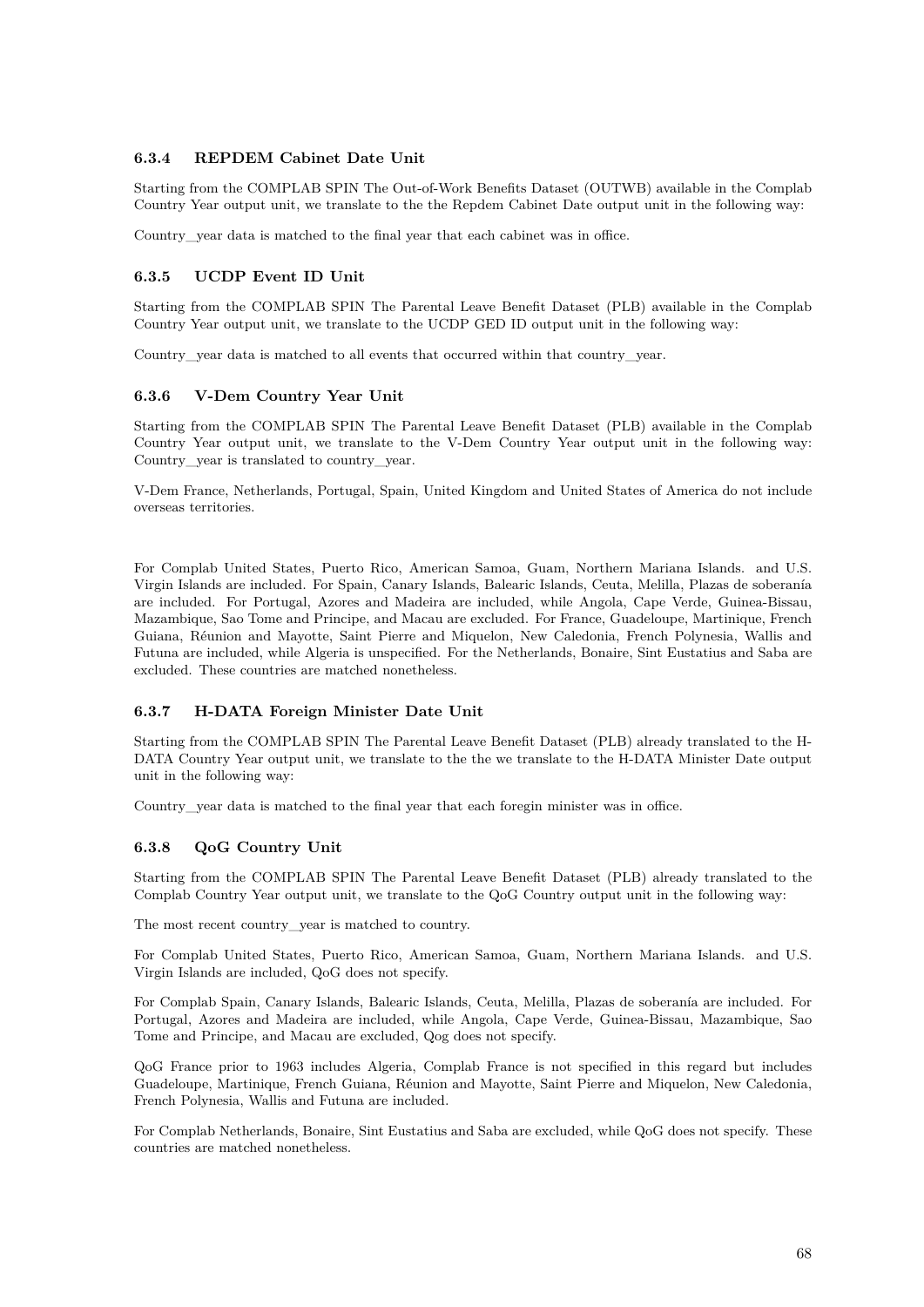### **6.3.9 QoG NUTS Year Unit**

Starting from the COMPLAB SPIN The Parental Leave Benefit Dataset (PLB), already translated to the QoG Country Year output unit, we translate to QoG Regnuts0 Year in the following way:

For Complab United States, Puerto Rico, American Samoa, Guam, Northern Mariana Islands. and U.S. Virgin Islands are included, QoG does not specify.

For Complab Spain, Canary Islands, Balearic Islands, Ceuta, Melilla, Plazas de soberanía are included. For Portugal, Azores and Madeira are included, while Angola, Cape Verde, Guinea-Bissau, Mazambique, Sao Tome and Principe, and Macau are excluded, Qog does not specify.

QoG France prior to 1963 includes Algeria, Complab France is not specified in this regard but includes Guadeloupe, Martinique, French Guiana, Réunion and Mayotte, Saint Pierre and Miquelon, New Caledonia, French Polynesia, Wallis and Futuna are included.

For Complab Netherlands, Bonaire, Sint Eustatius and Saba are excluded, while QoG does not specify. These countries are matched nonetheless.

# **6.4 COMPLAB SPIN The Social Assistance and Minimum Income Protection Interim Dataset (SAMIP)**

### **6.4.1 COMPLAB Country Year Unit**

This is the primary output unit for this dataset.

Please treat the data for Norway and Italy from this dataset with caution, as alternative data series are provided in the orignal dataset. Refer to the original reference document for these cases. In these cases, we have chosen to match to the unadjusted data series, however the alternative data series are available in the original dataset as Norway\_adjusted and Italy\_adjusted.

### **6.4.2 H-DATA Country Year Unit**

Starting from the COMPLAB SPIN The Social Assistance and Minimum Income Protection Interim Dataset (SAMIP) available in the Complab Country Year output unit, we translate to the H-DATA Country Year output unit in the following way:

Country\_year is translated to country\_year.

As H-DATA country definitions are based on the country definitions of the *Historical Varieties of Democracy* project, H-DATA France, Netherlands, Portugal, Spain, United Kingdom and United States of America do not include overseas territories.

For Complab United States, Puerto Rico, American Samoa, Guam, Northern Mariana Islands. and U.S. Virgin Islands are included. For Spain, Canary Islands, Balearic Islands, Ceuta, Melilla, Plazas de soberanía are included. For Portugal, Azores and Madeira are included, while Angola, Cape Verde, Guinea-Bissau, Mazambique, Sao Tome and Principe, and Macau are excluded. For France, Guadeloupe, Martinique, French Guiana, Réunion and Mayotte, Saint Pierre and Miquelon, New Caledonia, French Polynesia, Wallis and Futuna are included, while Algeria is unspecified. For the Netherlands, Bonaire, Sint Eustatius and Saba are excluded. These countries are matched nonetheless.

### **6.4.3 QoG Country Year Unit**

Starting from the COMPLAB SPIN The Social Assistance and Minimum Income Protection Interim Dataset (SAMIP) available in the Complab Country Year output unit, we translate to the QoG Country Year output unit in the following way: Country\_year is translated to country\_year.

For Complab United States, Puerto Rico, American Samoa, Guam, Northern Mariana Islands. and U.S. Virgin Islands are included, QoG does not specify.

For Complab Spain, Canary Islands, Balearic Islands, Ceuta, Melilla, Plazas de soberanía are included. For Portugal, Azores and Madeira are included, while Angola, Cape Verde, Guinea-Bissau, Mazambique, Sao Tome and Principe, and Macau are excluded, Qog does not specify.

QoG France prior to 1963 includes Algeria, Complab France is not specified in this regard but includes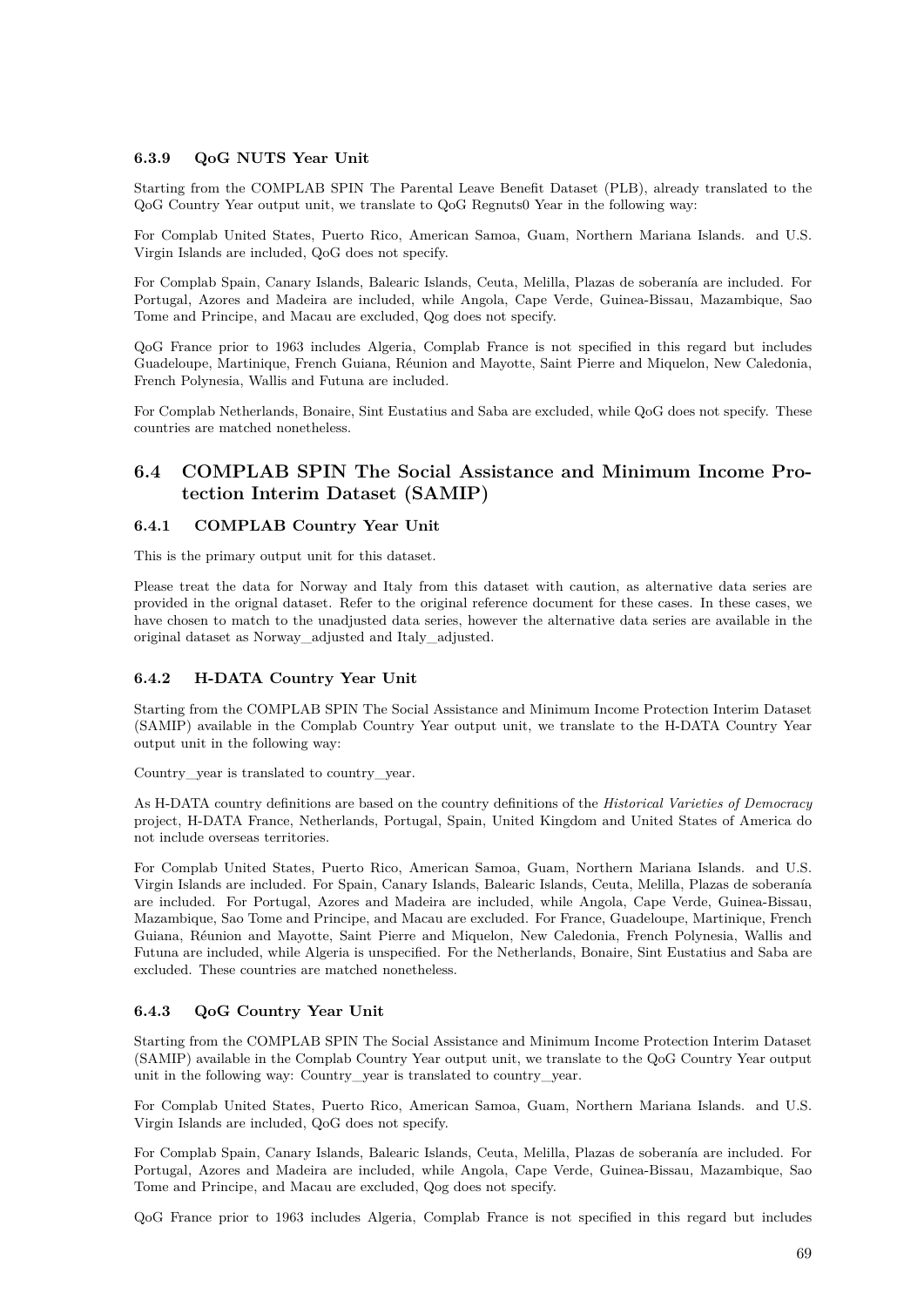Guadeloupe, Martinique, French Guiana, Réunion and Mayotte, Saint Pierre and Miquelon, New Caledonia, French Polynesia, Wallis and Futuna are included.

For Complab Netherlands, Bonaire, Sint Eustatius and Saba are excluded, while QoG does not specify. These countries are matched nonetheless.

### **6.4.4 REPDEM Cabinet Date Unit**

Starting from the COMPLAB SPIN The Social Assistance and Minimum Income Protection Interim Dataset (SAMIP) available in the Complab Country Year output unit, we translate to the the Repdem Cabinet Date output unit in the following way:

Country\_year data is matched to the final year that each cabinet was in office.

Please treat the data for Norway and Italy from this dataset with caution, refer to the original reference document for these cases. The alternative data series are available in the original dataset.

### **6.4.5 UCDP Actor Unit**

Starting from the COMPLAB SPIN The Social Assistance and Minimum Income Protection Interim Dataset (SAMIP) available in the Complab Country Year output unit, we translate to the UCDP Actor output unit in the following way:

The most recent country-years are matched to government actor and year by comparing the starting country identifiers and definitions to the end-unit definitions (UCDP, based on Gleditsch-Ward).

Please treat the data for Norway and Italy from this dataset with caution, refer to the original reference document for these cases. The alternative data series are available in the original dataset.

### **6.4.6 UCDP Actor Year Unit**

Starting from the COMPLAB SPIN The Social Assistance and Minimum Income Protection Interim Dataset (SAMIP) available in the Complab Country Year output unit, we translate to the UCDP Actor Year output unit in the following way:

Country-years are matched to government actor and year by comparing the starting country identifiers and definitions to the end-unit definitions (UCDP, based on Gleditsch-Ward).

Please treat the data for Norway and Italy from this dataset with caution, refer to the original reference document for these cases. The alternative data series are available in the original dataset.

### **6.4.7 UCDP Event ID Unit**

Starting from the COMPLAB SPIN The Social Assistance and Minimum Income Protection Interim Dataset (SAMIP) available in the Complab Country Year output unit, we translate to the UCDP GED ID output unit in the following way:

Country\_year data is matched to all events that occurred within that country\_year.

Please treat the data for Norway and Italy from this dataset with caution, refer to the original reference document for these cases. The alternative data series are available in the original dataset.

### **6.4.8 V-Dem Country Year Unit**

Starting from the COMPLAB SPIN The Social Assistance and Minimum Income Protection Interim Dataset (SAMIP) available in the Complab Country Year output unit, we translate to the V-Dem Country Year output unit in the following way: Country\_year is translated to country\_year.

V-Dem France, Netherlands, Portugal, Spain, United Kingdom and United States of America do not include overseas territories.

For Complab United States, Puerto Rico, American Samoa, Guam, Northern Mariana Islands. and U.S. Virgin Islands are included. For Spain, Canary Islands, Balearic Islands, Ceuta, Melilla, Plazas de soberanía are included. For Portugal, Azores and Madeira are included, while Angola, Cape Verde, Guinea-Bissau, Mazambique, Sao Tome and Principe, and Macau are excluded. For France, Guadeloupe, Martinique, French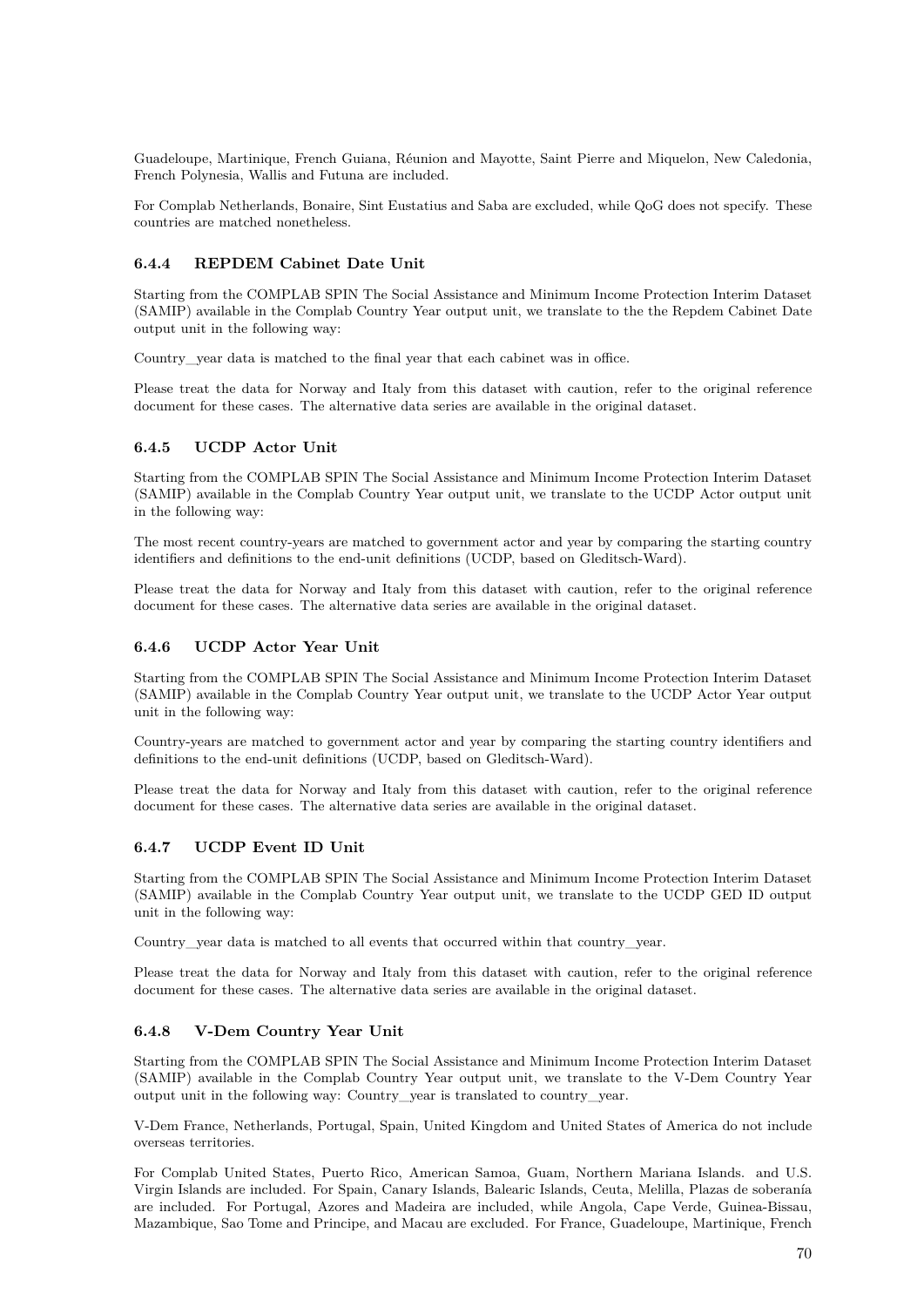Guiana, Réunion and Mayotte, Saint Pierre and Miquelon, New Caledonia, French Polynesia, Wallis and Futuna are included, while Algeria is unspecified. For the Netherlands, Bonaire, Sint Eustatius and Saba are excluded. These countries are matched nonetheless.

Please treat the data for Norway and Italy from this dataset with caution, refer to the original reference document for these cases. The alternative data series are available in the original dataset.

### **6.4.9 H-DATA Foreign Minister Date Unit**

Starting from the COMPLAB SPIN The Social Assistance and Minimum Income Protection Interim Dataset (SAMIP) already translated to the H-DATA Country Year output unit, we translate to the the we translate to the H-DATA Minister Date output unit in the following way:

Country\_year data is matched to the final year that each foregin minister was in office.

Please treat the data for Norway and Italy from this dataset with caution, refer to the original reference document for these cases. The alternative data series are already translated to the original dataset.

#### **6.4.10 QoG Country Unit**

Starting from the COMPLAB SPIN The Social Assistance and Minimum Income Protection Interim Dataset (SAMIP) already translated to the Complab Country Year output unit, we translate to the QoG Country output unit in the following way:

The most recent country\_year is matched to country.

For Complab United States, Puerto Rico, American Samoa, Guam, Northern Mariana Islands. and U.S. Virgin Islands are included, QoG does not specify.

For Complab Spain, Canary Islands, Balearic Islands, Ceuta, Melilla, Plazas de soberanía are included. For Portugal, Azores and Madeira are included, while Angola, Cape Verde, Guinea-Bissau, Mazambique, Sao Tome and Principe, and Macau are excluded, Qog does not specify.

QoG France prior to 1963 includes Algeria, Complab France is not specified in this regard but includes Guadeloupe, Martinique, French Guiana, Réunion and Mayotte, Saint Pierre and Miquelon, New Caledonia, French Polynesia, Wallis and Futuna are included.

For Complab Netherlands, Bonaire, Sint Eustatius and Saba are excluded, while QoG does not specify. These countries are matched nonetheless.

### **6.4.11 QoG NUTS Year Unit**

Starting from the COMPLAB SPIN The Social Assistance and Minimum Income Protection Interim Dataset (SAMIP), already translated to the QoG Country Year output unit, we translate to QoG Regnuts0 Year in the following way:

Regnuts0 already represents the country level, so country names are matched directly to regnuts0 region names.

Please treat the data for Norway and Italy from this dataset with caution, refer to the original reference document for these cases. The alternative data series are already translated to the original dataset.

For Complab United States, Puerto Rico, American Samoa, Guam, Northern Mariana Islands. and U.S. Virgin Islands are included, QoG does not specify.

For Complab Spain, Canary Islands, Balearic Islands, Ceuta, Melilla, Plazas de soberanía are included. For Portugal, Azores and Madeira are included, while Angola, Cape Verde, Guinea-Bissau, Mazambique, Sao Tome and Principe, and Macau are excluded, Qog does not specify.

QoG France prior to 1963 includes Algeria, Complab France is not specified in this regard but includes Guadeloupe, Martinique, French Guiana, Réunion and Mayotte, Saint Pierre and Miquelon, New Caledonia, French Polynesia, Wallis and Futuna are included.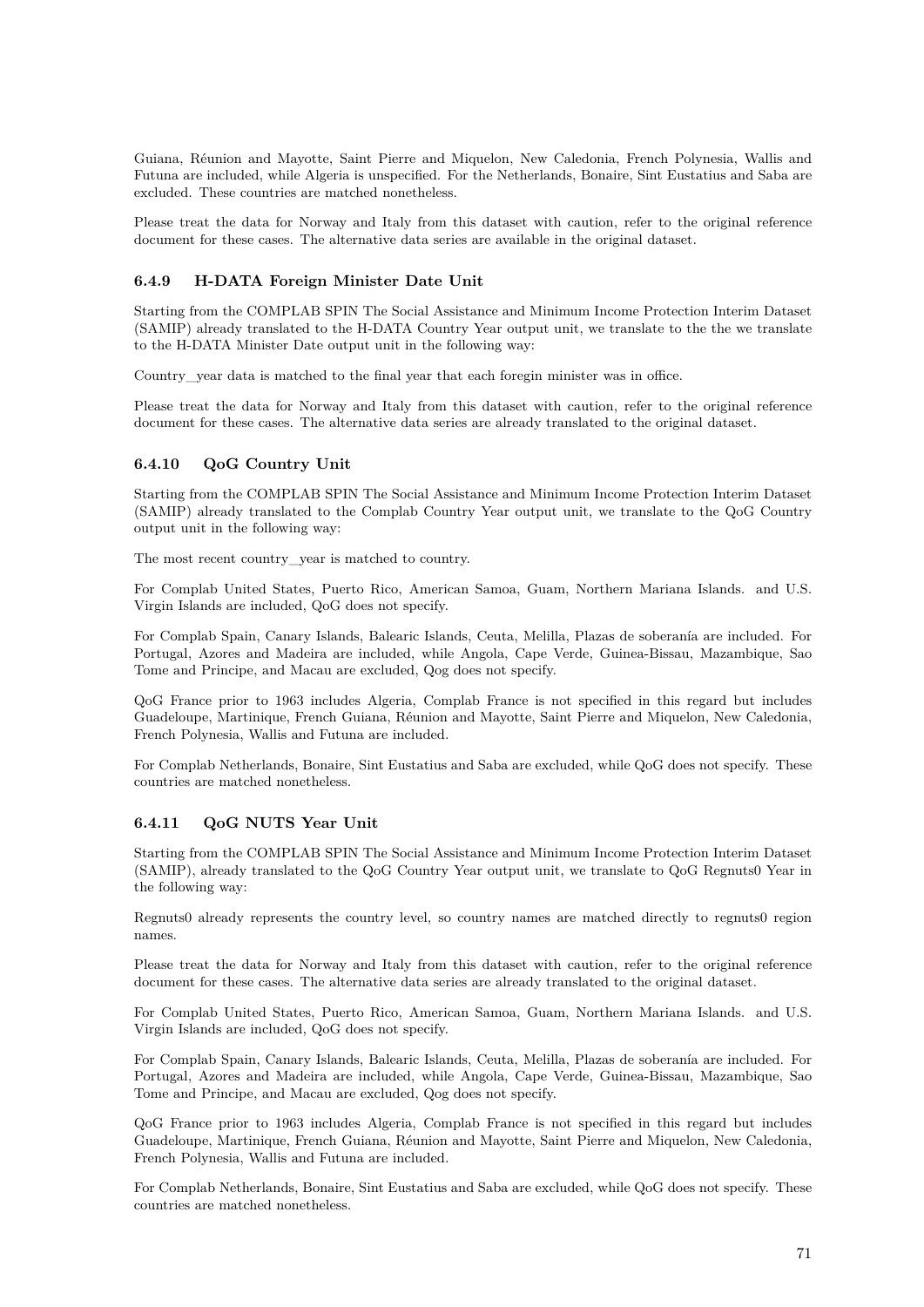# **6.5 COMPLAB SPIN The Social Citizenship Indicator Program (SCIP)**

## **6.5.1 COMPLAB Country Year Unit**

This is the primary output unit for this dataset.

## **6.5.2 H-DATA Country Year Unit**

Starting from the COMPLAB SPIN The Social Citizenship Indicator Program (SCIP) available in the Complab Country Year output unit, we translate to the H-DATA Country Year output unit in the following way:

Country\_year is translated to country\_year.

As H-DATA country definitions are based on the country definitions of the *Historical Varieties of Democracy* project, H-DATA France, Netherlands, Portugal, Spain, United Kingdom and United States of America do not include overseas territories.

For Complab United States, Puerto Rico, American Samoa, Guam, Northern Mariana Islands. and U.S. Virgin Islands are included. For Spain, Canary Islands, Balearic Islands, Ceuta, Melilla, Plazas de soberanía are included. For Portugal, Azores and Madeira are included, while Angola, Cape Verde, Guinea-Bissau, Mazambique, Sao Tome and Principe, and Macau are excluded. For France, Guadeloupe, Martinique, French Guiana, Réunion and Mayotte, Saint Pierre and Miquelon, New Caledonia, French Polynesia, Wallis and Futuna are included, while Algeria is unspecified. For the Netherlands, Bonaire, Sint Eustatius and Saba are excluded. These countries are matched nonetheless.

## **6.5.3 QoG Country Year Unit**

Starting from the COMPLAB SPIN The Social Citizenship Indicator Program (SCIP) available in the Complab Country Year output unit, we translate to the QoG Country Year output unit in the following way: Country\_year is translated to country\_year.

For Complab United States, Puerto Rico, American Samoa, Guam, Northern Mariana Islands. and U.S. Virgin Islands are included, QoG does not specify.

For Complab Spain, Canary Islands, Balearic Islands, Ceuta, Melilla, Plazas de soberanía are included. For Portugal, Azores and Madeira are included, while Angola, Cape Verde, Guinea-Bissau, Mazambique, Sao Tome and Principe, and Macau are excluded, Qog does not specify.

QoG France prior to 1963 includes Algeria, Complab France is not specified in this regard but includes Guadeloupe, Martinique, French Guiana, Réunion and Mayotte, Saint Pierre and Miquelon, New Caledonia, French Polynesia, Wallis and Futuna are included.

For Complab Netherlands, Bonaire, Sint Eustatius and Saba are excluded, while QoG does not specify. These countries are matched nonetheless.

## **6.5.4 REPDEM Cabinet Date Unit**

Starting from the COMPLAB SPIN The Social Citizenship Indicator Program (SCIP) available in the Complab Country Year output unit, we translate to the the Repdem Cabinet Date output unit in the following way:

Country\_year data is matched to the final year that each cabinet was in office.

## **6.5.5 UCDP Event ID Unit**

Starting from the COMPLAB SPIN The Social Citizenship Indicator Program (SCIP) available in the Complab Country Year output unit, we translate to the UCDP GED ID output unit in the following way:

Country year data is matched to all events that occurred within that country year.

## **6.5.6 V-Dem Country Year Unit**

Starting from the COMPLAB SPIN The Social Citizenship Indicator Program (SCIP) available in the Complab Country Year output unit, we translate to the V-Dem Country Year output unit in the following way: Country year is translated to country year.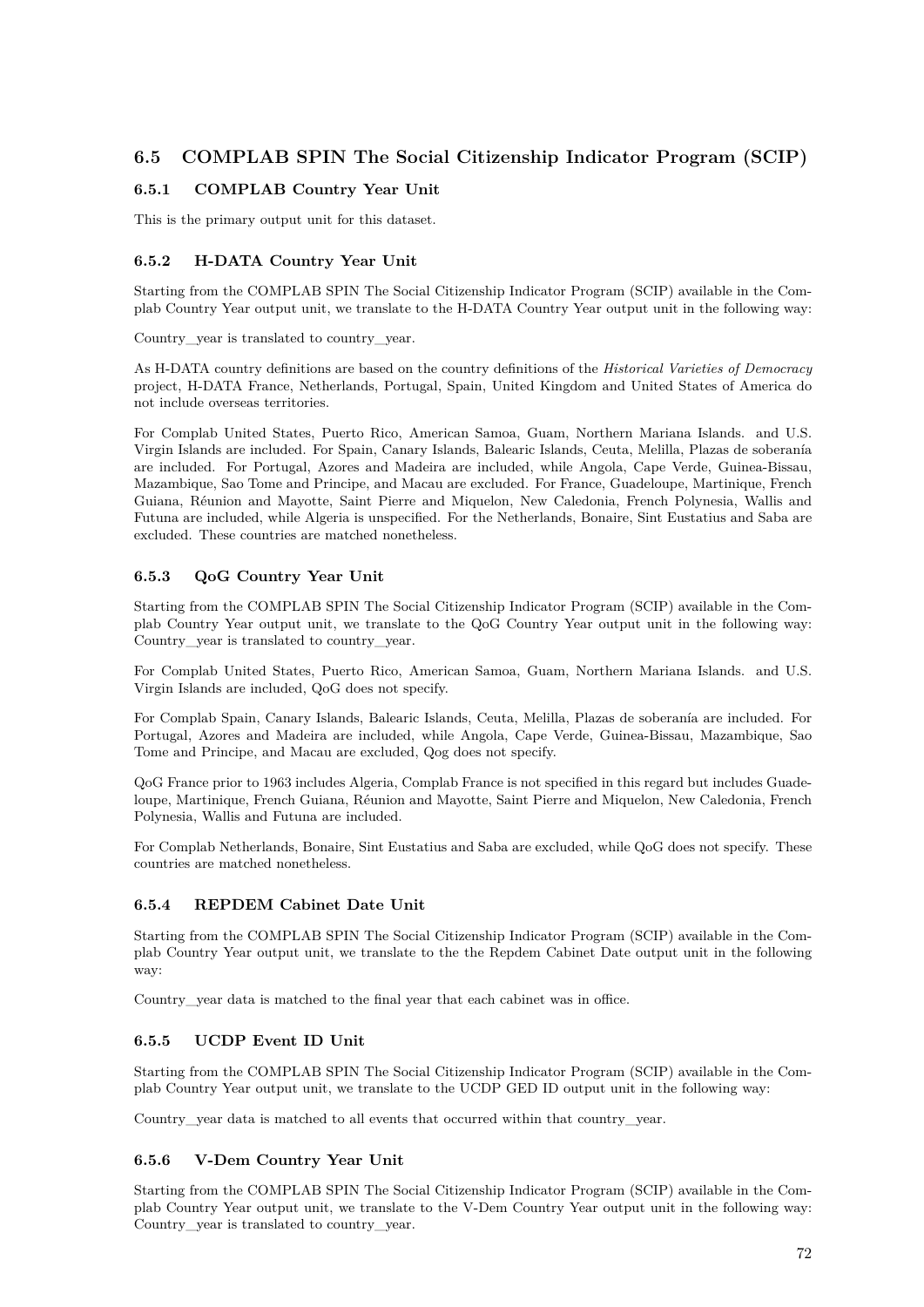V-Dem France, Netherlands, Portugal, Spain, United Kingdom and United States of America do not include overseas territories.

For Complab United States, Puerto Rico, American Samoa, Guam, Northern Mariana Islands. and U.S. Virgin Islands are included. For Spain, Canary Islands, Balearic Islands, Ceuta, Melilla, Plazas de soberanía are included. For Portugal, Azores and Madeira are included, while Angola, Cape Verde, Guinea-Bissau, Mazambique, Sao Tome and Principe, and Macau are excluded. For France, Guadeloupe, Martinique, French Guiana, Réunion and Mayotte, Saint Pierre and Miquelon, New Caledonia, French Polynesia, Wallis and Futuna are included, while Algeria is unspecified. For the Netherlands, Bonaire, Sint Eustatius and Saba are excluded. These countries are matched nonetheless.

### **6.5.7 H-DATA Foreign Minister Date Unit**

Starting from the COMPLAB SPIN The Social Citizenship Indicator Program Dataset (SCIP) already translated to the H-DATA Country Year output unit, we translate to the H-DATA Minister Date output unit in the following way:

Country\_year data is matched to the final year that each foregin minister was in office.

### **6.5.8 QoG Country Unit**

Starting from the COMPLAB SPIN The Social Citizenship Indicator Program (SCIP) already translated to the Complab Country Year output unit, we translate to the QoG Country output unit in the following way:

The most recent country year is matched to country.

For Complab United States, Puerto Rico, American Samoa, Guam, Northern Mariana Islands. and U.S. Virgin Islands are included, QoG does not specify.

For Complab Spain, Canary Islands, Balearic Islands, Ceuta, Melilla, Plazas de soberanía are included. For Portugal, Azores and Madeira are included, while Angola, Cape Verde, Guinea-Bissau, Mazambique, Sao Tome and Principe, and Macau are excluded, Qog does not specify.

QoG France prior to 1963 includes Algeria, Complab France is not specified in this regard but includes Guadeloupe, Martinique, French Guiana, Réunion and Mayotte, Saint Pierre and Miquelon, New Caledonia, French Polynesia, Wallis and Futuna are included.

For Complab Netherlands, Bonaire, Sint Eustatius and Saba are excluded, while QoG does not specify. These countries are matched nonetheless.

#### **6.5.9 QoG NUTS Year Unit**

Starting from the COMPLAB SPIN The Social Citizenship Indicator Program (SCIP), already translated to the QoG Country Year output unit, we translate to QoG Regnuts0 Year in the following way:

For Complab United States, Puerto Rico, American Samoa, Guam, Northern Mariana Islands. and U.S. Virgin Islands are included, QoG does not specify.

For Complab Spain, Canary Islands, Balearic Islands, Ceuta, Melilla, Plazas de soberanía are included. For Portugal, Azores and Madeira are included, while Angola, Cape Verde, Guinea-Bissau, Mazambique, Sao Tome and Principe, and Macau are excluded, Qog does not specify.

QoG France prior to 1963 includes Algeria, Complab France is not specified in this regard but includes Guadeloupe, Martinique, French Guiana, Réunion and Mayotte, Saint Pierre and Miquelon, New Caledonia, French Polynesia, Wallis and Futuna are included.

For Complab Netherlands, Bonaire, Sint Eustatius and Saba are excluded, while QoG does not specify. These countries are matched nonetheless.

## **6.6 COMPLAB SPIN The Social Insurance Entitlements Dataset (SIED)**

## **6.6.1 COMPLAB Country Year Unit**

This is the primary output unit for this dataset.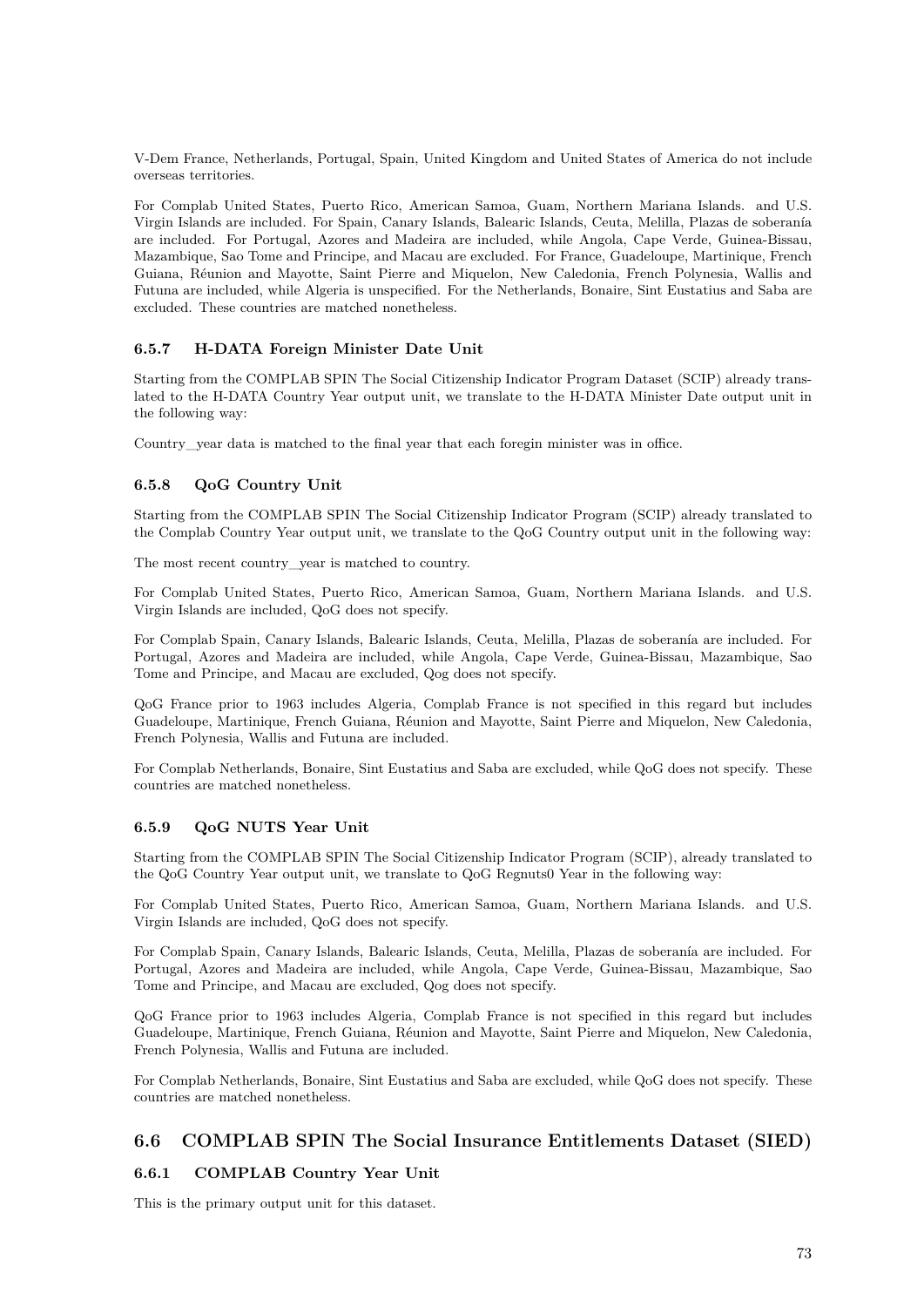### **6.6.2 H-DATA Country Year Unit**

Starting from the COMPLAB SPIN The Social Insurance Entitlements Dataset (SIED) available in the Complab Country Year output unit, we translate to the H-DATA Country Year output unit in the following way:

Country year is translated to country year.

As H-DATA country definitions are based on the country definitions of the *Historical Varieties of Democracy* project, H-DATA France, Netherlands, Portugal, Spain, United Kingdom and United States of America do not include overseas territories.

For Complab United States, Puerto Rico, American Samoa, Guam, Northern Mariana Islands. and U.S. Virgin Islands are included. For Spain, Canary Islands, Balearic Islands, Ceuta, Melilla, Plazas de soberanía are included. For Portugal, Azores and Madeira are included, while Angola, Cape Verde, Guinea-Bissau, Mazambique, Sao Tome and Principe, and Macau are excluded. For France, Guadeloupe, Martinique, French Guiana, Réunion and Mayotte, Saint Pierre and Miquelon, New Caledonia, French Polynesia, Wallis and Futuna are included, while Algeria is unspecified. For the Netherlands, Bonaire, Sint Eustatius and Saba are excluded. These countries are matched nonetheless.

## **6.6.3 QoG Country Year Unit**

Starting from the COMPLAB SPIN The Social Insurance Entitlements Dataset (SIED) available in the Complab Country Year output unit, we translate to the QoG Country Year output unit in the following way: Country year is translated to country year.

For Complab United States, Puerto Rico, American Samoa, Guam, Northern Mariana Islands. and U.S. Virgin Islands are included, QoG does not specify.

For Complab Spain, Canary Islands, Balearic Islands, Ceuta, Melilla, Plazas de soberanía are included. For Portugal, Azores and Madeira are included, while Angola, Cape Verde, Guinea-Bissau, Mazambique, Sao Tome and Principe, and Macau are excluded, Qog does not specify.

QoG France prior to 1963 includes Algeria, Complab France is not specified in this regard but includes Guadeloupe, Martinique, French Guiana, Réunion and Mayotte, Saint Pierre and Miquelon, New Caledonia, French Polynesia, Wallis and Futuna are included.

For Complab Netherlands, Bonaire, Sint Eustatius and Saba are excluded, while QoG does not specify. These countries are matched nonetheless.

#### **6.6.4 REPDEM Cabinet Date Unit**

Starting from the COMPLAB SPIN The Social Insurance Entitlements Dataset (SIED) available in the Complab Country Year output unit, we translate to the the Repdem Cabinet Date output unit in the following way:

Country\_year data is matched to the final year that each cabinet was in office.

#### **6.6.5 UCDP Event ID Unit**

Starting from the COMPLAB SPIN The Social Insurance Entitlements Dataset (SIED) available in the Complab Country Year output unit, we translate to the UCDP GED ID output unit in the following way:

Country vear data is matched to all events that occurred within that country vear.

#### **6.6.6 V-Dem Country Year Unit**

Starting from the COMPLAB SPIN The Social Insurance Entitlements Dataset (SIED) available in the Complab Country Year output unit, we translate to the V-Dem Country Year output unit in the following way: Country\_year is translated to country\_year.

V-Dem France, Netherlands, Portugal, Spain, United Kingdom and United States of America do not include overseas territories.

For Complab United States, Puerto Rico, American Samoa, Guam, Northern Mariana Islands. and U.S.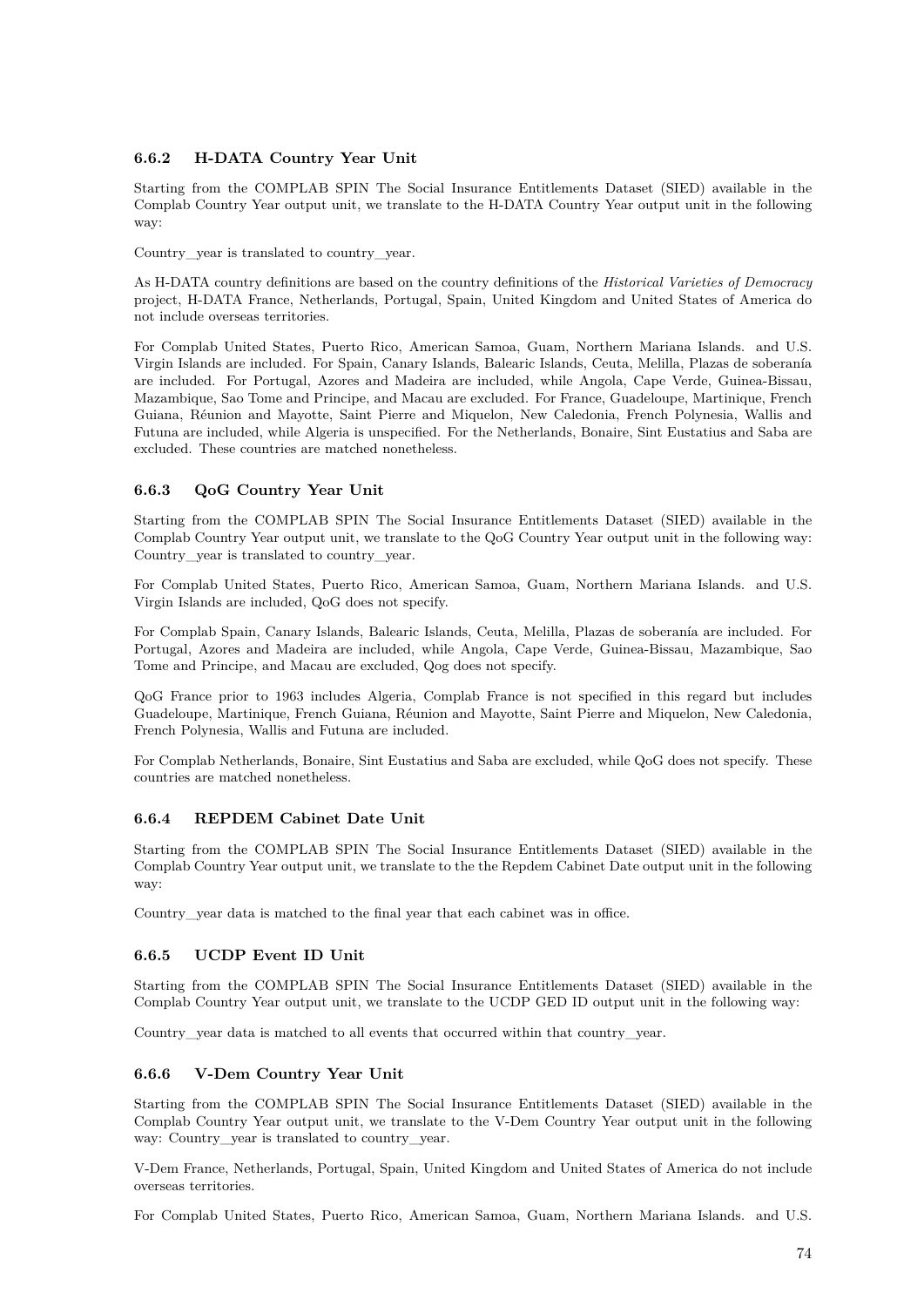Virgin Islands are included. For Spain, Canary Islands, Balearic Islands, Ceuta, Melilla, Plazas de soberanía are included. For Portugal, Azores and Madeira are included, while Angola, Cape Verde, Guinea-Bissau, Mazambique, Sao Tome and Principe, and Macau are excluded. For France, Guadeloupe, Martinique, French Guiana, Réunion and Mayotte, Saint Pierre and Miquelon, New Caledonia, French Polynesia, Wallis and Futuna are included, while Algeria is unspecified. For the Netherlands, Bonaire, Sint Eustatius and Saba are excluded. These countries are matched nonetheless.

### **6.6.7 H-DATA Foreign Minister Date Unit**

Starting from the COMPLAB SPIN The Social Insurance Entitlements Dataset (SIED) already translated to the H-DATA Country Year output unit, we translate to the H-DATA Minister Date output unit in the following way:

Country\_year data is matched to the final year that each foregin minister was in office.

### **6.6.8 QoG Country Unit**

Starting from the COMPLAB SPIN The Social Insurance Entitlements Dataset (SIED) already translated to the Complab Country Year output unit, we translate to the QoG Country output unit in the following way:

The most recent country\_year is matched to country.

For Complab United States, Puerto Rico, American Samoa, Guam, Northern Mariana Islands. and U.S. Virgin Islands are included, QoG does not specify.

For Complab Spain, Canary Islands, Balearic Islands, Ceuta, Melilla, Plazas de soberanía are included. For Portugal, Azores and Madeira are included, while Angola, Cape Verde, Guinea-Bissau, Mazambique, Sao Tome and Principe, and Macau are excluded, Qog does not specify.

QoG France prior to 1963 includes Algeria, Complab France is not specified in this regard but includes Guadeloupe, Martinique, French Guiana, Réunion and Mayotte, Saint Pierre and Miquelon, New Caledonia, French Polynesia, Wallis and Futuna are included.

For Complab Netherlands, Bonaire, Sint Eustatius and Saba are excluded, while QoG does not specify. These countries are matched nonetheless.

#### **6.6.9 QoG NUTS Year Unit**

Starting from the COMPLAB SPIN The Social Insurance Entitlements Dataset (SIED), already translated to the QoG Country Year output unit, we translate to QoG Regnuts0 Year in the following way:

Regnuts0 already represents the country level, so country names are matched directly to regnuts0 region names.

For Complab United States, Puerto Rico, American Samoa, Guam, Northern Mariana Islands. and U.S. Virgin Islands are included, QoG does not specify.

For Complab Spain, Canary Islands, Balearic Islands, Ceuta, Melilla, Plazas de soberanía are included. For Portugal, Azores and Madeira are included, while Angola, Cape Verde, Guinea-Bissau, Mazambique, Sao Tome and Principe, and Macau are excluded, Qog does not specify.

QoG France prior to 1963 includes Algeria, Complab France is not specified in this regard but includes Guadeloupe, Martinique, French Guiana, Réunion and Mayotte, Saint Pierre and Miquelon, New Caledonia, French Polynesia, Wallis and Futuna are included.

For Complab Netherlands, Bonaire, Sint Eustatius and Saba are excluded, while QoG does not specify. These countries are matched nonetheless.

## **6.7 COMPLAB SPIN The Student Support and Fees Dataset (SSFD)**

## **6.7.1 COMPLAB Country Year Unit**

This is the primary output unit for this dataset.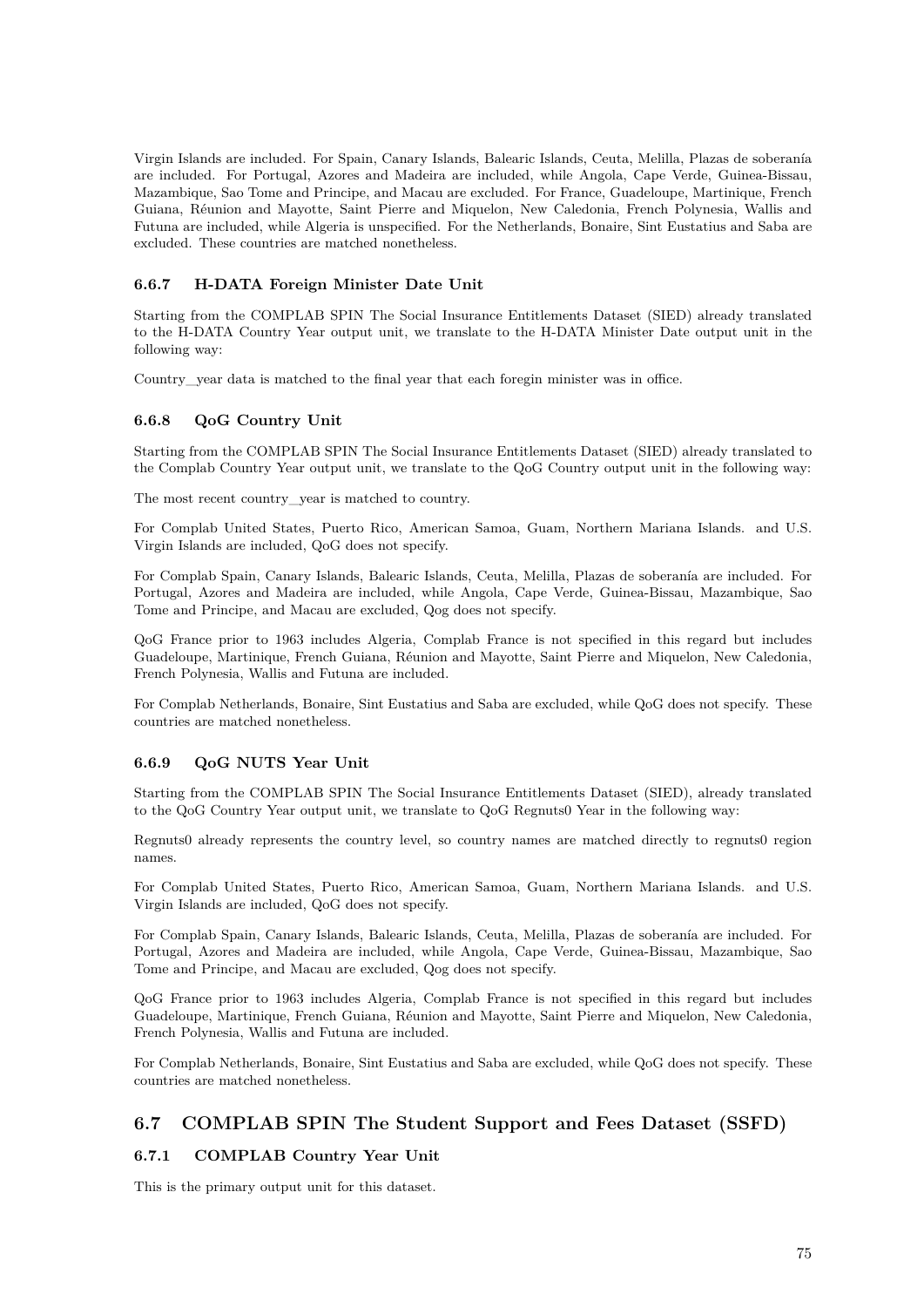## **6.7.2 H-DATA Country Year Unit**

Starting from the COMPLAB SPIN The Student Support and Fees Dataset (SSFD) available in the Complab Country Year output unit, we translate to the H-DATA Country Year output unit in the following way:

Country vear is translated to country vear.

As H-DATA country definitions are based on the country definitions of the *Historical Varieties of Democracy* project, H-DATA France, Netherlands, Portugal, Spain, United Kingdom and United States of America do not include overseas territories.

For Complab United States, Puerto Rico, American Samoa, Guam, Northern Mariana Islands. and U.S. Virgin Islands are included. For Spain, Canary Islands, Balearic Islands, Ceuta, Melilla, Plazas de soberanía are included. For Portugal, Azores and Madeira are included, while Angola, Cape Verde, Guinea-Bissau, Mazambique, Sao Tome and Principe, and Macau are excluded. For France, Guadeloupe, Martinique, French Guiana, Réunion and Mayotte, Saint Pierre and Miquelon, New Caledonia, French Polynesia, Wallis and Futuna are included, while Algeria is unspecified. For the Netherlands, Bonaire, Sint Eustatius and Saba are excluded. These countries are matched nonetheless.

## **6.7.3 QoG Country Year Unit**

Starting from the COMPLAB SPIN The Student Support and Fees Dataset (SSFD) available in the Complab Country Year output unit, we translate to the QoG Country Year output unit in the following way: Country\_ year is translated to country\_year.

For Complab United States, Puerto Rico, American Samoa, Guam, Northern Mariana Islands. and U.S. Virgin Islands are included, QoG does not specify.

For Complab Spain, Canary Islands, Balearic Islands, Ceuta, Melilla, Plazas de soberanía are included. For Portugal, Azores and Madeira are included, while Angola, Cape Verde, Guinea-Bissau, Mazambique, Sao Tome and Principe, and Macau are excluded, Qog does not specify.

QoG France prior to 1963 includes Algeria, Complab France is not specified in this regard but includes Guadeloupe, Martinique, French Guiana, Réunion and Mayotte, Saint Pierre and Miquelon, New Caledonia, French Polynesia, Wallis and Futuna are included.

For Complab Netherlands, Bonaire, Sint Eustatius and Saba are excluded, while QoG does not specify. These countries are matched nonetheless.

## **6.7.4 REPDEM Cabinet Date Unit**

Starting from the COMPLAB SPIN The Student Support and Fees Dataset (SSFD) available in the Complab Country Year output unit, we translate to the the Repdem Cabinet Date output unit in the following way:

Country year data is matched to the final year that each cabinet was in office.

## **6.7.5 UCDP Event ID Unit**

Starting from the COMPLAB SPIN The Student Support and Fees Dataset (SSFD) available in the Complab Country Year output unit, we translate to the UCDP GED ID output unit in the following way:

Country\_year data is matched to all events that occurred within that country\_year.

## **6.7.6 V-Dem Country Year Unit**

Starting from the COMPLAB SPIN The Student Support and Fees Dataset (SSFD) available in the Complab Country Year output unit, we translate to the V-Dem Country Year output unit in the following way: Country\_year is translated to country\_year.

V-Dem France, Netherlands, Portugal, Spain, United Kingdom and United States of America do not include overseas territories.

For Complab United States, Puerto Rico, American Samoa, Guam, Northern Mariana Islands. and U.S. Virgin Islands are included. For Spain, Canary Islands, Balearic Islands, Ceuta, Melilla, Plazas de soberanía are included. For Portugal, Azores and Madeira are included, while Angola, Cape Verde, Guinea-Bissau,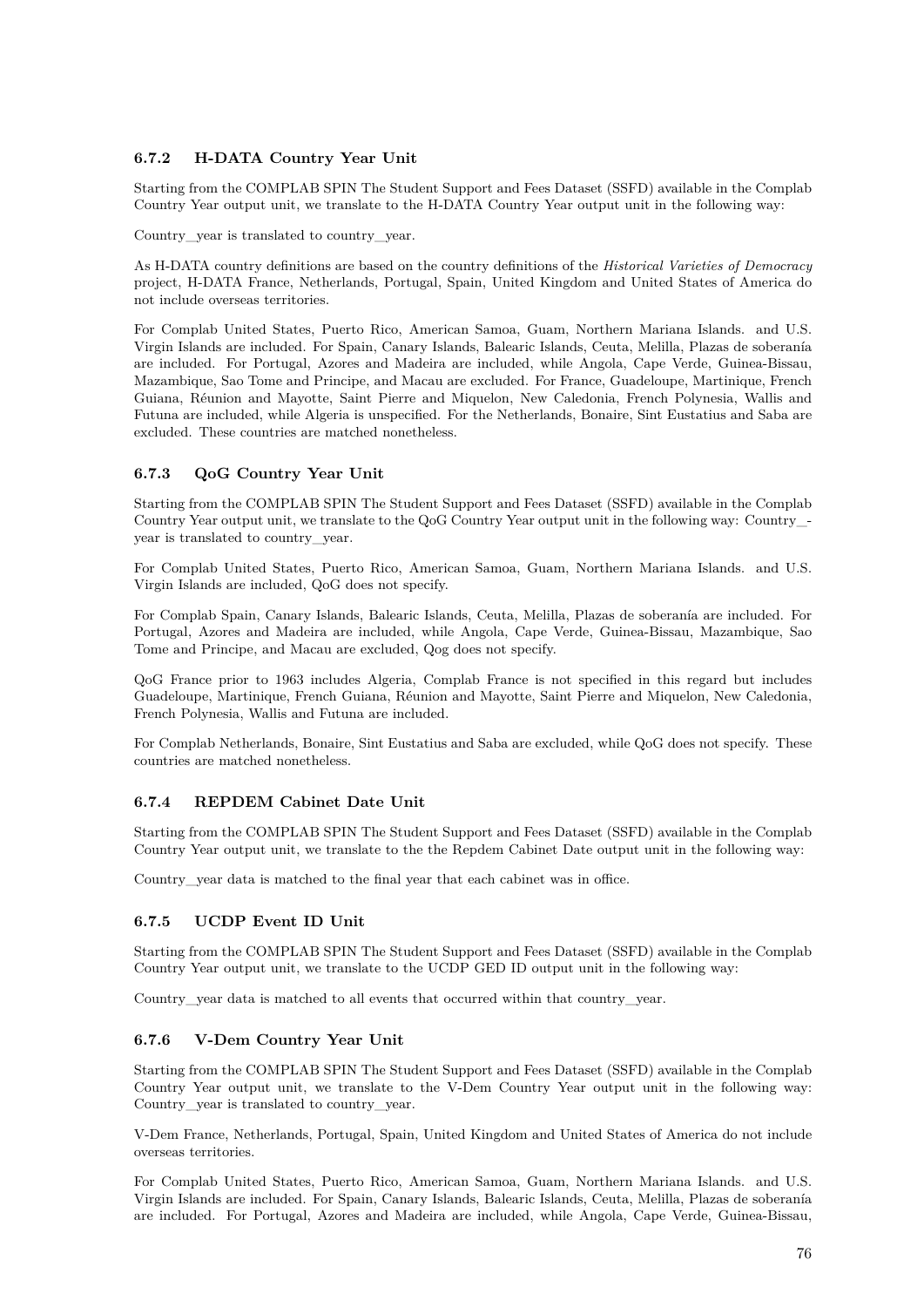Mazambique, Sao Tome and Principe, and Macau are excluded. For France, Guadeloupe, Martinique, French Guiana, Réunion and Mayotte, Saint Pierre and Miquelon, New Caledonia, French Polynesia, Wallis and Futuna are included, while Algeria is unspecified. For the Netherlands, Bonaire, Sint Eustatius and Saba are excluded. These countries are matched nonetheless.

## **6.7.7 H-DATA Foreign Minister Date Unit**

Starting from the COMPLAB SPIN The Student Support and Fees Dataset (SSFD) already translated to the H-DATA Country Year output unit, we translate to the H-DATA Minister Date output unit in the following way:

Country\_year data is matched to the final year that each foregin minister was in office.

## **6.7.8 QoG Country Unit**

Starting from the COMPLAB SPIN The Student Support and Fees Dataset (SSFD) already translated to the Complab Country Year output unit, we translate to the QoG Country output unit in the following way:

The most recent country\_year is matched to country.

For Complab United States, Puerto Rico, American Samoa, Guam, Northern Mariana Islands. and U.S. Virgin Islands are included, QoG does not specify.

For Complab Spain, Canary Islands, Balearic Islands, Ceuta, Melilla, Plazas de soberanía are included. For Portugal, Azores and Madeira are included, while Angola, Cape Verde, Guinea-Bissau, Mazambique, Sao Tome and Principe, and Macau are excluded, Qog does not specify.

QoG France prior to 1963 includes Algeria, Complab France is not specified in this regard but includes Guadeloupe, Martinique, French Guiana, Réunion and Mayotte, Saint Pierre and Miquelon, New Caledonia, French Polynesia, Wallis and Futuna are included.

For Complab Netherlands, Bonaire, Sint Eustatius and Saba are excluded, while QoG does not specify. These countries are matched nonetheless.

## **6.7.9 QoG NUTS Year Unit**

Starting from the COMPLAB SPIN The Student Support and Fees Dataset (SSFD), already translated to the QoG Country Year output unit, we translate to QoG Regnuts0 Year in the following way:

Regnuts0 already represents the country level, so country names are matched directly to regnuts0 region names.

For Complab United States, Puerto Rico, American Samoa, Guam, Northern Mariana Islands. and U.S. Virgin Islands are included, QoG does not specify.

For Complab Spain, Canary Islands, Balearic Islands, Ceuta, Melilla, Plazas de soberanía are included. For Portugal, Azores and Madeira are included, while Angola, Cape Verde, Guinea-Bissau, Mazambique, Sao Tome and Principe, and Macau are excluded, Qog does not specify.

QoG France prior to 1963 includes Algeria, Complab France is not specified in this regard but includes Guadeloupe, Martinique, French Guiana, Réunion and Mayotte, Saint Pierre and Miquelon, New Caledonia, French Polynesia, Wallis and Futuna are included.

For Complab Netherlands, Bonaire, Sint Eustatius and Saba are excluded, while QoG does not specify. These countries are matched nonetheless.

## **6.8 H-DATA Foreign Minister Dataset**

## **6.8.1 H-DATA Foreign Minister Date Unit**

This is the primary unit for this dataset.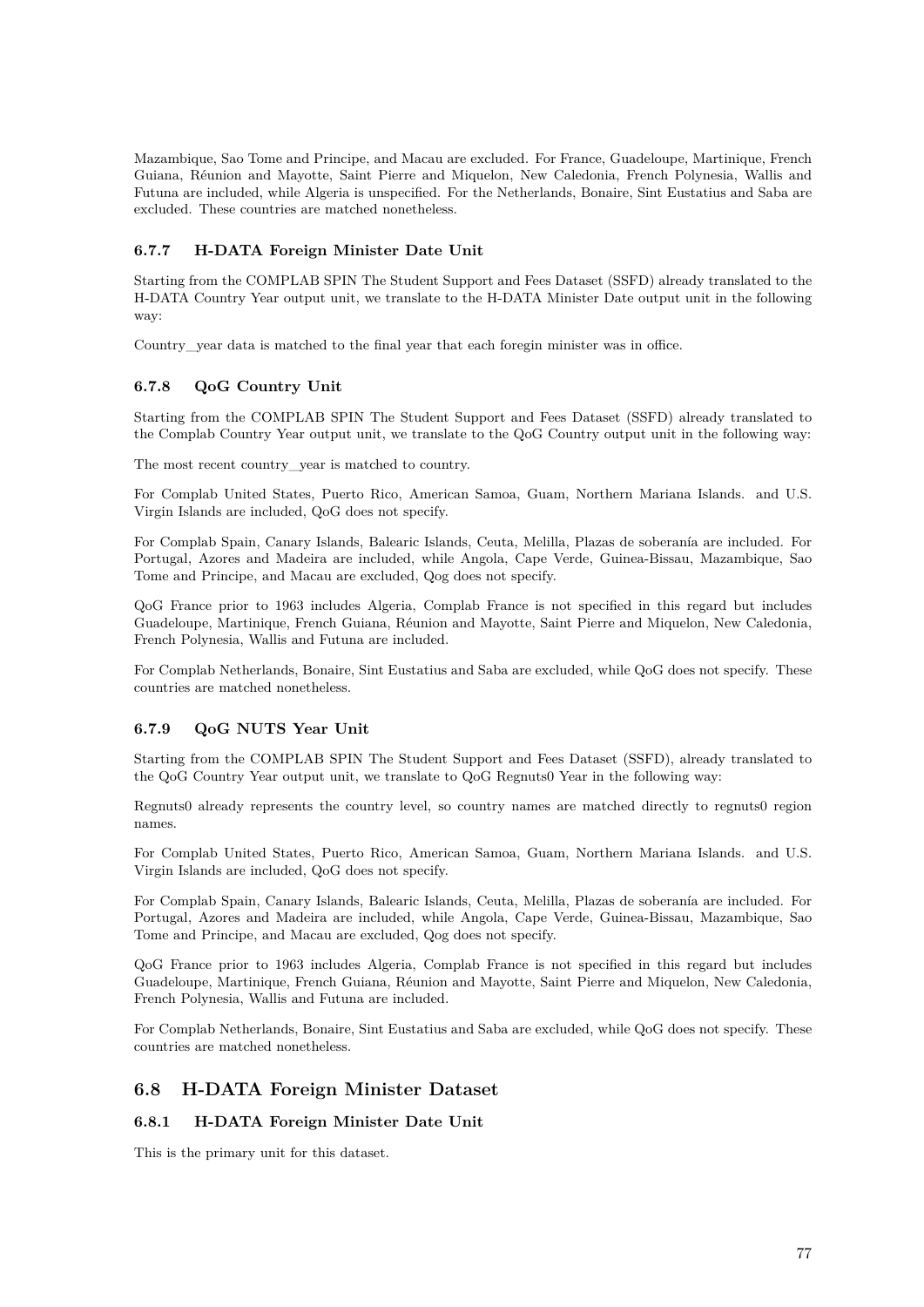## **6.8.2 H-DATA Country Year Unit**

Starting from the H-DATA Foreign Minister Dataset available in the H-DATA Minister Date output unit, we translate to the H-DATA Country Year output unit in the following way:

Minister date is aggregated to country date by matching the the foreign minister who was in office on a certain country\_date to that country\_date. In cases of overlap, the foreign minister with a longer tenure is selected. country date is translated to country year by matching to the foreign minister with the longest tenure in a given country\_year.

## **6.8.3 REPDEM Cabinet Date Unit**

Starting from the H-DATA Foreign Ministers Dataset, available in the H-DATA Minister Date output unit, we translate to the Repdem Cabinet Date output unit in the following way:

Hdata\_minister\_date is translated to repdem\_cabinet\_date by matching ministers to countries based on the country variable that exists in both datasets, and matching dates to the date\_in of the Repdem Cabinet. Date\_in was selected because we are matching observations of sitting cabinets to ministers, so selecting the incoming minister provides a better match than the date\_out.

We create one row per day a foreign minister was in power and match that to the Repdem country-date in. Rows that do not match Repdem country-dates are dropped again. In the case of overlaps, the incoming minister is given preference over the outgoing minister, as we are matching to the date\_in of the Repdem cabinet.

## **6.8.4 V-Dem Country Date Unit**

Starting from the H-DATA Foreign Minister Dataset, available in the H-DATA Minister Date output unit, we translate to the V-Dem Country Date output unit in the following way:

hdata\_minister\_date is aggregated to vdem\_country\_date by matching foreign ministers to countries based on the country variable that exists in both datasets. We create one row per day a foreign minister was in power and match that to the V-Dem country-dates. Rows that do not match V-Dem country-dates are dropped again. In the case of overlaps, the incoming foreign minister is given preference over the outgoing foreign minister.

## **6.8.5 COMPLAB Country Year Unit**

Starting from the H-DATA Foreign Minister Dataset already translated to the H-DATA Country Year output unit, we translate to the Complab Country Year output unit in the following way:

Country\_year is translated to country\_year.

As H-DATA country definitions are based on the country definitions of the *Historical Varieties of Democracy* project, H-DATA France, Netherlands, Portugal, Spain, United Kingdom and United States of America do not include overseas territories.

For Complab United States, Puerto Rico, American Samoa, Guam, Northern Mariana Islands. and U.S. Virgin Islands are included. For Spain, Canary Islands, Balearic Islands, Ceuta, Melilla, Plazas de soberanía are included. For Portugal, Azores and Madeira are included, while Angola, Cape Verde, Guinea-Bissau, Mazambique, Sao Tome and Principe, and Macau are excluded. For France, Guadeloupe, Martinique, French Guiana, Réunion and Mayotte, Saint Pierre and Miquelon, New Caledonia, French Polynesia, Wallis and Futuna are included, while Algeria is unspecified. For the Netherlands, Bonaire, Sint Eustatius and Saba are excluded. These countries are matched nonetheless.

## **6.8.6 QoG Country Year Unit**

Starting from the H-DATA Foreign Minister Dataset already translated to the H-DATA Country Year output unit, we translate to the QoG Country Year output unit in the following way:

Qog includes Yugoslavia (until 1991), Serbia and Montenegro (1992- 2005) and Serbia (2006 onwards) separately, while H-DATA refers to historical Serbia, Yugoslavia, and modern-day Serbia as 'Serbia/Yugoslavia'. These two countries are merged together.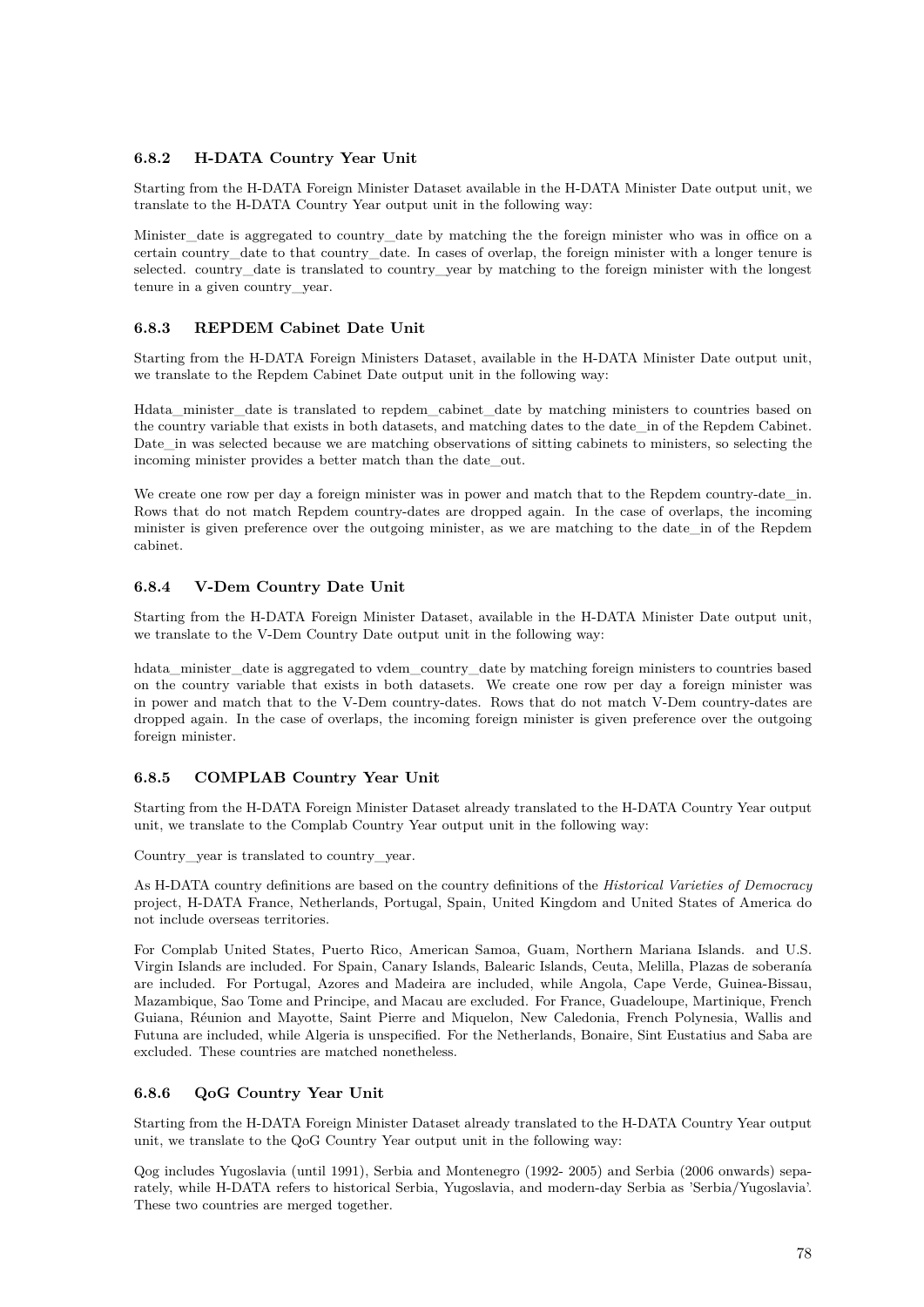## **6.8.7 QoG NUTS Year Unit**

Starting from the H-DATA Foreign Minister Dataset, already translated to the QoG Country Year output unit, we translate to QoG Regnuts0 Year in the following way:

Regnuts0 already represents the country level, so country names are matched directly to regnuts0 region names.

#### **6.8.8 UCDP Actor Unit**

Starting from the H-DATA Foreign Minister Dataset already translated to the H-DATA Country Year output unit, we translate to the UCDP Actor output unit in the following way:

The most recent country-years are matched to government actor and year by comparing the starting country identifiers and definitions to the end-unit definitions (UCDP, based on Gleditsch-Ward).

#### **6.8.9 UCDP Actor Year Unit**

Starting from the H-DATA Foreign Minister Dataset already translated to the H-DATA Country Year output unit, we translate to the UCDP Actor Year output unit in the following way:

Country-years are matched to government actor and year by comparing the starting country identifiers and definitions to the end-unit definitions (UCDP, based on Gleditsch-Ward).

#### **6.8.10 V-Dem Country Year Unit**

Starting from the H-DATA Foreign Minister Dataset already translated to the H-DATA Country Year output unit, we translate to the V-Dem Country Year output unit in the following way:

H-DATA refers to historical Serbia, Yugoslavia, and modern-day Serbia as 'Serbia/Yugoslavia' while V-Dem only lists Serbia. These units are merged nonetheless, however the user should be aware of the differences between the units during the years in which Yugoslavia existed.

#### **6.8.11 QoG Country Unit**

Starting from the H-DATA Foreign Minister Dataset already translated to the H-DATA Country Year output unit, we translate to the QoG Country output unit in the following way:

The most recent country year is matched to country.

## **6.9 H-DATA Information Capacity Dataset**

### **6.9.1 H-DATA Country Year Unit**

This is the primary output unit for this dataset.

#### **6.9.2 COMPLAB Country Year Unit**

Starting from the H-DATA Information Capacity Dataset available in the H-DATA Country Year output unit, we translate to the Complab Country Year output unit in the following way:

Country\_year is translated to country\_year.

As H-DATA country definitions are based on the country definitions of the *Historical Varieties of Democracy* project, H-DATA France, Netherlands, Portugal, Spain, United Kingdom and United States of America do not include overseas territories.

For Complab United States, Puerto Rico, American Samoa, Guam, Northern Mariana Islands. and U.S. Virgin Islands are included. For Spain, Canary Islands, Balearic Islands, Ceuta, Melilla, Plazas de soberanía are included. For Portugal, Azores and Madeira are included, while Angola, Cape Verde, Guinea-Bissau, Mazambique, Sao Tome and Principe, and Macau are excluded. For France, Guadeloupe, Martinique, French Guiana, Réunion and Mayotte, Saint Pierre and Miquelon, New Caledonia, French Polynesia, Wallis and Futuna are included, while Algeria is unspecified. For the Netherlands, Bonaire, Sint Eustatius and Saba are excluded. These countries are matched nonetheless.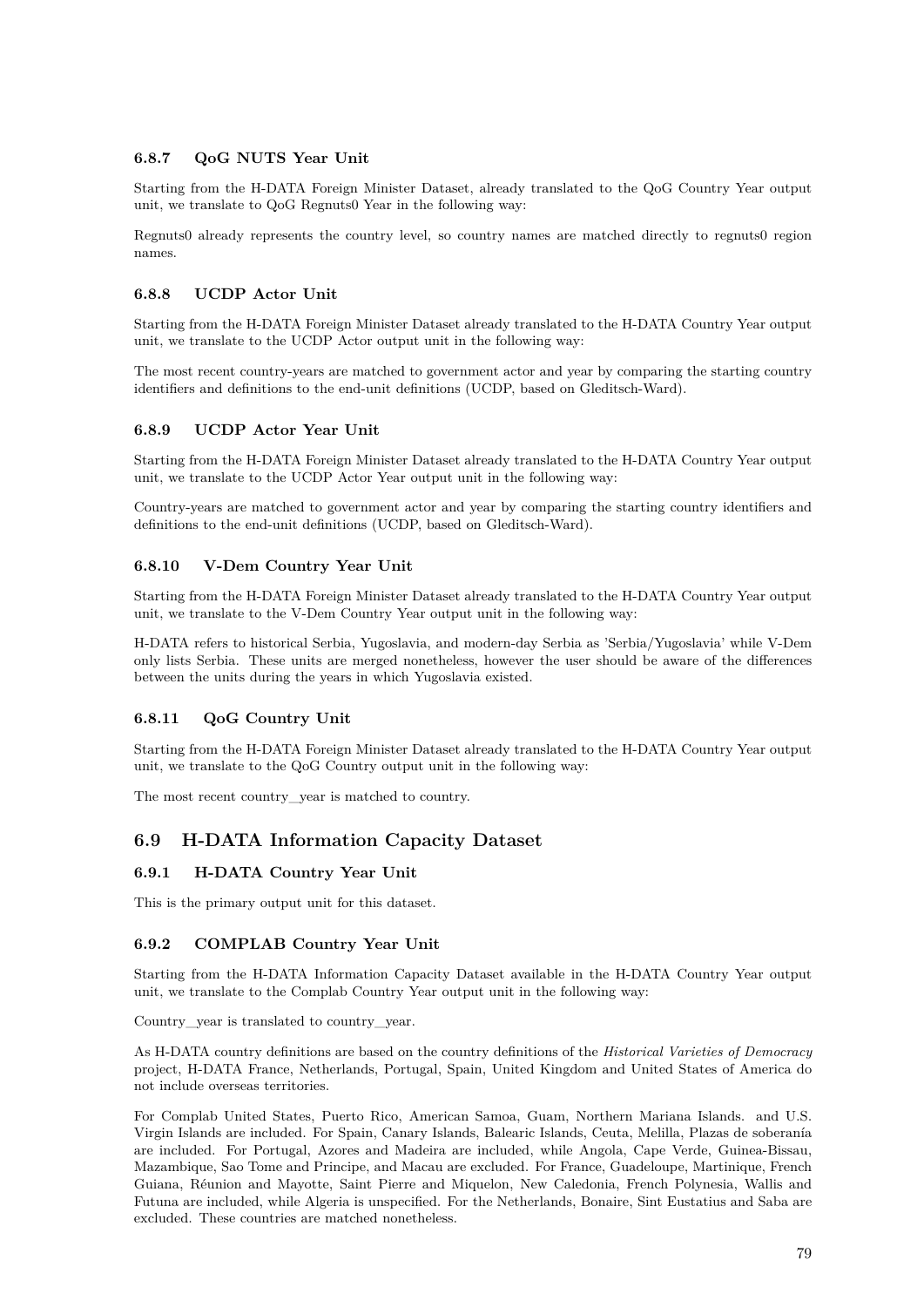### **6.9.3 H-DATA Foreign Minister Date Unit**

Starting from the H-DATA Information Capacity Dataset available in the H-DATA Country Year output unit, we translate to the the Repdem Cabinet Date output unit in the following way:

Country vear data is matched to the final year that each foregin minister was in office.

#### **6.9.4 QoG Country Year Unit**

Starting from the H-DATA Information Capacity Dataset available in the H-DATA Country Year output unit, we translate to the QoG Country Year output unit in the following way:

Qog includes Yugoslavia (until 1991), Serbia and Montenegro (1992- 2005) and Serbia (2006 onwards) separately, while H-DATA refers to historical Serbia, Yugoslavia, and modern-day Serbia as 'Serbia/Yugoslavia'. These two countries are merged together.

#### **6.9.5 REPDEM Cabinet Date Unit**

Starting from the H-DATA Information Capacity Dataset available in the H-DATA Country Year output unit, we translate to the the Repdem Cabinet Date output unit in the following way:

Country\_year data is matched to the final year that each cabinet was in office.

#### **6.9.6 UCDP Actor Unit**

Starting from the H-DATA Information Capacity Dataset available in the H-DATA Country Year output unit, we translate to the UCDP Actor output unit in the following way:

The most recent country-years are matched to government actor and year by comparing the starting country identifiers and definitions to the end-unit definitions (UCDP, based on Gleditsch-Ward).

#### **6.9.7 UCDP Actor Year Unit**

Starting from the H-DATA Information Capacity Dataset available in the H-DATA Country Year output unit, we translate to the UCDP Actor Year output unit in the following way:

Country-years are matched to government actor and year by comparing the starting country identifiers and definitions to the end-unit definitions (UCDP, based on Gleditsch-Ward).

#### **6.9.8 UCDP Event ID Unit**

Starting from the H-DATA Information Capacity Dataset available in the H-DATA Country Year output unit, we translate to the UCDP GED ID output unit in the following way:

Country year data is matched to all events that occurred within that country year.

#### **6.9.9 V-Dem Country Year Unit**

Starting from the H-DATA Information Capacity Dataset available in the H-DATA Country Year output unit, we translate to the V-Dem Country Year output unit in the following way:

H-DATA refers to historical Serbia, Yugoslavia, and modern-day Serbia as 'Serbia/Yugoslavia' while V-Dem only lists Serbia. These units are merged nonetheless, however the user should be aware of the differences between the units during the years in which Yugoslavia existed.

#### **6.9.10 QoG Country Unit**

Starting from the H-DATA Information Capacity Dataset already translated to the H-DATA Country Year output unit, we translate to the QoG Country output unit in the following way:

The most recent country\_year is matched to country.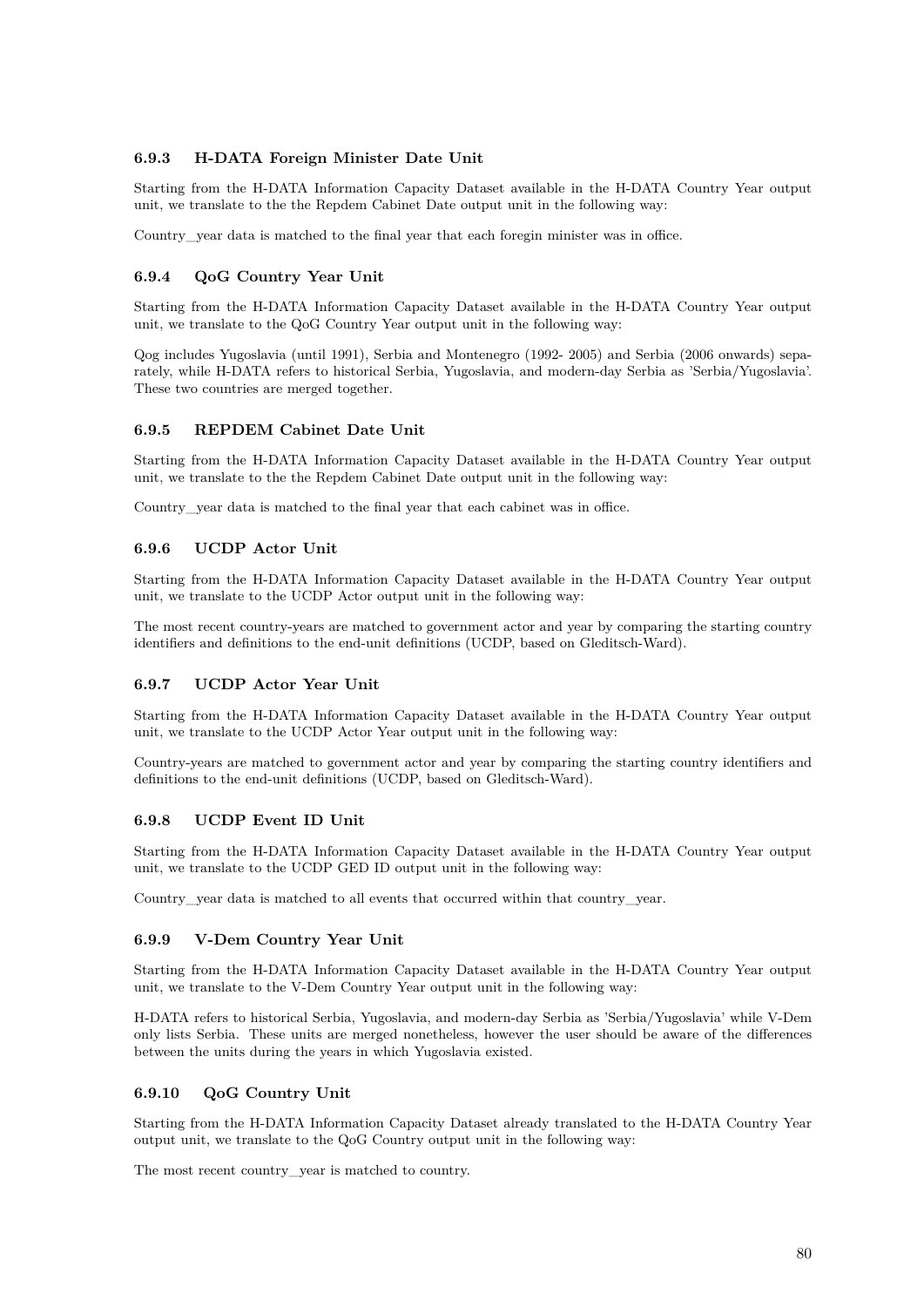### **6.9.11 QoG NUTS Year Unit**

Starting from the H-DATA Information Capacity Dataset, already translated to the QoG Country Year output unit, we translate to QoG Regnuts0 Year in the following way:

Regnuts0 already represents the country level, so country names are matched directly to regnuts0 region names.

# **6.10 QoG European Quality of Government Index CATI - Country Level (2021)**

## **6.10.1 QoG Country Year Unit**

This is the primary output unit for this dataset.

### **6.10.2 COMPLAB Country Year Unit**

Starting from the QoG European Quality of Government Index CATI - Country Level (2021) Dataset available in the QoG Country Year output unit, we translate to the Complab Country Year output unit in the following way:

Country\_year is translated to country\_year.

For Complab United States, Puerto Rico, American Samoa, Guam, Northern Mariana Islands. and U.S. Virgin Islands are included, QoG does not specify.

For Complab Spain, Canary Islands, Balearic Islands, Ceuta, Melilla, Plazas de soberanía are included. For Portugal, Azores and Madeira are included, while Angola, Cape Verde, Guinea-Bissau, Mazambique, Sao Tome and Principe, and Macau are excluded, Qog does not specify.

QoG France prior to 1963 includes Algeria, Complab France is not specified in this regard but includes Guadeloupe, Martinique, French Guiana, Réunion and Mayotte, Saint Pierre and Miquelon, New Caledonia, French Polynesia, Wallis and Futuna are included.

For Complab Netherlands, Bonaire, Sint Eustatius and Saba are excluded, while QoG does not specify. These countries are matched nonetheless.

## **6.10.3 H-DATA Country Year Unit**

Starting from the QoG European Quality of Government Index CATI - Country Level (2021) Dataset available in the QoG Country Year output unit, we translate to the H-DATA Country Year output unit in the following way:

H-DATA refers to historical Serbia, Yugoslavia, and modern-day Serbia as 'Serbia/Yugoslavia' while Qog includes Yugoslavia (until 1991), Serbia and Montenegro (1992- 2005) and Serbia (2006 onwards) separately.

#### **6.10.4 QoG Country Unit**

Starting from the QoG European Quality of Government Index CATI - Country Level (2021) Dataset available in the QoG Country Year output unit, we translate to the QoG Country output unit in the following way:

The most recent year of the country\_year level data is matched to the country level data.

## **6.10.5 QoG NUTS Year Unit**

Starting from the QoG European Quality of Government Index CATI - Country Level (2021) Dataset, available in the QoG Country Year output unit, we translate to QoG Regnuts0 Year in the following way:

Regnuts0 already represents the country level, so country names are matched directly to regnuts0 region names.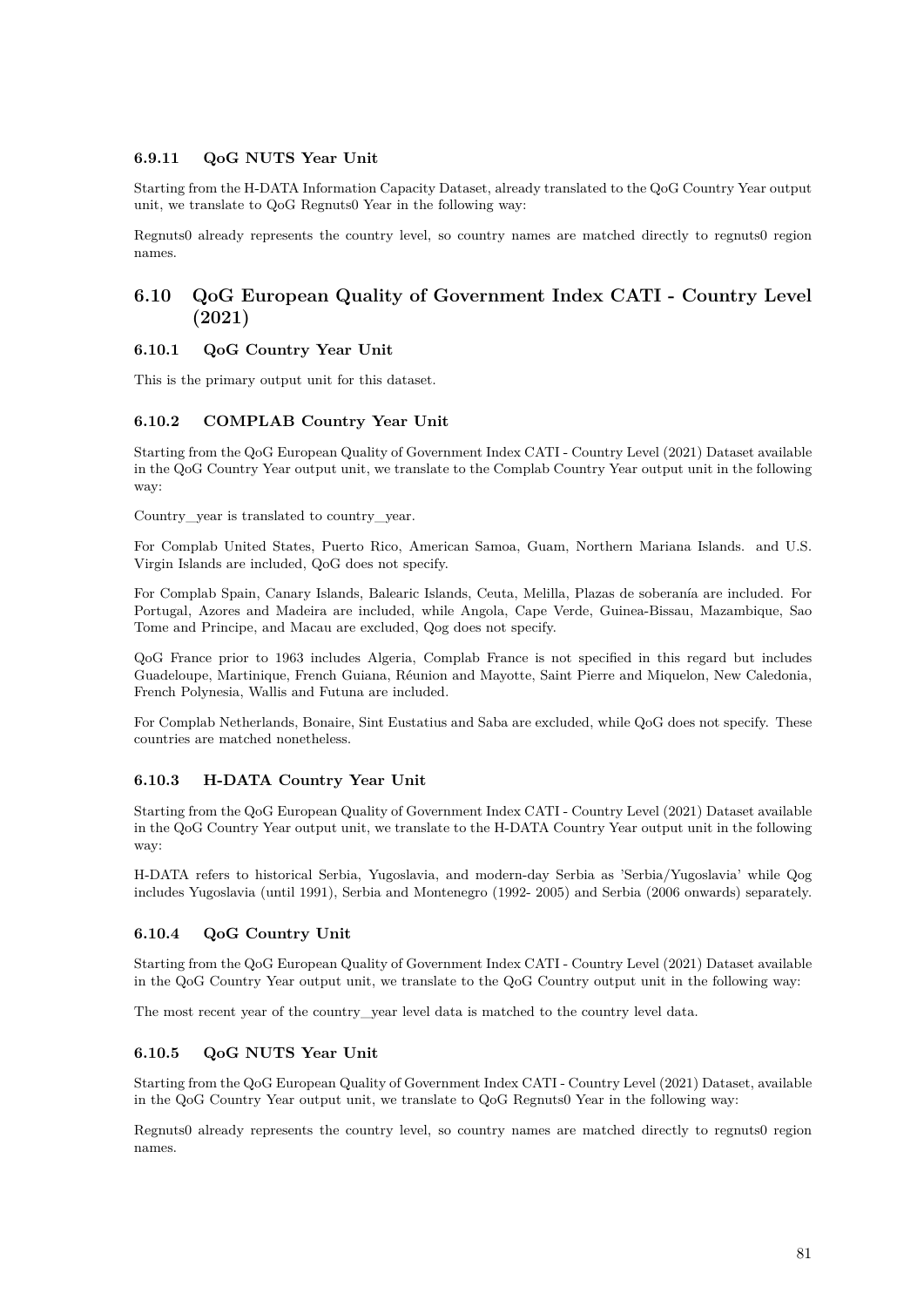## **6.10.6 REPDEM Cabinet Date Unit**

Starting from the QoG European Quality of Government Index CATI - Country Level (2021) Dataset available in the QoG Country Year output unit, we translate to the the Repdem Cabinet Date output unit in the following way:

Country\_year data is matched to the final year that each cabinet was in office.

QoG France prior to 1963 includes Algeria, while Repdem does not specify. These are merged together nonetheless. Repdem Germany is matched to QoG Germany, West for years before unification.

## **6.10.7 UCDP Actor Unit**

Starting from the QoG European Quality of Government Index CATI - Country Level (2021) Dataset available in the QoG Country Year output unit, we translate to the UCDP Actor output unit in the following way:

Countries are matched to government actors by comparing the starting country identifiers and definitions to the end-unit definitions (UCDP, based on Gleditsch-Ward).

## **6.10.8 UCDP Event ID Unit**

Starting from the QoG European Quality of Government Index CATI - Country Level (2021) Dataset available in the QoG Country Year output unit, we translate to the UCDP GED ID output unit in the following way:

Country\_year data is matched to all events that occurred within that country\_year. Countries are matched by comparing QoG country identifiers and definitions to UCDP (based on Gleditsch-Ward) country identifiers and definitions.

## **6.10.9 V-Dem Country Year Unit**

Starting from the QoG European Quality of Government Index CATI - Country Level (2021) Dataset available in the QoG Country Year output unit, we translate to the V-Dem Country Year output unit in the following way:

V-Dem Cyprus does not include areas that are not under the effective control of the Republic of Cyprus during the period of division (1974-). QoG lists Cyprus before and after the division of the island separately, but does not state whether the measurement includes areas that are not under the effective control of the Republic of Cyprus. V-Dem Cyprus and QoG Cyprus are merged together for the years after 1974 nevertheless.

V-Dem France, Netherlands, Portugal, Spain, United Kingdom and United States of America do not include overseas territories, as most overseas holdings of an empire are considered as countries prior to independence. QoG does not specify.

V-Dem France prior to 1963 does not include Algeria, but QoG France prior to 1963 does. These two countries are merged together for years prior to 1963 nevertheless.

## **6.10.10 H-DATA Foreign Minister Date Unit**

Starting from the QoG European Quality of Government Index CATI - Country Level (2021) already translated to the H-DATA Country Year output unit, we translate to the the Repdem Cabinet Date output unit in the following way:

Country year data is matched to the final year that each foregin minister was in office.

# **6.11 QoG European Quality of Government Index Individual Level (2010 2013)**

## **6.11.1 QoG EQI Coder ID 2010-2013 Unit**

This is the primary unit for this dataset.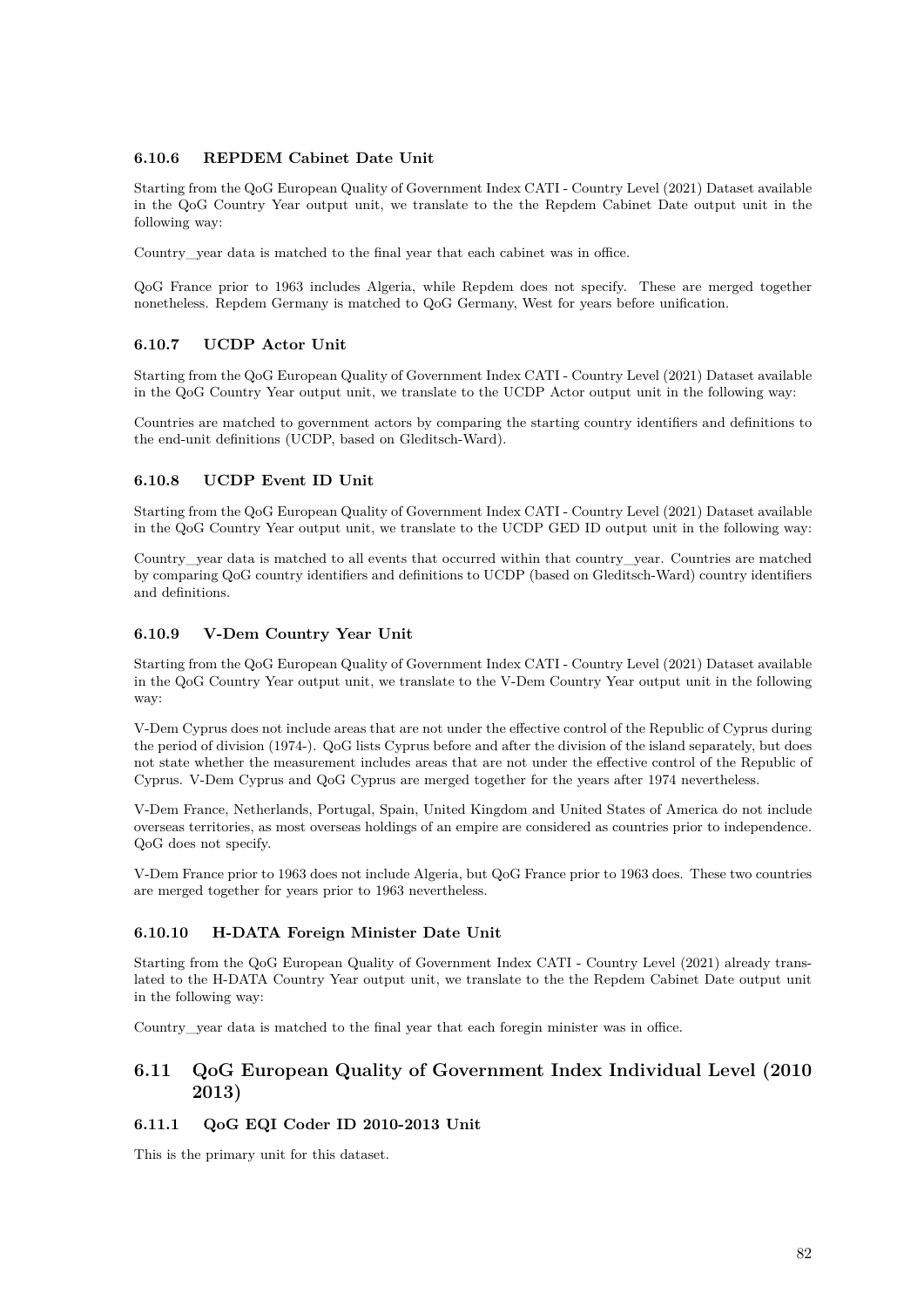# **6.12 QoG European Quality of Government Index Individual Level (2017)**

## **6.12.1 Qog EQI Coder ID 2017 Unit**

This is the primary unit for this dataset.

# **6.13 QoG European Quality of Government Index Individual Level (2021)**

## **6.13.1 QoG EQI Individual Level Respondent ID Unit**

This is the primary unit for this dataset.

# **6.14 QoG European Quality of Government Index Regional Level (2010, 2013, 2017 2021)**

## **6.14.1 QoG NUTS Year Unit**

This is the primary unit for this dataset after aggregation. The dataset was aggregated to regnuts0 in the following way:

A subset is taken based on observations which only exist at the regnuts0 level, and do not have data at the regnuts1 or regnuts2 levels.

## **6.14.2 QoG Country Year Unit**

Starting from QoG European Quality of Government Index Regional Level (2010, 2013, 2017 2021) Dataset available in the QoG Regnuts0 output unit, we translate to the QoG Country Year output unit in the following way:

Regnuts0 already represents the country level, so regnuts0\_year is translated to country\_year by slightly adjusting the country names to match. No important decisions regarding country definitions were necessary.

## **6.14.3 COMPLAB Country Year Unit**

Starting from the QoG European Quality of Government Index Regional Level (2010, 2013, 2017 2021) Dataset already translated to the QoG Country Year output unit, we translate to the Complab Country Year output unit in the following way:

Country year is translated to country year.

For Complab United States, Puerto Rico, American Samoa, Guam, Northern Mariana Islands. and U.S. Virgin Islands are included, QoG does not specify.

For Complab Spain, Canary Islands, Balearic Islands, Ceuta, Melilla, Plazas de soberanía are included. For Portugal, Azores and Madeira are included, while Angola, Cape Verde, Guinea-Bissau, Mazambique, Sao Tome and Principe, and Macau are excluded, Qog does not specify.

QoG France prior to 1963 includes Algeria, Complab France is not specified in this regard but includes Guadeloupe, Martinique, French Guiana, Réunion and Mayotte, Saint Pierre and Miquelon, New Caledonia, French Polynesia, Wallis and Futuna are included.

For Complab Netherlands, Bonaire, Sint Eustatius and Saba are excluded, while QoG does not specify. These countries are matched nonetheless.

## **6.14.4 QoG Country Unit**

Starting from the QoG European Quality of Government Index Regional Level (2010, 2013, 2017 2021) Dataset already translated to the QoG Country Year output unit, we translate to the QoG Country output unit in the following way:

The most recent year of the country\_year level data is matched to the country level data.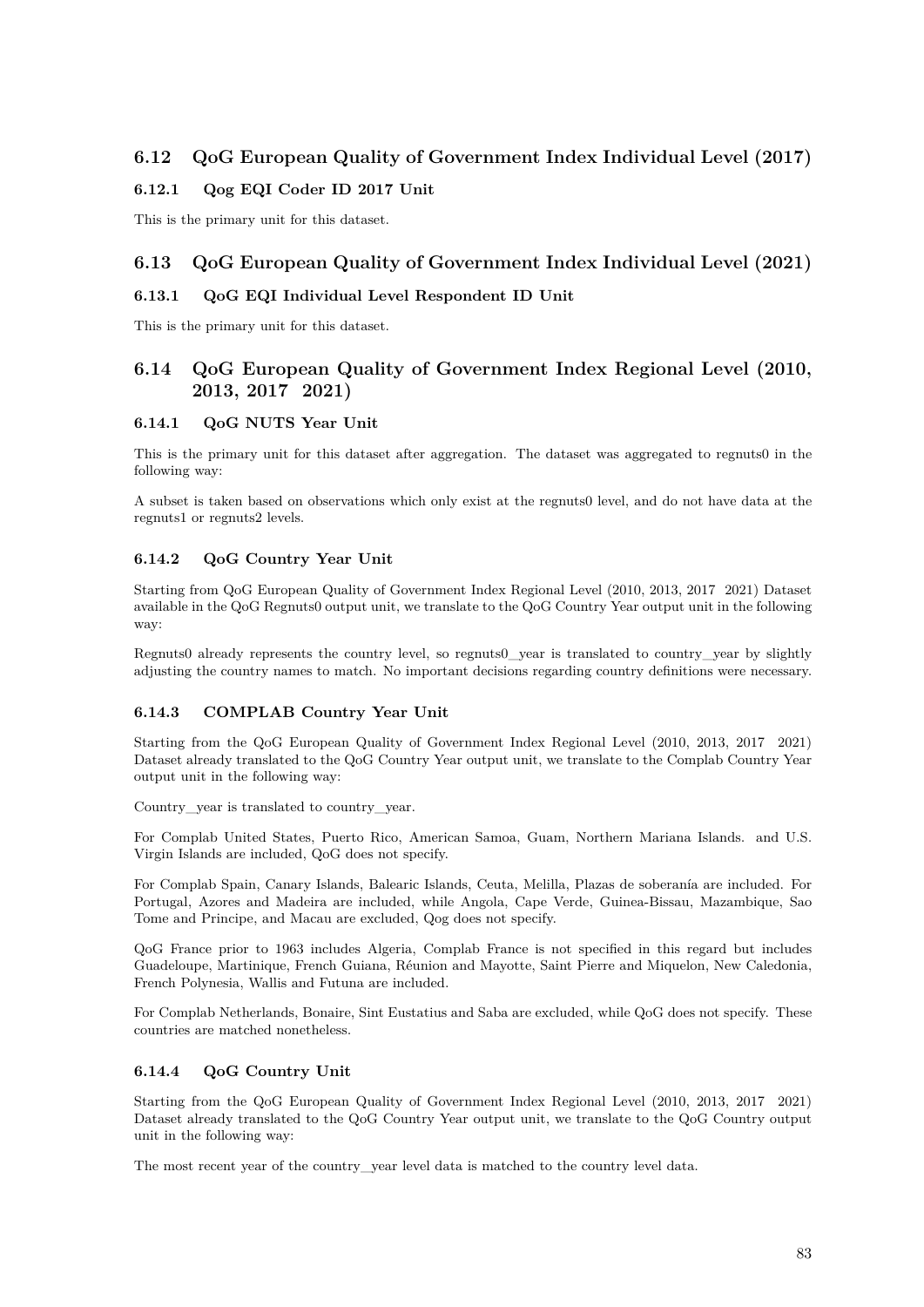## **6.14.5 REPDEM Cabinet Date Unit**

Starting from the QoG European Quality of Government Index Regional Level (2010, 2013, 2017 2021) already translated to the QoG Country Year output unit, we translate to the the Repdem Cabinet Date output unit in the following way:

Country\_year data is matched to the final year that each cabinet was in office.

QoG France prior to 1963 includes Algeria, while Repdem does not specify. These are merged together nonetheless. Repdem Germany is matched to QoG Germany, West for years before unification.

### **6.14.6 UCDP Actor Unit**

Starting from the QoG European Quality of Government Index Regional Level (2010, 2013, 2017 2021) Dataset already translated to the QoG Country Year output unit, we translate to the UCDP Actor output unit in the following way:

Countries are matched to government actors by comparing the starting country identifiers and definitions to the end-unit definitions (UCDP, based on Gleditsch-Ward).

### **6.14.7 V-Dem Country Year Unit**

Starting from the QoG European Quality of Government Index Regional Level (2010, 2013, 2017 2021) already translated to the QoG Country Year output unit, we translate to the V-Dem Country Year output unit in the following way:

V-Dem Cyprus does not include areas that are not under the effective control of the Republic of Cyprus during the period of division (1974-). QoG lists Cyprus before and after the division of the island separately, but does not state whether the measurement includes areas that are not under the effective control of the Republic of Cyprus. V-Dem Cyprus and QoG Cyprus are merged together for the years after 1974 nevertheless.

V-Dem France, Netherlands, Portugal, Spain, United Kingdom and United States of America do not include overseas territories, as most overseas holdings of an empire are considered as countries prior to independence. QoG does not specify.

V-Dem France prior to 1963 does not include Algeria, but QoG France prior to 1963 does. These two countries are merged together for years prior to 1963 nevertheless.

# **6.15 QoG EU Regional Dataset Long Data**

#### **6.15.1 QoG NUTS Year Unit**

This is the primary unit for this dataset after aggregation. The dataset was aggregated to regnuts0 in the following way:

A subset is taken based on observations which only exist at the regnuts0 level, and do not have data at the regnuts1 or regnuts2 levels.

#### **6.15.2 QoG Country Year Unit**

Starting from QoG EU Regional Dataset Long available in the QoG Regnuts0 output unit, we translate to the QoG Country Year output unit in the following way:

Regnuts0 already represents the country level, so regnuts0\_year is translated to country\_year by slightly adjusting the country names to match. No important decisions regarding country definitions were necessary.

#### **6.15.3 COMPLAB Country Year Unit**

Starting from the QoG OECD Dataset Cross-Section already translated to the QoG Country Year output unit, we translate to the Complab Country Year output unit in the following way:

Country\_year is translated to country\_year.

For Complab United States, Puerto Rico, American Samoa, Guam, Northern Mariana Islands. and U.S. Virgin Islands are included, QoG does not specify.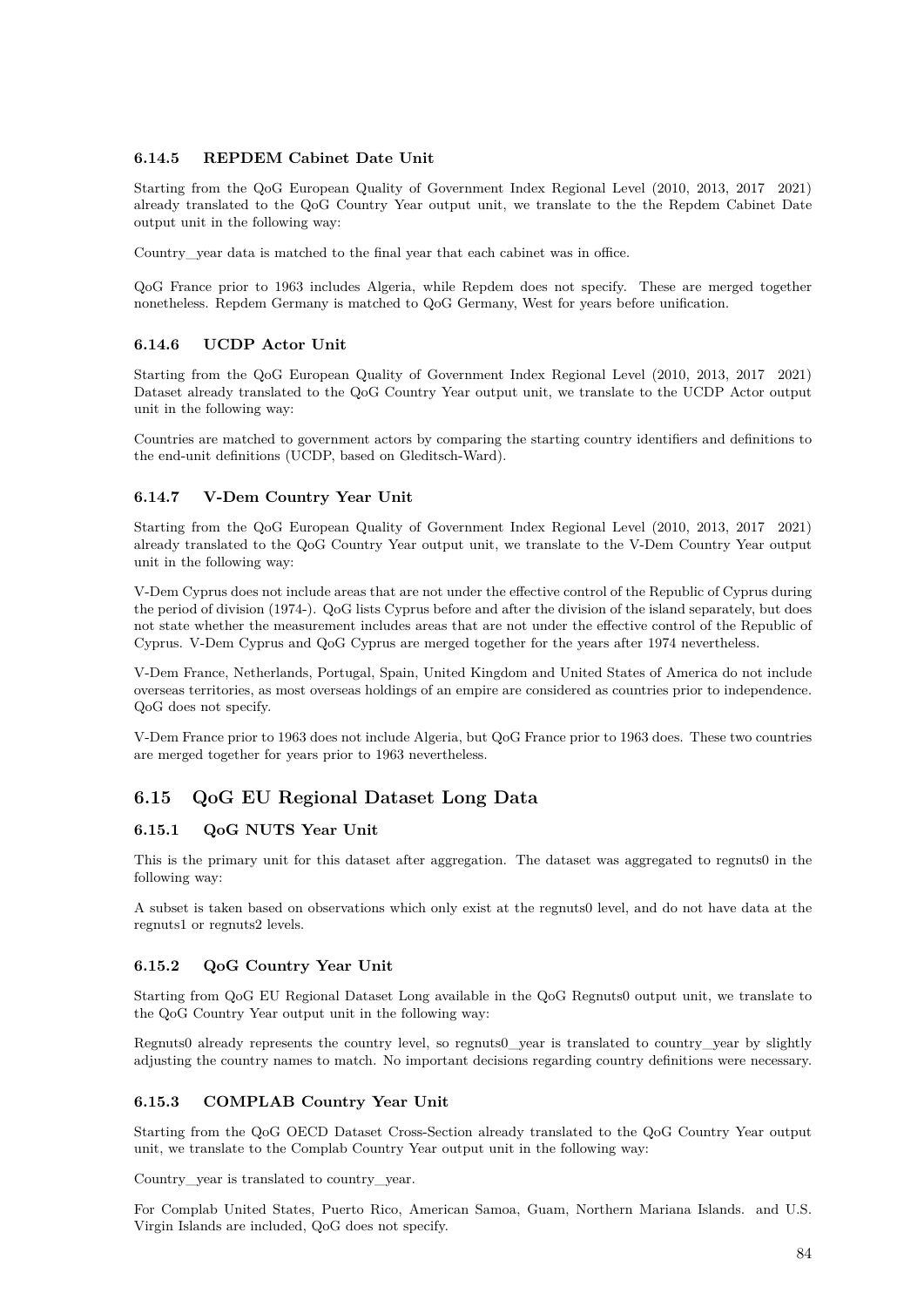For Complab Spain, Canary Islands, Balearic Islands, Ceuta, Melilla, Plazas de soberanía are included. For Portugal, Azores and Madeira are included, while Angola, Cape Verde, Guinea-Bissau, Mazambique, Sao Tome and Principe, and Macau are excluded, Qog does not specify.

QoG France prior to 1963 includes Algeria, Complab France is not specified in this regard but includes Guadeloupe, Martinique, French Guiana, Réunion and Mayotte, Saint Pierre and Miquelon, New Caledonia, French Polynesia, Wallis and Futuna are included.

For Complab Netherlands, Bonaire, Sint Eustatius and Saba are excluded, while QoG does not specify. These countries are matched nonetheless.

## **6.15.4 H-DATA Country Year Unit**

Starting from the QoG EU Regional Dataset Long already translated to the QoG Country Year output unit, we translate to the H-DATA Country Year output unit in the following way:

H-DATA refers to historical Serbia, Yugoslavia, and modern-day Serbia as 'Serbia/Yugoslavia' while Qog includes Yugoslavia (until 1991), Serbia and Montenegro (1992- 2005) and Serbia (2006 onwards) separately.

## **6.15.5 QoG Country Unit**

Starting from the QoG EU Regional Dataset Long already translated to the QoG Country Year output unit, we translate to the QoG Country output unit in the following way:

The most recent year of the country year level data is matched to the country level data.

## **6.15.6 REPDEM Cabinet Date Unit**

Starting from the QoG EU Regional Dataset Long Data already translated to the QoG Country Year output unit, we translate to the the Repdem Cabinet Date output unit in the following way:

Country\_year data is matched to the final year that each cabinet was in office.

QoG France prior to 1963 includes Algeria, while Repdem does not specify. These are merged together nonetheless. Repdem Germany is matched to QoG Germany, West for years before unification.

## **6.15.7 UCDP Actor Unit**

Starting from the QoG EU Regional Dataset Long already translated to the QoG Country Year output unit, we translate to the UCDP Actor output unit in the following way:

Countries are matched to government actors by comparing the starting country identifiers and definitions to the end-unit definitions (UCDP, based on Gleditsch-Ward).

## **6.15.8 UCDP Actor Year Unit**

Starting from the QoG EU Regional Dataset Long already translated to the QoG Country Year output unit, we translate to the UCDP Actor Year output unit in the following way:

Country-years are matched to government actor and year by comparing the starting country identifiers and definitions to the end-unit definitions (UCDP, based on Gleditsch-Ward).

## **6.15.9 UCDP Event ID Unit**

Starting from the QoG EU Regional Dataset Long Data already translated to the QoG Country Year output unit, we translate to the UCDP GED ID output unit in the following way:

Country\_year data is matched to all events that occurred within that country\_year. Countries are matched by comparing QoG country identifiers and definitions to UCDP (based on Gleditsch-Ward) country identifiers and definitions.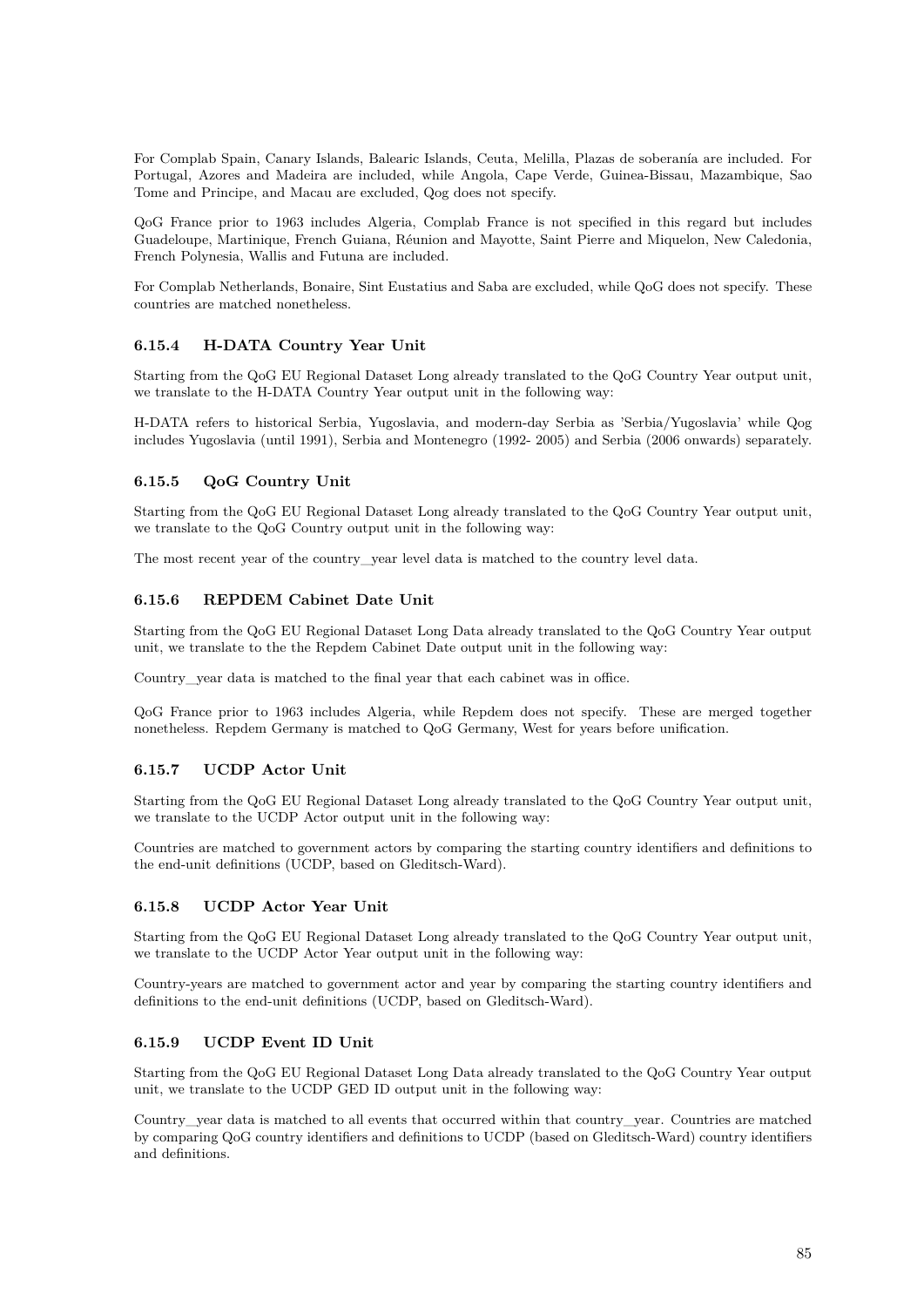## **6.15.10 V-Dem Country Year Unit**

Starting from the QoG EU Regional Dataset Long already translated to the QoG Country Year output unit, we translate to the V-Dem Country Year output unit in the following way:

V-Dem Cyprus does not include areas that are not under the effective control of the Republic of Cyprus during the period of division (1974-). QoG lists Cyprus before and after the division of the island separately, but does not state whether the measurement includes areas that are not under the effective control of the Republic of Cyprus. V-Dem Cyprus and QoG Cyprus are merged together for the years after 1974 nevertheless.

V-Dem France, Netherlands, Portugal, Spain, United Kingdom and United States of America do not include overseas territories, as most overseas holdings of an empire are considered as countries prior to independence. QoG does not specify.

V-Dem France prior to 1963 does not include Algeria, but QoG France prior to 1963 does. These two countries are merged together for years prior to 1963 nevertheless.

### **6.15.11 H-DATA Foreign Minister Date Unit**

Starting from the QoG EU Regional Dataset Long Data already translated to the H-DATA Country Year output unit, we translate to the the Repdem Cabinet Date output unit in the following way:

Country\_year data is matched to the final year that each foregin minister was in office.

# **6.16 QoG EU Regional Dataset Wide Data (NUTS 1)**

### **6.16.1 QoG NUTS Year Unit**

This is the primary unit for this dataset after aggregation. The dataset was aggregated to regnuts0 in the following way:

A subset is taken based on observations which only exist at the regnuts0 level, and do not have data at the regnuts1 or regnuts2 levels.

## **6.16.2 QoG Country Year Unit**

Starting from QoG EU Regional Dataset Wide Data (NUTS 1) available in the QoG Regnuts0 output unit, we translate to the QoG Country Year output unit in the following way:

Regnuts0 already represents the country level, so regnuts0\_year is translated to country\_year by slightly adjusting the country names to match. No important decisions regarding country definitions were necessary.

#### **6.16.3 COMPLAB Country Year Unit**

Starting from the QoG EU Regional Dataset Wide Data (NUTS 1) already translated to the QoG Country Year output unit, we translate to the Complab Country Year output unit in the following way:

Country\_year is translated to country\_year.

For Complab United States, Puerto Rico, American Samoa, Guam, Northern Mariana Islands. and U.S. Virgin Islands are included, QoG does not specify.

For Complab Spain, Canary Islands, Balearic Islands, Ceuta, Melilla, Plazas de soberanía are included. For Portugal, Azores and Madeira are included, while Angola, Cape Verde, Guinea-Bissau, Mazambique, Sao Tome and Principe, and Macau are excluded, Qog does not specify.

QoG France prior to 1963 includes Algeria, Complab France is not specified in this regard but includes Guadeloupe, Martinique, French Guiana, Réunion and Mayotte, Saint Pierre and Miquelon, New Caledonia, French Polynesia, Wallis and Futuna are included.

For Complab Netherlands, Bonaire, Sint Eustatius and Saba are excluded, while QoG does not specify. These countries are matched nonetheless.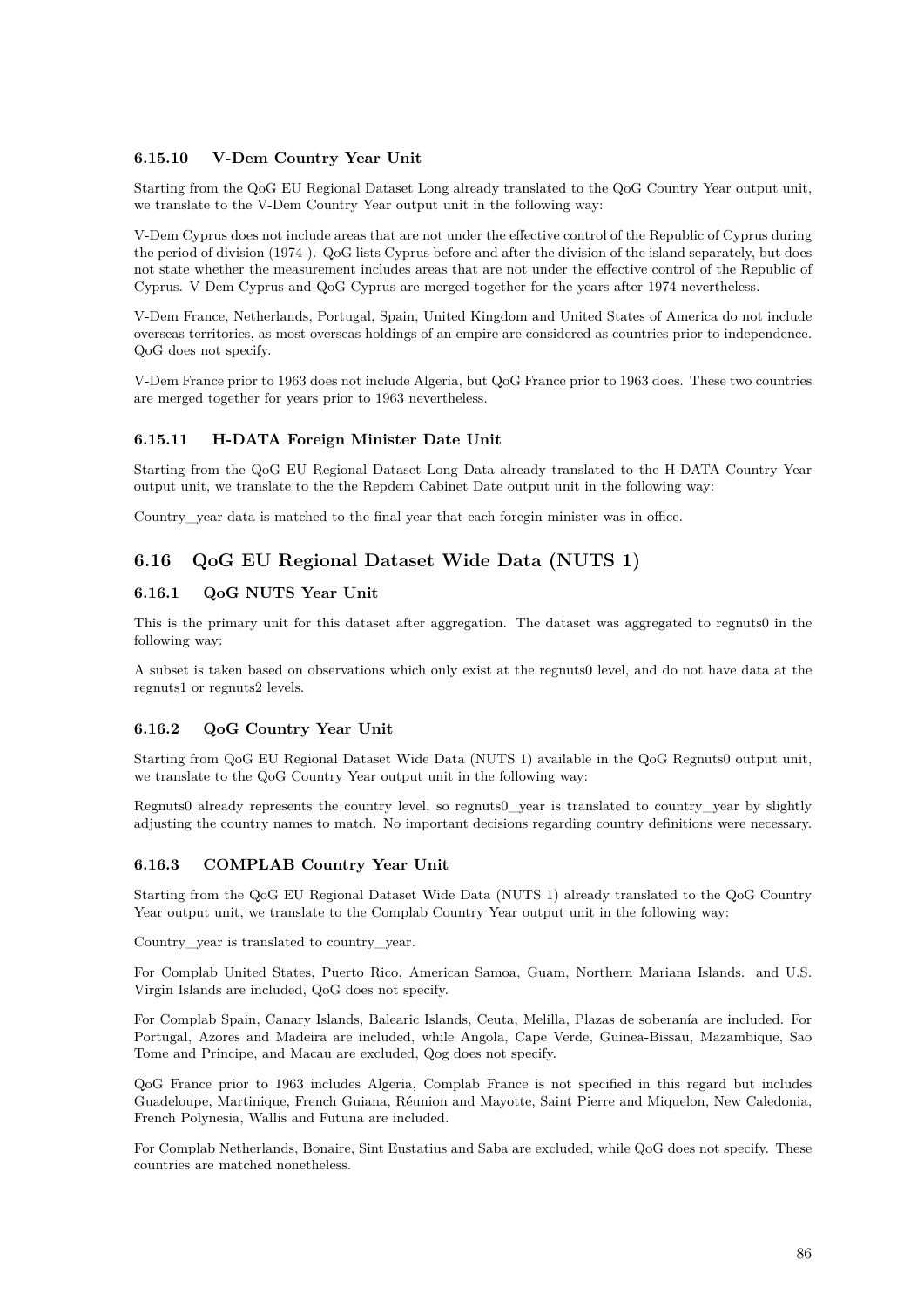## **6.16.4 H-DATA Country Year Unit**

Starting from the QoG EU Regional Dataset Wide Data (NUTS 1) already translated to the QoG Country Year output unit, we translate to the H-DATA Country Year output unit in the following way:

H-DATA refers to historical Serbia, Yugoslavia, and modern-day Serbia as 'Serbia/Yugoslavia' while Qog includes Yugoslavia (until 1991), Serbia and Montenegro (1992- 2005) and Serbia (2006 onwards) separately.

### **6.16.5 QoG Country Unit**

Starting from the QoG EU Regional Dataset Wide Data (NUTS 1) already translated to the QoG Country Year output unit, we translate to the QoG Country output unit in the following way:

The most recent year of the country year level data is matched to the country level data.

#### **6.16.6 REPDEM Cabinet Date Unit**

Starting from the QoG EU Regional Dataset Wide Data (NUTS 1) already translated to the QoG Country Year output unit, we translate to the the Repdem Cabinet Date output unit in the following way:

Country\_year data is matched to the final year that each cabinet was in office.

QoG France prior to 1963 includes Algeria, while Repdem does not specify. These are merged together nonetheless. Repdem Germany is matched to QoG Germany, West for years before unification.

#### **6.16.7 UCDP Actor Unit**

Starting from the QoG EU Regional Dataset Wide Data (NUTS 1) already translated to the QoG Country Year output unit, we translate to the UCDP Actor output unit in the following way:

Countries are matched to government actors by comparing the starting country identifiers and definitions to the end-unit definitions (UCDP, based on Gleditsch-Ward).

#### **6.16.8 UCDP Actor Year Unit**

Starting from the QoG EU Regional Dataset Wide Data (NUTS 1) already translated to the QoG Country Year output unit, we translate to the UCDP Actor Year output unit in the following way:

Country-years are matched to government actor and year by comparing the starting country identifiers and definitions to the end-unit definitions (UCDP, based on Gleditsch-Ward).

### **6.16.9 UCDP Event ID Unit**

Starting from the QoG EU Regional Dataset Wide Data (NUTS 1) already translated to the QoG Country Year output unit, we translate to the UCDP GED ID output unit in the following way:

Country\_year data is matched to all events that occurred within that country\_year. Countries are matched by comparing QoG country identifiers and definitions to UCDP (based on Gleditsch-Ward) country identifiers and definitions.

#### **6.16.10 V-Dem Country Year Unit**

Starting from the QoG EU Regional Dataset Wide Data (NUTS 1) already translated to the QoG Country Year output unit, we translate to the V-Dem Country Year output unit in the following way:

V-Dem Cyprus does not include areas that are not under the effective control of the Republic of Cyprus during the period of division (1974-). QoG lists Cyprus before and after the division of the island separately, but does not state whether the measurement includes areas that are not under the effective control of the Republic of Cyprus. V-Dem Cyprus and QoG Cyprus are merged together for the years after 1974 nevertheless.

V-Dem France, Netherlands, Portugal, Spain, United Kingdom and United States of America do not include overseas territories, as most overseas holdings of an empire are considered as countries prior to independence. QoG does not specify.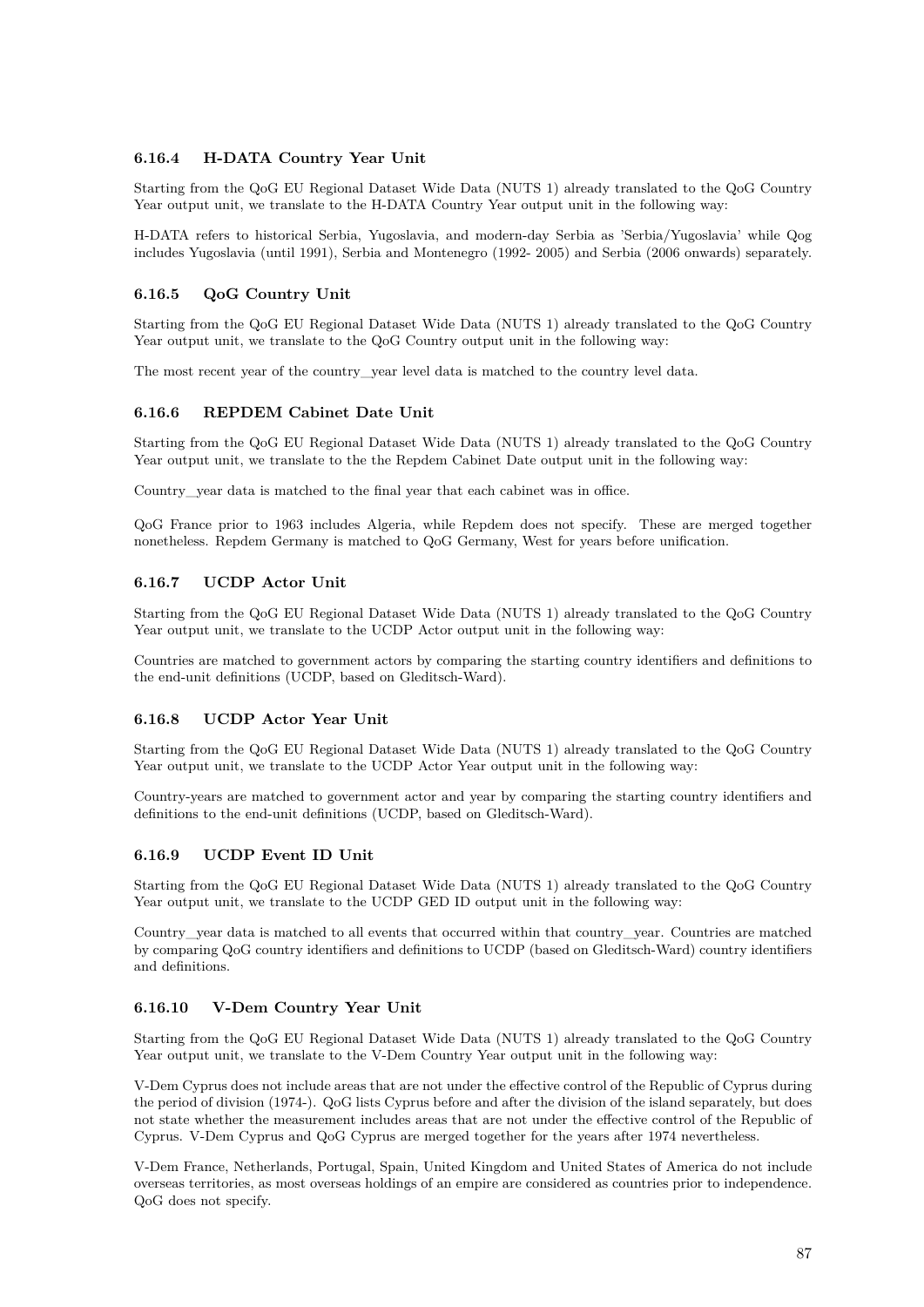V-Dem France prior to 1963 does not include Algeria, but QoG France prior to 1963 does. These two countries are merged together for years prior to 1963 nevertheless.

#### **6.16.11 H-DATA Foreign Minister Date Unit**

Starting from the QoG EU Regional Dataset Wide Data (NUTS 1) already translated to the H-DATA Country Year output unit, we translate to the the Repdem Cabinet Date output unit in the following way:

Country\_year data is matched to the final year that each foregin minister was in office.

## **6.17 QoG EU Regional Dataset Wide Data (NUTS 2)**

## **6.17.1 QoG NUTS Year Unit**

This is the primary unit for this dataset after aggregation. The dataset was aggregated to regnuts0 in the following way:

A subset is taken based on observations which only exist at the regnuts0 level, and do not have data at the regnuts1 or regnuts2 levels.

### **6.17.2 QoG Country Year Unit**

Starting from QoG EU Regional Dataset Wide Data (NUTS 2) available in the QoG Regnuts0 output unit, we translate to the QoG Country Year output unit in the following way:

Regnuts0 already represents the country level, so regnuts0\_year is translated to country\_year by slightly adjusting the country names to match. No important decisions regarding country definitions were necessary.

### **6.17.3 COMPLAB Country Year Unit**

Starting from the QoG EU Regional Dataset Wide Data (NUTS 2) already translated to the QoG Country Year output unit, we translate to the Complab Country Year output unit in the following way:

Country\_year is translated to country\_year.

For Complab United States, Puerto Rico, American Samoa, Guam, Northern Mariana Islands. and U.S. Virgin Islands are included, QoG does not specify.

For Complab Spain, Canary Islands, Balearic Islands, Ceuta, Melilla, Plazas de soberanía are included. For Portugal, Azores and Madeira are included, while Angola, Cape Verde, Guinea-Bissau, Mazambique, Sao Tome and Principe, and Macau are excluded, Qog does not specify.

QoG France prior to 1963 includes Algeria, Complab France is not specified in this regard but includes Guadeloupe, Martinique, French Guiana, Réunion and Mayotte, Saint Pierre and Miquelon, New Caledonia, French Polynesia, Wallis and Futuna are included.

For Complab Netherlands, Bonaire, Sint Eustatius and Saba are excluded, while QoG does not specify. These countries are matched nonetheless.

#### **6.17.4 H-DATA Country Year Unit**

Starting from the QoG EU Regional Dataset Wide Data (NUTS 2) already translated to the QoG Country Year output unit, we translate to the H-DATA Country Year output unit in the following way:

H-DATA refers to historical Serbia, Yugoslavia, and modern-day Serbia as 'Serbia/Yugoslavia' while Qog includes Yugoslavia (until 1991), Serbia and Montenegro (1992- 2005) and Serbia (2006 onwards) separately.

#### **6.17.5 QoG Country Unit**

Starting from the QoG EU Regional Dataset Wide Data (NUTS 2) already translated to the QoG Country Year output unit, we translate to the QoG Country output unit in the following way:

The most recent year of the country\_year level data is matched to the country level data.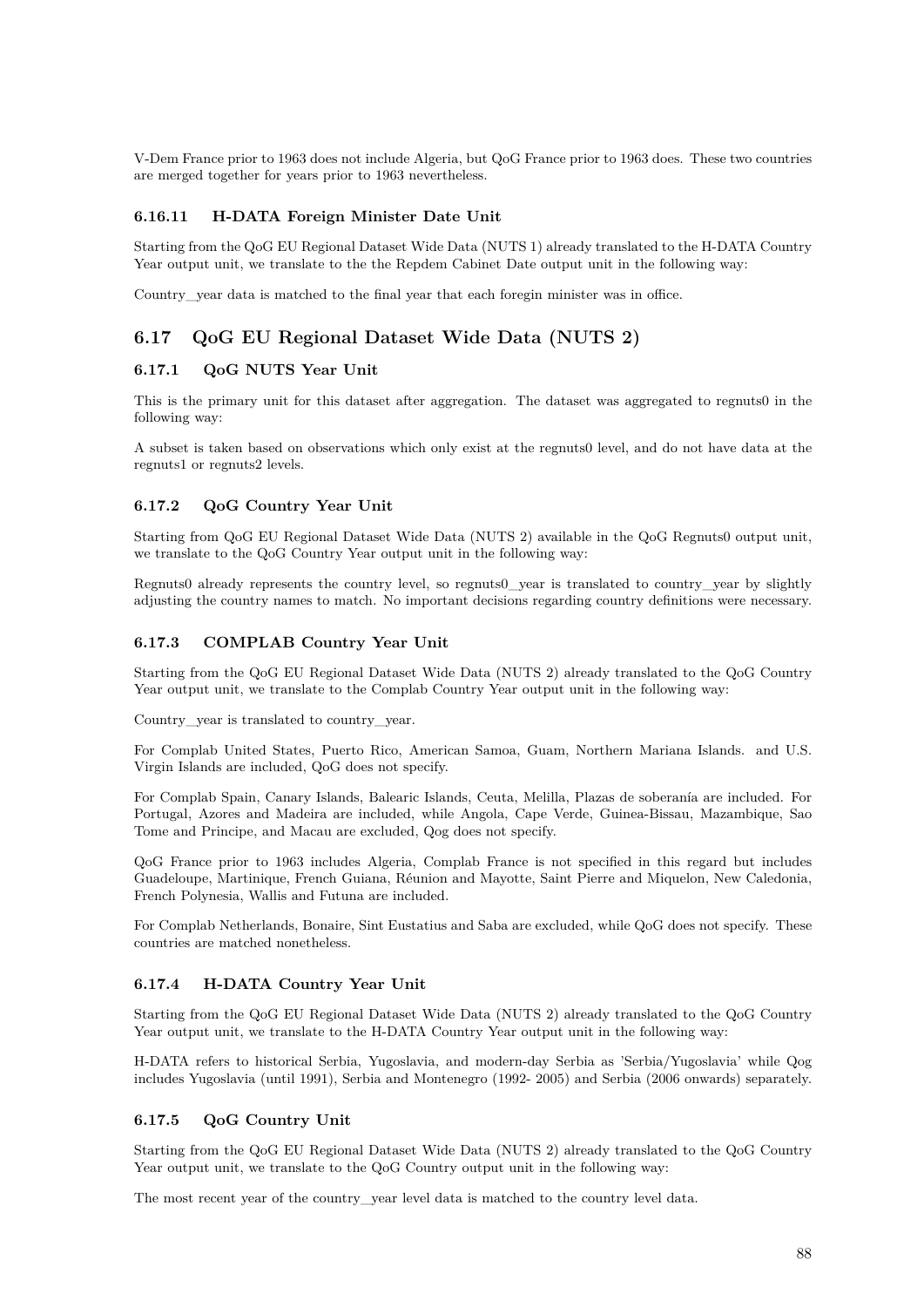### **6.17.6 REPDEM Cabinet Date Unit**

Starting from the QoG EU Regional Dataset Wide Data (NUTS 2) already translated to the QoG Country Year output unit, we translate to the the Repdem Cabinet Date output unit in the following way:

Country\_year data is matched to the final year that each cabinet was in office.

QoG France prior to 1963 includes Algeria, while Repdem does not specify. These are merged together nonetheless. Repdem Germany is matched to QoG Germany, West for years before unification.

### **6.17.7 UCDP Actor Unit**

Starting from the QoG EU Regional Dataset Wide Data (NUTS 2) already translated to the QoG Country Year output unit, we translate to the UCDP Actor output unit in the following way:

Countries are matched to government actors by comparing the starting country identifiers and definitions to the end-unit definitions (UCDP, based on Gleditsch-Ward).

### **6.17.8 UCDP Actor Year Unit**

Starting from the QoG EU Regional Dataset Wide Data (NUTS 2) already translated to the QoG Country Year output unit, we translate to the UCDP Actor Year output unit in the following way:

Country-years are matched to government actor and year by comparing the starting country identifiers and definitions to the end-unit definitions (UCDP, based on Gleditsch-Ward).

### **6.17.9 UCDP Event ID Unit**

Starting from the QoG EU Regional Dataset Wide Data (NUTS 2) already translated to the QoG Country Year output unit, we translate to the UCDP GED ID output unit in the following way:

Country\_year data is matched to all events that occurred within that country\_year. Countries are matched by comparing QoG country identifiers and definitions to UCDP (based on Gleditsch-Ward) country identifiers and definitions.

#### **6.17.10 V-Dem Country Year Unit**

Starting from the QoG EU Regional Dataset Wide Data (NUTS 2) already translated to the QoG Country Year output unit, we translate to the V-Dem Country Year output unit in the following way:

V-Dem Cyprus does not include areas that are not under the effective control of the Republic of Cyprus during the period of division (1974-). QoG lists Cyprus before and after the division of the island separately, but does not state whether the measurement includes areas that are not under the effective control of the Republic of Cyprus. V-Dem Cyprus and QoG Cyprus are merged together for the years after 1974 nevertheless.

V-Dem France, Netherlands, Portugal, Spain, United Kingdom and United States of America do not include overseas territories, as most overseas holdings of an empire are considered as countries prior to independence. QoG does not specify.

V-Dem France prior to 1963 does not include Algeria, but QoG France prior to 1963 does. These two countries are merged together for years prior to 1963 nevertheless.

## **6.17.11 H-DATA Foreign Minister Date Unit**

Starting from the QoG EU Regional Dataset Wide Data (NUTS 2) already translated to the H-DATA Country Year output unit, we translate to the the Repdem Cabinet Date output unit in the following way:

Country\_year data is matched to the final year that each foregin minister was in office.

## **6.18 QoG Expert Survey 2020**

### **6.18.1 QoG Country Unit**

This is the primary output unit for this dataset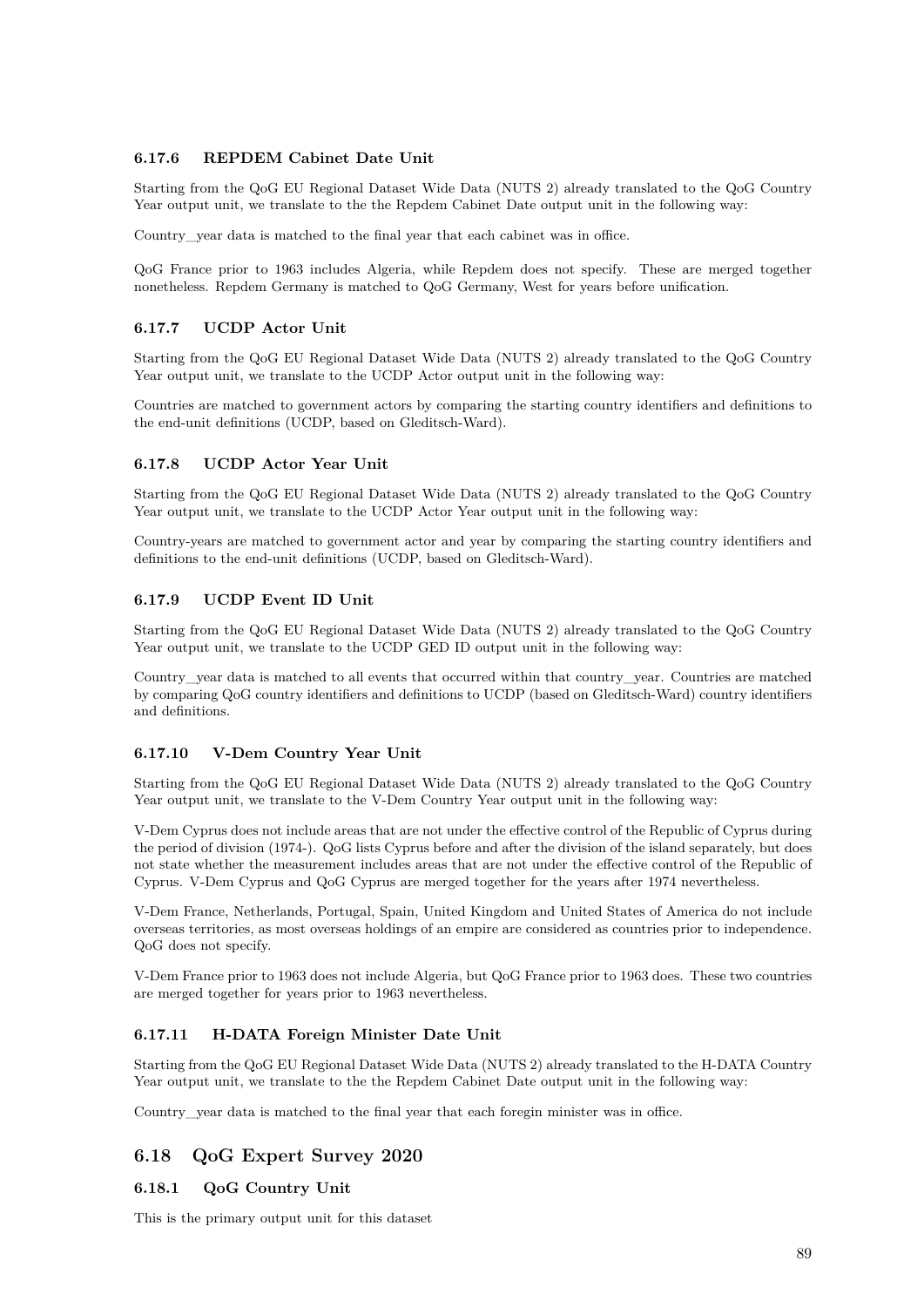### **6.18.2 COMPLAB Country Year Unit**

Starting from the QoG OECD Dataset Cross-Section available in the QoG Country Year output unit, we translate to the Complab Country Year output unit in the following way:

Country vear is translated to country vear (see more detailed explanations for this translation in section *1.6.6. Example 2* of this document).

For Complab United States, Puerto Rico, American Samoa, Guam, Northern Mariana Islands. and U.S. Virgin Islands are included, QoG does not specify.

For Complab Spain, Canary Islands, Balearic Islands, Ceuta, Melilla, Plazas de soberanía are included. For Portugal, Azores and Madeira are included, while Angola, Cape Verde, Guinea-Bissau, Mazambique, Sao Tome and Principe, and Macau are excluded, Qog does not specify.

Complab France includes Guadeloupe, Martinique, French Guiana, Réunion and Mayotte, Saint Pierre and Miquelon, New Caledonia, French Polynesia, Wallis and Futuna, QoG France is not specified in this regard.

For Complab Netherlands, Bonaire, Sint Eustatius and Saba are excluded, while QoG does not specify. These countries are matched nonetheless.

#### **6.18.3 H-DATA Country Year Unit**

Starting from the QoG OECD Dataset Cross-Section available in the QoG Country Year output unit, we translate to the H-DATA Country Year output unit in the following way:

Country\_year is translated to country\_year (see more detailed explanations for this translation in section *1.6.6. Example 2* of this document).

H-DATA refers to historical Serbia, Yugoslavia, and modern-day Serbia as 'Serbia/Yugoslavia' while Qog includes Yugoslavia (until 1991), Serbia and Montenegro (1992- 2005) and Serbia (2006 onwards) separately.

#### **6.18.4 QoG Country Year Unit**

Starting from the QoG OECD Dataset Cross Section available in the QoG Country output unit, we translate to the QoG Country Year output unit in the following way:

Country\_year is translated to country\_year (see more detailed explanations for this translation in section *1.6.6. Example 2* of this document).

Country data is matched to the most recent country\_year.

#### **6.18.5 QoG NUTS Year Unit**

Starting from the QoG Expert Survey 2020 Dataset, available in the QoG Country Year output unit, we translate to QoG Regnuts0 Year in the following way:

Regnuts0 already represents the country level, so country names are matched directly to regnuts0 region names.

### **6.18.6 REPDEM Cabinet Date Unit**

Starting from the QoG Expert Survey 2020 Dataset available in the QoG Country Year output unit, we translate to the the Repdem Cabinet Date output unit in the following way:

Country\_year data is matched to the final year that each cabinet was in office.

QoG France prior to 1963 includes Algeria, while Repdem does not specify. These are merged together nonetheless. Repdem Germany is matched to QoG Germany, West for years before unification.

#### **6.18.7 UCDP Actor Unit**

Starting from the QoG Expert Survey 2020 Dataset available in the QoG Country output unit, we translate to the UCDP Actor output unit in the following way: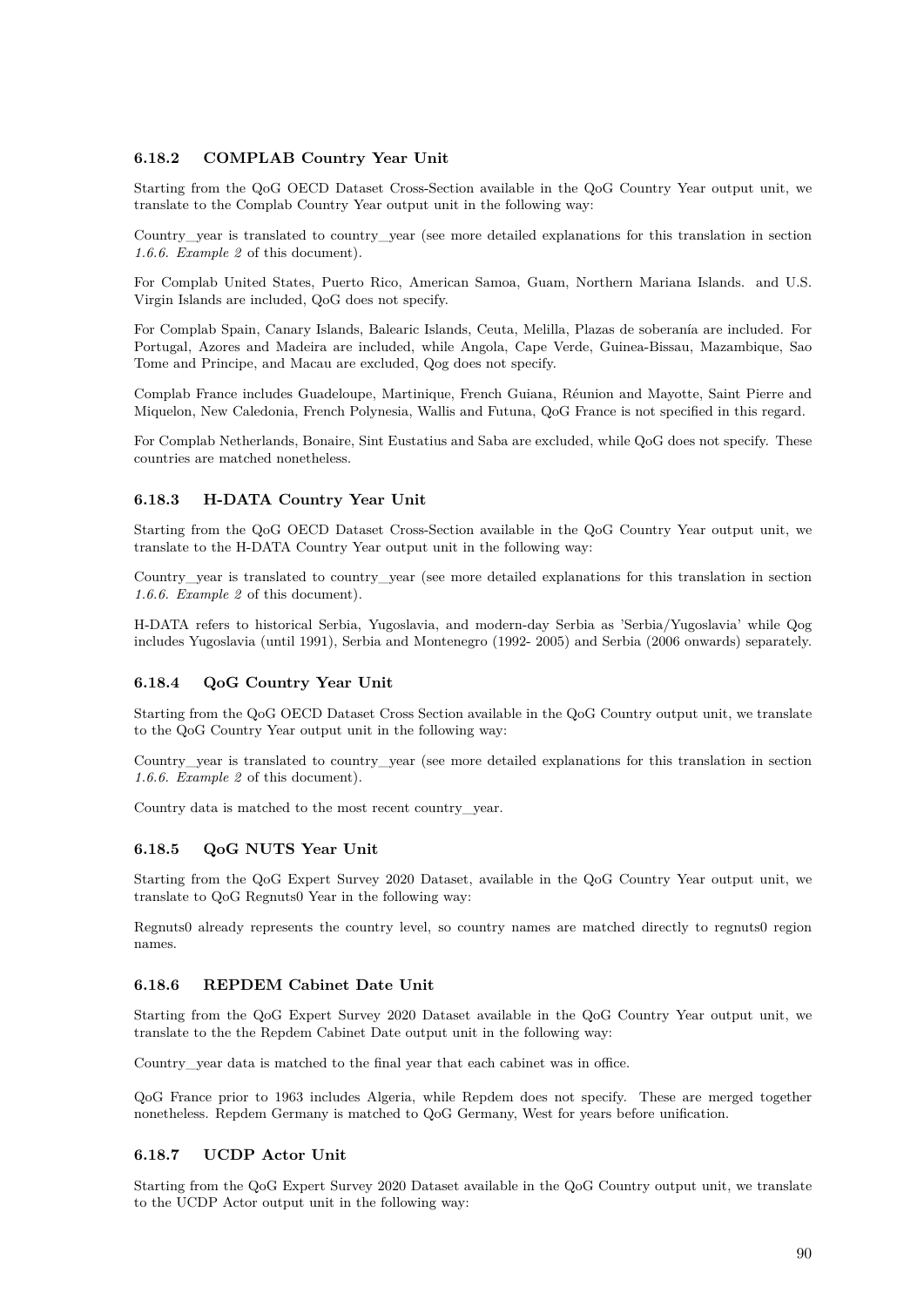Countries are matched to government actors by comparing the starting country identifiers and definitions to the end-unit definitions (UCDP, based on Gleditsch-Ward).

### **6.18.8 UCDP Actor Year Unit**

Starting from the QoG OECD Dataset Time-Series Dataset translated to the the QoG Country Year output unit, we translate to the UCDP Actor Year output unit in the following way:

Country-years are matched to government actor and year by comparing the starting country identifiers and definitions to the end-unit definitions (UCDP, based on Gleditsch-Ward).

#### **6.18.9 UCDP Event ID Unit**

Starting from the QoG Expert Survey 2020 Dataset translated to the the QoG Country Year output unit, we translate to the UCDP GED ID output unit in the following way:

Country data is matched to all events that occurred within the most recent country\_year. Countries are matched by comparing QoG country identifiers and definitions to UCDP (based on Gleditsch-Ward) country identifiers and definitions.

### **6.18.10 V-Dem Country Year Unit**

Starting from the QoG Expert Survey 2020 Dataset available in the QoG Country Year output unit, we translate to the V-Dem Country Year output unit in the following way:

Country\_year is translated to country\_year (see more detailed explanations for this translation in section *1.6.6. Example 2* of this document).

V-Dem Cyprus does not include areas that are not under the effective control of the

Republic of Cyprus during the period of division (1974-). QoG lists Cyprus before and after the division of the island separately, but does not state whether the measurement includes areas that are not under the effective control of the Republic of Cyprus. V-Dem Cyprus and QoG Cyprus are merged together for the years after 1974 nevertheless.

V-Dem Ethiopia includes Eritrea until its independence in 1993. QoG lists Ethiopia before and after Eritrean independence separately. V-Dem Ethiopia and QoG Ethiopia can therefore be merged together.

V-Dem France, Netherlands, Portugal, Spain, United Kingdom and United States of America do not include overseas territories, as most overseas holdings of an empire are considered as countries prior to independence. QoG does not specify.

V-Dem France prior to 1963 does not include Algeria, but QoG France prior to 1963 does. These two countries are merged together for years prior to 1963 nevertheless.

V-Dem Malaysia does not include Singapore, and only includes Sabah and Sarawak after 1963. QoG includes Federation of Malaya, N Bomeo, Sarawak, Singapore prior to 1965 and excludes Singapore from 1965 onwards.

V-Dem Moldova does not include Transnistria, QoG does not specify.

V-Dem Senegal includes the full territory of 'Senegambia' during 1982-1989 period, QoG does not specify.

V-Dem Somalia does not include Somaliland, QoG does not specify.

#### **6.18.11 H-DATA Foreign Minister Date Unit**

Starting from the QoG OECD Dataset Cross-Section already translated to the H-DATA Country Year output unit, we translate to the the Repdem Cabinet Date output unit in the following way:

Country\_year data is matched to the final year that each foregin minister was in office.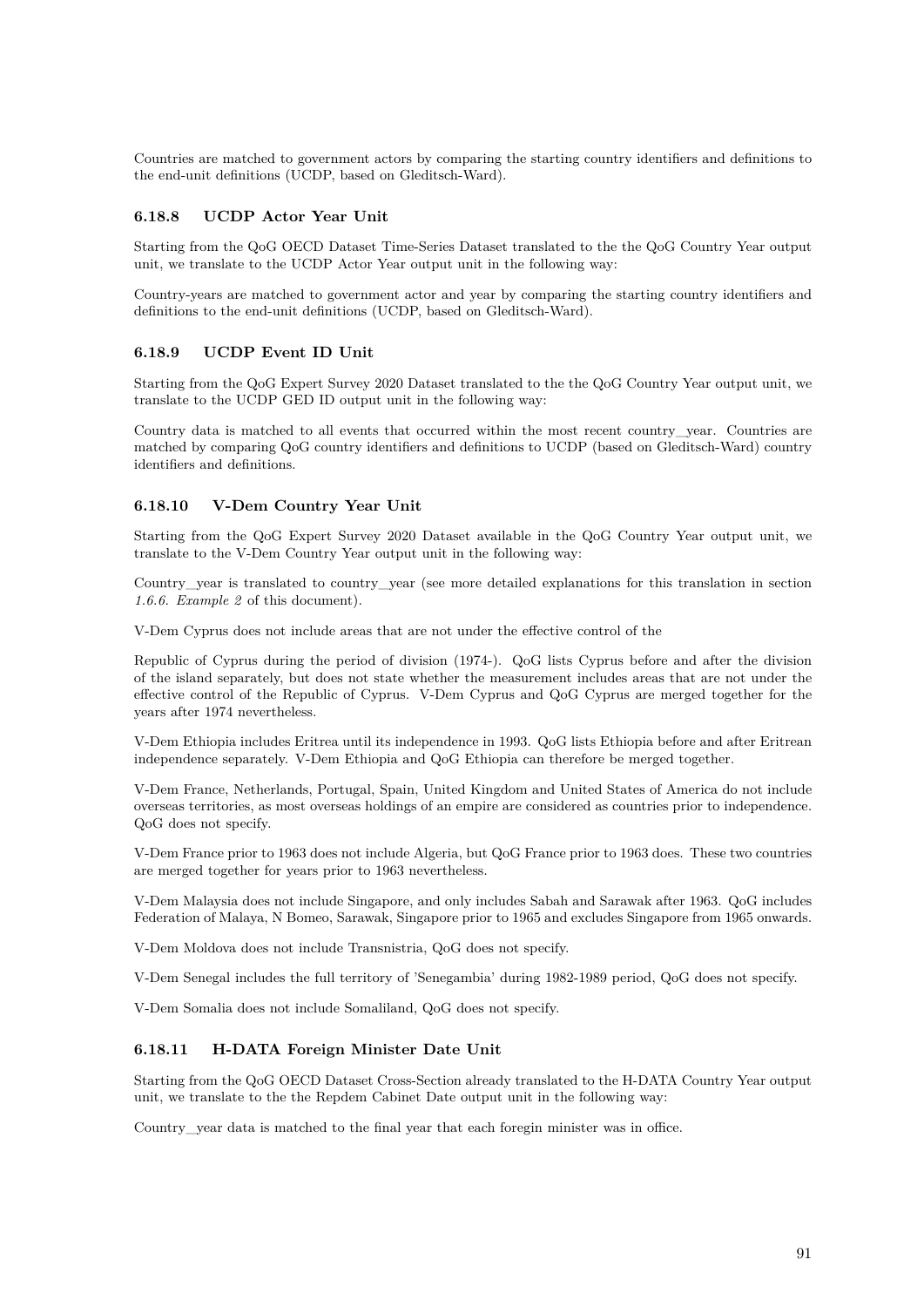# **6.19 QoG OECD Dataset Cross-Section**

### **6.19.1 QoG Country Unit**

This is the primary unit for this dataset.

### **6.19.2 QoG Country Year Unit**

Starting from the QoG OECD Dataset Cross Section available in the QoG Country output unit, we translate to the QoG Country Year output unit in the following way: Country\_year is translated to country\_year (see more detailed explanations for this translation in section *1.6.6. Example 2* of this document).

Country data is matched to the most recent country\_year.

#### **6.19.3 UCDP Actor Unit**

Starting from the QoG OECD Dataset Time-Series available in the QoG Country Year output unit, we translate to the UCDP Actor output unit in the following way:

Countries are matched to government actors by comparing the starting country identifiers and definitions to the end-unit definitions (UCDP, based on Gleditsch-Ward).

#### **6.19.4 COMPLAB Country Year Unit**

Starting from the QoG OECD Dataset Cross-Section already translated to the QoG Country Year output unit, we translate to the Complab Country Year output unit in the following way: Country\_year is translated to country\_year (see more detailed explanations for this translation in section *1.6.6. Example 2* of this document).

Country\_year is translated to country\_year.

For Complab United States, Puerto Rico, American Samoa, Guam, Northern Mariana Islands. and U.S. Virgin Islands are included, QoG does not specify.

For Complab Spain, Canary Islands, Balearic Islands, Ceuta, Melilla, Plazas de soberanía are included. For Portugal, Azores and Madeira are included, while Angola, Cape Verde, Guinea-Bissau, Mazambique, Sao Tome and Principe, and Macau are excluded, Qog does not specify.

QoG France prior to 1963 includes Algeria, Complab France is not specified in this regard but includes Guadeloupe, Martinique, French Guiana, Réunion and Mayotte, Saint Pierre and Miquelon, New Caledonia, French Polynesia, Wallis and Futuna are included.

For Complab Netherlands, Bonaire, Sint Eustatius and Saba are excluded, while QoG does not specify. These countries are matched nonetheless.

#### **6.19.5 H-DATA Country Year Unit**

Starting from the QoG OECD Dataset Cross-Section already translated to the QoG Country Year output unit, we translate to the H-DATA Country Year output unit in the following way: Country\_year is translated to country\_year (see more detailed explanations for this translation in section *1.6.6. Example 2* of this document).

H-DATA refers to historical Serbia, Yugoslavia, and modern-day Serbia as 'Serbia/Yugoslavia' while Qog includes Yugoslavia (until 1991), Serbia and Montenegro (1992- 2005) and Serbia (2006 onwards) separately.

### **6.19.6 QoG NUTS Year Unit**

Starting from the QoG OECD Dataset Cross-Section, already translated to the QoG Country Year output unit, we translate to QoG Regnuts0 Year in the following way: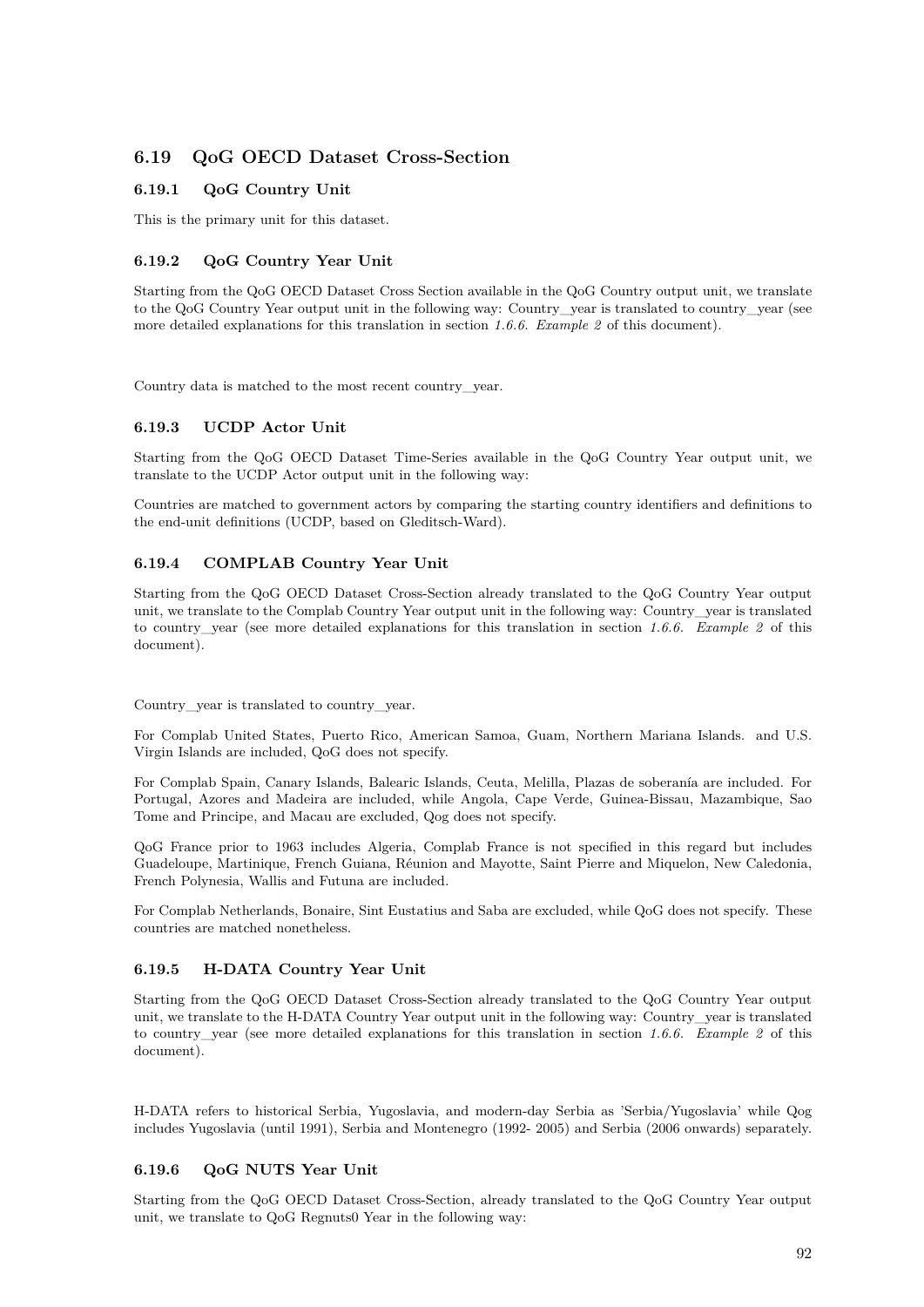Regnuts0 already represents the country level, so country names are matched directly to regnuts0 region names.

### **6.19.7 REPDEM Cabinet Date Unit**

Starting from the QoG OECD Dataset Cross-Section already translated to the QoG Country Year output unit, we translate to the the Repdem Cabinet Date output unit in the following way:

Country\_year data is matched to the final year that each cabinet was in office.

QoG France prior to 1963 includes Algeria, while Repdem does not specify. These are merged together nonetheless. Repdem Germany is matched to QoG Germany, West for years before unification.

#### **6.19.8 UCDP Actor Year Unit**

Starting from the QoG OECD Dataset Time-Series Dataset already translated to the QoG Country Year output unit, we translate to the UCDP Actor Year output unit in the following way:

Country-years are matched to government actor and year by comparing the starting country identifiers and definitions to the end-unit definitions (UCDP, based on Gleditsch-Ward).

### **6.19.9 UCDP Event ID Unit**

Starting from the QoG OECD Dataset Cross-Section already translated to the QoG Country Year output unit, we translate to the UCDP GED ID output unit in the following way:

Country\_year data is matched to all events that occurred within that country\_year. Countries are matched by comparing QoG country identifiers and definitions to UCDP (based on Gleditsch-Ward) country identifiers and definitions.

### **6.19.10 V-Dem Country Year Unit**

Starting from the QoG OECD Dataset Cross-Section already translated to the QoG Country Year output unit, we translate to the V-Dem Country Year output unit in the following way: Country year is translated to country\_year (see more detailed explanations for this translation in section *1.6.6. Example 2* of this document).

V-Dem France, Netherlands, Portugal, Spain, United Kingdom and United States of America do not include overseas territories, as most overseas holdings of an empire are considered as countries prior to independence. QoG does not specify.

V-Dem France prior to 1963 does not include Algeria, but QoG France prior to 1963 does. These two countries are merged together for years prior to 1963 nevertheless.

#### **6.19.11 H-DATA Foreign Minister Date Unit**

Starting from the QoG OECD Dataset Cross-Section already translated to the H-DATA Country Year output unit, we translate to the the Repdem Cabinet Date output unit in the following way:

Country\_year data is matched to the final year that each foregin minister was in office.

## **6.20 QoG OECD Dataset Time-Series**

#### **6.20.1 QoG Country Year Unit**

This is the primary output unit for this dataset.

#### **6.20.2 COMPLAB Country Year Unit**

Starting from the QoG OECD Dataset Time-Series available in the QoG Country Year output unit, we translate to the Complab Country Year output unit in the following way: Country\_year is translated to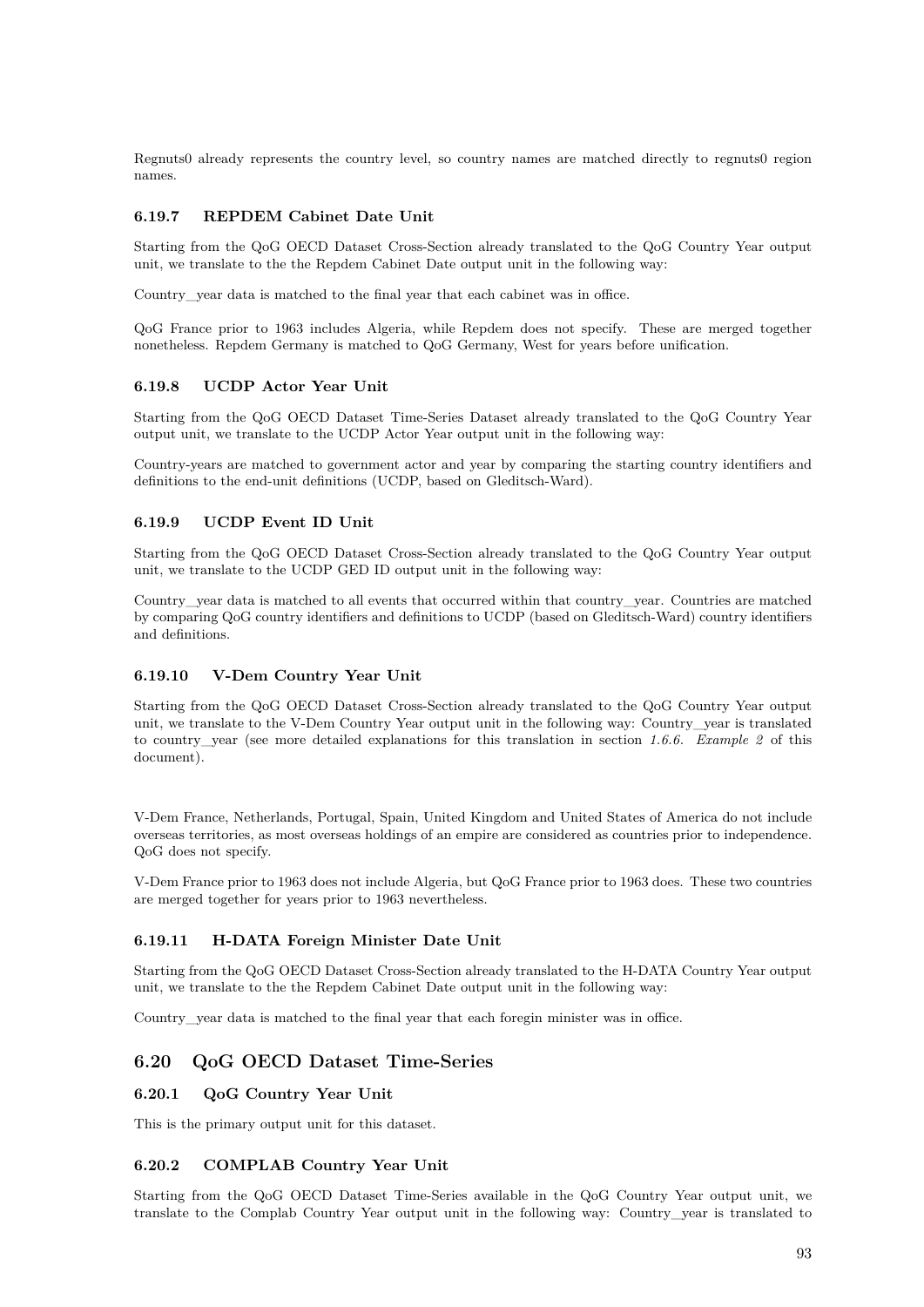country\_year (see more detailed explanations for this translation in section *1.6.6. Example 2* of this document).

Country year is translated to country year.

For Complab United States, Puerto Rico, American Samoa, Guam, Northern Mariana Islands. and U.S. Virgin Islands are included, QoG does not specify.

For Complab Spain, Canary Islands, Balearic Islands, Ceuta, Melilla, Plazas de soberanía are included. For Portugal, Azores and Madeira are included, while Angola, Cape Verde, Guinea-Bissau, Mazambique, Sao Tome and Principe, and Macau are excluded, Qog does not specify.

QoG France prior to 1963 includes Algeria, Complab France is not specified in this regard but includes Guadeloupe, Martinique, French Guiana, Réunion and Mayotte, Saint Pierre and Miquelon, New Caledonia, French Polynesia, Wallis and Futuna are included.

For Complab Netherlands, Bonaire, Sint Eustatius and Saba are excluded, while QoG does not specify. These countries are matched nonetheless.

#### **6.20.3 H-DATA Country Year Unit**

Starting from the QoG OECD Dataset Time-Series available in the QoG Country Year output unit, we translate to the H-DATA Country Year output unit in the following way: Country\_year is translated to country\_year (see more detailed explanations for this translation in section *1.6.6. Example 2* of this document).

H-DATA refers to historical Serbia, Yugoslavia, and modern-day Serbia as 'Serbia/Yugoslavia' while Qog includes Yugoslavia (until 1991), Serbia and Montenegro (1992- 2005) and Serbia (2006 onwards) separately.

#### **6.20.4 QoG Country Unit**

Starting from the QoG OECD Dataset Time-Series available in the QoG Country Year output unit, we translate to the QoG Country output unit in the following way:

The most recent year of the country\_year level data is matched to the country level data.

#### **6.20.5 QoG NUTS Year Unit**

Starting from the QoG OECD Dataset Time-Series, available in the QoG Country Year output unit, we translate to QoG Regnuts0 Year in the following way:

Regnuts0 already represents the country level, so country names are matched directly to regnuts0 region names.

#### **6.20.6 REPDEM Cabinet Date Unit**

Starting from the QoG OECD Dataset Time-Series available in the QoG Country Year output unit, we translate to the the Repdem Cabinet Date output unit in the following way:

Country\_year data is matched to the final year that each cabinet was in office.

QoG France prior to 1963 includes Algeria, while Repdem does not specify. These are merged together nonetheless. Repdem Germany is matched to QoG Germany, West for years before unification.

### **6.20.7 UCDP Actor Unit**

Starting from the QoG OECD Dataset Time-Series available in the QoG Country Year output unit, we translate to the UCDP Actor output unit in the following way:

Countries are matched to government actors by comparing the starting country identifiers and definitions to the end-unit definitions (UCDP, based on Gleditsch-Ward).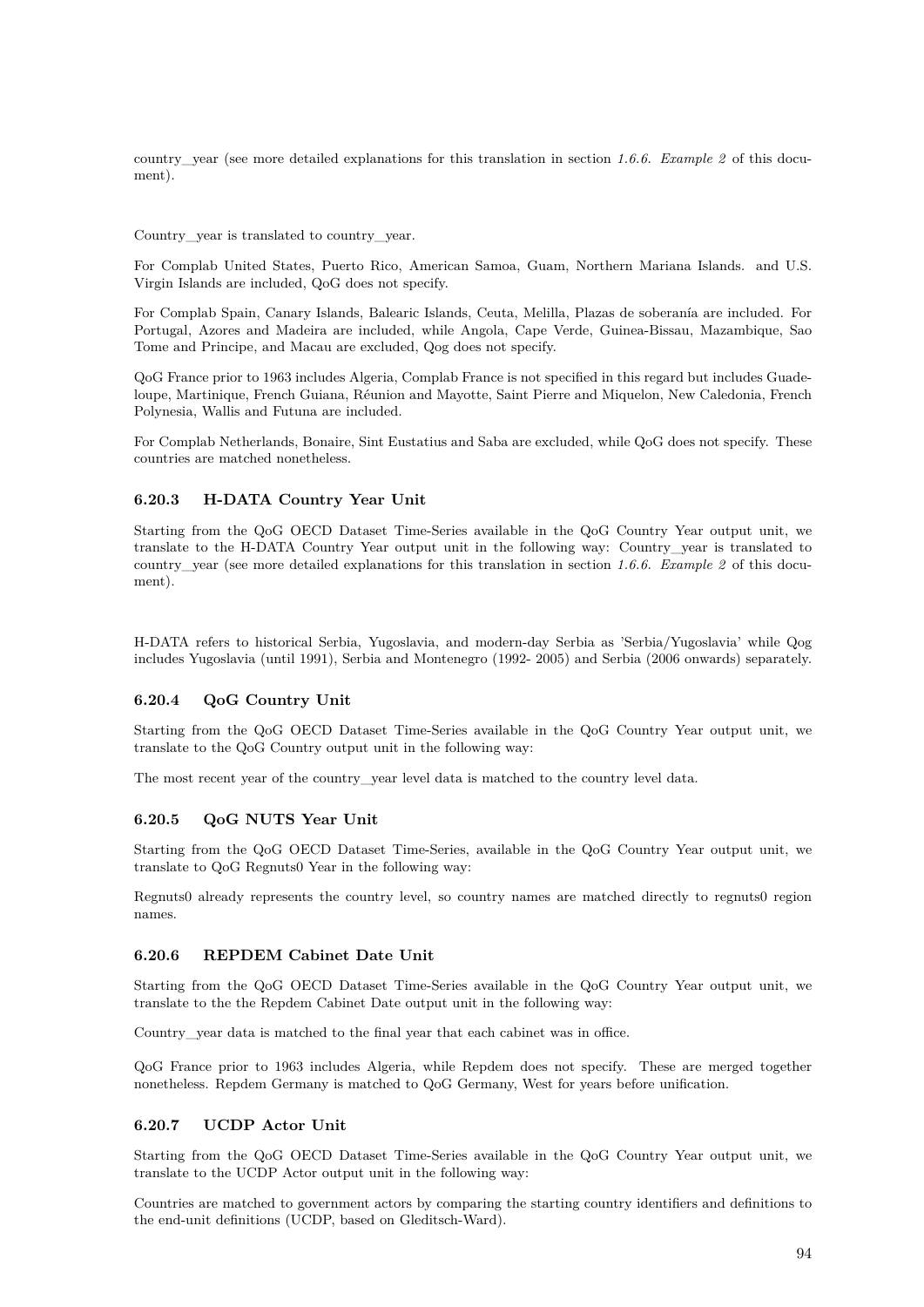### **6.20.8 UCDP Actor Year Unit**

Starting from the QoG OECD Dataset Time-Series Dataset available in the QoG Country Year output unit, we translate to the UCDP Actor Year output unit in the following way:

Country-years are matched to government actor and year by comparing the starting country identifiers and definitions to the end-unit definitions (UCDP, based on Gleditsch-Ward).

### **6.20.9 UCDP Event ID Unit**

Starting from the QoG OECD Dataset Time-Series available in the QoG Country Year output unit, we translate to the UCDP GED ID output unit in the following way:

Country\_year data is matched to all events that occurred within that country\_year.

#### **6.20.10 V-Dem Country Year Unit**

Starting from the QoG OECD Dataset Time-Series available in the QoG Country Year output unit, we translate to the V-Dem Country Year output unit in the following way: Country\_year is translated to country\_year (see more detailed explanations for this translation in section *1.6.6. Example 2* of this document).

V-Dem France, Netherlands, Portugal, Spain, United Kingdom and United States of America do not include overseas territories, as most overseas holdings of an empire are considered as countries prior to independence. QoG does not specify.

V-Dem France prior to 1963 does not include Algeria, but QoG France prior to 1963 does. These two countries are merged together for years prior to 1963 nevertheless.

#### **6.20.11 H-DATA Foreign Minister Date Unit**

Starting from the QoG OECD Dataset Time-Series already translated to the H-DATA Country Year output unit, we translate to the the Repdem Cabinet Date output unit in the following way:

Country\_year data is matched to the final year that each foregin minister was in office.

## **6.21 QoG PERCEIVE Survey Dataset**

#### **6.21.1 QoG EQI Perceptions Coder ID 2017 Unit**

This is the primary unit for this dataset.

#### **6.22 QoG Politics, Institutions and Services in Swedish Municipalities**

#### **6.22.1 QoG Municipality Year Unit**

This is the primary unit for this dataset.

## **6.23 QoG Swedish Agency Database Budget Data**

### **6.23.1 QoG Agency Year Unit**

This is the primary unit for this dataset.

#### **6.24 QoG Swedish Agency Database Formal Instruction Data**

## **6.24.1 QoG Agency, Agency Instruction Unit**

This is the primary unit for this dataset.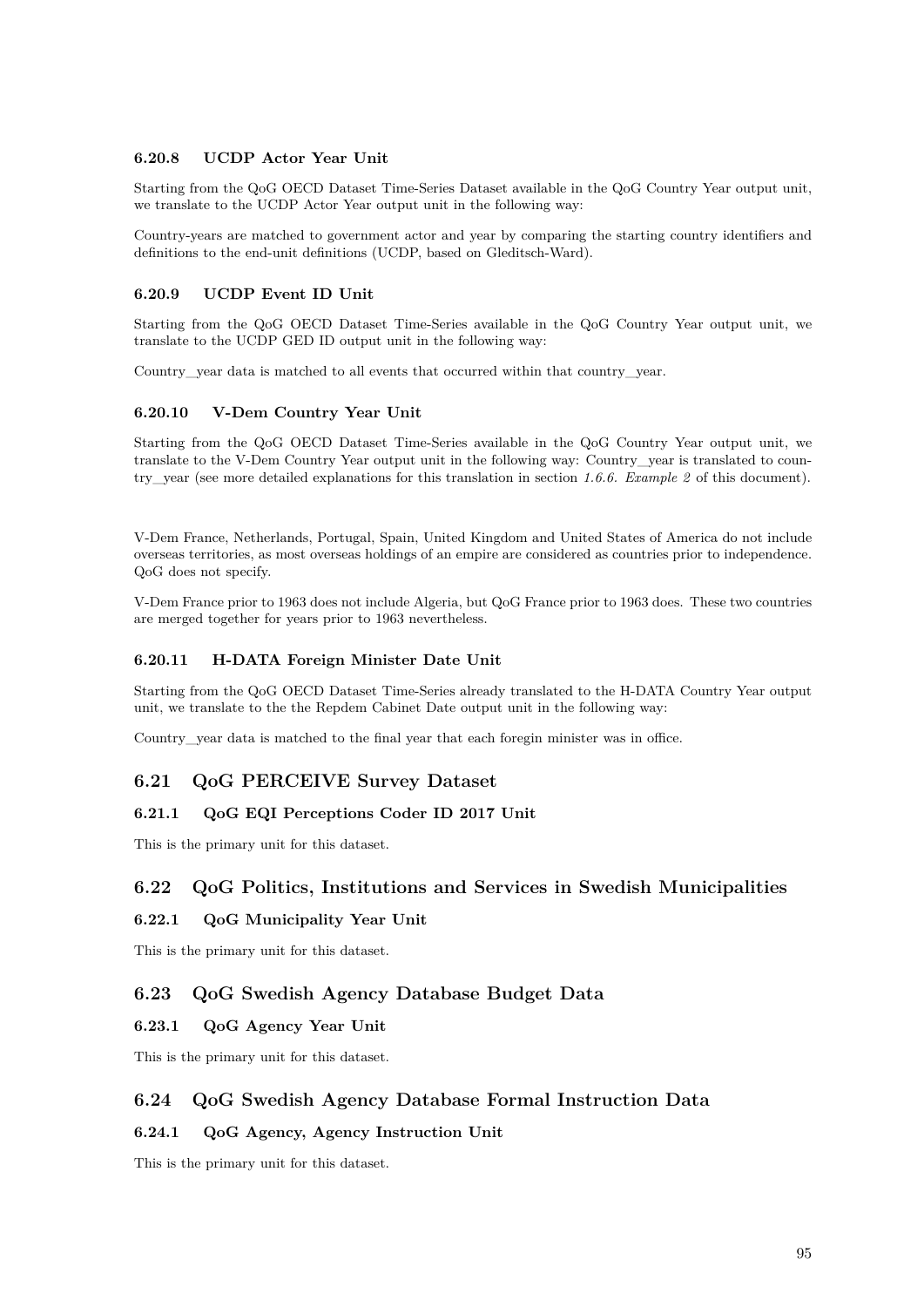# **6.25 QoG Standard Dataset Cross-Section**

Test test te st set se tse t set tsese Test test te st set se tse t set tseseTest test te st set se tse t set tseseTest test te st set se tse t set tseseTest test te st set se tse t set tseseTest test te st set se tse t set tsese

## **6.25.1 QoG Country Unit**

This is the primary unit for this dataset.

## **6.25.2 QoG Country Year Unit**

Starting from the QoG Standard Dataset Cross Section available in the QoG Country output unit, we translate to the QoG Country Year output unit in the following way: Country\_year is translated to country\_year (see more detailed explanations for this translation in section *1.6.6. Example 2* of this document).

Country data is matched to the most recent country\_year.

## **6.25.3 UCDP Actor Unit**

Starting from the QoG Standard Dataset Cross-Section available in the QoG Country Year output unit, we translate to the UCDP Actor output unit in the following way:

Countries are matched to government actors by comparing the starting country identifiers and definitions to the end-unit definitions (UCDP, based on Gleditsch-Ward).

## **6.25.4 COMPLAB Country Year Unit**

Starting from the QoG Standard Dataset Cross-Section already translated to the QoG Country Year output unit, we translate to the Complab Country Year output unit in the following way: Country\_year is translated to country\_year (see more detailed explanations for this translation in section *1.6.6. Example 2* of this document).

Country year is translated to country year.

For Complab United States, Puerto Rico, American Samoa, Guam, Northern Mariana Islands. and U.S. Virgin Islands are included, QoG does not specify.

For Complab Spain, Canary Islands, Balearic Islands, Ceuta, Melilla, Plazas de soberanía are included. For Portugal, Azores and Madeira are included, while Angola, Cape Verde, Guinea-Bissau, Mazambique, Sao Tome and Principe, and Macau are excluded, Qog does not specify.

QoG France prior to 1963 includes Algeria, Complab France is not specified in this regard but includes Guadeloupe, Martinique, French Guiana, Réunion and Mayotte, Saint Pierre and Miquelon, New Caledonia, French Polynesia, Wallis and Futuna are included.

For Complab Netherlands, Bonaire, Sint Eustatius and Saba are excluded, while QoG does not specify. These countries are matched nonetheless.

## **6.25.5 H-DATA Country Year Unit**

Starting from the QoG Standard Dataset Cross-Section already translated to the QoG Country Year output unit, we translate to the H-DATA Country Year output unit in the following way: Country\_year is translated to country\_year (see more detailed explanations for this translation in section *1.6.6. Example 2* of this document).

H-DATA refers to historical Serbia, Yugoslavia, and modern-day Serbia as 'Serbia/Yugoslavia' while Qog includes Yugoslavia (until 1991), Serbia and Montenegro (1992- 2005) and Serbia (2006 onwards) separately.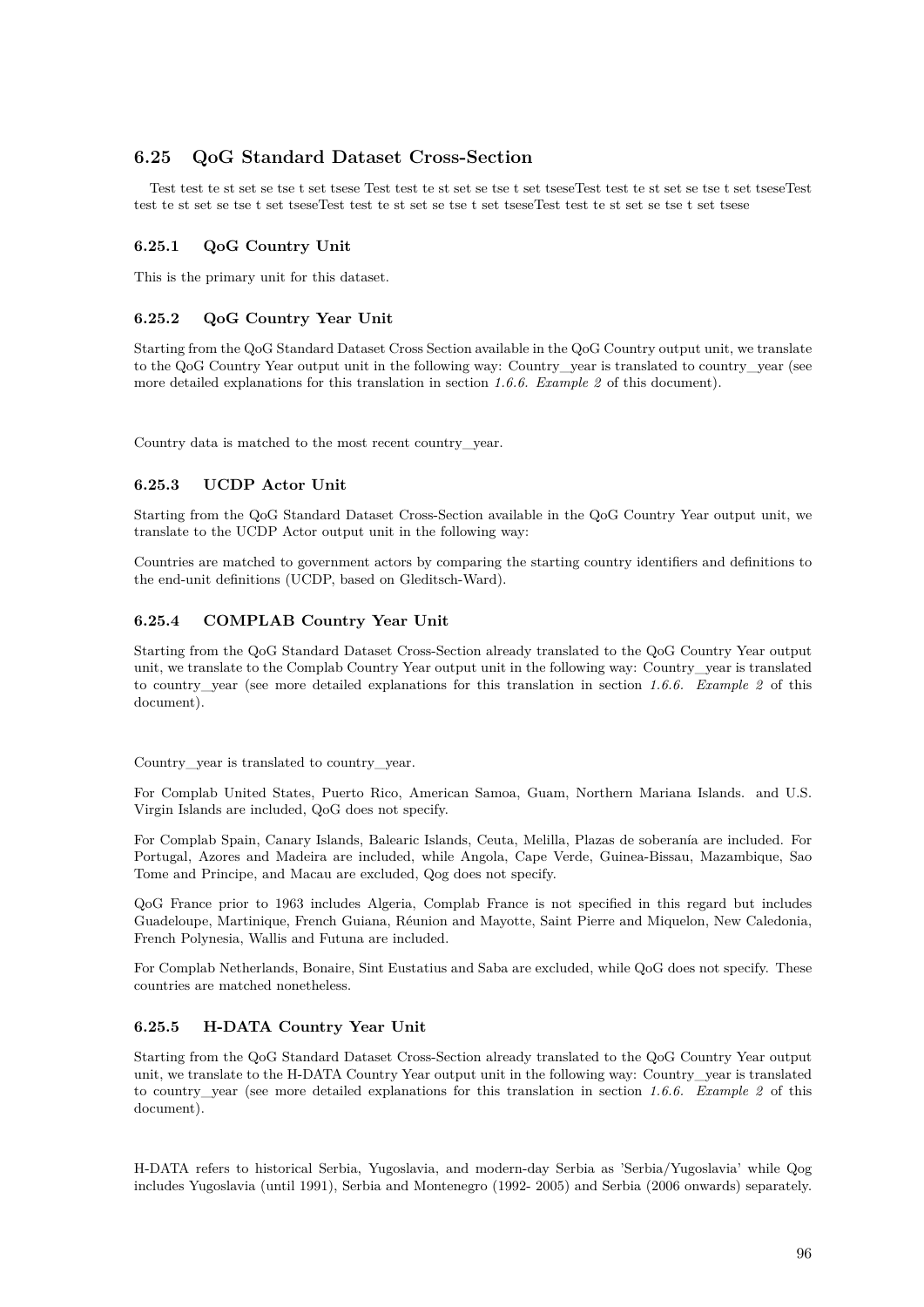#### **6.25.6 QoG NUTS Year Unit**

Starting from the QoG Standard Dataset Cross-Section, already translated to the QoG Country Year output unit, we translate to QoG Regnuts0 Year in the following way:

Regnuts0 already represents the country level, so country names are matched directly to regnuts0 region names.

### **6.25.7 REPDEM Cabinet Date Unit**

Starting from the QoG Standard Dataset Cross-Section already translated to the QoG Country Year output unit, we translate to the the Repdem Cabinet Date output unit in the following way:

Country\_year data is matched to the final year that each cabinet was in office.

QoG France prior to 1963 includes Algeria, while Repdem does not specify. These are merged together nonetheless. Repdem Germany is matched to QoG Germany, West for years before unification.

#### **6.25.8 UCDP Actor Year Unit**

Starting from the QoG Standard Dataset Cross-Section Dataset already translated to the QoG Country Year output unit, we translate to the UCDP Actor Year output unit in the following way:

Country-years are matched to government actor and year by comparing the starting country identifiers and definitions to the end-unit definitions (UCDP, based on Gleditsch-Ward).

#### **6.25.9 UCDP Event ID Unit**

Starting from the QoG Standard Dataset Cross-Section already translated to the QoG Country Year output unit, we translate to the UCDP GED ID output unit in the following way:

Country\_year data is matched to all events that occurred within that country\_year. Countries are matched by comparing QoG country identifiers and definitions to UCDP (based on Gleditsch-Ward) country identifiers and definitions.

#### **6.25.10 V-Dem Country Year Unit**

Starting from the QoG Standard Dataset Cross-Section already translated to the QoG Country Year output unit, we translate to the V-Dem Country Year output unit in the following way: Country\_year is translated to country\_year (see more detailed explanations for this translation in section *1.6.6. Example 2* of this document).

V-Dem Cyprus does not include areas that are not under the effective control of the Republic of Cyprus during the period of division (1974-). QoG lists Cyprus before and after the division of the island separately, but does not state whether the measurement includes areas that are not under the effective control of the Republic of Cyprus. V-Dem Cyprus and QoG Cyprus are merged together for the years after 1974 nevertheless.

V-Dem Ethiopia includes Eritrea until its independence in 1993. QoG lists Ethiopia before and after Eritrean independence separately. V-Dem Ethiopia and QoG Ethiopia can therefore be merged together.

V-Dem France, Netherlands, Portugal, Spain, United Kingdom and United States of America do not include overseas territories, as most overseas holdings of an empire are considered as countries prior to independence. QoG does not specify.

V-Dem France prior to 1963 does not include Algeria, but QoG France prior to 1963 does. These two countries are merged together for years prior to 1963 nevertheless.

V-Dem Malaysia does not include Singapore, and only includes Sabah and Sarawak after 1963. QoG includes Federation of Malaya, N Bomeo, Sarawak, Singapore prior to 1965 and excludes Singapore from 1965 onwards.

V-Dem Moldova does not include Transnistria, QoG does not specify.

V-Dem Senegal includes the full territory of 'Senegambia' during 1982-1989 period, QoG does not specify.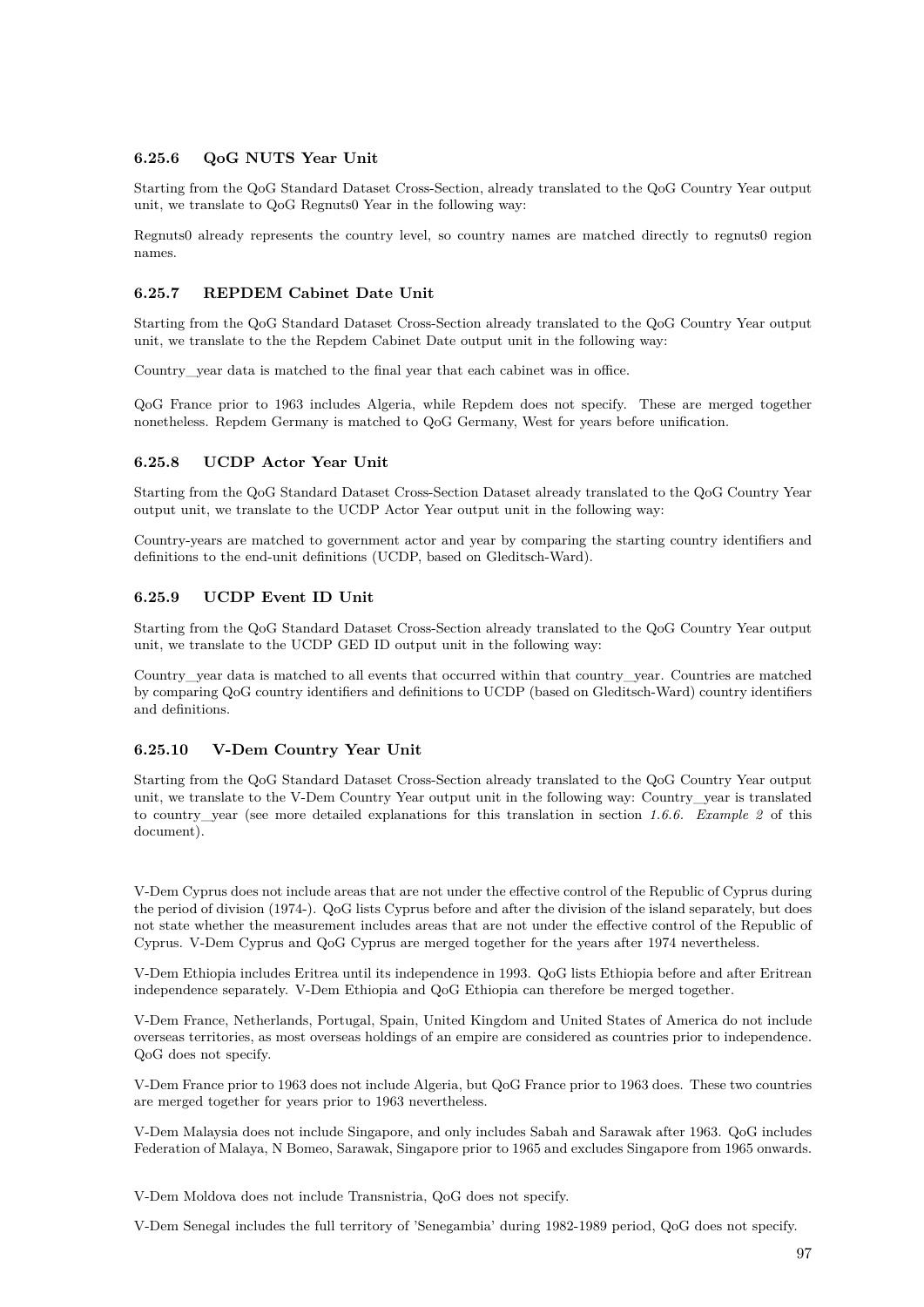V-Dem Somalia does not include Somaliland, QoG does not specify.

#### **6.25.11 H-DATA Foreign Minister Date Unit**

Starting from the QoG Standard Dataset Cross-Section already translated to the H-DATA Country Year output unit, we translate to the the Repdem Cabinet Date output unit in the following way:

Country\_year data is matched to the final year that each foregin minister was in office.

### **6.26 QoG Standard Dataset Time-Series**

#### **6.26.1 QoG Country Year Unit**

This is the primary output unit for this dataset.

#### **6.26.2 COMPLAB Country Year Unit**

Starting from the QoG Standard Dataset Time-Series available in the QoG Country Year output unit, we translate to the Complab Country Year output unit in the following way:

Country year is translated to country year.

For Complab United States, Puerto Rico, American Samoa, Guam, Northern Mariana Islands. and U.S. Virgin Islands are included, QoG does not specify.

For Complab Spain, Canary Islands, Balearic Islands, Ceuta, Melilla, Plazas de soberanía are included. For Portugal, Azores and Madeira are included, while Angola, Cape Verde, Guinea-Bissau, Mazambique, Sao Tome and Principe, and Macau are excluded, Qog does not specify.

QoG France prior to 1963 includes Algeria, Complab France is not specified in this regard but includes Guadeloupe, Martinique, French Guiana, Réunion and Mayotte, Saint Pierre and Miquelon, New Caledonia, French Polynesia, Wallis and Futuna are included.

For Complab Netherlands, Bonaire, Sint Eustatius and Saba are excluded, while QoG does not specify. These countries are matched nonetheless.

#### **6.26.3 H-DATA Country Year Unit**

Starting from the QoG Standard Dataset Time-Series available in the QoG Country Year output unit, we translate to the H-DATA Country Year output unit in the following way:

H-DATA refers to historical Serbia, Yugoslavia, and modern-day Serbia as 'Serbia/Yugoslavia' while Qog includes Yugoslavia (until 1991), Serbia and Montenegro (1992- 2005) and Serbia (2006 onwards) separately.

#### **6.26.4 QoG Country Unit**

Starting from the QoG Standard Dataset Time-Series available in the QoG Country Year output unit, we translate to the QoG Country output unit in the following way:

The most recent year of the country\_year level data is matched to the country level data.

#### **6.26.5 QoG NUTS Year Unit**

Starting from the QoG Standard Dataset Time-Series, available in the QoG Country Year output unit, we translate to QoG Regnuts0 Year in the following way:

Regnuts0 already represents the country level, so country names are matched directly to regnuts0 region names.

#### **6.26.6 REPDEM Cabinet Date Unit**

Starting from the QoG Standard Dataset Time-Series available in the QoG Country Year output unit, we translate to the the Repdem Cabinet Date output unit in the following way: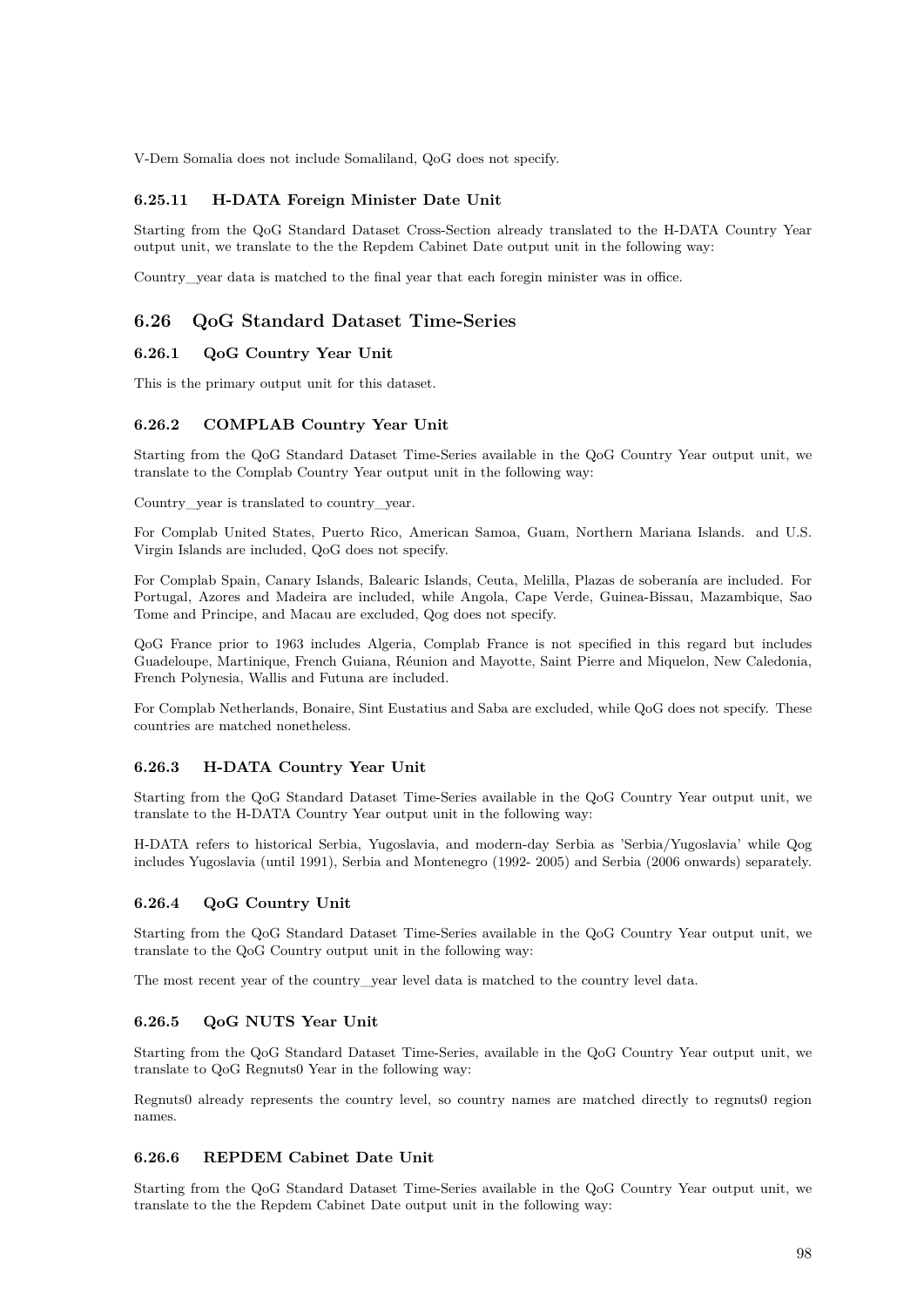Country\_year data is matched to the final year that each cabinet was in office.

QoG France prior to 1963 includes Algeria, while Repdem does not specify. These are merged together nonetheless. Repdem Germany is matched to QoG Germany, West for years before unification.

#### **6.26.7 UCDP Actor Unit**

Starting from the QoG Standard Dataset Time-Series available in the QoG Country Year output unit, we translate to the UCDP Actor output unit in the following way:

Countries are matched to government actors by comparing the starting country identifiers and definitions to the end-unit definitions (UCDP, based on Gleditsch-Ward).

#### **6.26.8 UCDP Actor Year Unit**

Starting from the QoG Standard Dataset Time-Series Dataset available in the QoG Country Year output unit, we translate to the UCDP Actor Year output unit in the following way:

Country-years are matched to government actor and year by comparing the starting country identifiers and definitions to the end-unit definitions (UCDP, based on Gleditsch-Ward).

### **6.26.9 UCDP Event ID Unit**

Starting from the QoG Standard Dataset Time-Series available in the QoG Country Year output unit, we translate to the UCDP GED ID output unit in the following way:

Country\_year data is matched to all events that occurred within that country\_year. Countries are matched by comparing QoG country identifiers and definitions to UCDP (based on Gleditsch-Ward) country identifiers and definitions.

### **6.26.10 V-Dem Country Year Unit**

Starting from the QoG Standard Dataset Time-Series available in the QoG Country Year output unit, we translate to the V-Dem Country Year output unit in the following way:

V-Dem Cyprus does not include areas that are not under the effective control of the Republic of Cyprus during the period of division (1974-). QoG lists Cyprus before and after the division of the island separately, but does not state whether the measurement includes areas that are not under the effective control of the Republic of Cyprus. V-Dem Cyprus and QoG Cyprus are merged together for the years after 1974 nevertheless.

V-Dem Ethiopia includes Eritrea until its independence in 1993. QoG lists Ethiopia before and after Eritrean independence separately. V-Dem Ethiopia and QoG Ethiopia can therefore be merged together.

V-Dem France, Netherlands, Portugal, Spain, United Kingdom and United States of America do not include overseas territories, as most overseas holdings of an empire are considered as countries prior to independence. QoG does not specify.

V-Dem France prior to 1963 does not include Algeria, but QoG France prior to 1963 does. These two countries are merged together for years prior to 1963 nevertheless.

V-Dem Malaysia does not include Singapore, and only includes Sabah and Sarawak after 1963. QoG includes Federation of Malaya, N Bomeo, Sarawak, Singapore prior to 1965 and excludes Singapore from 1965 onwards.

V-Dem Moldova does not include Transnistria, QoG does not specify.

V-Dem Senegal includes the full territory of 'Senegambia' during 1982-1989 period, QoG does not specify.

V-Dem Somalia does not include Somaliland, QoG does not specify.

#### **6.26.11 H-DATA Foreign Minister Date Unit**

Starting from the QoG Standard Dataset Time-Series already translated to the H-DATA Country Year output unit, we translate to the the Repdem Cabinet Date output unit in the following way:

Country vear data is matched to the final year that each foregin minister was in office.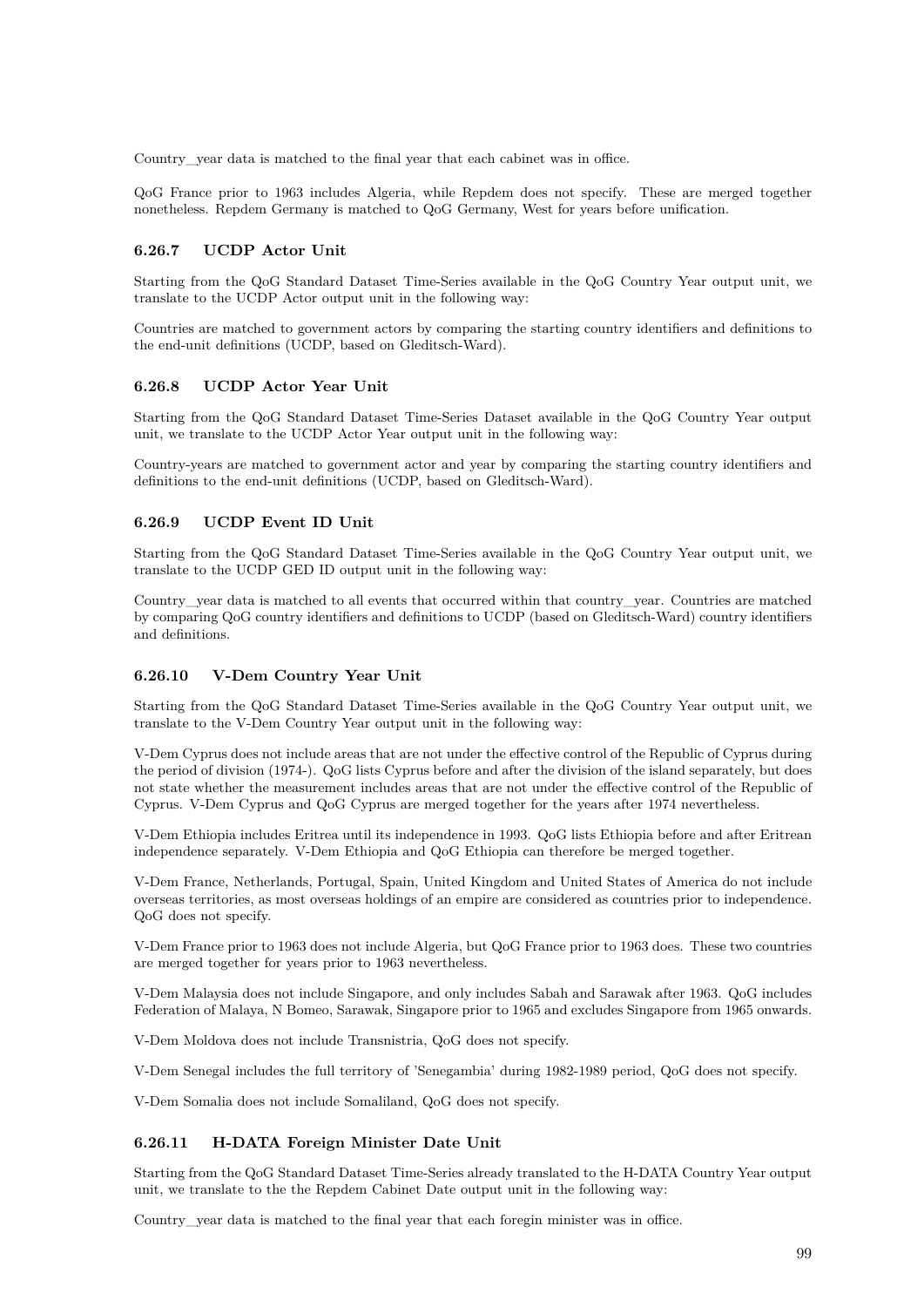# **6.27 REPDEM PAGED Party Codes**

## **6.27.1 REPDEM Cabinet Date Unit**

This is the primary unit for this dataset.

## **6.27.2 COMPLAB Country Year Unit**

Starting from the REPDEM PAGED Party Codes Dataset, available in the Repdem Cabinet Date output unit, we translate to the Complab Country Year output unit in the following way:

Cabinet\_date is aggregated to country\_date by matching cabinets to countries. In the case of overlaps, the incoming cabinet is given preference over the outgoing cabinet. This is then translated to country\_year by selecting the cabinet with the longer tenure in each given year.

## **6.27.3 H-DATA Country Year Unit**

Starting from the REPDEM PAGED Party Codes Dataset, available in the Repdem Cabinet Date output unit, we translate to the H-DATA Country Year output unit in the following way:

Cabinet date is aggregated to country date by matching cabinets to countries. In the case of overlaps, the incoming cabinet is given preference over the outgoing cabinet. This is then translated to country\_year by selecting the cabinet with the longer tenure in each given year.

## **6.27.4 H-DATA Foreign Minister Date Unit**

Starting from the REPDEM PAGED Party Codes Dataset, available in the Repdem Cabinet Date output unit, we translate to the H-DATA Minister Date output unit in the following way:

Repdem\_cabinet\_date is translated to hdata\_minister\_date by matching cabinets to countries based on the country variable that exists in both datasets, and matching dates to the date\_in of the H-DATA minister. Date in was selected because we are matching observations of sitting foreign ministers to cabinets, so selecting the incoming cabinet provides a better match than the date\_out.

We create one row per day a cabinet was in power and match that to the H-DATA country-date in. Rows that do not match HDATA country-dates are dropped again. In the case of overlaps, the incoming cabinet is given preference over the outgoing cabinet, as we are matching to the date\_in of the H-DATA foreign minister.

## **6.27.5 QoG Country Year Unit**

Starting from the REPDEM PAGED Party Codes Dataset, available in the Repdem Cabinet Date output unit, we translate to the QoG Country Year output unit in the following way:

Cabinet\_date is aggregated to country\_date by matching cabinets to countries. In the case of overlaps, the incoming cabinet is given preference over the outgoing cabinet. This is then translated to country\_year by selecting the cabinet with the longer tenure in each given year.

QoG France prior to 1963 includes Algeria, while Repdem does not specify. These are merged together nonetheless. QoG codes Cyprus separately before and after the division of the island, while Repdem does not, these are merged together nonetheless. Repdem Germany is matched to QoG "Germany, West" for years before unification.

## **6.27.6 UCDP Actor Year Unit**

Starting from the REPDEM PAGED Party Codes Dataset, available in the Repdem Cabinet Date output unit, we translate to the UCDP Actor Year output unit in the following way:

Cabinet\_date is aggregated to country\_date by matching cabinets to countries. In the case of overlaps, the incoming cabinet is given preference over the outgoing cabinet. This is then translated to actor\_ year by selecting the cabinet with the longer tenure in each given year and matching to government actors by comparing the starting country identifiers and definitions to the end-unit definitions (UCDP, based on Gleditsch-Ward).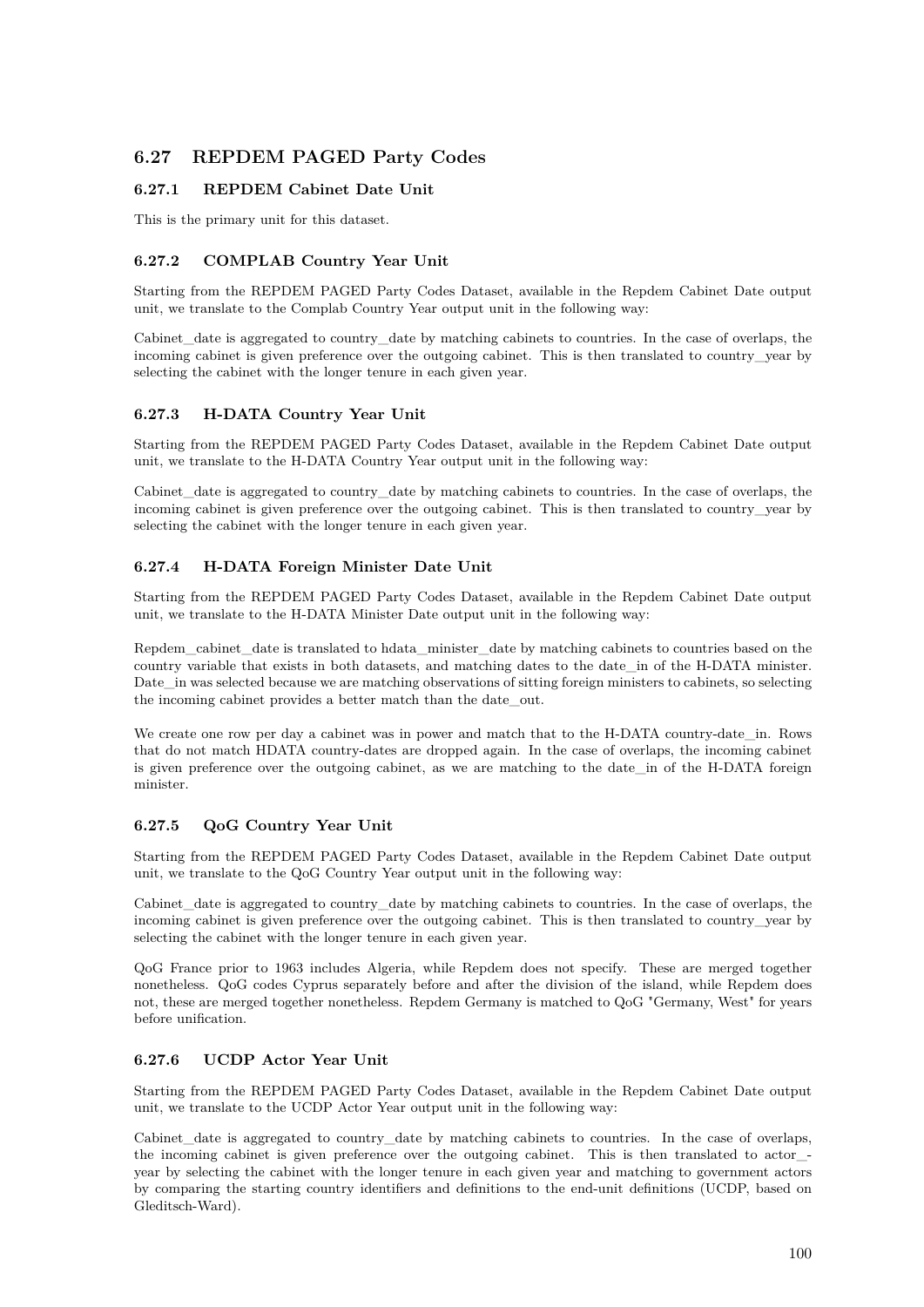## **6.27.7 UCDP Event ID Unit**

Starting from the REPDEM PAGED Party Codes Dataset, available in the Repdem Cabinet Date output unit, we translate to the UCDP GED ID output unit in the following way:

We aggregate the Repdem dataset to country-year and then match country-years to country-years.

## **6.27.8 V-Dem Country Date Unit**

Starting from the REPDEM PAGED Party Codes Dataset, available in the Repdem Cabinet Date output unit, we translate to the V-Dem Country Date output unit in the following way:

Repdem\_cabinet\_date is aggregated to vdem\_country\_date by matching cabinets to countries based on the country variable that exists in both datasets. We create one row per day a cabinet was in power and match that to the V-Dem country-dates. Rows that do not match V-Dem country-dates are dropped again. In the case of overlaps, the incoming cabinet is given preference over the outgoing cabinet.

## **6.27.9 V-Dem Country Year Unit**

Starting from the REPDEM PAGED Party Codes Dataset, available in the Repdem Cabinet Date output unit, we translate to the V-Dem Country Year output unit in the following way:

Cabinet\_date is aggregated to country\_date by matching cabinets to countries. In the case of overlaps, the incoming cabinet is given preference over the outgoing cabinet. This is then translated to country year by selecting the cabinet with the longer tenure in each given year.

## **6.27.10 QoG Country Unit**

Starting from the REPDEM PAGED Party Codes Dataset, already translated to the Repdem Cabinet Date output unit, we translate to the QoG Country output unit in the following way:

The most recent country\_year is matched to country.

## **6.27.11 QoG NUTS Year Unit**

Starting from the REPDEM PAGED Party Codes Dataset, already translated to the QoG Country Year output unit, we translate to QoG Regnuts0 Year in the following way:

Regnuts0 already represents the country level, so country names are matched directly to regnuts0 region names.

#### **6.27.12 UCDP Actor Unit**

Starting from the REPDEM PAGED Party Codes Dataset, already translated to the UCDP Actor Year output unit, we translate to the UCDP Actor output unit in the following way:

The most recent actor\_years are matched to actor.

## **6.28 REPDEM PAGED Party Strings**

## **6.28.1 REPDEM Cabinet Date Unit**

This is the primary unit for this dataset.

#### **6.28.2 COMPLAB Country Year Unit**

Starting from the REPDEM PAGED Party Strings Dataset, available in the Repdem Cabinet Date output unit, we translate to the Complab Country Year output unit in the following way:

Cabinet date is aggregated to country date by matching cabinets to countries. In the case of overlaps, the incoming cabinet is given preference over the outgoing cabinet. This is then translated to country\_year by selecting the cabinet with the longer tenure in each given year.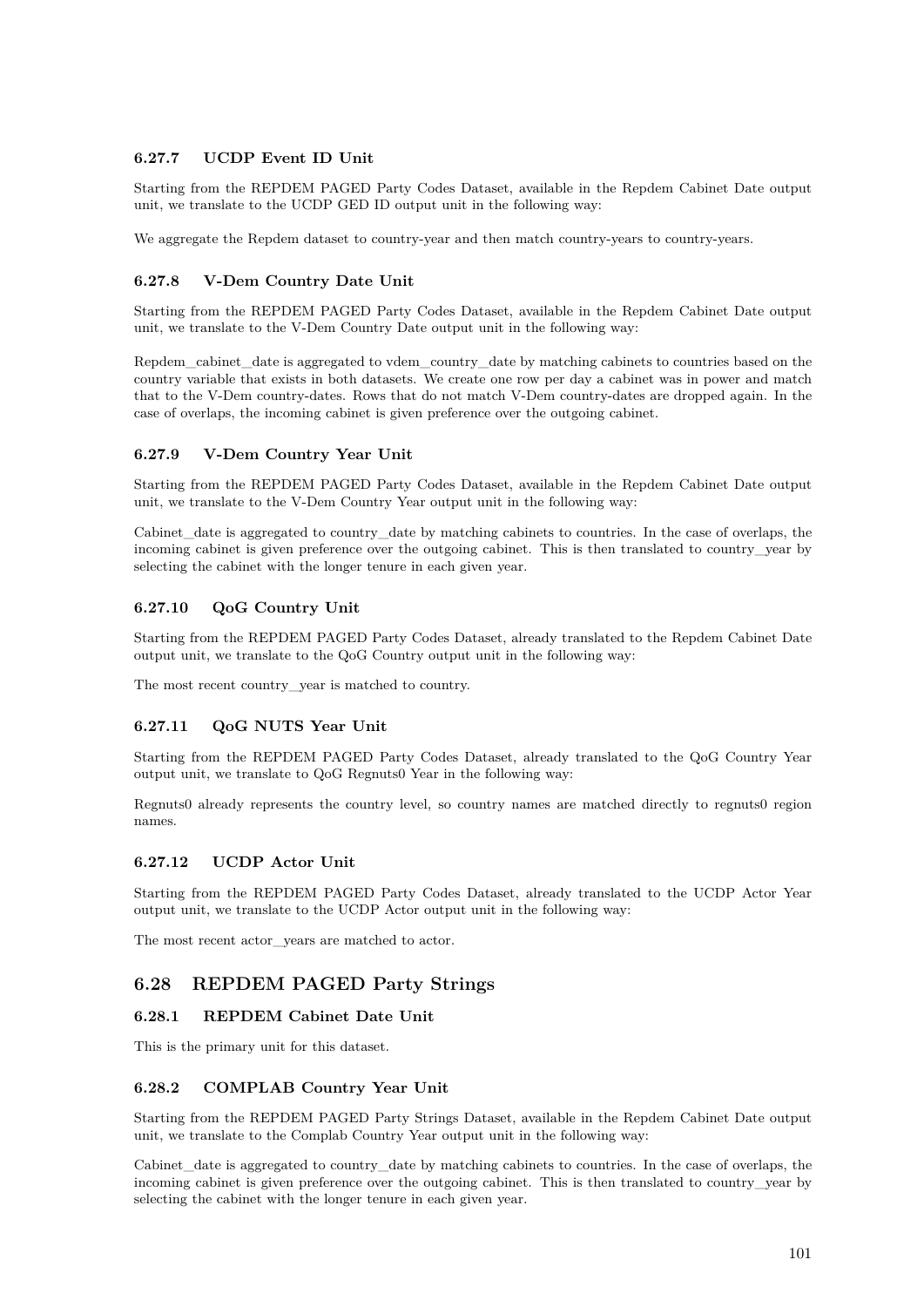## **6.28.3 H-DATA Country Year Unit**

Starting from the REPDEM PAGED Party Strings Dataset, available in the Repdem Cabinet Date output unit, we translate to the H-DATA Country Year output unit in the following way:

Cabinet date is aggregated to country date by matching cabinets to countries. In the case of overlaps, the incoming cabinet is given preference over the outgoing cabinet. This is then translated to country year by selecting the cabinet with the longer tenure in each given year.

### **6.28.4 H-DATA Foreign Minister Date Unit**

Starting from the REPDEM PAGED Party Strings Dataset, available in the Repdem Cabinet Date output unit, we translate to the H-DATA Minister Date output unit in the following way:

Repdem\_cabinet\_date is translated to hdata\_minister\_date by matching cabinets to countries based on the country variable that exists in both datasets, and matching dates to the date\_in of the H-DATA minister. Date in was selected because we are matching observations of sitting foreign ministers to cabinets, so selecting the incoming cabinet provides a better match than the date\_out.

We create one row per day a cabinet was in power and match that to the H-DATA country-date\_in. Rows that do not match HDATA country-dates are dropped again. In the case of overlaps, the incoming cabinet is given preference over the outgoing cabinet, as we are matching to the date in of the H-DATA foreign minister.

### **6.28.5 QoG Country Year Unit**

Starting from the REPDEM PAGED Party Strings Dataset, available in the Repdem Cabinet Date output unit, we translate to the QoG Country Year output unit in the following way:

Cabinet date is aggregated to country date by matching cabinets to countries. In the case of overlaps, the incoming cabinet is given preference over the outgoing cabinet. This is then translated to country\_year by selecting the cabinet with the longer tenure in each given year.

QoG France prior to 1963 includes Algeria, while Repdem does not specify. These are merged together nonetheless. QoG codes Cyprus separately before and after the division of the island, while Repdem does not, these are merged together nonetheless. Repdem Germany is matched to QoG "Germany, West" for years before unification.

#### **6.28.6 UCDP Actor Year Unit**

Starting from the REPDEM PAGED Party Strings Dataset, available in the Repdem Cabinet Date output unit, we translate to the UCDP Actor Year output unit in the following way:

Cabinet\_date is aggregated to country\_date by matching cabinets to countries. In the case of overlaps, the incoming cabinet is given preference over the outgoing cabinet. This is then translated to actor\_ year by selecting the cabinet with the longer tenure in each given year and matching to government actors by comparing the starting country identifiers and definitions to the end-unit definitions (UCDP, based on Gleditsch-Ward).

#### **6.28.7 UCDP Event ID Unit**

Starting from the REPDEM PAGED Party Strings Dataset, available in the Repdem Cabinet Date output unit, we translate to the UCDP GED ID output unit in the following way:

We aggregate the Repdem dataset to country-year and then match country-years to country-years.

#### **6.28.8 V-Dem Country Date Unit**

Starting from the REPDEM PAGED Party Codes Dataset, available in the Repdem Cabinet Date output unit, we translate to the V-Dem Country Date output unit in the following way:

Repdem\_cabinet\_date is aggregated to vdem\_country\_date by matching cabinets to countries based on the country variable that exists in both datasets. We create one row per day a cabinet was in power and match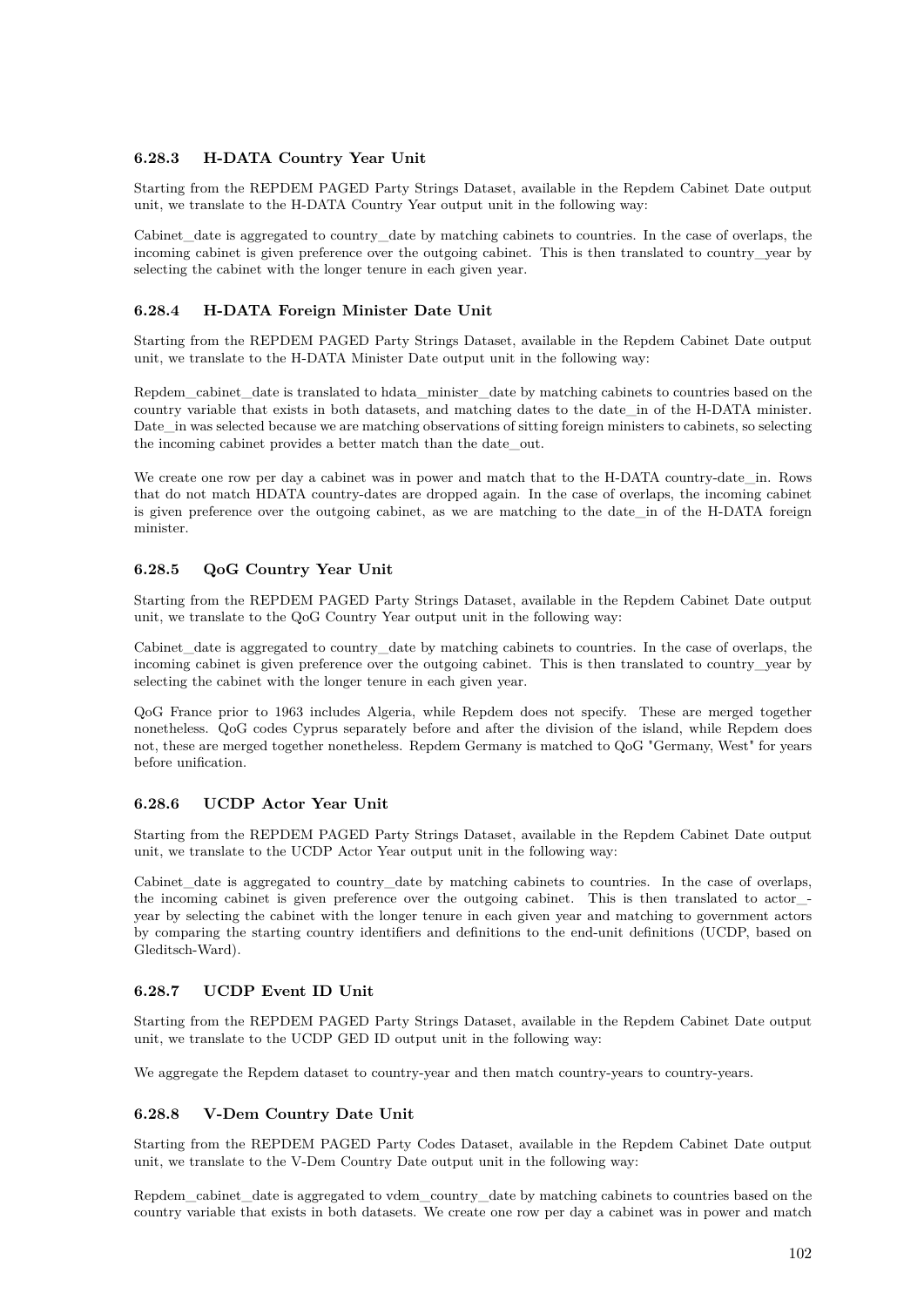that to the V-Dem country-dates. Rows that do not match V-Dem country-dates are dropped again. In the case of overlaps, the incoming cabinet is given preference over the outgoing cabinet.

### **6.28.9 V-Dem Country Year Unit**

Starting from the REPDEM PAGED Party Strings Dataset, available in the Repdem Cabinet Date output unit, we translate to the V-Dem Country Year output unit in the following way:

Cabinet\_date is aggregated to country\_date by matching cabinets to countries. In the case of overlaps, the incoming cabinet is given preference over the outgoing cabinet. This is then translated to country\_year by selecting the cabinet with the longer tenure in each given year.

### **6.28.10 QoG Country Unit**

Starting from the REPDEM PAGED Party Strings Dataset, already translated to the Repdem Cabinet Date output unit, we translate to the QoG Country output unit in the following way:

The most recent country\_year is matched to country.

#### **6.28.11 QoG NUTS Year Unit**

Starting from the REPDEM PAGED Party Strings Dataset, already translated to the QoG Country Year output unit, we translate to QoG Regnuts0 Year in the following way:

Regnuts0 already represents the country level, so country names are matched directly to regnuts0 region names.

#### **6.28.12 UCDP Actor Unit**

Starting from the REPDEM PAGED Party Strings Dataset, already translated to the UCDP Actor Year output unit, we translate to the UCDP Actor output unit in the following way:

The most recent actor vears are matched to actor.

## **6.29 UCDP Actor Dataset**

### **6.29.1 UCDP Actor Unit**

This is the primary unit for this dataset.

### **6.29.2 COMPLAB Country Year Unit**

Starting from the UCDP Actor Dataset available in the UCDP Actor output unit, we translate to the Complab Country Year output unit in the following way:

Government actors are subset from the actor unit and matched to the most recent country-years by comparing the UCDP country identifiers and definitions (based on Gleditsch-Ward) to the end-unit country definitions.

#### **6.29.3 H-DATA Country Year Unit**

Starting from the UCDP Actor Dataset available in the UCDP Actor output unit, we translate to the H-DATA Country Year output unit in the following way:

Government actors are subset from the actor unit and matched to the most recent country-years by comparing the UCDP country identifiers and definitions (based on Gleditsch-Ward) to the end-unit country definitions.

#### **6.29.4 QoG Country Unit**

Starting from the UCDP Actor Dataset available in the UCDP Actor output unit, we translate to the QoG Country output unit in the following way:

Government actors are subset from the actor unit and matched to countries by comparing the UCDP country identifiers and definitions (based on Gleditsch-Ward) to the end-unit country definitions.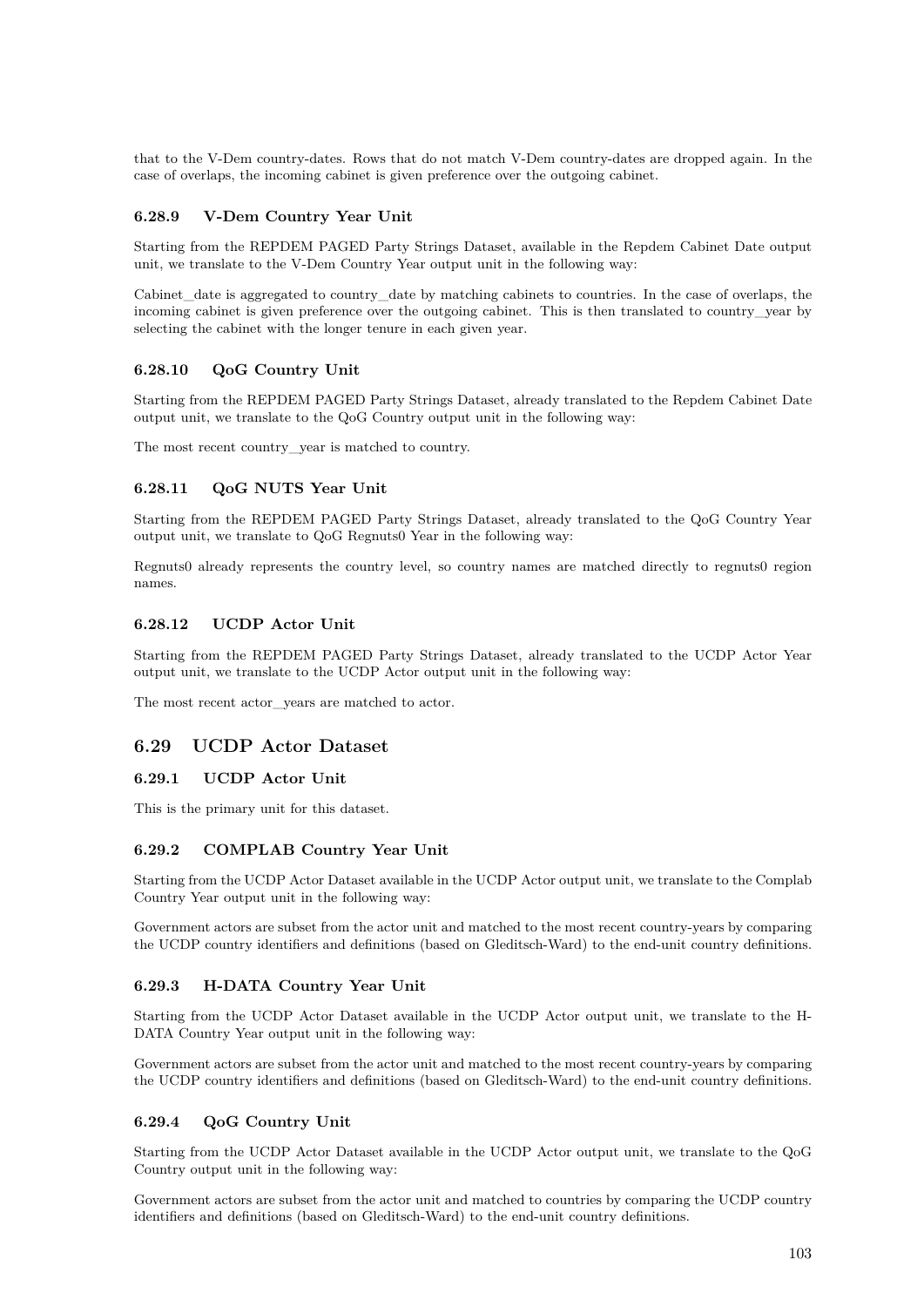### **6.29.5 QoG Country Year Unit**

Starting from the UCDP Actor Dataset available in the UCDP Actor output unit, we translate to the QoG Country Year output unit in the following way:

Government actors are subset from the actor unit and matched to the most recent country-years by comparing the UCDP country identifiers and definitions (based on Gleditsch-Ward) to the end-unit country definitions.

#### **6.29.6 REPDEM Cabinet Date Unit**

Starting from the UCDP Actor Dataset available in the UCDP Actor output unit, we translate to the Repdem Cabinet Date output unit in the following way:

Government actors are subset from the actor unit and matched to the most recent cabinet out-years by comparing the UCDP country identifiers and definitions (based on Gleditsch-Ward) to the end-unit country definitions.

#### **6.29.7 UCDP Actor Year Unit**

Starting from the UCDP Actor Dataset available in the UCDP Actor output unit, we translate to the UCDP Actor output unit in the following way:

Actor data is matched to the most recent actor\_year.

#### **6.29.8 V-Dem Country Year Unit**

Starting from the UCDP Actor Dataset available in the UCDP Actor output unit, we translate to the V-Dem Country Year output unit in the following way:

Government actors are subset from the actor unit and matched to the most recent country-years by comparing the UCDP country identifiers and definitions (based on Gleditsch-Ward) to the end-unit country definitions.

#### **6.29.9 H-DATA Foreign Minister Date Unit**

Starting from the UCDP Actor Dataset already translated to the H-DATA Country Year output unit, we translate to the the Repdem Cabinet Date output unit in the following way:

Country year data is matched to the final year that each foregin minister was in office.

#### **6.29.10 QoG NUTS Year Unit**

Starting from the UCDP Actor Dataset, already translated to the QoG Country Year output unit, we translate to QoG Regnuts0 Year in the following way:

Regnuts0 already represents the country level, so country names are matched directly to regnuts0 region names.

## **6.30 UCDP Battle-Related Deaths Dataset, Conflict Level**

## **6.30.1 UCDP Dyad Year Unit**

This is the primary unit for this dataset.

## **6.31 UCDP Battle-Related Deaths Dataset, Dyadic Level**

### **6.31.1 UCDP Dyad Year Unit**

This is the primary unit for this dataset.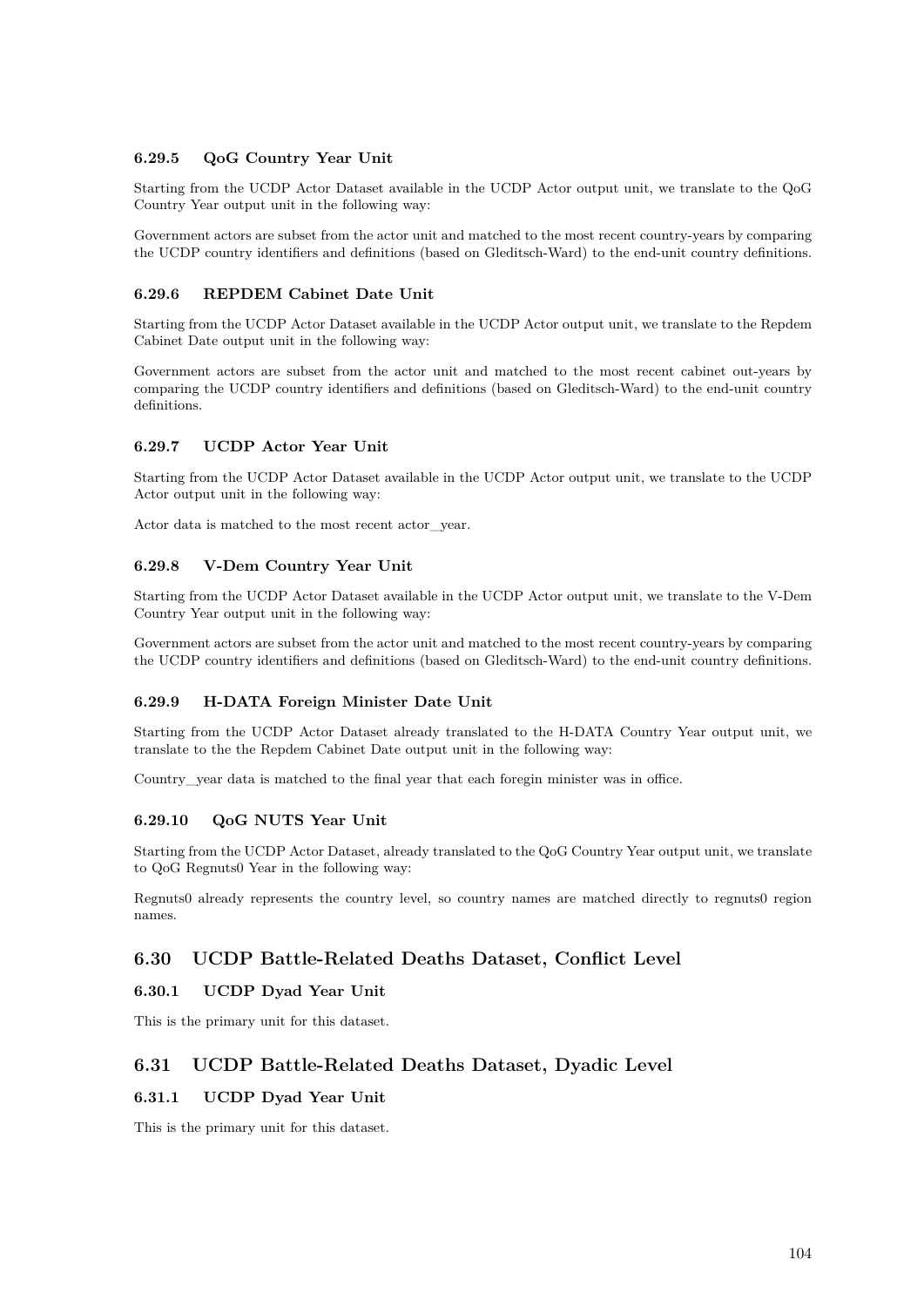# **6.32 UCDP Cities and Armed Conflict Events (CACE)**

### **6.32.1 H-DATA Foreign Minister Date Unit**

Starting from the UCDP Cities and Armed Conflict Events (CACE) already translated to the H-DATA Country Year output unit, we translate to the the Repdem Cabinet Date output unit in the following way:

Country year data is matched to the final year that each foregin minister was in office.

## **6.33 UCDP Dyadic Dataset**

### **6.33.1 UCDP Dyad Year Unit**

This is the primary unit for this dataset.

## **6.34 UCDP The Ethnic One-Sided Violence (EOSV) Dataset**

#### **6.34.1 UCDP Actor Year Unit**

This is the primary output unit for this dataset.

### **6.34.2 COMPLAB Country Year Unit**

Starting from the UCDP The Ethnic One-Sided Violence (EOSV) Dataset available in the UCDP Actor Year output unit, we translate to the Complab Country Year output unit in the following way:

Government actors are subset from the actor\_year using the is\_government\_actor variable, and matched to country years by comparing the UCDP country identifiers and definitions (based on Gleditsch-Ward) to the end-unit country definitions.

#### **6.34.3 H-DATA Country Year Unit**

Starting from the UCDP The Ethnic One-Sided Violence (EOSV) Dataset available in the UCDP Actor Year output unit, we translate to the H-DATA Country Year output unit in the following way:

Government actors are subset from the actor\_year using the is\_government\_actor variable, and matched to country years by comparing the UCDP country identifiers and definitions (based on Gleditsch-Ward) to the end-unit country definitions.

#### **6.34.4 QoG Country Year Unit**

Starting from the UCDP The Ethnic One-Sided Violence (EOSV) Dataset available in the UCDP Actor Year output unit, we translate to the QoG Country Year output unit in the following way:

Government actors are subset from the actor\_year using the is\_government\_actor variable, and matched to country years by comparing the UCDP country identifiers and definitions (based on Gleditsch-Ward) to the end-unit country definitions.

### **6.34.5 REPDEM Cabinet Date Unit**

Starting from the UCDP The Ethnic One-Sided Violence (EOSV) Dataset available in the Complab Country Year output unit, UCDP Actor Year output unit, we translate to the the Repdem Cabinet Date output unit in the following way:

Government actors are subset from the actor\_year using the is\_government\_actor variable, and matched matched to the final year that each cabinet was in office by comparing the UCDP country identifiers and definitions (based on Gleditsch-Ward) to the end-unit country definitions.

## **6.34.6 UCDP Actor Unit**

Starting from the UCDP The Ethnic One-Sided Violence (EOSV) Dataset available in the UCDP Actor Year output unit, we translate to the UCDP Actor output unit in the following way:

The most recent actor\_years are matched to actor.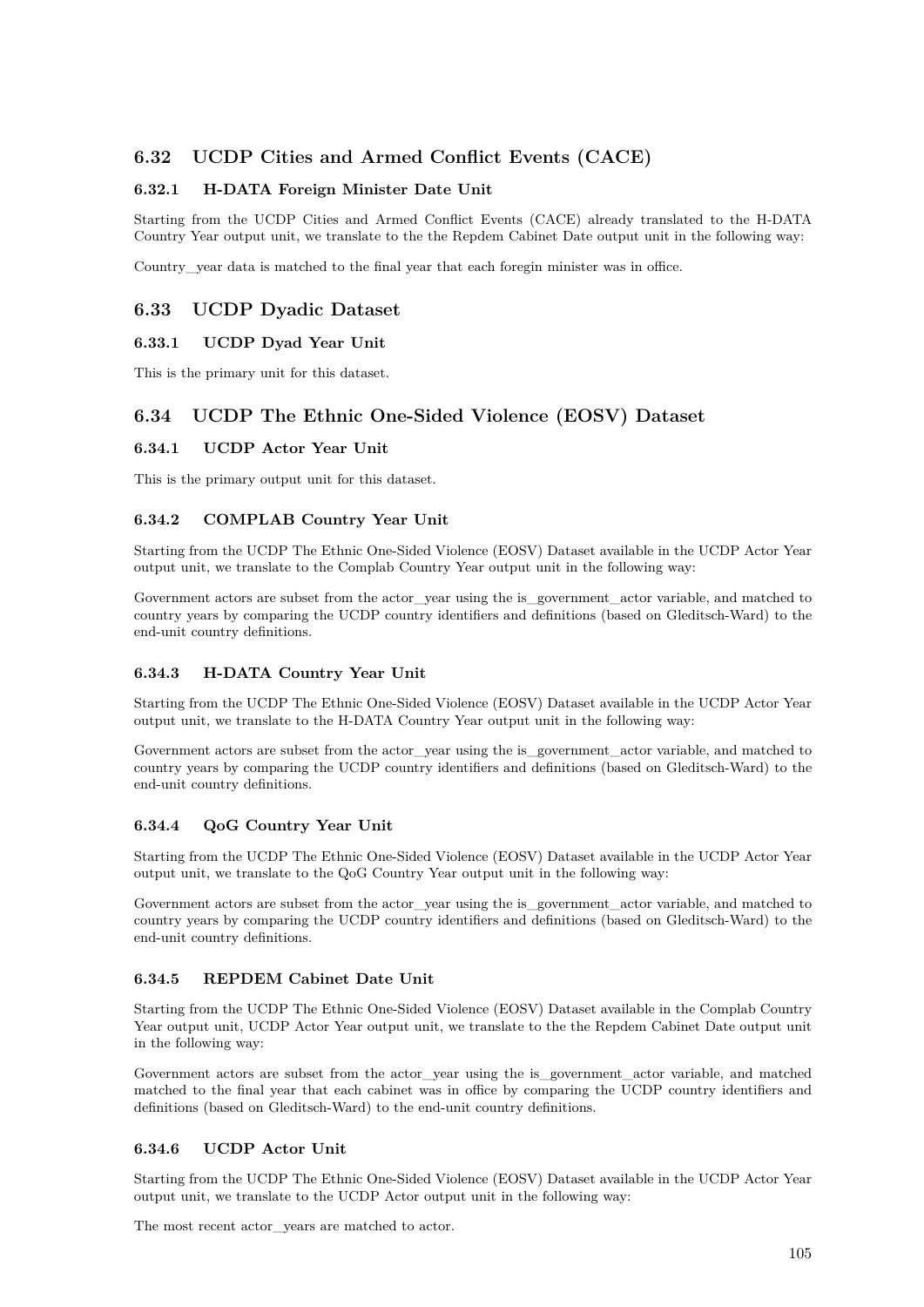### **6.34.7 UCDP Event ID Unit**

Starting from the UCDP The Ethnic One-Sided Violence (EOSV) Dataset available in the UCDP Actor Year output unit, we translate to the UCDP GED ID output unit in the following way:

Actor vear data is matched to all events that occurred within that actor vear.

#### **6.34.8 V-Dem Country Year Unit**

Starting from the UCDP The Ethnic One-Sided Violence (EOSV) Dataset available in the UCDP Actor Year output unit, we translate to the V-Dem Country Year output unit in the following way:

Government actors are subset from the actor\_year using the is\_government\_actor variable, and matched to country years by comparing the UCDP country identifiers and definitions (based on Gleditsch-Ward) to the end-unit country definitions.

#### **6.34.9 QoG Country Unit**

Starting from the UCDP The Ethnic One-Sided Violence (EOSV) Dataset already translated to the QoG Country Year output unit, we translate to the QoG Country output unit in the following way:

The most recent year of the country\_year level data is matched to the country level data.

#### **6.34.10 QoG NUTS Year Unit**

Starting from the UCDP The Ethnic One-Sided Violence (EOSV) Dataset, already translated to the QoG Country Year output unit, we translate to QoG Regnuts0 Year in the following way:

Regnuts0 already represents the country level, so country names are matched directly to regnuts0 region names.

## **6.35 UCDP External Support – Disaggregated/Supporter Level Dataset**

## **6.35.1 UCDP External ID Unit**

This is the primary unit for this dataset.

## **6.36 UCDP External Support in Non-state Conflict Dataset**

## **6.36.1 UCDP Dyad Year Unit**

This is the primary unit for this dataset.

## **6.37 UCDP Georeferenced Event Dataset (GED)**

#### **6.37.1 COMPLAB Country Year Unit**

Starting from the UCDP Georeferenced Events Dataset available in the UCDP Event ID unit with additional unit columns for country and year, we translate to the COMPLAB Country Year unit in the following way:

The translation only includes variables from the *Fatality Estimates*-section of the UCDP GED dataset as well as the active\_year variable (see Demscore codebook for UCDP GED). We sum the fatality variables for each country and year by type of violence (state-based, non-state, or one-sided), organize them into individual columns, and assign the corresponding type of violence tag to each variable. We aggregate the active\_year variable from dyad\_year to country\_year by setting it =1 in the aggregated data any time there is a dyad in a given year and location where active year  $=1$  in the original data, otherwise it is set to 0. We then match countries by comparing the country identifiers and definitions from UCDP (based on Gleditsch-Ward) to the end-unit country identifiers and definitions.

#### **6.37.2 H-DATA Country Year Unit**

Starting from the UCDP Georeferenced Events Dataset available in the UCDP Event ID unit with additional unit columns for country and year, we translate to the H-DATA Country Year unit in the following way: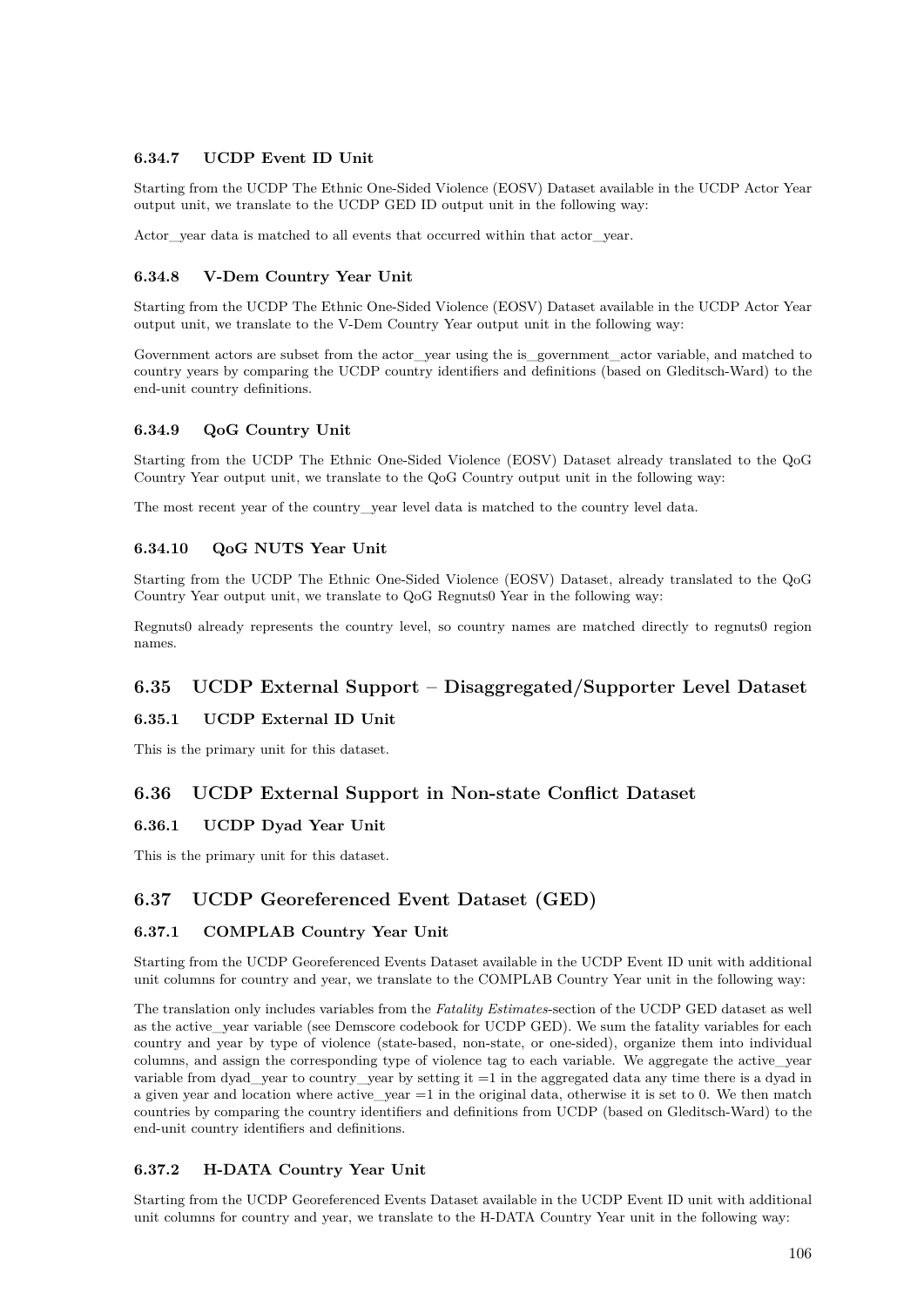The translation only includes variables from the *Fatality Estimates*-section of the UCDP GED dataset as well as the active\_year variable (see Demscore codebook for UCDP GED). We sum the fatality variables for each country and year by type of violence (state-based, non-state, or one-sided), organize them into individual columns, and assign the corresponding type of violence tag to each variable. We aggregate the active\_year variable from dyad year to country year by setting it  $=1$  in the aggregated data any time there is a dyad in a given year and location where active\_year  $=1$  in the original data, otherwise it is set to 0. We then match countries by comparing the country identifiers and definitions from UCDP (based on Gleditsch-Ward) to the end-unit country identifiers and definitions.

## **6.37.3 QoG Country Year Unit**

Starting from the UCDP Georeferenced Events Dataset available in the UCDP Event ID unit with additional unit columns for country and year, we translate to the QoG Country Year unit in the following way:

The translation only includes variables from the *Fatality Estimates*-section of the UCDP GED dataset as well as the active\_year variable (see Demscore codebook for UCDP GED). We sum the fatality variables for each country and year by type of violence (state-based, non-state, or one-sided), organize them into individual columns, and assign the corresponding type of violence tag to each variable. We aggregate the active\_year variable from dyad\_year to country\_year by setting it =1 in the aggregated data any time there is a dyad in a given year and location where active\_year =1 in the original data, otherwise it is set to 0. We then match countries by comparing the country identifiers and definitions from UCDP (based on Gleditsch-Ward) to the end-unit country identifiers and definitions.

## **6.37.4 REPDEM Cabinet Date Unit**

Starting from the UCDP Georeferenced Events Dataset available in the UCDP Event ID unit with additional unit columns for country and year, we translate to the Repdem Cabinet Date unit in the following way:

The country years from the UCDP GED ID unit are matched to the out years of each cabinet.

## **6.37.5 UCDP Actor Unit**

Starting from the UCDP Georeferenced Events Dataset available in the UCDP Event ID unit with additional unit columns for country and year, we translate to the u\_ucdp\_actor unit in the following way:

The translation only includes variables from the *Fatality Estimates*-section of the UCDP GED dataset as well as the active vear variable (see Demscore codebook for UCDP GED). We sum the fatality variables for each country and year by type of violence (state-based, non-state, or one-sided), organize them into individual columns, and assign the corresponding type of violence tag to each variable. We aggregate the active\_year variable from dyad\_year to country\_year by setting it =1 in the aggregated data any time there is a dyad in a given year and location where active\_year =1 in the original data, otherwise it is set to 0. We then match countries by comparing the country identifiers and definitions from UCDP (based on Gleditsch-Ward) to the end-unit country identifiers and definitions.

## **6.37.6 UCDP Actor Year Unit**

Starting from the UCDP Georeferenced Events Dataset available in the UCDP Event ID unit with additional unit columns for country and year, we translate to the u\_ucdp\_actor\_year unit in the following way:

The translation only includes variables from the *Fatality Estimates*-section of the UCDP GED dataset as well as the active vear variable (see Demscore codebook for UCDP GED). We sum the fatality variables for each country and year by type of violence (state-based, non-state, or one-sided), organize them into individual columns, and assign the corresponding type of violence tag to each variable. We aggregate the active\_year variable from dyad vear to country year by setting it  $=1$  in the aggregated data any time there is a dyad in a given year and location where active year  $=1$  in the original data, otherwise it is set to 0. We then match countries by comparing the country identifiers and definitions from UCDP (based on Gleditsch-Ward) to the end-unit country identifiers and definitions.

## **6.37.7 V-Dem Country Year Unit**

Starting from the UCDP Georeferenced Events Dataset available in the UCDP Event ID unit with additional unit columns for country and year, we translate to the V-Dem Country Year unit in the following way: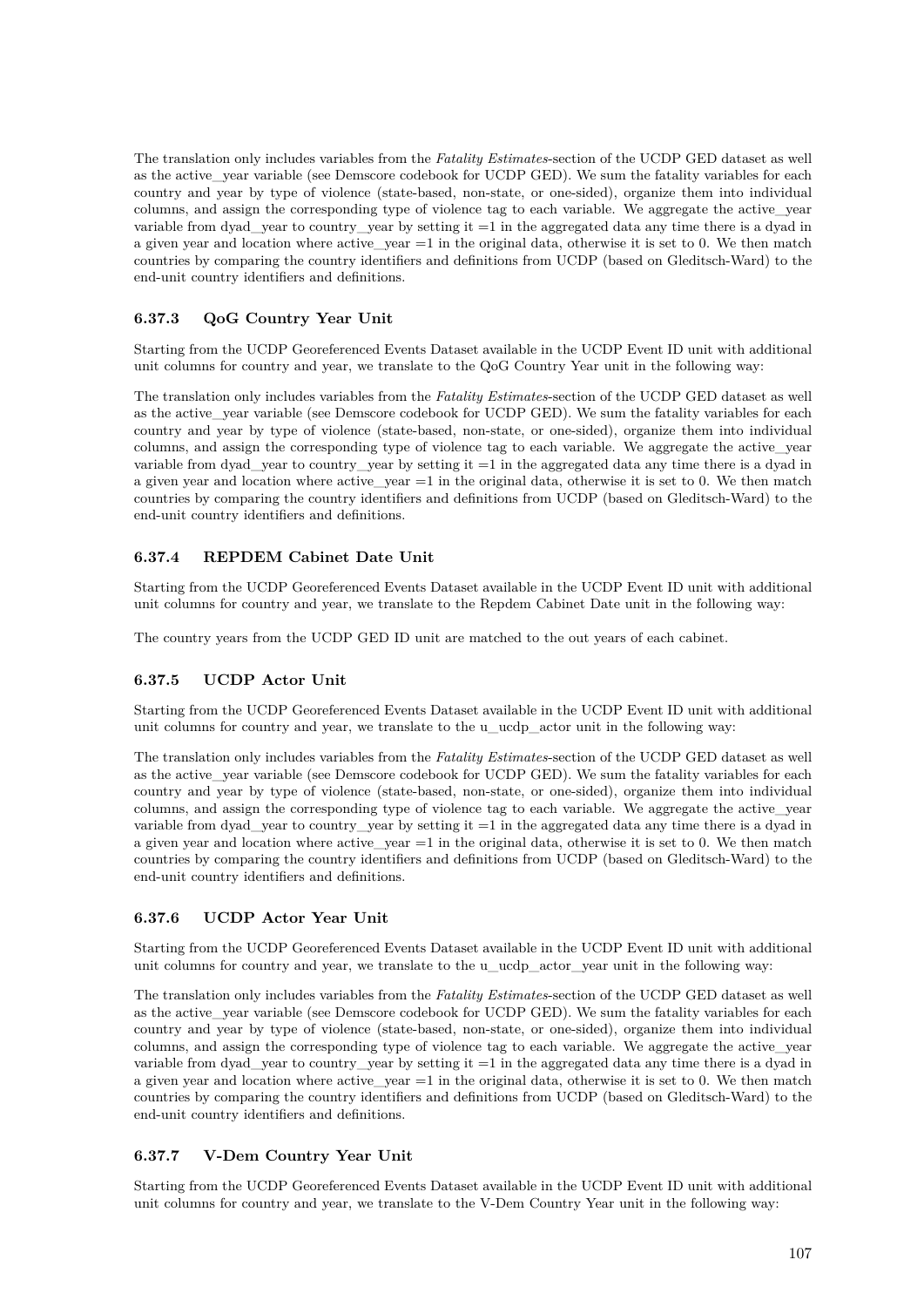The translation only includes variables from the *Fatality Estimates*-section of the UCDP GED dataset as well as the active\_year variable (see Demscore codebook for UCDP GED). We sum the fatality variables for each country and year by type of violence (state-based, non-state, or one-sided), organize them into individual columns, and assign the corresponding type of violence tag to each variable. We aggregate the active\_year variable from dyad year to country year by setting it  $=1$  in the aggregated data any time there is a dyad in a given year and location where active\_year  $=1$  in the original data, otherwise it is set to 0. We then match countries by comparing the country identifiers and definitions from UCDP (based on Gleditsch-Ward) to the end-unit country identifiers and definitions. If semi-autonomous territories are coded separately from the larger country unit in the end-unit definitions, the translated variables for these regions will only be matched to the larger country unit. For example, V-Dem codes Israel and Palestine separately, whereas Gleditsch-Ward codes Palestine as part of Israel. Therefore, fatalities in both Palestine and Israel (by location) will be included in the sums for only Israel with translated to a V-Dem output unit.

#### **6.37.8 H-DATA Foreign Minister Date Unit**

Starting from the UCDP Georeferenced Event Dataset (GED) already translated to the H-DATA Country Year output unit, we translate to the the Repdem Cabinet Date output unit in the following way:

Country\_year data is matched to the final year that each foregin minister was in office.

#### **6.37.9 QoG Country Unit**

Starting from the UCDP Georeferenced Events Dataset already translated to the UCDP Event ID unit with additional unit columns for country and year, we translate to the QoG Country unit in the following way:

The translation only includes variables from the *Fatality Estimates*-section of the UCDP GED dataset as well as the active\_year variable (see Demscore codebook for UCDP GED). We sum the fatality variables for each country and year by type of violence (state-based, non-state, or one-sided), organize them into individual columns, and assign the corresponding type of violence tag to each variable. We aggregate the active\_year variable from dyad\_year to country\_year by setting it =1 in the aggregated data any time there is a dyad in a given year and location where active\_year =1 in the original data, otherwise it is set to 0. We then match countries by comparing the country identifiers and definitions from UCDP (based on Gleditsch-Ward) to the end-unit country identifiers and definitions.

## **6.38 UCDP Non-State Conflict Dataset**

#### **6.38.1 UCDP Dyad Year Unit**

This is the primary unit for this dataset.

# **6.39 UCDP Non-state Conflict Issues and Actors Dataset**

#### **6.39.1 UCDP Dyad Year Unit**

This is the primary unit for this dataset.

# **6.40 UCDP One-sided Violence Dataset**

## **6.40.1 UCDP Actor Year Unit**

This is the primary output unit for this dataset.

#### **6.40.2 COMPLAB Country Year Unit**

Starting from the UCDP One-sided Violence Dataset available in the UCDP Actor Year output unit, we translate to the Complab Country Year output unit in the following way:

Government actors are subset from the actor\_year using the is\_government\_actor variable, and matched to country years by comparing the UCDP country identifiers and definitions (based on Gleditsch-Ward) to the end-unit country definitions.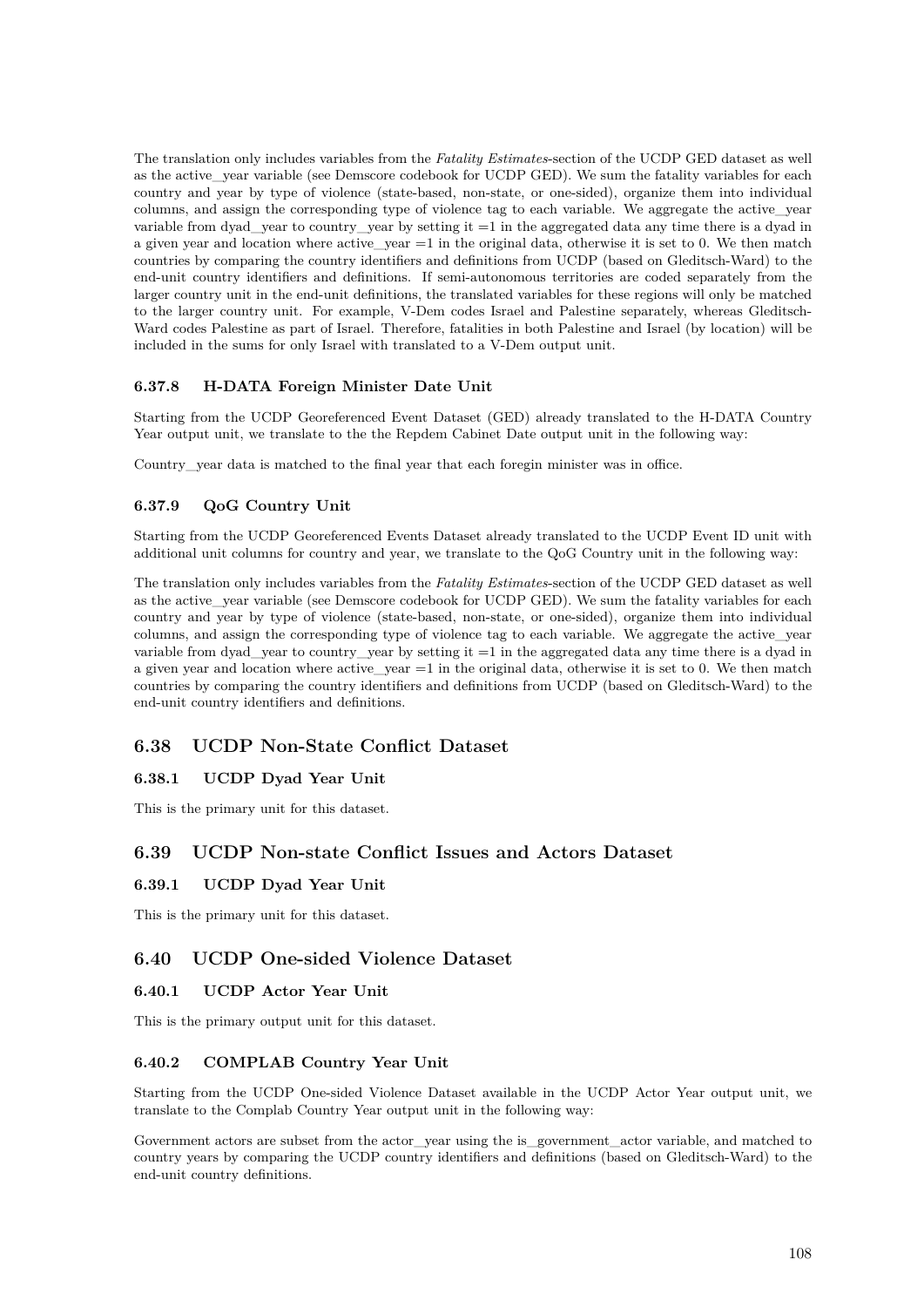#### **6.40.3 H-DATA Country Year Unit**

Starting from the UCDP One-sided Violence Dataset available in the UCDP Actor Year output unit, we translate to the H-DATA Country Year output unit in the following way:

Government actors are subset from the actor vear using the is government actor variable, and matched to country years by comparing the UCDP country identifiers and definitions (based on Gleditsch-Ward) to the end-unit country definitions.

#### **6.40.4 QoG Country Year Unit**

Starting from the UCDP One-sided Violence Dataset available in the UCDP Actor Year output unit, we translate to the QoG Country Year output unit in the following way:

Government actors are subset from the actor year using the is government actor variable, and matched to country years by comparing the UCDP country identifiers and definitions (based on Gleditsch-Ward) to the end-unit country definitions.

#### **6.40.5 REPDEM Cabinet Date Unit**

Starting from the UCDP One-sided Violence Dataset available in the UCDP Actor Year output unit, we translate to the the Repdem Cabinet Date output unit in the following way:

Government actors are subset from the actor\_year using the is\_government\_actor variable, and matched matched to the final year that each cabinet was in office by comparing the UCDP country identifiers and definitions (based on Gleditsch-Ward) to the end-unit country definitions.

#### **6.40.6 UCDP Actor Unit**

Starting from the UCDP One-sided Violence Dataset available in the UCDP Actor Year output unit, we translate to the UCDP Actor output unit in the following way:

The most recent actor\_years are matched to actor.

#### **6.40.7 UCDP Event ID Unit**

Starting from the UCDP One-sided Violence Dataset available in the UCDP Actor Year output unit, we translate to the UCDP GED ID output unit in the following way:

Actor\_year data is matched to all events that occurred within that actor\_year.

## **6.40.8 V-Dem Country Year Unit**

Starting from the UCDP One-sided Violence Dataset available in the UCDP Actor Year output unit, we translate to the V-Dem Country Year output unit in the following way:

Government actors are subset from the actor\_year using the is\_government\_actor variable, and matched to country years by comparing the UCDP country identifiers and definitions (based on Gleditsch-Ward) to the end-unit country definitions.

#### **6.40.9 QoG Country Unit**

Starting from the UCDP One-sided Violence Dataset already translated to the QoG Country Year output unit, we translate to the QoG Country output unit in the following way:

The most recent year of the country\_year level data is matched to the country level data.

## **6.40.10 QoG NUTS Year Unit**

Starting from the UCDP One-sided Violence Dataset, already translated to the QoG Country Year output unit, we translate to QoG Regnuts0 Year in the following way:

Regnuts0 already represents the country level, so country names are matched directly to regnuts0 region names.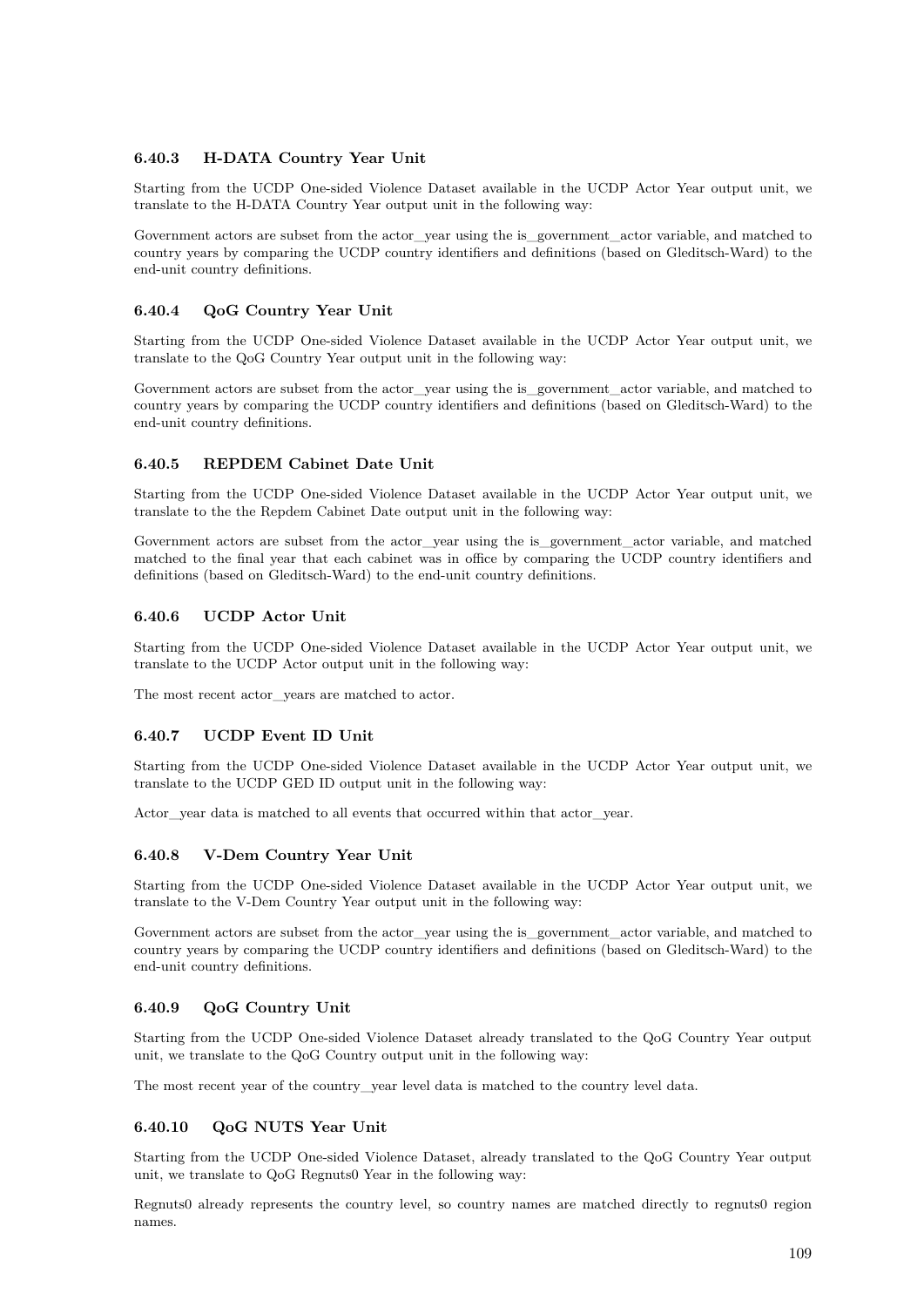## **6.41 UCDP Onset Dataset**

## **6.41.1 UCDP Country Year Unit**

This is the primary unit for this dataset.

# **6.42 UCDP Peace Agreement Dataset**

## **6.42.1 UCDP Peace Agreement Year Unit**

This is the primary unit for this dataset.

# **6.43 UCDP/PRIO Armed Conflict Dataset**

## **6.43.1 UCDP Conflict Year Unit**

This is the primary unit for this dataset.

# **6.44 UCDP Conflict Termination Dataset, Conflict Level**

## **6.44.1 UCDP Conflict Year Unit**

This is the primary unit for this dataset.

# **6.45 UCDP Conflict Termination Dataset, Dyadic Level**

## **6.45.1 UCDP Dyad Year Unit**

This is the primary unit for this dataset.

## **6.46 V-Dem Country-Date**

## **6.46.1 H-DATA Foreign Minister Date Unit**

Starting from the V-Dem Country-Date Dataset, available in the V-Dem Country Date output unit, we translate to the H-DATA Minister Date output unit in the following way:

We match countries to foreign ministers based on the country variable that exists in both datasets, and dates to the out date of the H-DATA foreign ministers. The V-Dem Country Date observations are generally recorded on the first and/or last date of each year, with intermittent observations recorded on dates of significant events such as regime change. In order to best match these observations to the H-DATA observations, at each H-DATA out\_date, we interpolate each variable from the most recent previous non-NA observation in the V-Dem data, where available. If there is no previous observation, the variable remains NA.

## **6.46.2 REPDEM Cabinet Date Unit**

Starting from the V-Dem Country-Date Dataset, available in the V-Dem Country Date output unit, we translate to the Repdem Cabinet Date output unit in the following way:

We match countries to cabinets based on the country variable that exists in both datasets, and dates to the out\_date of the Repdem cabinets. The V-Dem Country Date observations are generally recorded on the first and/or last date of each year, with intermittent observations recorded on dates of significant events such as regime change. In order to best match these observations to the Repdem observations, at each Repdem out\_date, we interpolate each variable from the most recent previous non-NA observation in the V-Dem data, where available. If there is no previous observation, the variable remains NA.

# **6.47 V-Dem Coder-Level**

## **6.47.1 V-Dem Country Date Coder Unit**

This is the primary unit for this dataset.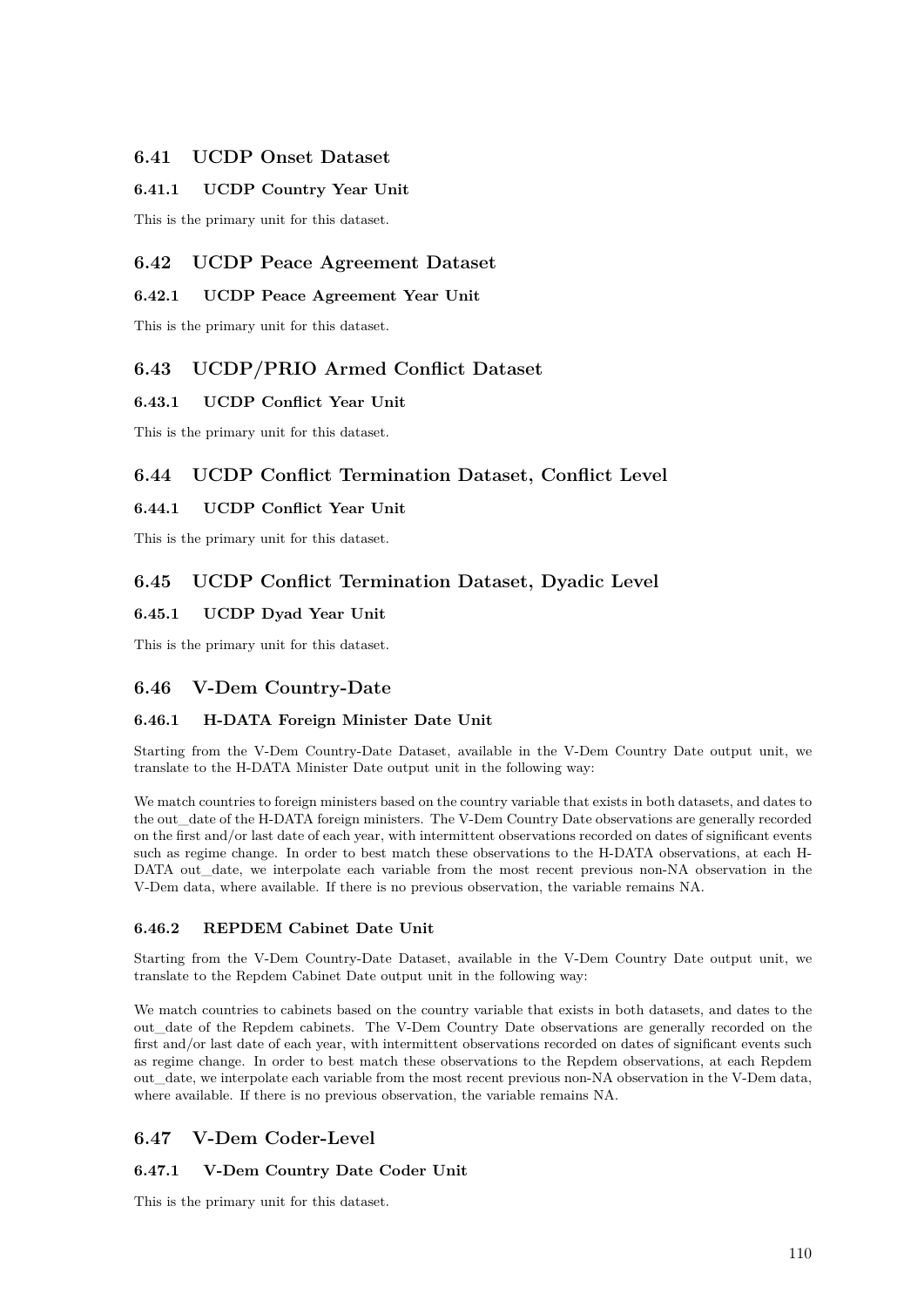# **6.48 V-Dem Country-Year: V-Dem Full+Others**

#### **6.48.1 V-Dem Country Year Unit**

This is the primary output unit for this dataset.

#### **6.48.2 COMPLAB Country Year Unit**

Starting from the V-Dem Country-Year: V-Dem Full+Others Dataset available in the V-Dem Country Year output unit, we translate to the Complab Country Year output unit in the following way:

V-Dem France, Netherlands, Portugal, Spain, United Kingdom and United States of America do not include overseas territories.

For Complab United States, Puerto Rico, American Samoa, Guam, Northern Mariana Islands. and U.S. Virgin Islands are included. For Spain, Canary Islands, Balearic Islands, Ceuta, Melilla, Plazas de soberanía are included. For Portugal, Azores and Madeira are included, while Angola, Cape Verde, Guinea-Bissau, Mazambique, Sao Tome and Principe, and Macau are excluded. For France, Guadeloupe, Martinique, French Guiana, Réunion and Mayotte, Saint Pierre and Miquelon, New Caledonia, French Polynesia, Wallis and Futuna are included, while Algeria is unspecified. For the Netherlands, Bonaire, Sint Eustatius and Saba are excluded. These countries are matched nonetheless.

#### **6.48.3 H-DATA Country Year Unit**

Starting from the V-Dem Country-Year: V-Dem Full+Others Dataset available in the V-Dem Country Year output unit, we translate to the H-DATA Country Year output unit in the following way:

H-DATA refers to historical Serbia, Yugoslavia, and modern-day Serbia as 'Serbia/Yugoslavia' while V-Dem only lists Serbia. These units are merged nonetheless, however the user should be aware of the differences between the units during the years in which Yugoslavia existed.

#### **6.48.4 QoG Country Year Unit**

Starting from the V-Dem Country-Year: V-Dem Full+Others Dataset available in the V-Dem Country Year output unit, we translate to the QoG Country Year output unit in the following way:

V-Dem Cyprus does not include areas that are not under the effective control of the Republic of Cyprus during the period of division (1974-). QoG lists Cyprus before and after the division of the island separately, but does not state whether the

measurement includes areas that are not under the effective control of the Republic of Cyprus. V-Dem Cyprus and QoG Cyprus are merged together for the years after 1974 nevertheless.

V-Dem Ethiopia includes Eritrea until its independence in 1993. QoG lists Ethiopia before and after Eritrean independence separately. V-Dem Ethiopia and QoG Ethiopia can therefore be merged together.

V-Dem France, Netherlands, Portugal, Spain, United Kingdom and United States of America do not include overseas territories, as most overseas holdings of an empire are considered as countries prior to independence. QoG does not specify.

V-Dem France prior to 1963 does not include Algeria, but QoG France prior to 1963 does. These two countries are merged together for years prior to 1963 nevertheless.

V-Dem Malaysia does not include Singapore, and only includes Sabah and Sarawak after 1963. QoG includes Federation of Malaya, N Bomeo, Sarawak, Singapore prior to 1965 and excludes Singapore from 1965 onwards.

V-Dem Moldova does not include Transnistria, QoG does not specify.

V-Dem Senegal includes the full territory of 'Senegambia' during 1982-1989 period, QoG does not specify.

V-Dem Somalia does not include Somaliland, QoG does not specify.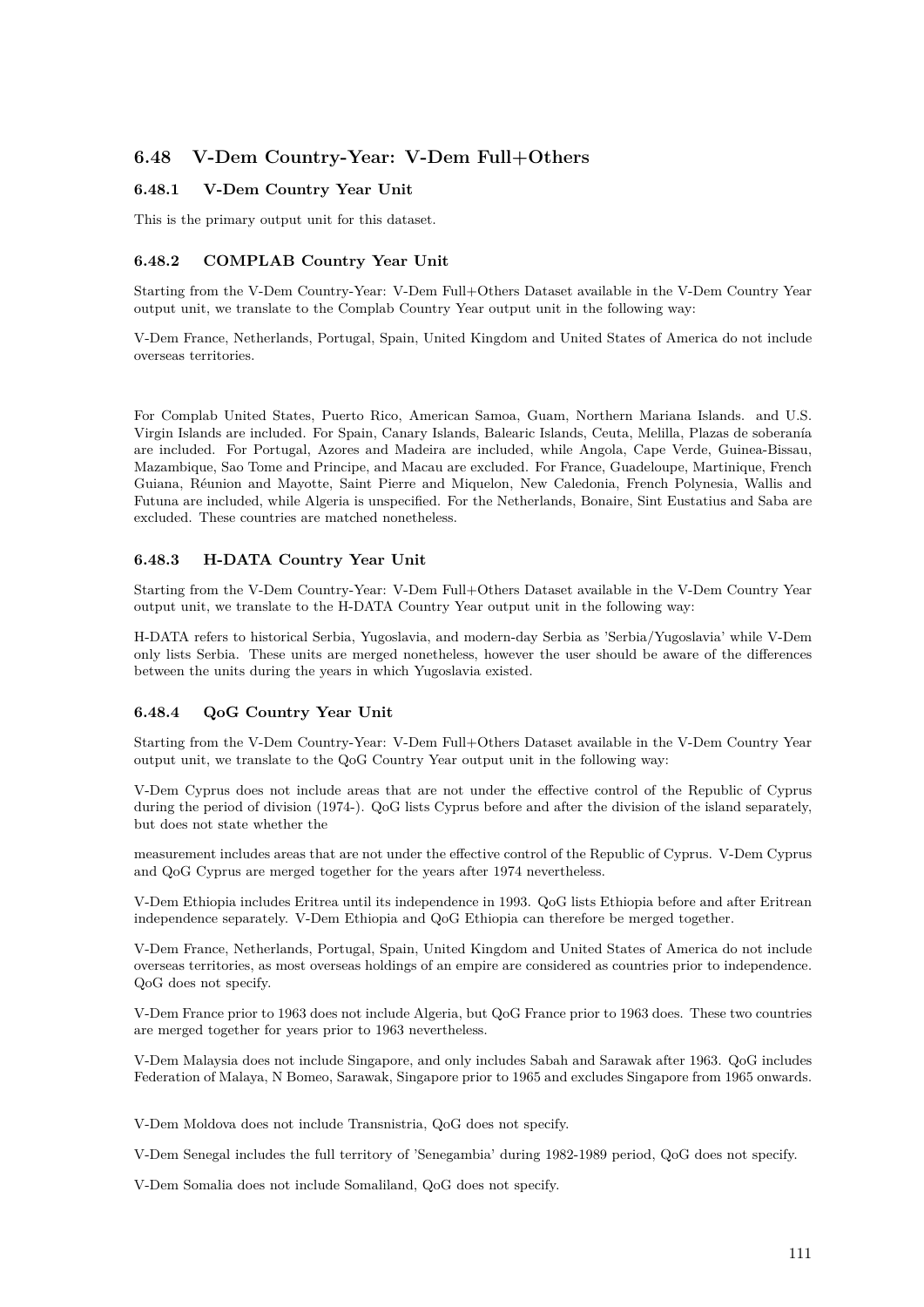#### **6.48.5 REPDEM Cabinet Date Unit**

Starting from the V-Dem Country Year Dataset available in the V-Dem Country Year output unit, we translate to the the Repdem Cabinet Date output unit in the following way:

Country\_year data is matched to the final year that each cabinet was in office.

#### **6.48.6 UCDP Actor Year Unit**

Starting from the V-Dem Country-Year: V-Dem Full+Others Dataset available in the V-Dem Country Year output unit, we translate to the UCDP Actor Year output unit in the following way:

Country-years are matched to government actor and year by comparing the starting country identifiers and definitions to the end-unit definitions (UCDP, based on Gleditsch-Ward).

#### **6.48.7 UCDP Event ID Unit**

Starting from the V-Dem Country-Year: V-Dem Full+Others available in the V-Dem Country Year output unit, we translate to the UCDP GED ID output unit in the following way:

Country year data is matched to all events that occurred within that country year.

#### **6.48.8 H-DATA Foreign Minister Date Unit**

Starting from the V-Dem Country-Year: V-Dem Full+Others already translated to the H-DATA Country Year output unit, we translate to the the Repdem Cabinet Date output unit in the following way:

Country\_year data is matched to the final year that each foregin minister was in office.

#### **6.48.9 QoG Country Unit**

Starting from the V-Dem Country-Year: V-Dem Full+Others Dataset already translated to the V-Dem Country Year output unit, we translate to the QoG Country output unit in the following way:

The most recent country\_year is matched to country.

#### **6.48.10 QoG NUTS Year Unit**

Starting from the V-Dem Country-Year: V-Dem Full+Others Dataset, already translated to the QoG Country Year output unit, we translate to QoG Regnuts0 Year in the following way:

Regnuts0 already represents the country level, so country names are matched directly to regnuts0 region names.

#### **6.48.11 UCDP Actor Unit**

Starting from the V-Dem Country-Year: V-Dem Full+Others Dataset already translated to the V-Dem Country Year output unit, we translate to the UCDP Actor output unit in the following way:

The most recent country-years are matched to government actor and year by comparing the starting country identifiers and definitions to the end-unit definitions (UCDP, based on Gleditsch-Ward).

## **6.49 V-Dem Episodes of Regime Transformation Dataset**

#### **6.49.1 V-Dem Country Year Unit**

This is the primary output unit for this dataset.

#### **6.49.2 COMPLAB Country Year Unit**

Starting from the V-Dem Episodes of Regime Transformation Dataset available in the V-Dem Country Year output unit, we translate to the Complab Country Year output unit in the following way:

V-Dem France, Netherlands, Portugal, Spain, United Kingdom and United States of America do not include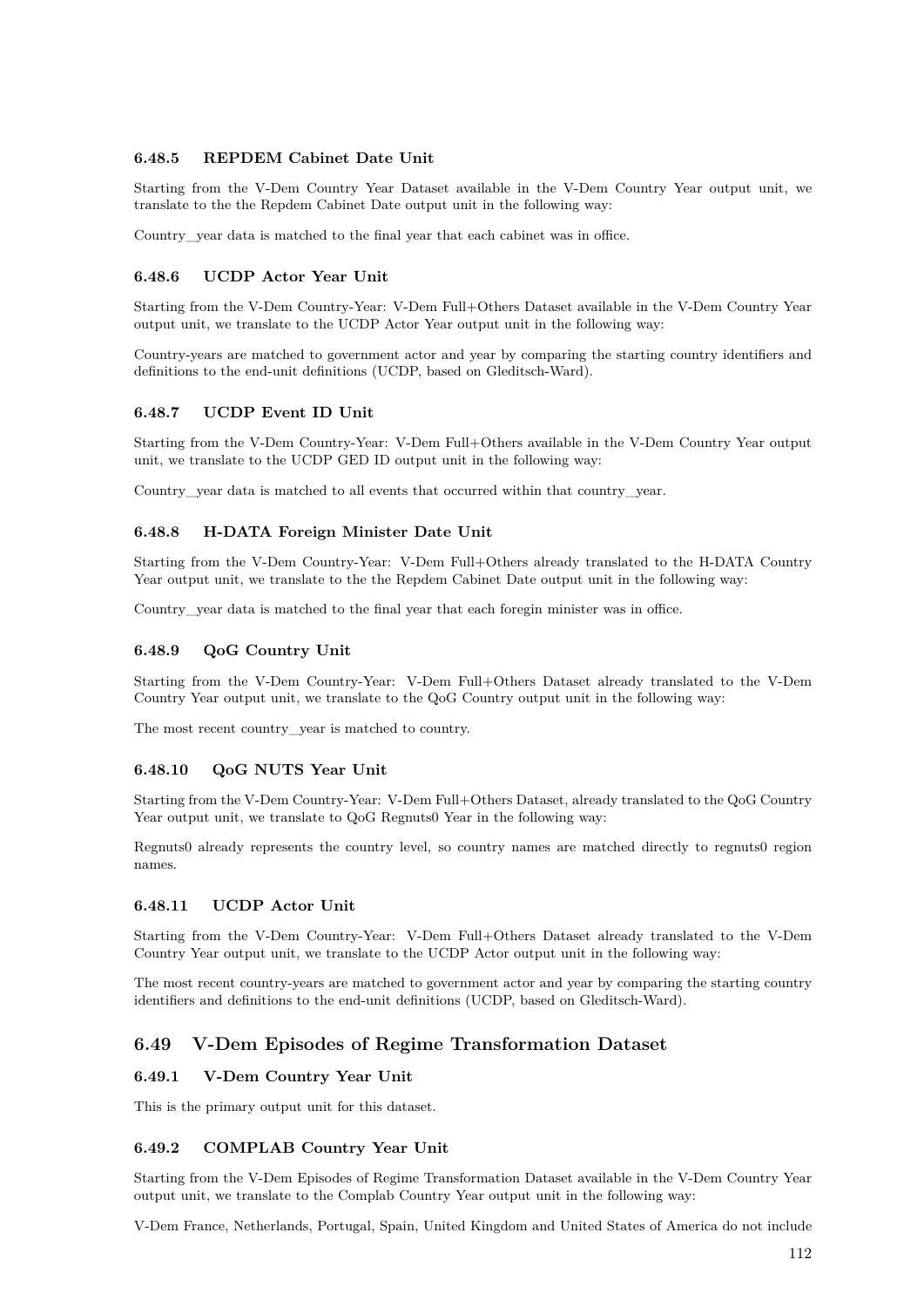overseas territories.

For Complab United States, Puerto Rico, American Samoa, Guam, Northern Mariana Islands. and U.S. Virgin Islands are included. For Spain, Canary Islands, Balearic Islands, Ceuta, Melilla, Plazas de soberanía are included. For Portugal, Azores and Madeira are included, while Angola, Cape Verde, Guinea-Bissau, Mazambique, Sao Tome and Principe, and Macau are excluded. For France, Guadeloupe, Martinique, French Guiana, Réunion and Mayotte, Saint Pierre and Miquelon, New Caledonia, French Polynesia, Wallis and Futuna are included, while Algeria is unspecified. For the Netherlands, Bonaire, Sint Eustatius and Saba are excluded. These countries are matched nonetheless.

#### **6.49.3 H-DATA Country Year Unit**

Starting from the V-Dem Episodes of Regime Transformation Dataset available in the V-Dem Country Year output unit, we translate to the H-DATA Country Year output unit in the following way:

H-DATA refers to historical Serbia, Yugoslavia, and modern-day Serbia as 'Serbia/Yugoslavia' while V-Dem only lists Serbia. These units are merged nonetheless, however the user should be aware of the differences between the units during the years in which Yugoslavia existed.

#### **6.49.4 QoG Country Year Unit**

Starting from the V-Dem Episodes of Regime Transformation Dataset available in the V-Dem Country Year output unit, we translate to the QoG Country Year output unit in the following way:

V-Dem Cyprus does not include areas that are not under the effective control of the Republic of Cyprus during the period of division (1974-). QoG lists Cyprus before and after the division of the island separately, but does not state whether the measurement includes areas that are not under the effective control of the Republic of Cyprus. V-Dem Cyprus and QoG Cyprus are merged together for the years after 1974 nevertheless.

V-Dem Ethiopia includes Eritrea until its independence in 1993. QoG lists Ethiopia before and after Eritrean independence separately. V-Dem Ethiopia and QoG Ethiopia can therefore be merged together.

V-Dem France, Netherlands, Portugal, Spain, United Kingdom and United States of America do not include overseas territories, as most overseas holdings of an empire are considered as countries prior to independence. QoG does not specify.

V-Dem France prior to 1963 does not include Algeria, but QoG France prior to 1963 does. These two countries are merged together for years prior to 1963 nevertheless.

V-Dem Malaysia does not include Singapore, and only includes Sabah and Sarawak after 1963. QoG includes Federation of Malaya, N Bomeo, Sarawak, Singapore prior to 1965 and excludes Singapore from 1965 onwards.

V-Dem Moldova does not include Transnistria, QoG does not specify. V-Dem Senegal includes the full territory of 'Senegambia' during 1982-1989 period, QoG does not specify.

V-Dem Somalia does not include Somaliland, QoG does not specify.

#### **6.49.5 REPDEM Cabinet Date Unit**

Starting from the V-Dem Country Year Dataset available in the V-Dem Country Year output unit, we translate to the the Repdem Cabinet Date output unit in the following way:

Country\_year data is matched to the final year that each cabinet was in office.

#### **6.49.6 UCDP Actor Year Unit**

Starting from the V-Dem Episodes of Regime Transformation Dataset available in the V-Dem Country Year output unit, we translate to the UCDP Actor Year output unit in the following way:

Country-years are matched to government actor and year by comparing the starting country identifiers and definitions to the end-unit definitions (UCDP, based on Gleditsch-Ward).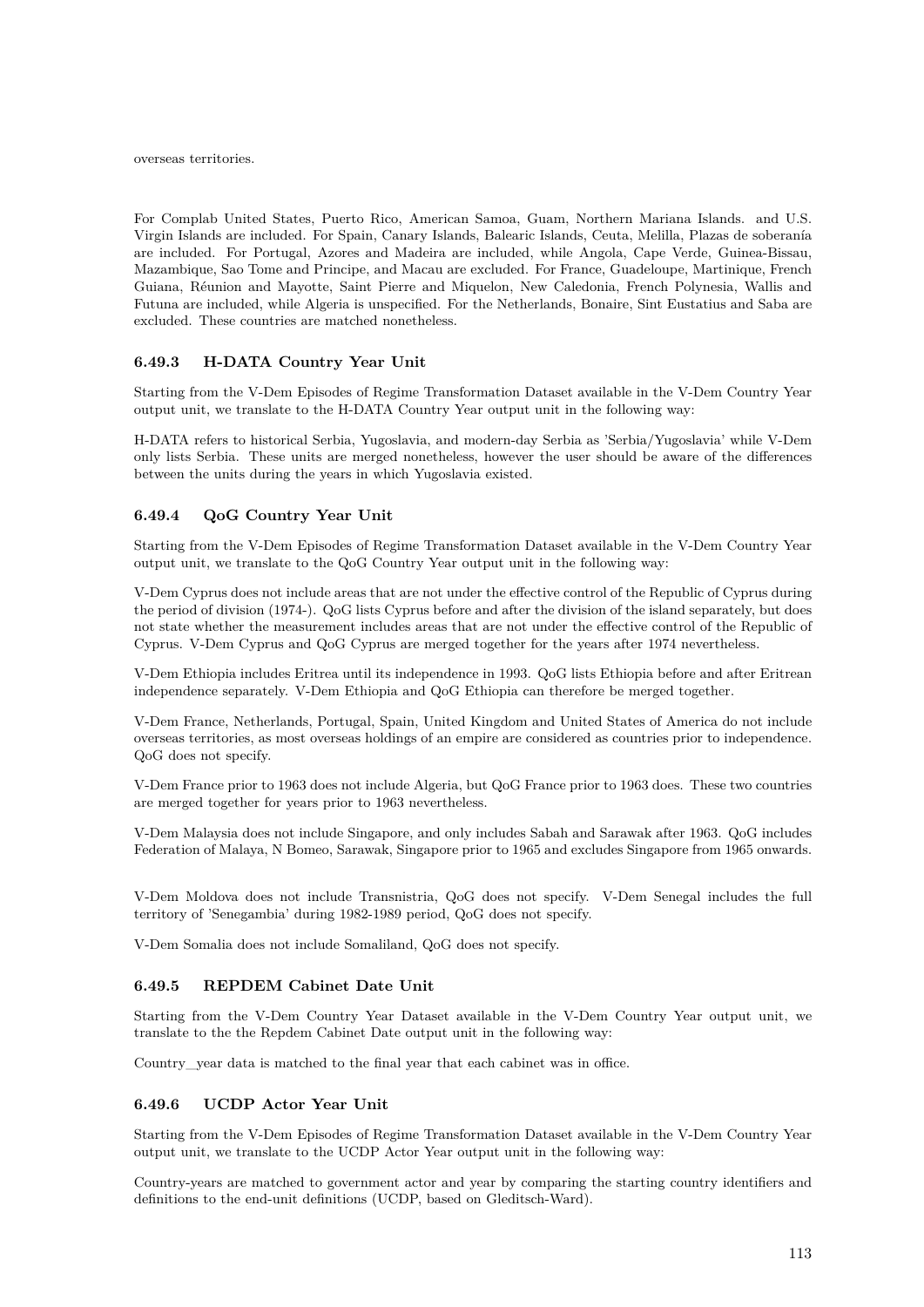## **6.49.7 UCDP Event ID Unit**

Starting from the V-Dem Episodes of Regime Transformation Dataset available in the V-Dem Country Year output unit, we translate to the UCDP GED ID output unit in the following way:

Country vear data is matched to all events that occurred within that country vear.

## **6.49.8 H-DATA Foreign Minister Date Unit**

Starting from the V-Dem Episodes of Regime Transformation Dataset already translated to the H-DATA Country Year output unit, we translate to the the Repdem Cabinet Date output unit in the following way:

Country\_year data is matched to the final year that each foregin minister was in office.

#### **6.49.9 QoG Country Unit**

Starting from the V-Dem Episodes of Regime Transformation Dataset already translated to the V-Dem Country Year output unit, we translate to the QoG Country output unit in the following way:

The most recent country\_year is matched to country.

#### **6.49.10 QoG NUTS Year Unit**

Starting from the V-Dem Episodes of Regime Transformation Dataset, already translated to the QoG Country Year output unit, we translate to QoG Regnuts0 Year in the following way:

Regnuts0 already represents the country level, so country names are matched directly to regnuts0 region names.

## **6.49.11 UCDP Actor Unit**

Starting from the V-Dem Episodes of Regime Transformation Dataset already translated to the V-Dem Country Year output unit, we translate to the UCDP Actor output unit in the following way:

The most recent country-years are matched to government actor and year by comparing the starting country identifiers and definitions to the end-unit definitions (UCDP, based on Gleditsch-Ward).

## **6.50 V-Dem V-Party Coder Level**

#### **6.50.1 V-Dem Party Country Date Coder Unit**

This is the primary unit for this dataset.

## **6.51 V-Dem V-Party**

#### **6.51.1 V-Dem Party Country Date Coder Unit**

This is the primary unit for this dataset.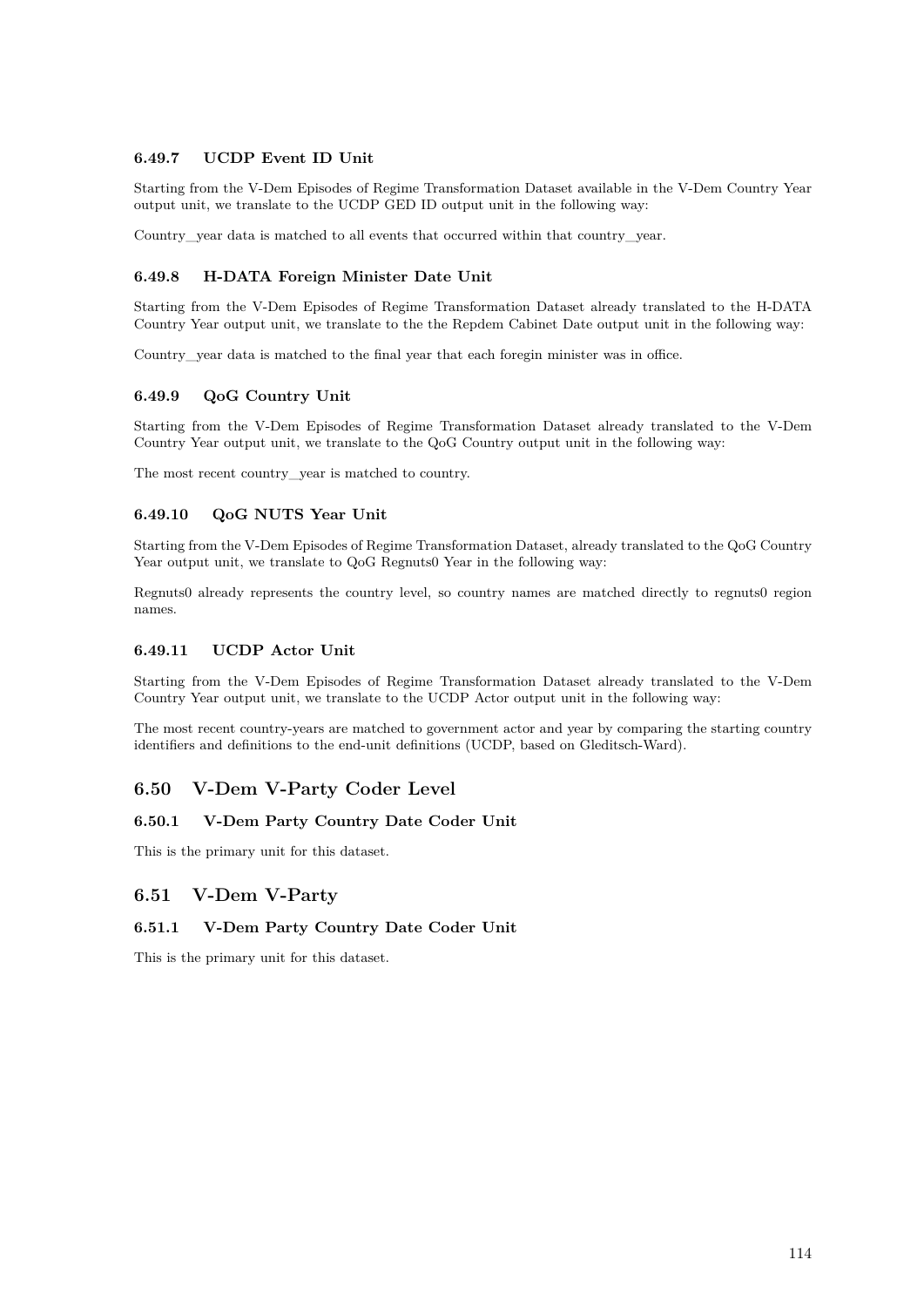# **7 Bibliography**